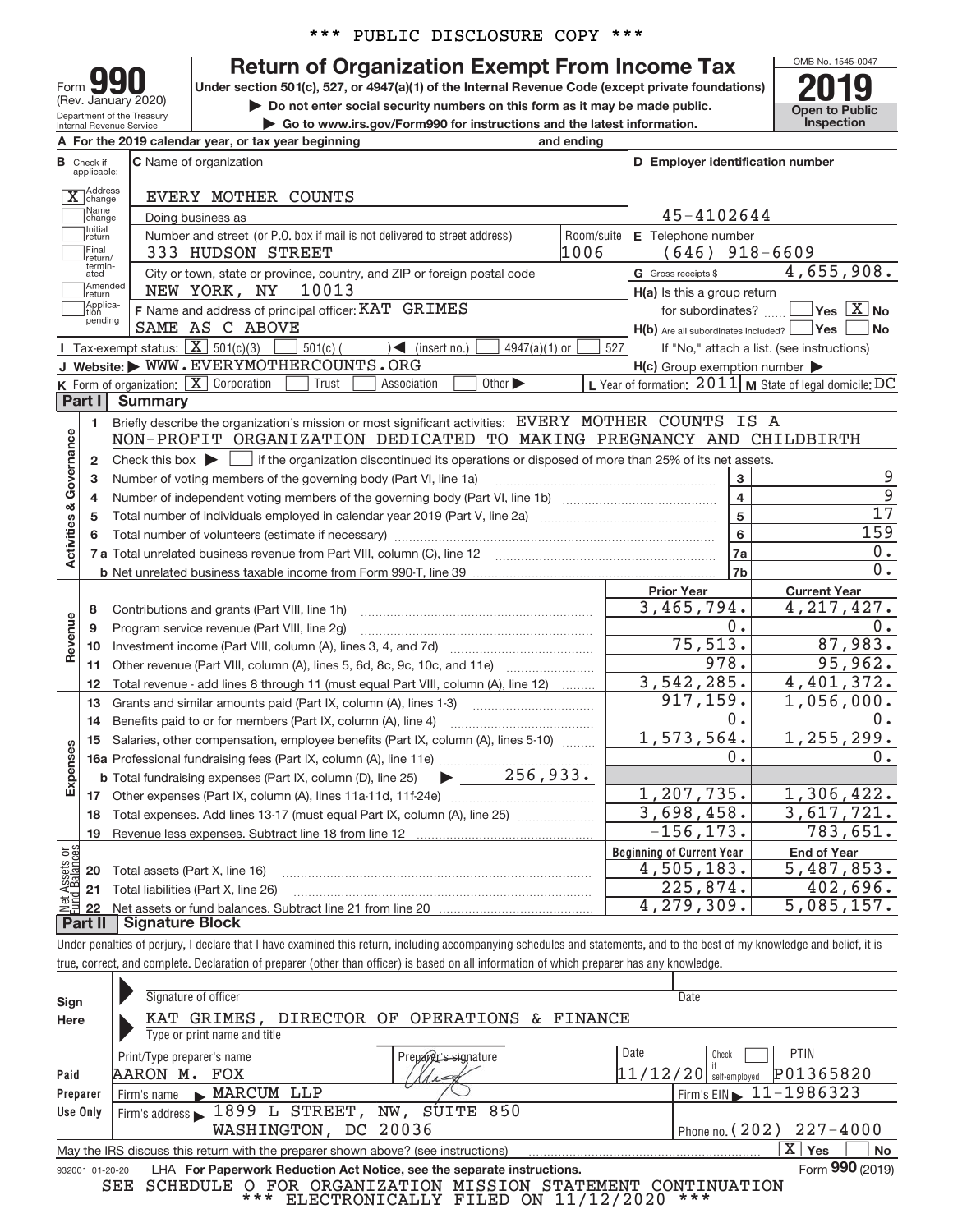|              | <b>Part III   Statement of Program Service Accomplishments</b>                                                                                                  |
|--------------|-----------------------------------------------------------------------------------------------------------------------------------------------------------------|
|              | $\overline{\mathbf{x}}$                                                                                                                                         |
| 1            | Briefly describe the organization's mission:                                                                                                                    |
|              | EVERY MOTHER COUNTS (THE ORGANIZATION) IS A NON-PROFIT ORGANIZATION                                                                                             |
|              | DEDICATED TO MAKING PREGNANCY AND CHILDBIRTH SAFE FOR EVERY MOTHER,                                                                                             |
|              | EVERYWHERE. THE ORGANIZATION EDUCATES THE PUBLIC ABOUT MATERNAL HEALTH                                                                                          |
|              | AND INVESTS IN COMMUNITY-LED PROGRAMS TO IMPROVE ACCESS TO ESSENTIAL                                                                                            |
| $\mathbf{2}$ | Did the organization undertake any significant program services during the year which were not listed on the                                                    |
|              | $\overline{\ }$ Yes $\overline{\rm X}$ No<br>prior Form 990 or 990-EZ?                                                                                          |
|              | If "Yes." describe these new services on Schedule O.                                                                                                            |
| 3            | $\boxed{\phantom{1}}$ Yes $\boxed{\text{X}}$ No<br>Did the organization cease conducting, or make significant changes in how it conducts, any program services? |
|              | If "Yes," describe these changes on Schedule O.                                                                                                                 |
| 4            | Describe the organization's program service accomplishments for each of its three largest program services, as measured by expenses.                            |
|              | Section 501(c)(3) and 501(c)(4) organizations are required to report the amount of grants and allocations to others, the total expenses, and                    |
|              | revenue, if any, for each program service reported.                                                                                                             |
| 4a           | $1$ , 056, 000. ) (Revenue \$<br>1,056,000. including grants of \$<br>(Expenses \$<br>(Code:                                                                    |
|              | GRANTS - IN 2019, THE ORGANIZATION AWARDED 22 GRANTS TO 19 GRANTEES                                                                                             |
|              | ACROSS 8 COUNTRIES (BANGLADESH, GUATEMALA, HAITI, INDIA, INDONESIA,                                                                                             |
|              | MEXICO, TANZANIA, AND THE UNITED STATES). EACH GRANT AWARDED BY THE                                                                                             |
|              | ORGANIZATION, INCLUDING EMERGENCY GRANTS MADE TO AREAS AFFECTED BY                                                                                              |
|              | ENVIRONMENTAL AND HUMANITARIAN CRISES, SUPPORTS WORK TO IMPROVE ACCESS                                                                                          |
|              | TO QUALITY, RESPECTFUL AND EQUITABLE MATERNITY CARE. THE ORGANIZATION                                                                                           |
|              |                                                                                                                                                                 |
|              | INVESTS IN PARTNERS THAT ARE EXPANDING AND STRENGTHENING THE MATERNITY                                                                                          |
|              | CARE PROVIDER WORKFORCE, ADVANCING EFFECTIVE SOLUTIONS, AND PUTTING                                                                                             |
|              | WOMEN AT THE CENTER OF CARE AND SERVICES.                                                                                                                       |
|              |                                                                                                                                                                 |
|              |                                                                                                                                                                 |
|              |                                                                                                                                                                 |
| 4b           | 905,833. including grants of \$<br>) (Expenses \$<br>(Code:<br>) (Revenue \$                                                                                    |
|              | PART OF THE ORGANIZATION'S CORE MISSION IS TO MOBILIZE<br>DRIVING ACTION                                                                                        |
|              | THE PUBLIC TO TAKE ACTIONS THAT RESULT IN POSITIVE CHANGE FOR                                                                                                   |
|              | CHILDBEARING PEOPLE AROUND THE WORLD. IN 2019, 4,518 RUNNERS RAN RACES                                                                                          |
|              | IN DOZENS OF CITIES AROUND THE WORLD TO HELP RAISE AWARENESS ABOUT                                                                                              |
|              | MATERNAL HEALTH ISSUES AND FUNDS TO SUPPORT OUR WORK. THE ORGANIZATION                                                                                          |
|              | CREATED A NEW "TAKE ACTION" MECHANISM ON ITS WEBSITE THAT ENABLES                                                                                               |
|              | INDIVIDUALS TO CONTACT LOCAL AND FEDERAL POLICYMAKERS TO ADVOCATE FOR                                                                                           |
|              | THE WELLBEING OF PREGNANT, CHILDBEARING AND POSTPARTUM PEOPLE.                                                                                                  |
|              |                                                                                                                                                                 |
|              |                                                                                                                                                                 |
|              |                                                                                                                                                                 |
|              |                                                                                                                                                                 |
|              |                                                                                                                                                                 |
| 4c           | 801, 226. including grants of \$<br>(Expenses \$<br>Revenue \$<br>(Code:                                                                                        |
|              | IN 2019, WE COLLABORATED WITH<br>EDUCATION AND OUTREACH<br>THE BROADCAST                                                                                        |
|              | NETWORK, MTV, AND BLACK MAMAS MATTER ALLIANCE ON SAVE OUR MOMS, A                                                                                               |
|              | PUBLIC SERVICE AWARENESS CAMPAIGN THAT RAISED AWARENESS ABOUT THE BLACK                                                                                         |
|              |                                                                                                                                                                 |
|              | MATERNAL HEALTH CRISIS IN THE UNITED STATES. WE PARTNERED AGAIN WITH                                                                                            |
|              | CNN.COM TO LAUNCH GIVING BIRTH IN AMERICA: NEW MEXICO, THE SIXTH                                                                                                |
|              | INSTALLMENT IN OUR GIVING BIRTH IN AMERICA DOCUSERIES.<br>IN ADDITION, WE                                                                                       |
|              | PREMIERED ENDOMONONI, A NEW SHORT DOCUMENTARY FILM ABOUT TRADITIONAL                                                                                            |
|              | MAASAI MIDWIVES IN RURAL TANZANIA, AT THE GLOBAL WOMEN DELIVER                                                                                                  |
|              | CONFERENCE. WE GAVE MORE THAN 30 TALKS ABOUT MATERNAL HEALTH ISSUES AND                                                                                         |
|              | DISPARITIES, AND FACILITATED CONVERSATIONS FEATURING OUR PARTNERS AT                                                                                            |
|              | CONFERENCES ACROSS THE U.S. AND GREAT BRITAIN. FURTHER, THE                                                                                                     |
|              | ORGANIZATION JOINED FORCES WITH COMMUNITY-BASED PARTNERS TO CO-AUTHOR                                                                                           |
|              | 4d Other program services (Describe on Schedule O.)                                                                                                             |
|              | (Expenses \$<br>(Revenue \$<br>including grants of \$                                                                                                           |
|              | 2,763,059.<br>Total program service expenses ▶                                                                                                                  |
|              | Form 990 (2019)                                                                                                                                                 |
|              | SEE SCHEDULE O FOR CONTINUATION(S)<br>932002 01-20-20                                                                                                           |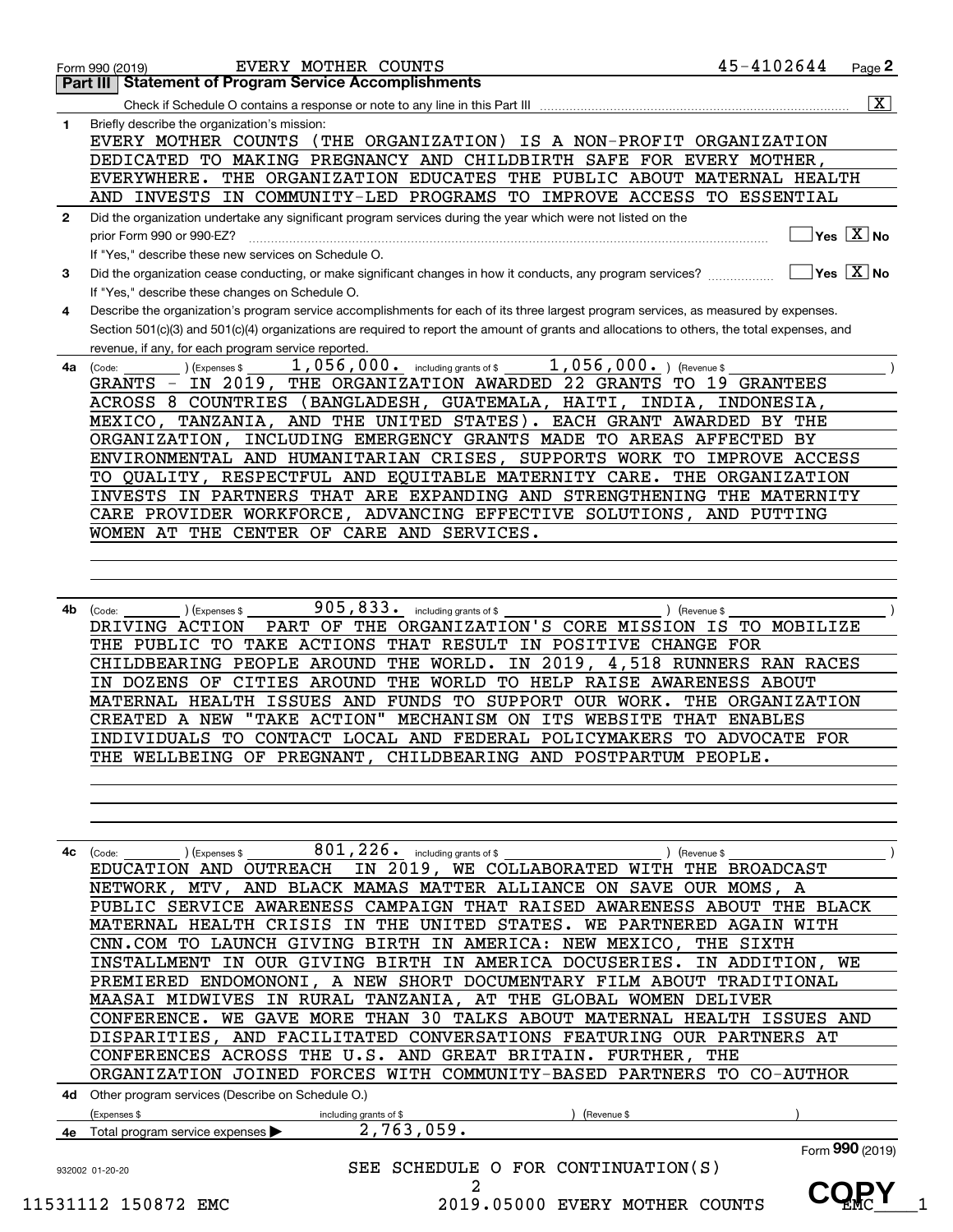Form 990 (2019) EVERY MOTHER COUNTS 4 5-41 0 2 6 4 4 <sub>Page</sub> 3<br>**Part IV | Checklist of Required Schedules** 

|     |                                                                                                                                       |                         |             | Yes   No        |
|-----|---------------------------------------------------------------------------------------------------------------------------------------|-------------------------|-------------|-----------------|
| 1   | Is the organization described in section $501(c)(3)$ or $4947(a)(1)$ (other than a private foundation)?                               |                         |             |                 |
|     |                                                                                                                                       | 1                       | х           |                 |
| 2   |                                                                                                                                       | $\overline{2}$          | $\mathbf X$ |                 |
| 3   | Did the organization engage in direct or indirect political campaign activities on behalf of or in opposition to candidates for       |                         |             |                 |
|     |                                                                                                                                       | 3                       |             | х               |
| 4   | Section 501(c)(3) organizations. Did the organization engage in lobbying activities, or have a section 501(h) election in effect      |                         |             |                 |
|     |                                                                                                                                       | 4                       |             | х               |
| 5   | Is the organization a section 501(c)(4), 501(c)(5), or 501(c)(6) organization that receives membership dues, assessments, or          |                         |             |                 |
|     |                                                                                                                                       | 5                       |             | x               |
| 6   | Did the organization maintain any donor advised funds or any similar funds or accounts for which donors have the right to             |                         |             |                 |
|     | provide advice on the distribution or investment of amounts in such funds or accounts? If "Yes," complete Schedule D, Part I          | 6                       |             | х               |
| 7   | Did the organization receive or hold a conservation easement, including easements to preserve open space,                             |                         |             |                 |
|     |                                                                                                                                       | $\overline{\mathbf{r}}$ |             | х               |
| 8   | Did the organization maintain collections of works of art, historical treasures, or other similar assets? If "Yes," complete          |                         |             |                 |
|     |                                                                                                                                       | 8                       |             | х               |
| 9   | Did the organization report an amount in Part X, line 21, for escrow or custodial account liability, serve as a custodian for         |                         |             |                 |
|     | amounts not listed in Part X; or provide credit counseling, debt management, credit repair, or debt negotiation services?             |                         |             |                 |
|     |                                                                                                                                       |                         |             | х               |
|     |                                                                                                                                       | 9                       |             |                 |
| 10  | Did the organization, directly or through a related organization, hold assets in donor-restricted endowments                          |                         |             |                 |
|     |                                                                                                                                       | 10                      |             | х               |
| 11  | If the organization's answer to any of the following questions is "Yes," then complete Schedule D, Parts VI, VII, VIII, IX, or X      |                         |             |                 |
|     | as applicable.                                                                                                                        |                         |             |                 |
|     | a Did the organization report an amount for land, buildings, and equipment in Part X, line 10? If "Yes," complete Schedule D.         |                         |             |                 |
|     |                                                                                                                                       | 11a                     | х           |                 |
|     | <b>b</b> Did the organization report an amount for investments - other securities in Part X, line 12, that is 5% or more of its total |                         |             |                 |
|     |                                                                                                                                       | 11b                     |             | х               |
|     | c Did the organization report an amount for investments - program related in Part X, line 13, that is 5% or more of its total         |                         |             |                 |
|     |                                                                                                                                       | 11c                     |             | х               |
|     | d Did the organization report an amount for other assets in Part X, line 15, that is 5% or more of its total assets reported in       |                         |             |                 |
|     |                                                                                                                                       | 11d                     |             | х               |
|     | e Did the organization report an amount for other liabilities in Part X, line 25? If "Yes," complete Schedule D, Part X               | <b>11e</b>              | X           |                 |
| f   | Did the organization's separate or consolidated financial statements for the tax year include a footnote that addresses               |                         |             |                 |
|     | the organization's liability for uncertain tax positions under FIN 48 (ASC 740)? If "Yes," complete Schedule D, Part X                | 11f                     | X           |                 |
|     | 12a Did the organization obtain separate, independent audited financial statements for the tax year? If "Yes," complete               |                         |             |                 |
|     |                                                                                                                                       | 12a                     | X           |                 |
|     | <b>b</b> Was the organization included in consolidated, independent audited financial statements for the tax year?                    |                         |             |                 |
|     | If "Yes," and if the organization answered "No" to line 12a, then completing Schedule D, Parts XI and XII is optional                 | 12 <sub>b</sub>         |             | Х               |
| 13  | Is the organization a school described in section 170(b)(1)(A)(ii)? If "Yes," complete Schedule E                                     | 13                      |             | X               |
| 14a | Did the organization maintain an office, employees, or agents outside of the United States?                                           | 14a                     |             | х               |
| b   | Did the organization have aggregate revenues or expenses of more than \$10,000 from grantmaking, fundraising, business,               |                         |             |                 |
|     | investment, and program service activities outside the United States, or aggregate foreign investments valued at \$100,000            |                         |             |                 |
|     |                                                                                                                                       | 14b                     | x           |                 |
| 15  | Did the organization report on Part IX, column (A), line 3, more than \$5,000 of grants or other assistance to or for any             |                         |             |                 |
|     |                                                                                                                                       | 15                      | х           |                 |
|     | Did the organization report on Part IX, column (A), line 3, more than \$5,000 of aggregate grants or other assistance to              |                         |             |                 |
| 16  |                                                                                                                                       | 16                      |             | x               |
|     |                                                                                                                                       |                         |             |                 |
| 17  | Did the organization report a total of more than \$15,000 of expenses for professional fundraising services on Part IX,               |                         |             | x               |
|     |                                                                                                                                       | 17                      |             |                 |
| 18  | Did the organization report more than \$15,000 total of fundraising event gross income and contributions on Part VIII, lines          |                         |             |                 |
|     |                                                                                                                                       | 18                      | x           |                 |
| 19  | Did the organization report more than \$15,000 of gross income from gaming activities on Part VIII, line 9a? If "Yes."                |                         |             |                 |
|     |                                                                                                                                       | 19                      |             | x               |
|     |                                                                                                                                       | 20a                     |             | х               |
| b   | If "Yes" to line 20a, did the organization attach a copy of its audited financial statements to this return?                          | 20b                     |             |                 |
| 21  | Did the organization report more than \$5,000 of grants or other assistance to any domestic organization or                           |                         |             |                 |
|     |                                                                                                                                       | 21                      | х           |                 |
|     | 932003 01-20-20                                                                                                                       |                         |             | Form 990 (2019) |

**Form 990** (2019)

**ENCY** 

3 11531112 150872 EMC 2019.05000 EVERY MOTHER COUNTS  $\mathbf{G} \cdot \mathbf{M} \cdot \mathbf{C} = 1$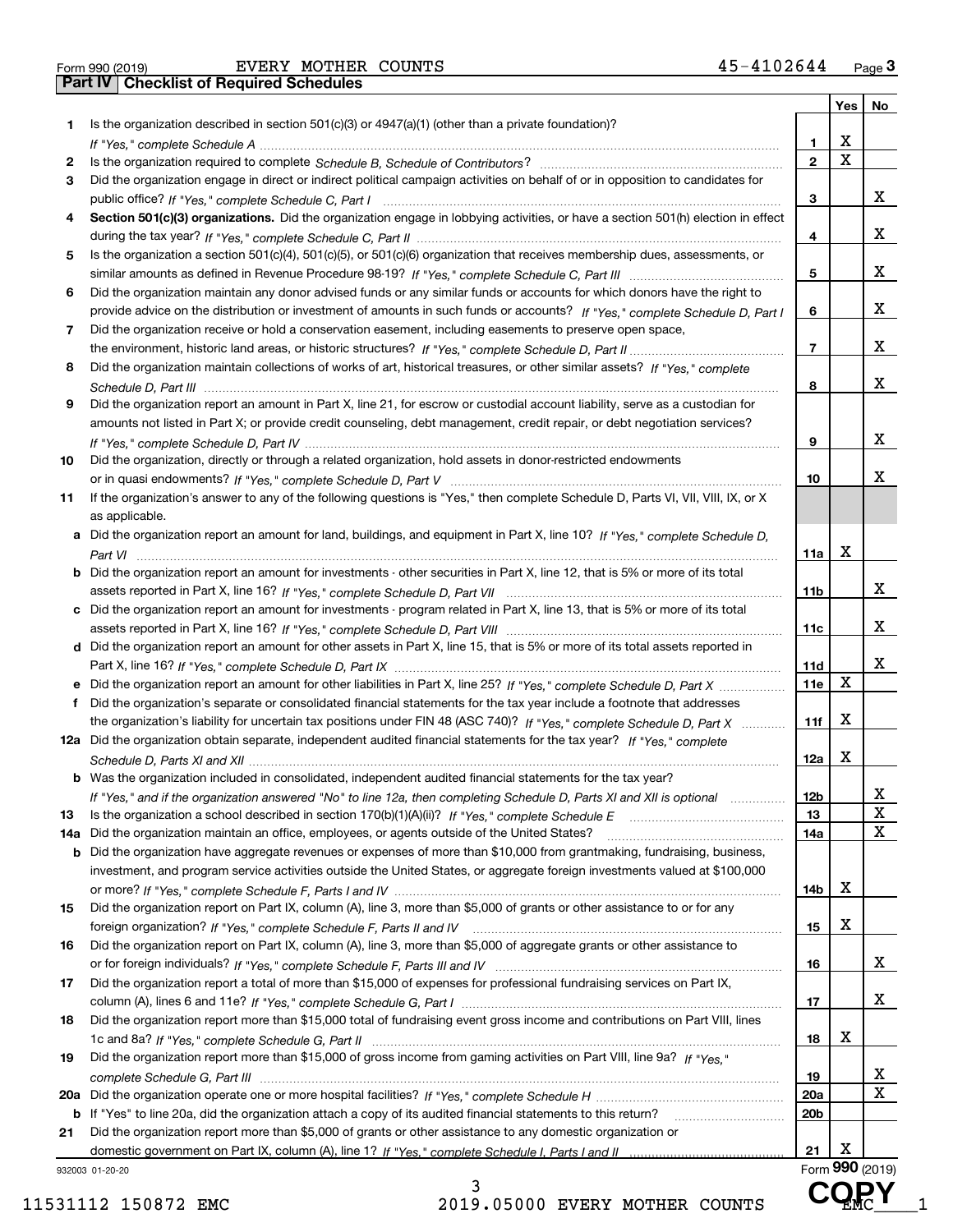|  | Form 990 (2019) |  |
|--|-----------------|--|
|  |                 |  |

*(continued)*

| Did the organization report more than \$5,000 of grants or other assistance to or for domestic individuals on<br>22<br>Did the organization answer "Yes" to Part VII, Section A, line 3, 4, or 5 about compensation of the organization's current<br>and former officers, directors, trustees, key employees, and highest compensated employees? If "Yes," complete<br>Х<br>23<br>24a Did the organization have a tax-exempt bond issue with an outstanding principal amount of more than \$100,000 as of the<br>last day of the year, that was issued after December 31, 2002? If "Yes," answer lines 24b through 24d and complete<br>24a<br>24 <sub>b</sub><br>c Did the organization maintain an escrow account other than a refunding escrow at any time during the year to defease<br>24c<br>24d<br>25a Section 501(c)(3), 501(c)(4), and 501(c)(29) organizations. Did the organization engage in an excess benefit<br>25a<br>b Is the organization aware that it engaged in an excess benefit transaction with a disqualified person in a prior year, and<br>that the transaction has not been reported on any of the organization's prior Forms 990 or 990-EZ? If "Yes." complete<br>25b<br>Schedule L, Part I<br>Did the organization report any amount on Part X, line 5 or 22, for receivables from or payables to any current<br>or former officer, director, trustee, key employee, creator or founder, substantial contributor, or 35%<br>26<br>Did the organization provide a grant or other assistance to any current or former officer, director, trustee, key employee,<br>creator or founder, substantial contributor or employee thereof, a grant selection committee member, or to a 35% controlled<br>entity (including an employee thereof) or family member of any of these persons? If "Yes," complete Schedule L, Part III<br>27<br>Was the organization a party to a business transaction with one of the following parties (see Schedule L, Part IV<br>instructions, for applicable filing thresholds, conditions, and exceptions):<br>a A current or former officer, director, trustee, key employee, creator or founder, or substantial contributor? If<br>28a<br>28b<br>c A 35% controlled entity of one or more individuals and/or organizations described in lines 28a or 28b? If<br>28c<br>X<br>29<br>29<br>Did the organization receive contributions of art, historical treasures, or other similar assets, or qualified conservation<br>30<br>30<br>31<br>Did the organization liquidate, terminate, or dissolve and cease operations? If "Yes," complete Schedule N, Part I<br>31<br>Did the organization sell, exchange, dispose of, or transfer more than 25% of its net assets? If "Yes." complete<br>32<br>32<br>Did the organization own 100% of an entity disregarded as separate from the organization under Regulations<br>33<br>33<br>Was the organization related to any tax-exempt or taxable entity? If "Yes," complete Schedule R, Part II, III, or IV, and<br>34<br>34<br>35a Did the organization have a controlled entity within the meaning of section 512(b)(13)?<br>35a<br>b If "Yes" to line 35a, did the organization receive any payment from or engage in any transaction with a controlled entity<br>35 <sub>b</sub><br>Section 501(c)(3) organizations. Did the organization make any transfers to an exempt non-charitable related organization?<br>36<br>Did the organization conduct more than 5% of its activities through an entity that is not a related organization<br>37<br>Did the organization complete Schedule O and provide explanations in Schedule O for Part VI, lines 11b and 19?<br>х<br>Note: All Form 990 filers are required to complete Schedule O<br>38<br>  Part V<br><b>Statements Regarding Other IRS Filings and Tax Compliance</b><br>Check if Schedule O contains a response or note to any line in this Part V<br>Yes<br>22<br>1a<br>0<br><b>b</b> Enter the number of Forms W-2G included in line 1a. Enter -0- if not applicable<br>1b<br>Did the organization comply with backup withholding rules for reportable payments to vendors and reportable gaming<br>c<br>х<br>(gambling) winnings to prize winners?<br>1c<br>Form 990 (2019)<br>932004 01-20-20 |    |                                                    | Yes | No                      |
|-------------------------------------------------------------------------------------------------------------------------------------------------------------------------------------------------------------------------------------------------------------------------------------------------------------------------------------------------------------------------------------------------------------------------------------------------------------------------------------------------------------------------------------------------------------------------------------------------------------------------------------------------------------------------------------------------------------------------------------------------------------------------------------------------------------------------------------------------------------------------------------------------------------------------------------------------------------------------------------------------------------------------------------------------------------------------------------------------------------------------------------------------------------------------------------------------------------------------------------------------------------------------------------------------------------------------------------------------------------------------------------------------------------------------------------------------------------------------------------------------------------------------------------------------------------------------------------------------------------------------------------------------------------------------------------------------------------------------------------------------------------------------------------------------------------------------------------------------------------------------------------------------------------------------------------------------------------------------------------------------------------------------------------------------------------------------------------------------------------------------------------------------------------------------------------------------------------------------------------------------------------------------------------------------------------------------------------------------------------------------------------------------------------------------------------------------------------------------------------------------------------------------------------------------------------------------------------------------------------------------------------------------------------------------------------------------------------------------------------------------------------------------------------------------------------------------------------------------------------------------------------------------------------------------------------------------------------------------------------------------------------------------------------------------------------------------------------------------------------------------------------------------------------------------------------------------------------------------------------------------------------------------------------------------------------------------------------------------------------------------------------------------------------------------------------------------------------------------------------------------------------------------------------------------------------------------------------------------------------------------------------------------------------------------------------------------------------------------------------------------------------------------------------------------------------------------------------------------------------------------------------------------------------------------------------------------------------------------------------------------------------------------------------------------------------------------------------------------------------------------------------------------------------------------------------------------------------------------------------------------------------|----|----------------------------------------------------|-----|-------------------------|
|                                                                                                                                                                                                                                                                                                                                                                                                                                                                                                                                                                                                                                                                                                                                                                                                                                                                                                                                                                                                                                                                                                                                                                                                                                                                                                                                                                                                                                                                                                                                                                                                                                                                                                                                                                                                                                                                                                                                                                                                                                                                                                                                                                                                                                                                                                                                                                                                                                                                                                                                                                                                                                                                                                                                                                                                                                                                                                                                                                                                                                                                                                                                                                                                                                                                                                                                                                                                                                                                                                                                                                                                                                                                                                                                                                                                                                                                                                                                                                                                                                                                                                                                                                                                                                                             | 22 |                                                    |     |                         |
|                                                                                                                                                                                                                                                                                                                                                                                                                                                                                                                                                                                                                                                                                                                                                                                                                                                                                                                                                                                                                                                                                                                                                                                                                                                                                                                                                                                                                                                                                                                                                                                                                                                                                                                                                                                                                                                                                                                                                                                                                                                                                                                                                                                                                                                                                                                                                                                                                                                                                                                                                                                                                                                                                                                                                                                                                                                                                                                                                                                                                                                                                                                                                                                                                                                                                                                                                                                                                                                                                                                                                                                                                                                                                                                                                                                                                                                                                                                                                                                                                                                                                                                                                                                                                                                             |    |                                                    |     | X                       |
|                                                                                                                                                                                                                                                                                                                                                                                                                                                                                                                                                                                                                                                                                                                                                                                                                                                                                                                                                                                                                                                                                                                                                                                                                                                                                                                                                                                                                                                                                                                                                                                                                                                                                                                                                                                                                                                                                                                                                                                                                                                                                                                                                                                                                                                                                                                                                                                                                                                                                                                                                                                                                                                                                                                                                                                                                                                                                                                                                                                                                                                                                                                                                                                                                                                                                                                                                                                                                                                                                                                                                                                                                                                                                                                                                                                                                                                                                                                                                                                                                                                                                                                                                                                                                                                             | 23 |                                                    |     |                         |
|                                                                                                                                                                                                                                                                                                                                                                                                                                                                                                                                                                                                                                                                                                                                                                                                                                                                                                                                                                                                                                                                                                                                                                                                                                                                                                                                                                                                                                                                                                                                                                                                                                                                                                                                                                                                                                                                                                                                                                                                                                                                                                                                                                                                                                                                                                                                                                                                                                                                                                                                                                                                                                                                                                                                                                                                                                                                                                                                                                                                                                                                                                                                                                                                                                                                                                                                                                                                                                                                                                                                                                                                                                                                                                                                                                                                                                                                                                                                                                                                                                                                                                                                                                                                                                                             |    |                                                    |     |                         |
|                                                                                                                                                                                                                                                                                                                                                                                                                                                                                                                                                                                                                                                                                                                                                                                                                                                                                                                                                                                                                                                                                                                                                                                                                                                                                                                                                                                                                                                                                                                                                                                                                                                                                                                                                                                                                                                                                                                                                                                                                                                                                                                                                                                                                                                                                                                                                                                                                                                                                                                                                                                                                                                                                                                                                                                                                                                                                                                                                                                                                                                                                                                                                                                                                                                                                                                                                                                                                                                                                                                                                                                                                                                                                                                                                                                                                                                                                                                                                                                                                                                                                                                                                                                                                                                             |    |                                                    |     |                         |
|                                                                                                                                                                                                                                                                                                                                                                                                                                                                                                                                                                                                                                                                                                                                                                                                                                                                                                                                                                                                                                                                                                                                                                                                                                                                                                                                                                                                                                                                                                                                                                                                                                                                                                                                                                                                                                                                                                                                                                                                                                                                                                                                                                                                                                                                                                                                                                                                                                                                                                                                                                                                                                                                                                                                                                                                                                                                                                                                                                                                                                                                                                                                                                                                                                                                                                                                                                                                                                                                                                                                                                                                                                                                                                                                                                                                                                                                                                                                                                                                                                                                                                                                                                                                                                                             |    |                                                    |     |                         |
|                                                                                                                                                                                                                                                                                                                                                                                                                                                                                                                                                                                                                                                                                                                                                                                                                                                                                                                                                                                                                                                                                                                                                                                                                                                                                                                                                                                                                                                                                                                                                                                                                                                                                                                                                                                                                                                                                                                                                                                                                                                                                                                                                                                                                                                                                                                                                                                                                                                                                                                                                                                                                                                                                                                                                                                                                                                                                                                                                                                                                                                                                                                                                                                                                                                                                                                                                                                                                                                                                                                                                                                                                                                                                                                                                                                                                                                                                                                                                                                                                                                                                                                                                                                                                                                             |    |                                                    |     |                         |
|                                                                                                                                                                                                                                                                                                                                                                                                                                                                                                                                                                                                                                                                                                                                                                                                                                                                                                                                                                                                                                                                                                                                                                                                                                                                                                                                                                                                                                                                                                                                                                                                                                                                                                                                                                                                                                                                                                                                                                                                                                                                                                                                                                                                                                                                                                                                                                                                                                                                                                                                                                                                                                                                                                                                                                                                                                                                                                                                                                                                                                                                                                                                                                                                                                                                                                                                                                                                                                                                                                                                                                                                                                                                                                                                                                                                                                                                                                                                                                                                                                                                                                                                                                                                                                                             |    |                                                    |     | X                       |
|                                                                                                                                                                                                                                                                                                                                                                                                                                                                                                                                                                                                                                                                                                                                                                                                                                                                                                                                                                                                                                                                                                                                                                                                                                                                                                                                                                                                                                                                                                                                                                                                                                                                                                                                                                                                                                                                                                                                                                                                                                                                                                                                                                                                                                                                                                                                                                                                                                                                                                                                                                                                                                                                                                                                                                                                                                                                                                                                                                                                                                                                                                                                                                                                                                                                                                                                                                                                                                                                                                                                                                                                                                                                                                                                                                                                                                                                                                                                                                                                                                                                                                                                                                                                                                                             |    |                                                    |     |                         |
|                                                                                                                                                                                                                                                                                                                                                                                                                                                                                                                                                                                                                                                                                                                                                                                                                                                                                                                                                                                                                                                                                                                                                                                                                                                                                                                                                                                                                                                                                                                                                                                                                                                                                                                                                                                                                                                                                                                                                                                                                                                                                                                                                                                                                                                                                                                                                                                                                                                                                                                                                                                                                                                                                                                                                                                                                                                                                                                                                                                                                                                                                                                                                                                                                                                                                                                                                                                                                                                                                                                                                                                                                                                                                                                                                                                                                                                                                                                                                                                                                                                                                                                                                                                                                                                             |    |                                                    |     |                         |
|                                                                                                                                                                                                                                                                                                                                                                                                                                                                                                                                                                                                                                                                                                                                                                                                                                                                                                                                                                                                                                                                                                                                                                                                                                                                                                                                                                                                                                                                                                                                                                                                                                                                                                                                                                                                                                                                                                                                                                                                                                                                                                                                                                                                                                                                                                                                                                                                                                                                                                                                                                                                                                                                                                                                                                                                                                                                                                                                                                                                                                                                                                                                                                                                                                                                                                                                                                                                                                                                                                                                                                                                                                                                                                                                                                                                                                                                                                                                                                                                                                                                                                                                                                                                                                                             |    |                                                    |     |                         |
|                                                                                                                                                                                                                                                                                                                                                                                                                                                                                                                                                                                                                                                                                                                                                                                                                                                                                                                                                                                                                                                                                                                                                                                                                                                                                                                                                                                                                                                                                                                                                                                                                                                                                                                                                                                                                                                                                                                                                                                                                                                                                                                                                                                                                                                                                                                                                                                                                                                                                                                                                                                                                                                                                                                                                                                                                                                                                                                                                                                                                                                                                                                                                                                                                                                                                                                                                                                                                                                                                                                                                                                                                                                                                                                                                                                                                                                                                                                                                                                                                                                                                                                                                                                                                                                             |    |                                                    |     |                         |
|                                                                                                                                                                                                                                                                                                                                                                                                                                                                                                                                                                                                                                                                                                                                                                                                                                                                                                                                                                                                                                                                                                                                                                                                                                                                                                                                                                                                                                                                                                                                                                                                                                                                                                                                                                                                                                                                                                                                                                                                                                                                                                                                                                                                                                                                                                                                                                                                                                                                                                                                                                                                                                                                                                                                                                                                                                                                                                                                                                                                                                                                                                                                                                                                                                                                                                                                                                                                                                                                                                                                                                                                                                                                                                                                                                                                                                                                                                                                                                                                                                                                                                                                                                                                                                                             |    |                                                    |     |                         |
|                                                                                                                                                                                                                                                                                                                                                                                                                                                                                                                                                                                                                                                                                                                                                                                                                                                                                                                                                                                                                                                                                                                                                                                                                                                                                                                                                                                                                                                                                                                                                                                                                                                                                                                                                                                                                                                                                                                                                                                                                                                                                                                                                                                                                                                                                                                                                                                                                                                                                                                                                                                                                                                                                                                                                                                                                                                                                                                                                                                                                                                                                                                                                                                                                                                                                                                                                                                                                                                                                                                                                                                                                                                                                                                                                                                                                                                                                                                                                                                                                                                                                                                                                                                                                                                             |    |                                                    |     | X                       |
|                                                                                                                                                                                                                                                                                                                                                                                                                                                                                                                                                                                                                                                                                                                                                                                                                                                                                                                                                                                                                                                                                                                                                                                                                                                                                                                                                                                                                                                                                                                                                                                                                                                                                                                                                                                                                                                                                                                                                                                                                                                                                                                                                                                                                                                                                                                                                                                                                                                                                                                                                                                                                                                                                                                                                                                                                                                                                                                                                                                                                                                                                                                                                                                                                                                                                                                                                                                                                                                                                                                                                                                                                                                                                                                                                                                                                                                                                                                                                                                                                                                                                                                                                                                                                                                             |    |                                                    |     |                         |
|                                                                                                                                                                                                                                                                                                                                                                                                                                                                                                                                                                                                                                                                                                                                                                                                                                                                                                                                                                                                                                                                                                                                                                                                                                                                                                                                                                                                                                                                                                                                                                                                                                                                                                                                                                                                                                                                                                                                                                                                                                                                                                                                                                                                                                                                                                                                                                                                                                                                                                                                                                                                                                                                                                                                                                                                                                                                                                                                                                                                                                                                                                                                                                                                                                                                                                                                                                                                                                                                                                                                                                                                                                                                                                                                                                                                                                                                                                                                                                                                                                                                                                                                                                                                                                                             |    |                                                    |     |                         |
|                                                                                                                                                                                                                                                                                                                                                                                                                                                                                                                                                                                                                                                                                                                                                                                                                                                                                                                                                                                                                                                                                                                                                                                                                                                                                                                                                                                                                                                                                                                                                                                                                                                                                                                                                                                                                                                                                                                                                                                                                                                                                                                                                                                                                                                                                                                                                                                                                                                                                                                                                                                                                                                                                                                                                                                                                                                                                                                                                                                                                                                                                                                                                                                                                                                                                                                                                                                                                                                                                                                                                                                                                                                                                                                                                                                                                                                                                                                                                                                                                                                                                                                                                                                                                                                             |    |                                                    |     | X                       |
|                                                                                                                                                                                                                                                                                                                                                                                                                                                                                                                                                                                                                                                                                                                                                                                                                                                                                                                                                                                                                                                                                                                                                                                                                                                                                                                                                                                                                                                                                                                                                                                                                                                                                                                                                                                                                                                                                                                                                                                                                                                                                                                                                                                                                                                                                                                                                                                                                                                                                                                                                                                                                                                                                                                                                                                                                                                                                                                                                                                                                                                                                                                                                                                                                                                                                                                                                                                                                                                                                                                                                                                                                                                                                                                                                                                                                                                                                                                                                                                                                                                                                                                                                                                                                                                             | 26 |                                                    |     |                         |
|                                                                                                                                                                                                                                                                                                                                                                                                                                                                                                                                                                                                                                                                                                                                                                                                                                                                                                                                                                                                                                                                                                                                                                                                                                                                                                                                                                                                                                                                                                                                                                                                                                                                                                                                                                                                                                                                                                                                                                                                                                                                                                                                                                                                                                                                                                                                                                                                                                                                                                                                                                                                                                                                                                                                                                                                                                                                                                                                                                                                                                                                                                                                                                                                                                                                                                                                                                                                                                                                                                                                                                                                                                                                                                                                                                                                                                                                                                                                                                                                                                                                                                                                                                                                                                                             |    |                                                    |     |                         |
|                                                                                                                                                                                                                                                                                                                                                                                                                                                                                                                                                                                                                                                                                                                                                                                                                                                                                                                                                                                                                                                                                                                                                                                                                                                                                                                                                                                                                                                                                                                                                                                                                                                                                                                                                                                                                                                                                                                                                                                                                                                                                                                                                                                                                                                                                                                                                                                                                                                                                                                                                                                                                                                                                                                                                                                                                                                                                                                                                                                                                                                                                                                                                                                                                                                                                                                                                                                                                                                                                                                                                                                                                                                                                                                                                                                                                                                                                                                                                                                                                                                                                                                                                                                                                                                             |    |                                                    |     | X                       |
|                                                                                                                                                                                                                                                                                                                                                                                                                                                                                                                                                                                                                                                                                                                                                                                                                                                                                                                                                                                                                                                                                                                                                                                                                                                                                                                                                                                                                                                                                                                                                                                                                                                                                                                                                                                                                                                                                                                                                                                                                                                                                                                                                                                                                                                                                                                                                                                                                                                                                                                                                                                                                                                                                                                                                                                                                                                                                                                                                                                                                                                                                                                                                                                                                                                                                                                                                                                                                                                                                                                                                                                                                                                                                                                                                                                                                                                                                                                                                                                                                                                                                                                                                                                                                                                             | 27 |                                                    |     |                         |
|                                                                                                                                                                                                                                                                                                                                                                                                                                                                                                                                                                                                                                                                                                                                                                                                                                                                                                                                                                                                                                                                                                                                                                                                                                                                                                                                                                                                                                                                                                                                                                                                                                                                                                                                                                                                                                                                                                                                                                                                                                                                                                                                                                                                                                                                                                                                                                                                                                                                                                                                                                                                                                                                                                                                                                                                                                                                                                                                                                                                                                                                                                                                                                                                                                                                                                                                                                                                                                                                                                                                                                                                                                                                                                                                                                                                                                                                                                                                                                                                                                                                                                                                                                                                                                                             |    |                                                    |     |                         |
|                                                                                                                                                                                                                                                                                                                                                                                                                                                                                                                                                                                                                                                                                                                                                                                                                                                                                                                                                                                                                                                                                                                                                                                                                                                                                                                                                                                                                                                                                                                                                                                                                                                                                                                                                                                                                                                                                                                                                                                                                                                                                                                                                                                                                                                                                                                                                                                                                                                                                                                                                                                                                                                                                                                                                                                                                                                                                                                                                                                                                                                                                                                                                                                                                                                                                                                                                                                                                                                                                                                                                                                                                                                                                                                                                                                                                                                                                                                                                                                                                                                                                                                                                                                                                                                             |    |                                                    |     | х                       |
|                                                                                                                                                                                                                                                                                                                                                                                                                                                                                                                                                                                                                                                                                                                                                                                                                                                                                                                                                                                                                                                                                                                                                                                                                                                                                                                                                                                                                                                                                                                                                                                                                                                                                                                                                                                                                                                                                                                                                                                                                                                                                                                                                                                                                                                                                                                                                                                                                                                                                                                                                                                                                                                                                                                                                                                                                                                                                                                                                                                                                                                                                                                                                                                                                                                                                                                                                                                                                                                                                                                                                                                                                                                                                                                                                                                                                                                                                                                                                                                                                                                                                                                                                                                                                                                             | 28 |                                                    |     |                         |
|                                                                                                                                                                                                                                                                                                                                                                                                                                                                                                                                                                                                                                                                                                                                                                                                                                                                                                                                                                                                                                                                                                                                                                                                                                                                                                                                                                                                                                                                                                                                                                                                                                                                                                                                                                                                                                                                                                                                                                                                                                                                                                                                                                                                                                                                                                                                                                                                                                                                                                                                                                                                                                                                                                                                                                                                                                                                                                                                                                                                                                                                                                                                                                                                                                                                                                                                                                                                                                                                                                                                                                                                                                                                                                                                                                                                                                                                                                                                                                                                                                                                                                                                                                                                                                                             |    |                                                    |     |                         |
|                                                                                                                                                                                                                                                                                                                                                                                                                                                                                                                                                                                                                                                                                                                                                                                                                                                                                                                                                                                                                                                                                                                                                                                                                                                                                                                                                                                                                                                                                                                                                                                                                                                                                                                                                                                                                                                                                                                                                                                                                                                                                                                                                                                                                                                                                                                                                                                                                                                                                                                                                                                                                                                                                                                                                                                                                                                                                                                                                                                                                                                                                                                                                                                                                                                                                                                                                                                                                                                                                                                                                                                                                                                                                                                                                                                                                                                                                                                                                                                                                                                                                                                                                                                                                                                             |    |                                                    |     |                         |
|                                                                                                                                                                                                                                                                                                                                                                                                                                                                                                                                                                                                                                                                                                                                                                                                                                                                                                                                                                                                                                                                                                                                                                                                                                                                                                                                                                                                                                                                                                                                                                                                                                                                                                                                                                                                                                                                                                                                                                                                                                                                                                                                                                                                                                                                                                                                                                                                                                                                                                                                                                                                                                                                                                                                                                                                                                                                                                                                                                                                                                                                                                                                                                                                                                                                                                                                                                                                                                                                                                                                                                                                                                                                                                                                                                                                                                                                                                                                                                                                                                                                                                                                                                                                                                                             |    |                                                    |     | x                       |
|                                                                                                                                                                                                                                                                                                                                                                                                                                                                                                                                                                                                                                                                                                                                                                                                                                                                                                                                                                                                                                                                                                                                                                                                                                                                                                                                                                                                                                                                                                                                                                                                                                                                                                                                                                                                                                                                                                                                                                                                                                                                                                                                                                                                                                                                                                                                                                                                                                                                                                                                                                                                                                                                                                                                                                                                                                                                                                                                                                                                                                                                                                                                                                                                                                                                                                                                                                                                                                                                                                                                                                                                                                                                                                                                                                                                                                                                                                                                                                                                                                                                                                                                                                                                                                                             |    |                                                    |     | $\overline{\mathbf{x}}$ |
|                                                                                                                                                                                                                                                                                                                                                                                                                                                                                                                                                                                                                                                                                                                                                                                                                                                                                                                                                                                                                                                                                                                                                                                                                                                                                                                                                                                                                                                                                                                                                                                                                                                                                                                                                                                                                                                                                                                                                                                                                                                                                                                                                                                                                                                                                                                                                                                                                                                                                                                                                                                                                                                                                                                                                                                                                                                                                                                                                                                                                                                                                                                                                                                                                                                                                                                                                                                                                                                                                                                                                                                                                                                                                                                                                                                                                                                                                                                                                                                                                                                                                                                                                                                                                                                             |    |                                                    |     |                         |
|                                                                                                                                                                                                                                                                                                                                                                                                                                                                                                                                                                                                                                                                                                                                                                                                                                                                                                                                                                                                                                                                                                                                                                                                                                                                                                                                                                                                                                                                                                                                                                                                                                                                                                                                                                                                                                                                                                                                                                                                                                                                                                                                                                                                                                                                                                                                                                                                                                                                                                                                                                                                                                                                                                                                                                                                                                                                                                                                                                                                                                                                                                                                                                                                                                                                                                                                                                                                                                                                                                                                                                                                                                                                                                                                                                                                                                                                                                                                                                                                                                                                                                                                                                                                                                                             |    |                                                    |     | X                       |
|                                                                                                                                                                                                                                                                                                                                                                                                                                                                                                                                                                                                                                                                                                                                                                                                                                                                                                                                                                                                                                                                                                                                                                                                                                                                                                                                                                                                                                                                                                                                                                                                                                                                                                                                                                                                                                                                                                                                                                                                                                                                                                                                                                                                                                                                                                                                                                                                                                                                                                                                                                                                                                                                                                                                                                                                                                                                                                                                                                                                                                                                                                                                                                                                                                                                                                                                                                                                                                                                                                                                                                                                                                                                                                                                                                                                                                                                                                                                                                                                                                                                                                                                                                                                                                                             |    |                                                    |     |                         |
|                                                                                                                                                                                                                                                                                                                                                                                                                                                                                                                                                                                                                                                                                                                                                                                                                                                                                                                                                                                                                                                                                                                                                                                                                                                                                                                                                                                                                                                                                                                                                                                                                                                                                                                                                                                                                                                                                                                                                                                                                                                                                                                                                                                                                                                                                                                                                                                                                                                                                                                                                                                                                                                                                                                                                                                                                                                                                                                                                                                                                                                                                                                                                                                                                                                                                                                                                                                                                                                                                                                                                                                                                                                                                                                                                                                                                                                                                                                                                                                                                                                                                                                                                                                                                                                             |    |                                                    |     |                         |
|                                                                                                                                                                                                                                                                                                                                                                                                                                                                                                                                                                                                                                                                                                                                                                                                                                                                                                                                                                                                                                                                                                                                                                                                                                                                                                                                                                                                                                                                                                                                                                                                                                                                                                                                                                                                                                                                                                                                                                                                                                                                                                                                                                                                                                                                                                                                                                                                                                                                                                                                                                                                                                                                                                                                                                                                                                                                                                                                                                                                                                                                                                                                                                                                                                                                                                                                                                                                                                                                                                                                                                                                                                                                                                                                                                                                                                                                                                                                                                                                                                                                                                                                                                                                                                                             |    |                                                    |     | x                       |
|                                                                                                                                                                                                                                                                                                                                                                                                                                                                                                                                                                                                                                                                                                                                                                                                                                                                                                                                                                                                                                                                                                                                                                                                                                                                                                                                                                                                                                                                                                                                                                                                                                                                                                                                                                                                                                                                                                                                                                                                                                                                                                                                                                                                                                                                                                                                                                                                                                                                                                                                                                                                                                                                                                                                                                                                                                                                                                                                                                                                                                                                                                                                                                                                                                                                                                                                                                                                                                                                                                                                                                                                                                                                                                                                                                                                                                                                                                                                                                                                                                                                                                                                                                                                                                                             |    |                                                    |     | $\overline{\mathbf{x}}$ |
|                                                                                                                                                                                                                                                                                                                                                                                                                                                                                                                                                                                                                                                                                                                                                                                                                                                                                                                                                                                                                                                                                                                                                                                                                                                                                                                                                                                                                                                                                                                                                                                                                                                                                                                                                                                                                                                                                                                                                                                                                                                                                                                                                                                                                                                                                                                                                                                                                                                                                                                                                                                                                                                                                                                                                                                                                                                                                                                                                                                                                                                                                                                                                                                                                                                                                                                                                                                                                                                                                                                                                                                                                                                                                                                                                                                                                                                                                                                                                                                                                                                                                                                                                                                                                                                             |    |                                                    |     |                         |
|                                                                                                                                                                                                                                                                                                                                                                                                                                                                                                                                                                                                                                                                                                                                                                                                                                                                                                                                                                                                                                                                                                                                                                                                                                                                                                                                                                                                                                                                                                                                                                                                                                                                                                                                                                                                                                                                                                                                                                                                                                                                                                                                                                                                                                                                                                                                                                                                                                                                                                                                                                                                                                                                                                                                                                                                                                                                                                                                                                                                                                                                                                                                                                                                                                                                                                                                                                                                                                                                                                                                                                                                                                                                                                                                                                                                                                                                                                                                                                                                                                                                                                                                                                                                                                                             |    |                                                    |     | x                       |
|                                                                                                                                                                                                                                                                                                                                                                                                                                                                                                                                                                                                                                                                                                                                                                                                                                                                                                                                                                                                                                                                                                                                                                                                                                                                                                                                                                                                                                                                                                                                                                                                                                                                                                                                                                                                                                                                                                                                                                                                                                                                                                                                                                                                                                                                                                                                                                                                                                                                                                                                                                                                                                                                                                                                                                                                                                                                                                                                                                                                                                                                                                                                                                                                                                                                                                                                                                                                                                                                                                                                                                                                                                                                                                                                                                                                                                                                                                                                                                                                                                                                                                                                                                                                                                                             |    |                                                    |     |                         |
|                                                                                                                                                                                                                                                                                                                                                                                                                                                                                                                                                                                                                                                                                                                                                                                                                                                                                                                                                                                                                                                                                                                                                                                                                                                                                                                                                                                                                                                                                                                                                                                                                                                                                                                                                                                                                                                                                                                                                                                                                                                                                                                                                                                                                                                                                                                                                                                                                                                                                                                                                                                                                                                                                                                                                                                                                                                                                                                                                                                                                                                                                                                                                                                                                                                                                                                                                                                                                                                                                                                                                                                                                                                                                                                                                                                                                                                                                                                                                                                                                                                                                                                                                                                                                                                             |    |                                                    |     | X                       |
|                                                                                                                                                                                                                                                                                                                                                                                                                                                                                                                                                                                                                                                                                                                                                                                                                                                                                                                                                                                                                                                                                                                                                                                                                                                                                                                                                                                                                                                                                                                                                                                                                                                                                                                                                                                                                                                                                                                                                                                                                                                                                                                                                                                                                                                                                                                                                                                                                                                                                                                                                                                                                                                                                                                                                                                                                                                                                                                                                                                                                                                                                                                                                                                                                                                                                                                                                                                                                                                                                                                                                                                                                                                                                                                                                                                                                                                                                                                                                                                                                                                                                                                                                                                                                                                             |    |                                                    |     |                         |
|                                                                                                                                                                                                                                                                                                                                                                                                                                                                                                                                                                                                                                                                                                                                                                                                                                                                                                                                                                                                                                                                                                                                                                                                                                                                                                                                                                                                                                                                                                                                                                                                                                                                                                                                                                                                                                                                                                                                                                                                                                                                                                                                                                                                                                                                                                                                                                                                                                                                                                                                                                                                                                                                                                                                                                                                                                                                                                                                                                                                                                                                                                                                                                                                                                                                                                                                                                                                                                                                                                                                                                                                                                                                                                                                                                                                                                                                                                                                                                                                                                                                                                                                                                                                                                                             |    |                                                    |     |                         |
|                                                                                                                                                                                                                                                                                                                                                                                                                                                                                                                                                                                                                                                                                                                                                                                                                                                                                                                                                                                                                                                                                                                                                                                                                                                                                                                                                                                                                                                                                                                                                                                                                                                                                                                                                                                                                                                                                                                                                                                                                                                                                                                                                                                                                                                                                                                                                                                                                                                                                                                                                                                                                                                                                                                                                                                                                                                                                                                                                                                                                                                                                                                                                                                                                                                                                                                                                                                                                                                                                                                                                                                                                                                                                                                                                                                                                                                                                                                                                                                                                                                                                                                                                                                                                                                             |    |                                                    |     | $\overline{\mathbf{x}}$ |
|                                                                                                                                                                                                                                                                                                                                                                                                                                                                                                                                                                                                                                                                                                                                                                                                                                                                                                                                                                                                                                                                                                                                                                                                                                                                                                                                                                                                                                                                                                                                                                                                                                                                                                                                                                                                                                                                                                                                                                                                                                                                                                                                                                                                                                                                                                                                                                                                                                                                                                                                                                                                                                                                                                                                                                                                                                                                                                                                                                                                                                                                                                                                                                                                                                                                                                                                                                                                                                                                                                                                                                                                                                                                                                                                                                                                                                                                                                                                                                                                                                                                                                                                                                                                                                                             |    |                                                    |     | $\overline{\mathbf{x}}$ |
|                                                                                                                                                                                                                                                                                                                                                                                                                                                                                                                                                                                                                                                                                                                                                                                                                                                                                                                                                                                                                                                                                                                                                                                                                                                                                                                                                                                                                                                                                                                                                                                                                                                                                                                                                                                                                                                                                                                                                                                                                                                                                                                                                                                                                                                                                                                                                                                                                                                                                                                                                                                                                                                                                                                                                                                                                                                                                                                                                                                                                                                                                                                                                                                                                                                                                                                                                                                                                                                                                                                                                                                                                                                                                                                                                                                                                                                                                                                                                                                                                                                                                                                                                                                                                                                             |    |                                                    |     |                         |
|                                                                                                                                                                                                                                                                                                                                                                                                                                                                                                                                                                                                                                                                                                                                                                                                                                                                                                                                                                                                                                                                                                                                                                                                                                                                                                                                                                                                                                                                                                                                                                                                                                                                                                                                                                                                                                                                                                                                                                                                                                                                                                                                                                                                                                                                                                                                                                                                                                                                                                                                                                                                                                                                                                                                                                                                                                                                                                                                                                                                                                                                                                                                                                                                                                                                                                                                                                                                                                                                                                                                                                                                                                                                                                                                                                                                                                                                                                                                                                                                                                                                                                                                                                                                                                                             |    |                                                    |     |                         |
|                                                                                                                                                                                                                                                                                                                                                                                                                                                                                                                                                                                                                                                                                                                                                                                                                                                                                                                                                                                                                                                                                                                                                                                                                                                                                                                                                                                                                                                                                                                                                                                                                                                                                                                                                                                                                                                                                                                                                                                                                                                                                                                                                                                                                                                                                                                                                                                                                                                                                                                                                                                                                                                                                                                                                                                                                                                                                                                                                                                                                                                                                                                                                                                                                                                                                                                                                                                                                                                                                                                                                                                                                                                                                                                                                                                                                                                                                                                                                                                                                                                                                                                                                                                                                                                             | 36 |                                                    |     |                         |
|                                                                                                                                                                                                                                                                                                                                                                                                                                                                                                                                                                                                                                                                                                                                                                                                                                                                                                                                                                                                                                                                                                                                                                                                                                                                                                                                                                                                                                                                                                                                                                                                                                                                                                                                                                                                                                                                                                                                                                                                                                                                                                                                                                                                                                                                                                                                                                                                                                                                                                                                                                                                                                                                                                                                                                                                                                                                                                                                                                                                                                                                                                                                                                                                                                                                                                                                                                                                                                                                                                                                                                                                                                                                                                                                                                                                                                                                                                                                                                                                                                                                                                                                                                                                                                                             |    |                                                    |     | x                       |
|                                                                                                                                                                                                                                                                                                                                                                                                                                                                                                                                                                                                                                                                                                                                                                                                                                                                                                                                                                                                                                                                                                                                                                                                                                                                                                                                                                                                                                                                                                                                                                                                                                                                                                                                                                                                                                                                                                                                                                                                                                                                                                                                                                                                                                                                                                                                                                                                                                                                                                                                                                                                                                                                                                                                                                                                                                                                                                                                                                                                                                                                                                                                                                                                                                                                                                                                                                                                                                                                                                                                                                                                                                                                                                                                                                                                                                                                                                                                                                                                                                                                                                                                                                                                                                                             | 37 |                                                    |     |                         |
|                                                                                                                                                                                                                                                                                                                                                                                                                                                                                                                                                                                                                                                                                                                                                                                                                                                                                                                                                                                                                                                                                                                                                                                                                                                                                                                                                                                                                                                                                                                                                                                                                                                                                                                                                                                                                                                                                                                                                                                                                                                                                                                                                                                                                                                                                                                                                                                                                                                                                                                                                                                                                                                                                                                                                                                                                                                                                                                                                                                                                                                                                                                                                                                                                                                                                                                                                                                                                                                                                                                                                                                                                                                                                                                                                                                                                                                                                                                                                                                                                                                                                                                                                                                                                                                             |    |                                                    |     | X                       |
|                                                                                                                                                                                                                                                                                                                                                                                                                                                                                                                                                                                                                                                                                                                                                                                                                                                                                                                                                                                                                                                                                                                                                                                                                                                                                                                                                                                                                                                                                                                                                                                                                                                                                                                                                                                                                                                                                                                                                                                                                                                                                                                                                                                                                                                                                                                                                                                                                                                                                                                                                                                                                                                                                                                                                                                                                                                                                                                                                                                                                                                                                                                                                                                                                                                                                                                                                                                                                                                                                                                                                                                                                                                                                                                                                                                                                                                                                                                                                                                                                                                                                                                                                                                                                                                             | 38 |                                                    |     |                         |
|                                                                                                                                                                                                                                                                                                                                                                                                                                                                                                                                                                                                                                                                                                                                                                                                                                                                                                                                                                                                                                                                                                                                                                                                                                                                                                                                                                                                                                                                                                                                                                                                                                                                                                                                                                                                                                                                                                                                                                                                                                                                                                                                                                                                                                                                                                                                                                                                                                                                                                                                                                                                                                                                                                                                                                                                                                                                                                                                                                                                                                                                                                                                                                                                                                                                                                                                                                                                                                                                                                                                                                                                                                                                                                                                                                                                                                                                                                                                                                                                                                                                                                                                                                                                                                                             |    |                                                    |     |                         |
|                                                                                                                                                                                                                                                                                                                                                                                                                                                                                                                                                                                                                                                                                                                                                                                                                                                                                                                                                                                                                                                                                                                                                                                                                                                                                                                                                                                                                                                                                                                                                                                                                                                                                                                                                                                                                                                                                                                                                                                                                                                                                                                                                                                                                                                                                                                                                                                                                                                                                                                                                                                                                                                                                                                                                                                                                                                                                                                                                                                                                                                                                                                                                                                                                                                                                                                                                                                                                                                                                                                                                                                                                                                                                                                                                                                                                                                                                                                                                                                                                                                                                                                                                                                                                                                             |    |                                                    |     |                         |
|                                                                                                                                                                                                                                                                                                                                                                                                                                                                                                                                                                                                                                                                                                                                                                                                                                                                                                                                                                                                                                                                                                                                                                                                                                                                                                                                                                                                                                                                                                                                                                                                                                                                                                                                                                                                                                                                                                                                                                                                                                                                                                                                                                                                                                                                                                                                                                                                                                                                                                                                                                                                                                                                                                                                                                                                                                                                                                                                                                                                                                                                                                                                                                                                                                                                                                                                                                                                                                                                                                                                                                                                                                                                                                                                                                                                                                                                                                                                                                                                                                                                                                                                                                                                                                                             |    |                                                    |     |                         |
|                                                                                                                                                                                                                                                                                                                                                                                                                                                                                                                                                                                                                                                                                                                                                                                                                                                                                                                                                                                                                                                                                                                                                                                                                                                                                                                                                                                                                                                                                                                                                                                                                                                                                                                                                                                                                                                                                                                                                                                                                                                                                                                                                                                                                                                                                                                                                                                                                                                                                                                                                                                                                                                                                                                                                                                                                                                                                                                                                                                                                                                                                                                                                                                                                                                                                                                                                                                                                                                                                                                                                                                                                                                                                                                                                                                                                                                                                                                                                                                                                                                                                                                                                                                                                                                             |    |                                                    |     | No                      |
|                                                                                                                                                                                                                                                                                                                                                                                                                                                                                                                                                                                                                                                                                                                                                                                                                                                                                                                                                                                                                                                                                                                                                                                                                                                                                                                                                                                                                                                                                                                                                                                                                                                                                                                                                                                                                                                                                                                                                                                                                                                                                                                                                                                                                                                                                                                                                                                                                                                                                                                                                                                                                                                                                                                                                                                                                                                                                                                                                                                                                                                                                                                                                                                                                                                                                                                                                                                                                                                                                                                                                                                                                                                                                                                                                                                                                                                                                                                                                                                                                                                                                                                                                                                                                                                             |    |                                                    |     |                         |
|                                                                                                                                                                                                                                                                                                                                                                                                                                                                                                                                                                                                                                                                                                                                                                                                                                                                                                                                                                                                                                                                                                                                                                                                                                                                                                                                                                                                                                                                                                                                                                                                                                                                                                                                                                                                                                                                                                                                                                                                                                                                                                                                                                                                                                                                                                                                                                                                                                                                                                                                                                                                                                                                                                                                                                                                                                                                                                                                                                                                                                                                                                                                                                                                                                                                                                                                                                                                                                                                                                                                                                                                                                                                                                                                                                                                                                                                                                                                                                                                                                                                                                                                                                                                                                                             |    |                                                    |     |                         |
|                                                                                                                                                                                                                                                                                                                                                                                                                                                                                                                                                                                                                                                                                                                                                                                                                                                                                                                                                                                                                                                                                                                                                                                                                                                                                                                                                                                                                                                                                                                                                                                                                                                                                                                                                                                                                                                                                                                                                                                                                                                                                                                                                                                                                                                                                                                                                                                                                                                                                                                                                                                                                                                                                                                                                                                                                                                                                                                                                                                                                                                                                                                                                                                                                                                                                                                                                                                                                                                                                                                                                                                                                                                                                                                                                                                                                                                                                                                                                                                                                                                                                                                                                                                                                                                             |    |                                                    |     |                         |
|                                                                                                                                                                                                                                                                                                                                                                                                                                                                                                                                                                                                                                                                                                                                                                                                                                                                                                                                                                                                                                                                                                                                                                                                                                                                                                                                                                                                                                                                                                                                                                                                                                                                                                                                                                                                                                                                                                                                                                                                                                                                                                                                                                                                                                                                                                                                                                                                                                                                                                                                                                                                                                                                                                                                                                                                                                                                                                                                                                                                                                                                                                                                                                                                                                                                                                                                                                                                                                                                                                                                                                                                                                                                                                                                                                                                                                                                                                                                                                                                                                                                                                                                                                                                                                                             |    |                                                    |     |                         |
|                                                                                                                                                                                                                                                                                                                                                                                                                                                                                                                                                                                                                                                                                                                                                                                                                                                                                                                                                                                                                                                                                                                                                                                                                                                                                                                                                                                                                                                                                                                                                                                                                                                                                                                                                                                                                                                                                                                                                                                                                                                                                                                                                                                                                                                                                                                                                                                                                                                                                                                                                                                                                                                                                                                                                                                                                                                                                                                                                                                                                                                                                                                                                                                                                                                                                                                                                                                                                                                                                                                                                                                                                                                                                                                                                                                                                                                                                                                                                                                                                                                                                                                                                                                                                                                             |    |                                                    |     |                         |
|                                                                                                                                                                                                                                                                                                                                                                                                                                                                                                                                                                                                                                                                                                                                                                                                                                                                                                                                                                                                                                                                                                                                                                                                                                                                                                                                                                                                                                                                                                                                                                                                                                                                                                                                                                                                                                                                                                                                                                                                                                                                                                                                                                                                                                                                                                                                                                                                                                                                                                                                                                                                                                                                                                                                                                                                                                                                                                                                                                                                                                                                                                                                                                                                                                                                                                                                                                                                                                                                                                                                                                                                                                                                                                                                                                                                                                                                                                                                                                                                                                                                                                                                                                                                                                                             |    |                                                    |     |                         |
|                                                                                                                                                                                                                                                                                                                                                                                                                                                                                                                                                                                                                                                                                                                                                                                                                                                                                                                                                                                                                                                                                                                                                                                                                                                                                                                                                                                                                                                                                                                                                                                                                                                                                                                                                                                                                                                                                                                                                                                                                                                                                                                                                                                                                                                                                                                                                                                                                                                                                                                                                                                                                                                                                                                                                                                                                                                                                                                                                                                                                                                                                                                                                                                                                                                                                                                                                                                                                                                                                                                                                                                                                                                                                                                                                                                                                                                                                                                                                                                                                                                                                                                                                                                                                                                             |    | 2019.05000 EVERY MOTHER COUNTS<br>31112 150872 EMC |     |                         |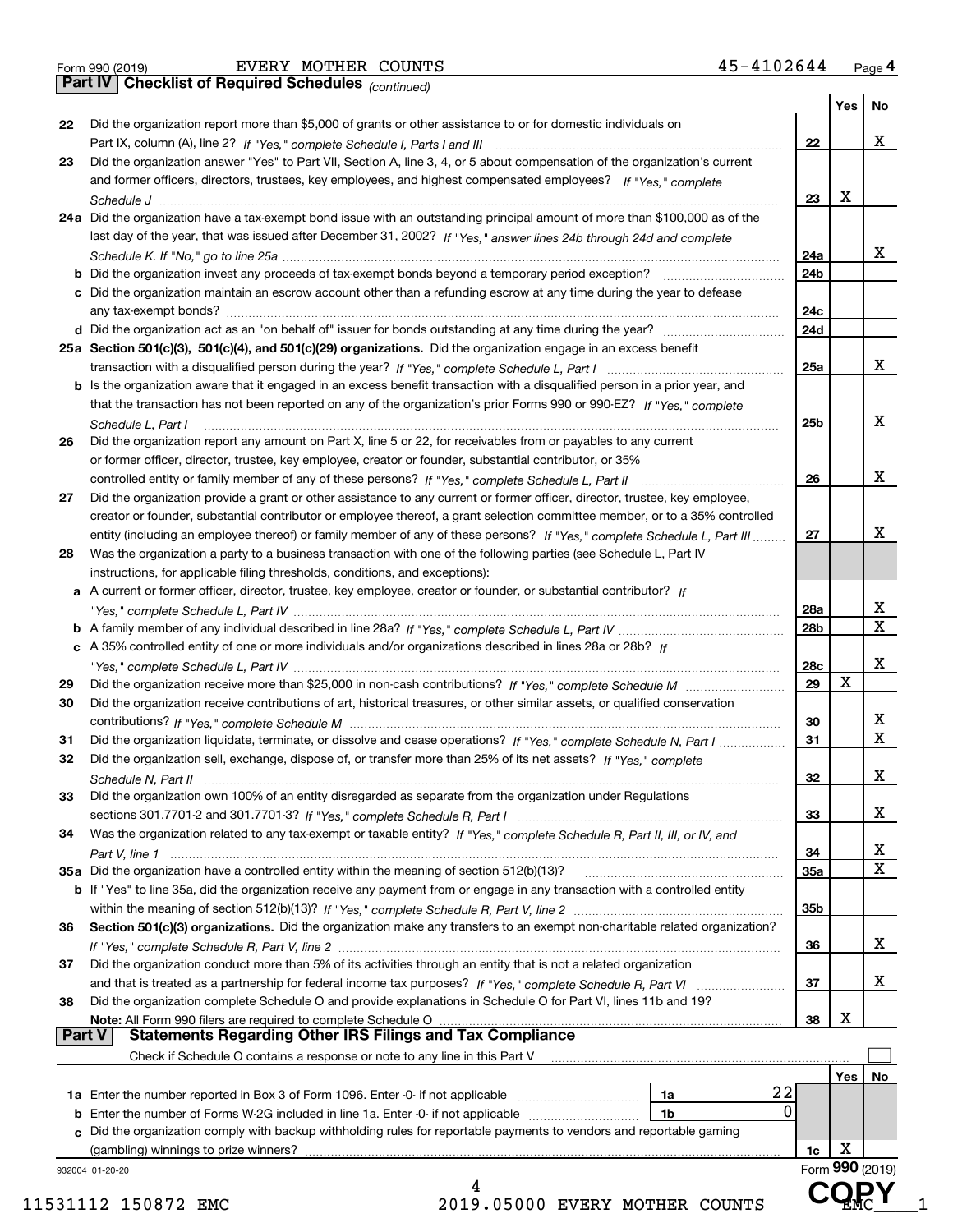| Part V | 45-4102644<br>EVERY MOTHER COUNTS<br>Form 990 (2019)<br>Statements Regarding Other IRS Filings and Tax Compliance (continued)                                                                                                                                                               |                |     | Page 5 |  |  |  |  |
|--------|---------------------------------------------------------------------------------------------------------------------------------------------------------------------------------------------------------------------------------------------------------------------------------------------|----------------|-----|--------|--|--|--|--|
|        |                                                                                                                                                                                                                                                                                             |                | Yes | No     |  |  |  |  |
|        | 2a Enter the number of employees reported on Form W-3, Transmittal of Wage and Tax Statements,<br>17<br>filed for the calendar year ending with or within the year covered by this return [11] [11] filed for the calendar year ending with or within the year covered by this return<br>2a |                |     |        |  |  |  |  |
|        | <b>b</b> If at least one is reported on line 2a, did the organization file all required federal employment tax returns?                                                                                                                                                                     |                |     |        |  |  |  |  |
|        |                                                                                                                                                                                                                                                                                             |                |     |        |  |  |  |  |
|        | 3a Did the organization have unrelated business gross income of \$1,000 or more during the year?                                                                                                                                                                                            | 3a             |     | x      |  |  |  |  |
|        |                                                                                                                                                                                                                                                                                             | 3 <sub>b</sub> |     |        |  |  |  |  |
|        | 4a At any time during the calendar year, did the organization have an interest in, or a signature or other authority over, a                                                                                                                                                                |                |     |        |  |  |  |  |
|        |                                                                                                                                                                                                                                                                                             | 4a             |     | x      |  |  |  |  |
|        | <b>b</b> If "Yes," enter the name of the foreign country $\blacktriangleright$                                                                                                                                                                                                              |                |     |        |  |  |  |  |
|        | See instructions for filing requirements for FinCEN Form 114, Report of Foreign Bank and Financial Accounts (FBAR).                                                                                                                                                                         |                |     |        |  |  |  |  |
|        | 5a Was the organization a party to a prohibited tax shelter transaction at any time during the tax year?                                                                                                                                                                                    | 5a             |     | х      |  |  |  |  |
| b      |                                                                                                                                                                                                                                                                                             | 5 <sub>b</sub> |     | X      |  |  |  |  |
| c      |                                                                                                                                                                                                                                                                                             | 5c             |     |        |  |  |  |  |
|        | 6a Does the organization have annual gross receipts that are normally greater than \$100,000, and did the organization solicit                                                                                                                                                              |                |     |        |  |  |  |  |
|        | any contributions that were not tax deductible as charitable contributions?                                                                                                                                                                                                                 | 6a             |     | х      |  |  |  |  |
|        | <b>b</b> If "Yes," did the organization include with every solicitation an express statement that such contributions or gifts                                                                                                                                                               |                |     |        |  |  |  |  |
|        | were not tax deductible?                                                                                                                                                                                                                                                                    | 6b             |     |        |  |  |  |  |
| 7      | Organizations that may receive deductible contributions under section 170(c).                                                                                                                                                                                                               |                |     |        |  |  |  |  |
|        | a Did the organization receive a payment in excess of \$75 made partly as a contribution and partly for goods and services provided to the payor?                                                                                                                                           | 7a             | х   |        |  |  |  |  |
| b      | If "Yes," did the organization notify the donor of the value of the goods or services provided?                                                                                                                                                                                             | 7b             | X   |        |  |  |  |  |
|        | c Did the organization sell, exchange, or otherwise dispose of tangible personal property for which it was required                                                                                                                                                                         |                |     |        |  |  |  |  |
|        | to file Form 8282?                                                                                                                                                                                                                                                                          | 7c             |     | х      |  |  |  |  |
|        | 7d<br>d If "Yes," indicate the number of Forms 8282 filed during the year                                                                                                                                                                                                                   |                |     |        |  |  |  |  |
| е      | Did the organization receive any funds, directly or indirectly, to pay premiums on a personal benefit contract?                                                                                                                                                                             | 7e             |     | х      |  |  |  |  |
| f      | Did the organization, during the year, pay premiums, directly or indirectly, on a personal benefit contract?                                                                                                                                                                                | 7f             |     | X      |  |  |  |  |
| g      | If the organization received a contribution of qualified intellectual property, did the organization file Form 8899 as required?                                                                                                                                                            | 7g             |     |        |  |  |  |  |
|        | h If the organization received a contribution of cars, boats, airplanes, or other vehicles, did the organization file a Form 1098-C?                                                                                                                                                        |                |     |        |  |  |  |  |
| 8      | Sponsoring organizations maintaining donor advised funds. Did a donor advised fund maintained by the                                                                                                                                                                                        |                |     |        |  |  |  |  |
|        | sponsoring organization have excess business holdings at any time during the year?                                                                                                                                                                                                          | 8              |     |        |  |  |  |  |
| 9      | Sponsoring organizations maintaining donor advised funds.                                                                                                                                                                                                                                   |                |     |        |  |  |  |  |
| а      | Did the sponsoring organization make any taxable distributions under section 4966?                                                                                                                                                                                                          | 9а             |     |        |  |  |  |  |
| b      | Did the sponsoring organization make a distribution to a donor, donor advisor, or related person?                                                                                                                                                                                           | 9b             |     |        |  |  |  |  |
| 10     | Section 501(c)(7) organizations. Enter:                                                                                                                                                                                                                                                     |                |     |        |  |  |  |  |
|        | 10a                                                                                                                                                                                                                                                                                         |                |     |        |  |  |  |  |
| b      | Gross receipts, included on Form 990, Part VIII, line 12, for public use of club facilities<br>10b                                                                                                                                                                                          |                |     |        |  |  |  |  |
| 11     | Section 501(c)(12) organizations. Enter:                                                                                                                                                                                                                                                    |                |     |        |  |  |  |  |
| а      | 11a                                                                                                                                                                                                                                                                                         |                |     |        |  |  |  |  |
| b      | Gross income from other sources (Do not net amounts due or paid to other sources against                                                                                                                                                                                                    |                |     |        |  |  |  |  |
|        | 11b                                                                                                                                                                                                                                                                                         |                |     |        |  |  |  |  |
|        | 12a Section 4947(a)(1) non-exempt charitable trusts. Is the organization filing Form 990 in lieu of Form 1041?                                                                                                                                                                              | 12a            |     |        |  |  |  |  |
| b      | If "Yes," enter the amount of tax-exempt interest received or accrued during the year<br>12b                                                                                                                                                                                                |                |     |        |  |  |  |  |
| 13     | Section 501(c)(29) qualified nonprofit health insurance issuers.                                                                                                                                                                                                                            |                |     |        |  |  |  |  |
|        |                                                                                                                                                                                                                                                                                             | 13a            |     |        |  |  |  |  |
|        | Note: See the instructions for additional information the organization must report on Schedule O.                                                                                                                                                                                           |                |     |        |  |  |  |  |
|        | <b>b</b> Enter the amount of reserves the organization is required to maintain by the states in which the                                                                                                                                                                                   |                |     |        |  |  |  |  |
|        | 13b                                                                                                                                                                                                                                                                                         |                |     |        |  |  |  |  |
|        | 13с                                                                                                                                                                                                                                                                                         |                |     |        |  |  |  |  |
| 14a    | Did the organization receive any payments for indoor tanning services during the tax year?                                                                                                                                                                                                  | 14a            |     | х      |  |  |  |  |
| b      |                                                                                                                                                                                                                                                                                             | 14b            |     |        |  |  |  |  |
| 15     | Is the organization subject to the section 4960 tax on payment(s) of more than \$1,000,000 in remuneration or                                                                                                                                                                               |                |     |        |  |  |  |  |
|        |                                                                                                                                                                                                                                                                                             | 15             |     | х      |  |  |  |  |
|        | If "Yes," see instructions and file Form 4720, Schedule N.                                                                                                                                                                                                                                  |                |     |        |  |  |  |  |
| 16     | Is the organization an educational institution subject to the section 4968 excise tax on net investment income?<br>.                                                                                                                                                                        | 16             |     | х      |  |  |  |  |
|        | If "Yes," complete Form 4720, Schedule O.                                                                                                                                                                                                                                                   |                |     |        |  |  |  |  |

Form (2019) **990**

932005 01-20-20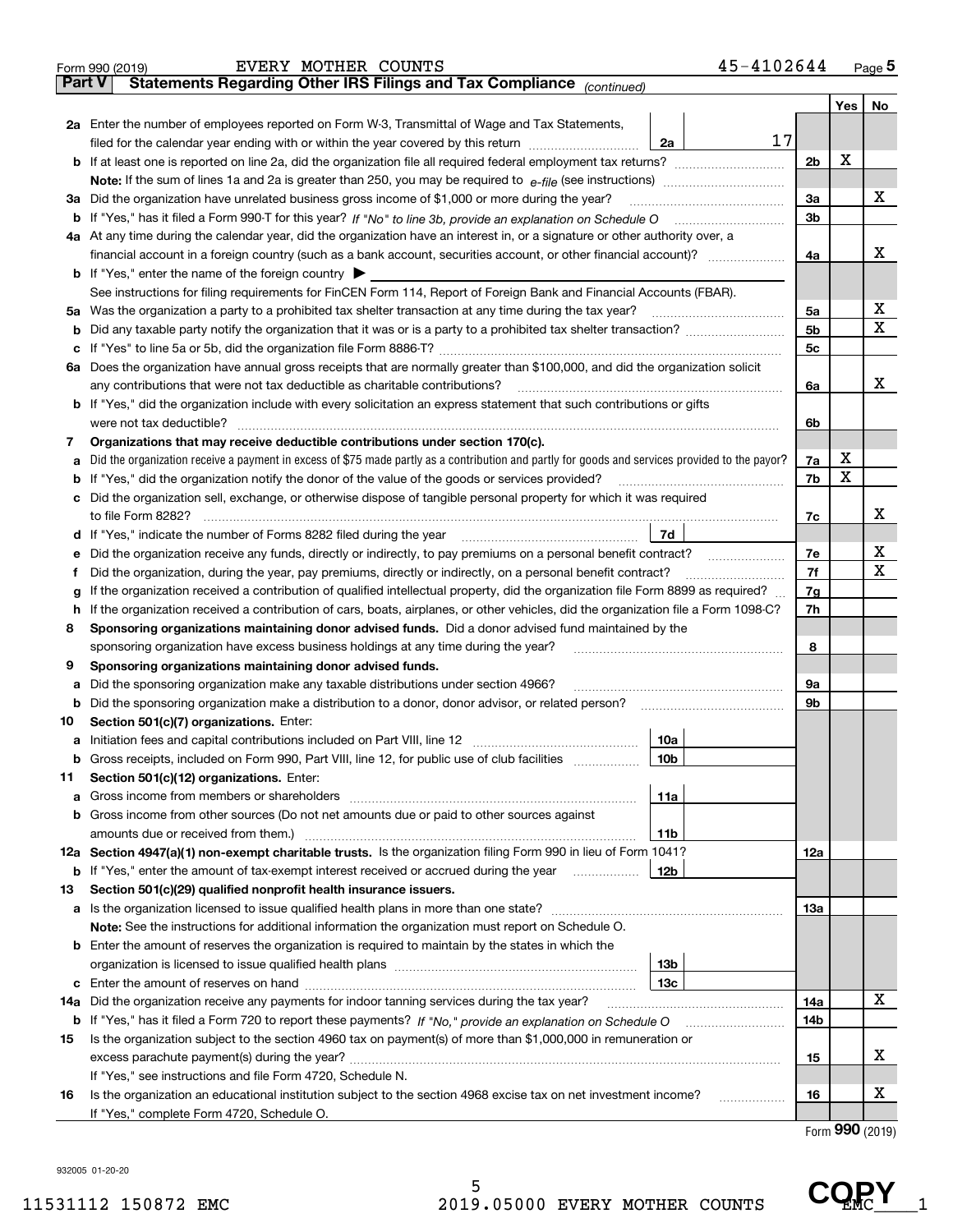| Form 990 (2019) |  |  |
|-----------------|--|--|

*For each "Yes" response to lines 2 through 7b below, and for a "No" response to line 8a, 8b, or 10b below, describe the circumstances, processes, or changes on Schedule O. See instructions.* Form 990 (2019) **EVERY MOTHER COUNTS 15-4102644** Page **6**<br>**Part VI** | Governance, Management, and Disclosure *For each "Yes" response to lines 2 through 7b below, and for a "No" response* 

|    |                                                                                                                                                                               |                               |   |                         | Yes             | No                      |  |  |
|----|-------------------------------------------------------------------------------------------------------------------------------------------------------------------------------|-------------------------------|---|-------------------------|-----------------|-------------------------|--|--|
|    | <b>1a</b> Enter the number of voting members of the governing body at the end of the tax year                                                                                 | 1a                            | 9 |                         |                 |                         |  |  |
|    | If there are material differences in voting rights among members of the governing body, or if the governing                                                                   |                               |   |                         |                 |                         |  |  |
|    | body delegated broad authority to an executive committee or similar committee, explain on Schedule O.                                                                         |                               |   |                         |                 |                         |  |  |
|    |                                                                                                                                                                               | 1b                            | 9 |                         |                 |                         |  |  |
| 2  | Did any officer, director, trustee, or key employee have a family relationship or a business relationship with any other                                                      |                               |   |                         |                 |                         |  |  |
|    | officer, director, trustee, or key employee?                                                                                                                                  |                               |   | $\mathbf{2}$            |                 | X                       |  |  |
| 3  | Did the organization delegate control over management duties customarily performed by or under the direct supervision                                                         |                               |   |                         |                 |                         |  |  |
|    |                                                                                                                                                                               |                               |   | 3                       |                 | X                       |  |  |
| 4  | Did the organization make any significant changes to its governing documents since the prior Form 990 was filed?                                                              |                               |   | $\overline{\mathbf{4}}$ |                 | $\overline{\textbf{X}}$ |  |  |
| 5  |                                                                                                                                                                               |                               |   | 5                       |                 | $\mathbf X$             |  |  |
| 6  | Did the organization have members or stockholders?                                                                                                                            |                               |   | 6                       |                 | $\mathbf x$             |  |  |
|    | 7a Did the organization have members, stockholders, or other persons who had the power to elect or appoint one or                                                             |                               |   |                         |                 |                         |  |  |
|    |                                                                                                                                                                               |                               |   | 7a                      |                 | x                       |  |  |
|    | <b>b</b> Are any governance decisions of the organization reserved to (or subject to approval by) members, stockholders, or                                                   |                               |   |                         |                 |                         |  |  |
|    | persons other than the governing body?                                                                                                                                        |                               |   | 7b                      |                 | х                       |  |  |
| 8  | Did the organization contemporaneously document the meetings held or written actions undertaken during the year by the following:                                             |                               |   |                         |                 |                         |  |  |
| a  |                                                                                                                                                                               |                               |   | 8a                      | X               |                         |  |  |
|    |                                                                                                                                                                               |                               |   | 8b                      | X               |                         |  |  |
| 9  | Is there any officer, director, trustee, or key employee listed in Part VII, Section A, who cannot be reached at the                                                          |                               |   |                         |                 |                         |  |  |
|    |                                                                                                                                                                               |                               |   | 9                       |                 | х                       |  |  |
|    | Section B. Policies (This Section B requests information about policies not required by the Internal Revenue Code.)                                                           |                               |   |                         |                 |                         |  |  |
|    |                                                                                                                                                                               |                               |   |                         | Yes             | No                      |  |  |
|    |                                                                                                                                                                               |                               |   | 10a                     |                 | X                       |  |  |
|    | <b>b</b> If "Yes," did the organization have written policies and procedures governing the activities of such chapters, affiliates,                                           |                               |   |                         |                 |                         |  |  |
|    |                                                                                                                                                                               |                               |   |                         |                 |                         |  |  |
|    |                                                                                                                                                                               |                               |   | 10 <sub>b</sub>         | X               |                         |  |  |
|    | 11a Has the organization provided a complete copy of this Form 990 to all members of its governing body before filing the form?                                               |                               |   | 11a                     |                 |                         |  |  |
|    | <b>b</b> Describe in Schedule O the process, if any, used by the organization to review this Form 990.                                                                        |                               |   |                         |                 |                         |  |  |
|    |                                                                                                                                                                               |                               |   | 12a                     | X               |                         |  |  |
| b  |                                                                                                                                                                               |                               |   | 12b                     | X               |                         |  |  |
|    | c Did the organization regularly and consistently monitor and enforce compliance with the policy? If "Yes," describe                                                          |                               |   |                         |                 |                         |  |  |
|    | in Schedule O how this was done manufactured and continuum control of the Schedule O how this was done manufactured and continuum control of the Schedule O how this was done |                               |   | 12c                     | х               |                         |  |  |
| 13 |                                                                                                                                                                               |                               |   | 13                      | X               |                         |  |  |
| 14 | Did the organization have a written document retention and destruction policy? manufactured and the organization have a written document retention and destruction policy?    |                               |   | 14                      | X               |                         |  |  |
| 15 | Did the process for determining compensation of the following persons include a review and approval by independent                                                            |                               |   |                         |                 |                         |  |  |
|    | persons, comparability data, and contemporaneous substantiation of the deliberation and decision?                                                                             |                               |   |                         |                 |                         |  |  |
|    |                                                                                                                                                                               |                               |   | 15a                     | X               |                         |  |  |
|    |                                                                                                                                                                               |                               |   | 15b                     | X               |                         |  |  |
|    | If "Yes" to line 15a or 15b, describe the process in Schedule O (see instructions).                                                                                           |                               |   |                         |                 |                         |  |  |
|    | 16a Did the organization invest in, contribute assets to, or participate in a joint venture or similar arrangement with a                                                     |                               |   |                         |                 |                         |  |  |
|    | taxable entity during the year?                                                                                                                                               |                               |   | 16a                     |                 | X                       |  |  |
|    | b If "Yes," did the organization follow a written policy or procedure requiring the organization to evaluate its participation                                                |                               |   |                         |                 |                         |  |  |
|    | in joint venture arrangements under applicable federal tax law, and take steps to safeguard the organization's                                                                |                               |   |                         |                 |                         |  |  |
|    | exempt status with respect to such arrangements?                                                                                                                              |                               |   | 16b                     |                 |                         |  |  |
|    | <b>Section C. Disclosure</b>                                                                                                                                                  |                               |   |                         |                 |                         |  |  |
| 17 | List the states with which a copy of this Form 990 is required to be filed $\blacktriangleright$ AL, AR, CA, FL, GA, HI, IL, KS, KY, MD, MA, MI                               |                               |   |                         |                 |                         |  |  |
| 18 | Section 6104 requires an organization to make its Forms 1023 (1024 or 1024-A, if applicable), 990, and 990-T (Section 501(c)(3)s only) available                              |                               |   |                         |                 |                         |  |  |
|    | for public inspection. Indicate how you made these available. Check all that apply.                                                                                           |                               |   |                         |                 |                         |  |  |
|    | $X$ Upon request<br>  X   Own website<br>$ X $ Another's website                                                                                                              | Other (explain on Schedule O) |   |                         |                 |                         |  |  |
| 19 | Describe on Schedule O whether (and if so, how) the organization made its governing documents, conflict of interest policy, and financial                                     |                               |   |                         |                 |                         |  |  |
|    | statements available to the public during the tax year.                                                                                                                       |                               |   |                         |                 |                         |  |  |
| 20 | State the name, address, and telephone number of the person who possesses the organization's books and records                                                                |                               |   |                         |                 |                         |  |  |
|    | KAT GRIMES - (646) 918-6609                                                                                                                                                   |                               |   |                         |                 |                         |  |  |
|    | 10013<br>333 HUDSON STREET, NO. 1006, NEW YORK, NY                                                                                                                            |                               |   |                         |                 |                         |  |  |
|    | SEE SCHEDULE O FOR FULL LIST OF STATES                                                                                                                                        |                               |   |                         | Form 990 (2019) |                         |  |  |
|    | 932006 01-20-20                                                                                                                                                               |                               |   |                         |                 |                         |  |  |
|    | 6                                                                                                                                                                             |                               |   |                         |                 |                         |  |  |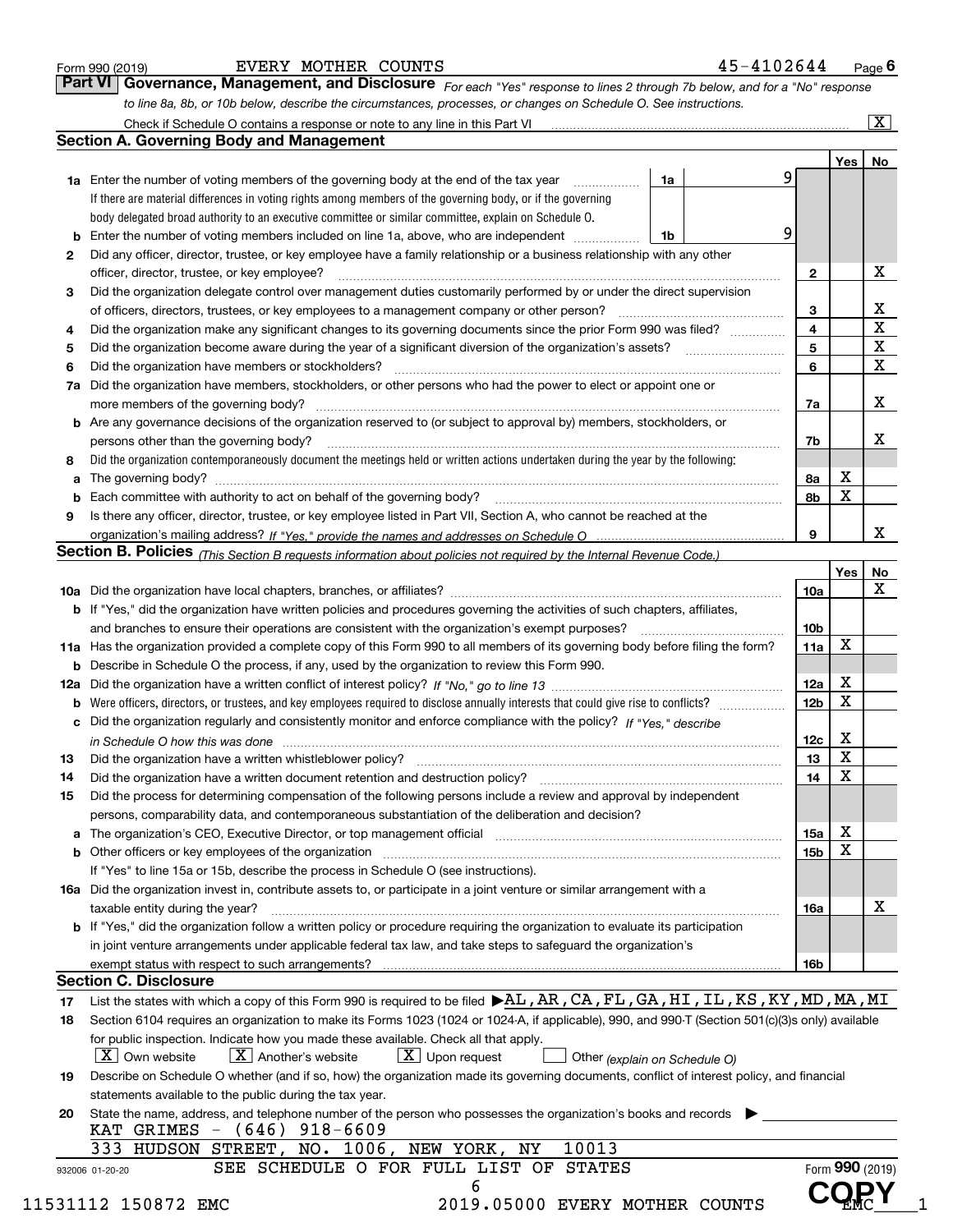**7Part VII Compensation of Officers, Directors, Trustees, Key Employees, Highest Compensated Employees, and Independent Contractors**

Check if Schedule O contains a response or note to any line in this Part VII

**Section A. Officers, Directors, Trustees, Key Employees, and Highest Compensated Employees**

**1a**  Complete this table for all persons required to be listed. Report compensation for the calendar year ending with or within the organization's tax year. **•** List all of the organization's current officers, directors, trustees (whether individuals or organizations), regardless of amount of compensation.

Enter -0- in columns (D), (E), and (F) if no compensation was paid.

● List all of the organization's **current** key employees, if any. See instructions for definition of "key employee."<br>● List the organization's five current bighest compensated employees (other than an officer, director, t

• List the organization's five current highest compensated employees (other than an officer, director, trustee, or key employee) who received report-■ List the organization's five current highest compensated employees (other than an officer, director, trustee, or key employee) who received report-<br>able compensation (Box 5 of Form W-2 and/or Box 7 of Form 1099-MISC) of

**•** List all of the organization's former officers, key employees, and highest compensated employees who received more than \$100,000 of reportable compensation from the organization and any related organizations.

**former directors or trustees**  ¥ List all of the organization's that received, in the capacity as a former director or trustee of the organization, more than \$10,000 of reportable compensation from the organization and any related organizations.

See instructions for the order in which to list the persons above.

Check this box if neither the organization nor any related organization compensated any current officer, director, or trustee.

| (A)                                  | (B)                  | (C)<br>Position               |                                                                  |             |              |                                  |        | (D)                             | (E)             | (F)                      |
|--------------------------------------|----------------------|-------------------------------|------------------------------------------------------------------|-------------|--------------|----------------------------------|--------|---------------------------------|-----------------|--------------------------|
| Name and title                       | Average              |                               | (do not check more than one                                      |             |              |                                  |        | Reportable                      | Reportable      | Estimated                |
|                                      | hours per            |                               | box, unless person is both an<br>officer and a director/trustee) |             |              |                                  |        | compensation                    | compensation    | amount of                |
|                                      | week                 |                               |                                                                  |             |              |                                  |        | from                            | from related    | other                    |
|                                      | (list any            |                               |                                                                  |             |              |                                  |        | the                             | organizations   | compensation             |
|                                      | hours for<br>related |                               |                                                                  |             |              |                                  |        | organization<br>(W-2/1099-MISC) | (W-2/1099-MISC) | from the<br>organization |
|                                      | organizations        |                               |                                                                  |             |              |                                  |        |                                 |                 | and related              |
|                                      | below                |                               |                                                                  |             |              |                                  |        |                                 |                 | organizations            |
|                                      | line)                | ndividual trustee or director | nstitutional trustee                                             | Officer     | Key employee | Highest compensated<br> employee | Former |                                 |                 |                          |
| ELIZABETH GRAYER<br>(1)              | 40.00                |                               |                                                                  |             |              |                                  |        |                                 |                 |                          |
| INTERIM EXECUTIVE DIRECTOR           |                      |                               |                                                                  | $\mathbf X$ |              |                                  |        | 169,977.                        | $\mathbf 0$ .   | 2,734.                   |
| SABRINA DUPRE - MANAGING DIR.<br>(2) | 30.00                |                               |                                                                  |             |              |                                  |        |                                 |                 |                          |
| OF COMM., DEVELOPMENT & ENG.         |                      |                               |                                                                  |             |              | X                                |        | 153,436.                        | 0.              | 1,874.                   |
| <b>JESSICA BOWERS</b><br>(3)         | 40.00                |                               |                                                                  |             |              |                                  |        |                                 |                 |                          |
| DIRECTOR OF GRANTS PROGRAM           |                      |                               |                                                                  |             |              | X                                |        | 125,000.                        | $0$ .           | 5,674.                   |
| NAN STRAUSS - MANAGING DIR.<br>(4)   | 40.00                |                               |                                                                  |             |              |                                  |        |                                 |                 |                          |
| OF POLICY, ADVOCACY & GRANTMAKING    |                      |                               |                                                                  |             |              | X                                |        | 124,839.                        | $0$ .           | 15,673.                  |
| JENNY CHANG<br>(5)                   | 40.00                |                               |                                                                  |             |              |                                  |        |                                 |                 |                          |
| DIRECTOR OF STRATEGY & DEVELOPMENT   |                      |                               |                                                                  |             |              | X                                |        | 118,404.                        | 0.              | 18,440.                  |
| KAT GRIMES<br>(6)                    | 40.00                |                               |                                                                  |             |              |                                  |        |                                 |                 |                          |
| DIRECTOR OF FINANCE AND OPERATIONS   |                      |                               |                                                                  | $\mathbf X$ |              |                                  |        | 56,654.                         | 0.              | 182.                     |
| KATHLEEN DONNELLY ZERN<br>(7)        | 20.00                |                               |                                                                  |             |              |                                  |        |                                 |                 |                          |
| GEN. COUNSEL - UNTIL 02/2019; SEC.   |                      |                               |                                                                  | $\mathbf X$ |              |                                  |        | 9,372.                          | $0$ .           | 16,675.                  |
| CHRISTY TURLINGTON BURNS<br>(8)      | 40.00                |                               |                                                                  |             |              |                                  |        |                                 |                 |                          |
| PRESIDENT AND FOUNDER                |                      | $\rm X$                       |                                                                  | $\mathbf X$ |              |                                  |        | 0.                              | 0.              | 0.                       |
| <b>ALLISON GOLLUST</b><br>(9)        | 2.00                 |                               |                                                                  |             |              |                                  |        |                                 |                 |                          |
| CHAIR - UNTIL 01/2019; DIRECTOR      |                      | $\mathbf x$                   |                                                                  | $\mathbf X$ |              |                                  |        | 0.                              | 0.              | $\mathbf 0$ .            |
| (10) ELIZABETH E. ROBINSON           | $\overline{2.00}$    |                               |                                                                  |             |              |                                  |        |                                 |                 |                          |
| TREASURER; CHAIR - AS OF 02/2019     |                      | $\mathbf X$                   |                                                                  | X           |              |                                  |        | 0.                              | 0.              | $0\cdot$                 |
| (11) HEATHER B. ARMSTRONG            | 2.00                 |                               |                                                                  |             |              |                                  |        |                                 |                 |                          |
| <b>DIRECTOR</b>                      |                      | $\mathbf X$                   |                                                                  |             |              |                                  |        | 0.                              | 0.              | 0.                       |
| (12) LESLIE BLODGETT                 | 2.00                 |                               |                                                                  |             |              |                                  |        |                                 |                 |                          |
| <b>DIRECTOR</b>                      |                      | X                             |                                                                  |             |              |                                  |        | 0.                              | 0.              | $\mathbf 0$ .            |
| (13) CHRISTIANE LEMIEUX              | 2.00                 |                               |                                                                  |             |              |                                  |        |                                 |                 |                          |
| <b>DIRECTOR</b>                      |                      | $\mathbf X$                   |                                                                  |             |              |                                  |        | 0.                              | 0.              | $\mathbf 0$ .            |
| (14) HILANI KERR                     | 2.00                 |                               |                                                                  |             |              |                                  |        |                                 |                 |                          |
| <b>DIRECTOR</b>                      |                      | $\mathbf X$                   |                                                                  |             |              |                                  |        | 0.                              | 0.              | $\mathbf 0$ .            |
| (15) SHARMILA MAKHIJA                | 2.00                 |                               |                                                                  |             |              |                                  |        |                                 |                 |                          |
| <b>DIRECTOR</b>                      |                      | $\mathbf X$                   |                                                                  |             |              |                                  |        | 0.                              | 0.              | 0.                       |
| (16) MARIAM NAFICY                   | 2.00                 |                               |                                                                  |             |              |                                  |        |                                 |                 |                          |
| <b>DIRECTOR</b>                      |                      | X                             |                                                                  |             |              |                                  |        | 0.                              | $0$ .           | $\mathbf 0$ .            |
|                                      |                      |                               |                                                                  |             |              |                                  |        |                                 |                 |                          |
|                                      |                      |                               |                                                                  |             |              |                                  |        |                                 |                 |                          |

7

932007 01-20-20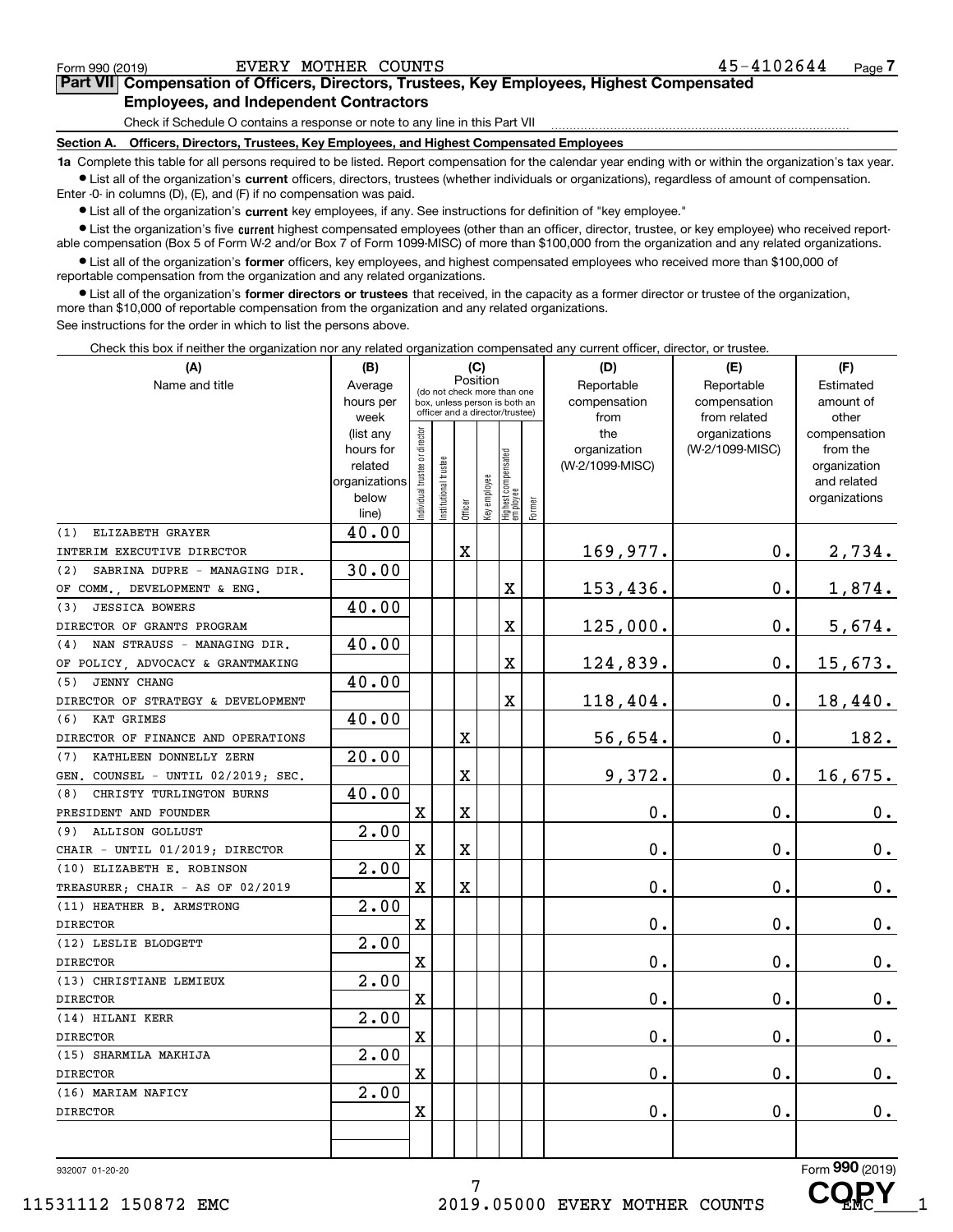|                 | EVERY MOTHER COUNTS<br>Form 990 (2019)                                                                                                                                                                                                                                   |                                                                      |                                                                                                                                                                 |  |         |              |                                  |        |                                        | 45-4102644                                        |                |                     | Page 8                                                                   |
|-----------------|--------------------------------------------------------------------------------------------------------------------------------------------------------------------------------------------------------------------------------------------------------------------------|----------------------------------------------------------------------|-----------------------------------------------------------------------------------------------------------------------------------------------------------------|--|---------|--------------|----------------------------------|--------|----------------------------------------|---------------------------------------------------|----------------|---------------------|--------------------------------------------------------------------------|
| <b>Part VII</b> | Section A. Officers, Directors, Trustees, Key Employees, and Highest Compensated Employees (continued)                                                                                                                                                                   |                                                                      |                                                                                                                                                                 |  |         |              |                                  |        |                                        |                                                   |                |                     |                                                                          |
|                 | (A)<br>Name and title                                                                                                                                                                                                                                                    | (B)<br>Average<br>hours per<br>week                                  | (C)<br>(D)<br>Position<br>Reportable<br>(do not check more than one<br>compensation<br>box, unless person is both an<br>officer and a director/trustee)<br>from |  |         |              |                                  |        |                                        | (E)<br>Reportable<br>compensation<br>from related |                |                     | (F)<br>Estimated<br>amount of<br>other                                   |
|                 |                                                                                                                                                                                                                                                                          | (list any<br>hours for<br>related<br>organizations<br>below<br>line) | Individual trustee or director<br>Institutional trustee                                                                                                         |  | Officer | Key employee | Highest compensated<br> employee | Former | the<br>organization<br>(W-2/1099-MISC) | organizations<br>(W-2/1099-MISC)                  |                |                     | compensation<br>from the<br>organization<br>and related<br>organizations |
|                 |                                                                                                                                                                                                                                                                          |                                                                      |                                                                                                                                                                 |  |         |              |                                  |        |                                        |                                                   |                |                     |                                                                          |
|                 |                                                                                                                                                                                                                                                                          |                                                                      |                                                                                                                                                                 |  |         |              |                                  |        |                                        |                                                   |                |                     |                                                                          |
|                 |                                                                                                                                                                                                                                                                          |                                                                      |                                                                                                                                                                 |  |         |              |                                  |        |                                        |                                                   |                |                     |                                                                          |
|                 |                                                                                                                                                                                                                                                                          |                                                                      |                                                                                                                                                                 |  |         |              |                                  |        |                                        |                                                   |                |                     |                                                                          |
|                 |                                                                                                                                                                                                                                                                          |                                                                      |                                                                                                                                                                 |  |         |              |                                  |        |                                        |                                                   |                |                     |                                                                          |
|                 |                                                                                                                                                                                                                                                                          |                                                                      |                                                                                                                                                                 |  |         |              |                                  |        |                                        |                                                   |                |                     |                                                                          |
|                 | c Total from continuation sheets to Part VII, Section A                                                                                                                                                                                                                  |                                                                      |                                                                                                                                                                 |  |         |              |                                  |        | 757,682.<br>0.                         |                                                   | $0$ .<br>$0$ . |                     | 61, 252.<br>0.                                                           |
| $\mathbf{2}$    | Total number of individuals (including but not limited to those listed above) who received more than \$100,000 of reportable<br>compensation from the organization $\blacktriangleright$                                                                                 |                                                                      |                                                                                                                                                                 |  |         |              |                                  |        | 757,682.                               |                                                   | 0.             |                     | 61, 252.<br>5                                                            |
| 3               | Did the organization list any former officer, director, trustee, key employee, or highest compensated employee on<br>line 1a? If "Yes," complete Schedule J for such individual manumanamental communities and the 1a? If "Yes," complete Schedule J for such individual |                                                                      |                                                                                                                                                                 |  |         |              |                                  |        |                                        |                                                   | 3              |                     | Yes<br>No<br>x                                                           |
|                 | For any individual listed on line 1a, is the sum of reportable compensation and other compensation from the organization                                                                                                                                                 |                                                                      |                                                                                                                                                                 |  |         |              |                                  |        |                                        |                                                   | 4              | X                   |                                                                          |
| 5               | Did any person listed on line 1a receive or accrue compensation from any unrelated organization or individual for services<br><b>Section B. Independent Contractors</b>                                                                                                  |                                                                      |                                                                                                                                                                 |  |         |              |                                  |        |                                        |                                                   | 5              |                     | x                                                                        |
| 1               | Complete this table for your five highest compensated independent contractors that received more than \$100,000 of compensation from<br>the organization. Report compensation for the calendar year ending with or within the organization's tax year.                   |                                                                      |                                                                                                                                                                 |  |         |              |                                  |        |                                        |                                                   |                |                     |                                                                          |
|                 | (A)<br>Name and business address<br>PASSPORTED, 85 BROAD STREET, 28TH FLOOR,                                                                                                                                                                                             |                                                                      |                                                                                                                                                                 |  |         |              |                                  |        | (B)<br>Description of services         |                                                   |                | (C)<br>Compensation |                                                                          |
|                 | NEW YORK, NY 10004                                                                                                                                                                                                                                                       |                                                                      |                                                                                                                                                                 |  |         |              |                                  |        | TRAVEL SERVICES                        |                                                   |                |                     | 104,504.                                                                 |
|                 |                                                                                                                                                                                                                                                                          |                                                                      |                                                                                                                                                                 |  |         |              |                                  |        |                                        |                                                   |                |                     |                                                                          |
|                 |                                                                                                                                                                                                                                                                          |                                                                      |                                                                                                                                                                 |  |         |              |                                  |        |                                        |                                                   |                |                     |                                                                          |
| 2               | Total number of independent contractors (including but not limited to those listed above) who received more than<br>\$100,000 of compensation from the organization                                                                                                      |                                                                      |                                                                                                                                                                 |  |         | 1            |                                  |        |                                        |                                                   |                |                     |                                                                          |
|                 |                                                                                                                                                                                                                                                                          |                                                                      |                                                                                                                                                                 |  |         |              |                                  |        |                                        |                                                   |                |                     | Form 990 (2019)                                                          |

932008 01-20-20

 $CQ_{MC}Y_{1}$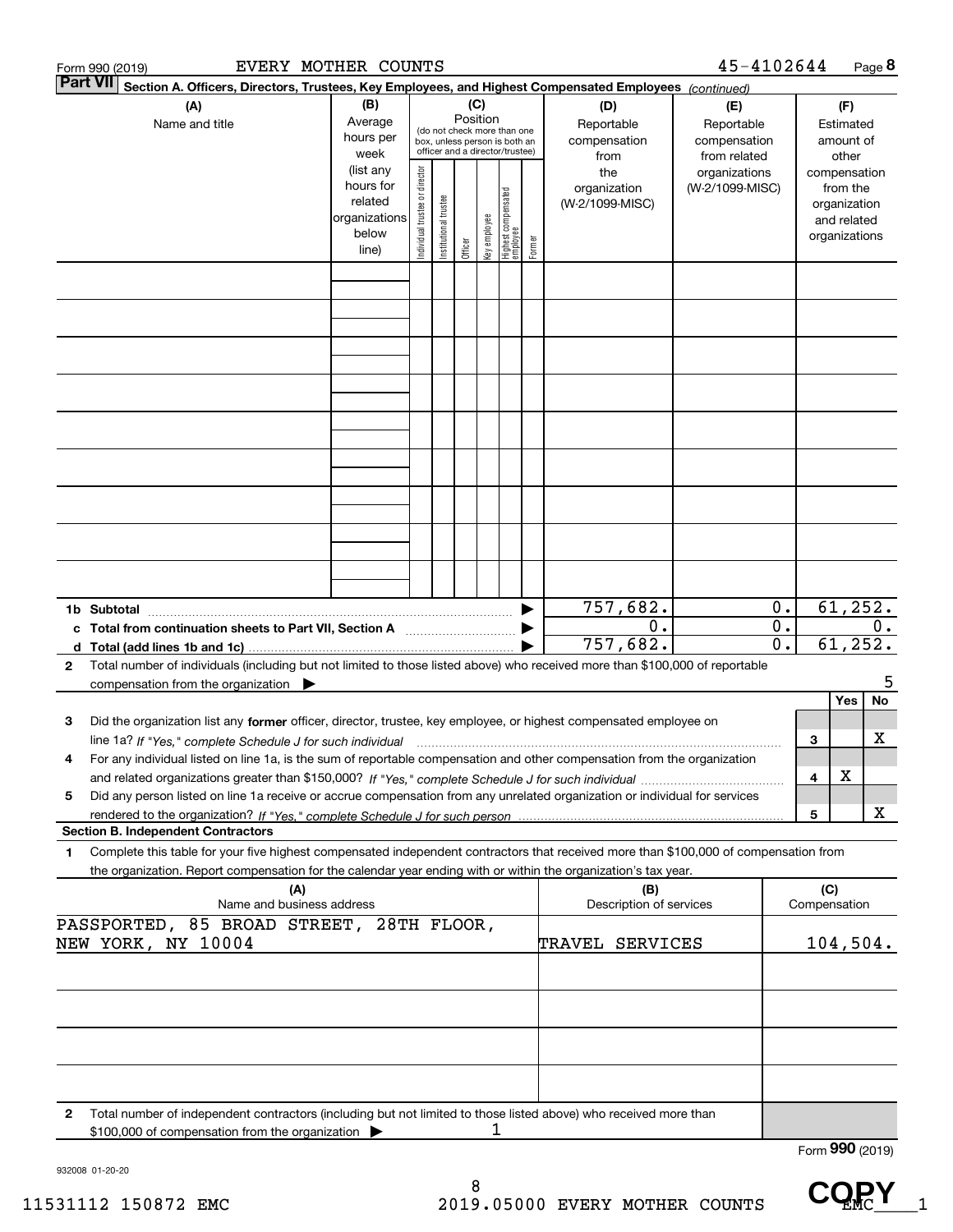| <b>Part VIII</b>                                          |    |        | <b>Statement of Revenue</b>                                                                                                                                                                                                                 |                |                     |                |                      |                        |                                                           |                                                   |                                                                 |
|-----------------------------------------------------------|----|--------|---------------------------------------------------------------------------------------------------------------------------------------------------------------------------------------------------------------------------------------------|----------------|---------------------|----------------|----------------------|------------------------|-----------------------------------------------------------|---------------------------------------------------|-----------------------------------------------------------------|
|                                                           |    |        | Check if Schedule O contains a response or note to any line in this Part VIII                                                                                                                                                               |                |                     |                |                      |                        |                                                           |                                                   |                                                                 |
|                                                           |    |        |                                                                                                                                                                                                                                             |                |                     |                |                      | (A<br>Total revenue    | $\overline{(B)}$<br>Related or exempt<br>function revenue | $\overline{(C)}$<br>Unrelated<br>business revenue | (D)<br>Revenue excluded<br>from tax under<br>sections 512 - 514 |
|                                                           |    |        | <b>1 a</b> Federated campaigns                                                                                                                                                                                                              |                | 1a                  |                |                      |                        |                                                           |                                                   |                                                                 |
|                                                           |    | b      | Membership dues                                                                                                                                                                                                                             |                | 1 <sub>b</sub>      |                |                      |                        |                                                           |                                                   |                                                                 |
|                                                           |    | с      | Fundraising events                                                                                                                                                                                                                          |                | 1 <sub>c</sub>      |                | 539,807.             |                        |                                                           |                                                   |                                                                 |
| Contributions, Gifts, Grants<br>and Other Similar Amounts |    | d      | Related organizations                                                                                                                                                                                                                       |                | 1 <sub>d</sub><br>. |                |                      |                        |                                                           |                                                   |                                                                 |
|                                                           |    |        | Government grants (contributions)                                                                                                                                                                                                           |                | 1e                  |                |                      |                        |                                                           |                                                   |                                                                 |
|                                                           |    | f      | All other contributions, gifts, grants, and                                                                                                                                                                                                 |                |                     |                |                      |                        |                                                           |                                                   |                                                                 |
|                                                           |    |        | similar amounts not included above                                                                                                                                                                                                          |                | 1f                  |                | 3,677,620.           |                        |                                                           |                                                   |                                                                 |
|                                                           |    |        | Noncash contributions included in lines 1a-1f                                                                                                                                                                                               |                | $1g$ \$             |                | 102,488.             |                        |                                                           |                                                   |                                                                 |
|                                                           |    | h      |                                                                                                                                                                                                                                             |                |                     |                |                      | 4, 217, 427.           |                                                           |                                                   |                                                                 |
|                                                           |    |        |                                                                                                                                                                                                                                             |                |                     |                | <b>Business Code</b> |                        |                                                           |                                                   |                                                                 |
| Program Service<br>Revenue                                |    | 2a     | <u> 1989 - Johann Stein, marwolaethau a bhann an t-Amhair an t-Amhair an t-Amhair an t-Amhair an t-Amhair an t-A</u>                                                                                                                        |                |                     |                |                      |                        |                                                           |                                                   |                                                                 |
|                                                           |    | b<br>c | the contract of the contract of the contract of the contract of the contract of                                                                                                                                                             |                |                     |                |                      |                        |                                                           |                                                   |                                                                 |
|                                                           |    | d      | <u> 1989 - John Harry Harry Harry Harry Harry Harry Harry Harry Harry Harry Harry Harry Harry Harry Harry Harry</u><br><u> 1989 - Johann Barbara, martin amerikan basar dan berasal dalam basa dalam basar dalam basar dalam basar dala</u> |                |                     |                |                      |                        |                                                           |                                                   |                                                                 |
|                                                           |    |        |                                                                                                                                                                                                                                             |                |                     |                |                      |                        |                                                           |                                                   |                                                                 |
|                                                           |    | f      |                                                                                                                                                                                                                                             |                |                     |                |                      |                        |                                                           |                                                   |                                                                 |
|                                                           |    |        |                                                                                                                                                                                                                                             |                |                     |                |                      |                        |                                                           |                                                   |                                                                 |
|                                                           | 3  |        | Investment income (including dividends, interest, and                                                                                                                                                                                       |                |                     |                |                      |                        |                                                           |                                                   |                                                                 |
|                                                           |    |        |                                                                                                                                                                                                                                             |                |                     |                |                      | 65, 185.               |                                                           |                                                   | 65, 185.                                                        |
|                                                           | 4  |        | Income from investment of tax-exempt bond proceeds                                                                                                                                                                                          |                |                     |                |                      |                        |                                                           |                                                   |                                                                 |
|                                                           | 5  |        |                                                                                                                                                                                                                                             |                |                     |                |                      |                        |                                                           |                                                   |                                                                 |
|                                                           |    |        |                                                                                                                                                                                                                                             |                | (i) Real            |                | (ii) Personal        |                        |                                                           |                                                   |                                                                 |
|                                                           |    | 6а     | Gross rents                                                                                                                                                                                                                                 | 6а             |                     |                |                      |                        |                                                           |                                                   |                                                                 |
|                                                           |    | b      | Less: rental expenses                                                                                                                                                                                                                       | 6 <sub>b</sub> |                     |                |                      |                        |                                                           |                                                   |                                                                 |
|                                                           |    | с      | Rental income or (loss)                                                                                                                                                                                                                     | 6c             |                     |                |                      |                        |                                                           |                                                   |                                                                 |
|                                                           |    | d      | Net rental income or (loss)<br>7 a Gross amount from sales of                                                                                                                                                                               |                | (i) Securities      |                | (ii) Other           |                        |                                                           |                                                   |                                                                 |
|                                                           |    |        | assets other than inventory                                                                                                                                                                                                                 | 7a             | 28,543.             |                |                      |                        |                                                           |                                                   |                                                                 |
|                                                           |    |        | <b>b</b> Less: cost or other basis                                                                                                                                                                                                          |                |                     |                |                      |                        |                                                           |                                                   |                                                                 |
|                                                           |    |        | and sales expenses                                                                                                                                                                                                                          | 7 <sub>b</sub> | 5,745.              |                |                      |                        |                                                           |                                                   |                                                                 |
| Revenue                                                   |    |        | Gain or (loss)                                                                                                                                                                                                                              |                | $7c$ 22,798.        |                |                      |                        |                                                           |                                                   |                                                                 |
|                                                           |    |        |                                                                                                                                                                                                                                             |                |                     |                | ▶                    | 22,798.                |                                                           |                                                   | 22,798.                                                         |
|                                                           |    |        | 8 a Gross income from fundraising events (not                                                                                                                                                                                               |                |                     |                |                      |                        |                                                           |                                                   |                                                                 |
| <b>Other</b>                                              |    |        | including \$                                                                                                                                                                                                                                |                | 539,807. of         |                |                      |                        |                                                           |                                                   |                                                                 |
|                                                           |    |        | contributions reported on line 1c). See                                                                                                                                                                                                     |                |                     |                |                      |                        |                                                           |                                                   |                                                                 |
|                                                           |    |        |                                                                                                                                                                                                                                             |                |                     |                | $ a_1 $ 196,810.     |                        |                                                           |                                                   |                                                                 |
|                                                           |    |        |                                                                                                                                                                                                                                             |                |                     |                | 8b 248, 791.         | $-51,981.$             |                                                           |                                                   | $-51, 981.$                                                     |
|                                                           |    | c      | Net income or (loss) from fundraising events                                                                                                                                                                                                |                |                     |                | ▶<br>.               |                        |                                                           |                                                   |                                                                 |
|                                                           |    |        | 9 a Gross income from gaming activities. See                                                                                                                                                                                                |                |                     | 9a             |                      |                        |                                                           |                                                   |                                                                 |
|                                                           |    |        | <b>b</b> Less: direct expenses <b>manually</b>                                                                                                                                                                                              |                |                     | 9 <sub>b</sub> |                      |                        |                                                           |                                                   |                                                                 |
|                                                           |    |        | c Net income or (loss) from gaming activities                                                                                                                                                                                               |                |                     |                |                      |                        |                                                           |                                                   |                                                                 |
|                                                           |    |        | 10 a Gross sales of inventory, less returns                                                                                                                                                                                                 |                |                     |                |                      |                        |                                                           |                                                   |                                                                 |
|                                                           |    |        |                                                                                                                                                                                                                                             |                |                     | 10a            |                      |                        |                                                           |                                                   |                                                                 |
|                                                           |    |        | <b>b</b> Less: cost of goods sold                                                                                                                                                                                                           |                |                     | 10bl           |                      |                        |                                                           |                                                   |                                                                 |
|                                                           |    |        | c Net income or (loss) from sales of inventory                                                                                                                                                                                              |                |                     |                |                      |                        |                                                           |                                                   |                                                                 |
|                                                           |    |        |                                                                                                                                                                                                                                             |                |                     |                | <b>Business Code</b> |                        |                                                           |                                                   |                                                                 |
| Miscellaneous<br>Revenue                                  |    | 11 a   | REIMBURSED EXPENSES                                                                                                                                                                                                                         |                |                     |                | 900099               | 147,943.               |                                                           |                                                   | 147,943.                                                        |
|                                                           |    | b      |                                                                                                                                                                                                                                             |                |                     |                |                      |                        |                                                           |                                                   |                                                                 |
|                                                           |    | с      |                                                                                                                                                                                                                                             |                |                     |                |                      |                        |                                                           |                                                   |                                                                 |
|                                                           |    |        |                                                                                                                                                                                                                                             |                |                     |                |                      |                        |                                                           |                                                   |                                                                 |
|                                                           |    |        |                                                                                                                                                                                                                                             |                |                     |                |                      | 147,943.<br>4,401,372. | 0.                                                        | $0$ .                                             | 183,945.                                                        |
| 932009 01-20-20                                           | 12 |        |                                                                                                                                                                                                                                             |                |                     |                |                      |                        |                                                           |                                                   | Form 990 (2019)                                                 |
|                                                           |    |        |                                                                                                                                                                                                                                             |                |                     |                |                      | a                      |                                                           |                                                   | <b>AARV</b>                                                     |

Form 990 (2019) EVERY MOTHER COUNTS 4 5-4102644 Page

11531112 150872 EMC 2019.05000 EVERY MOTHER COUNTS

**9**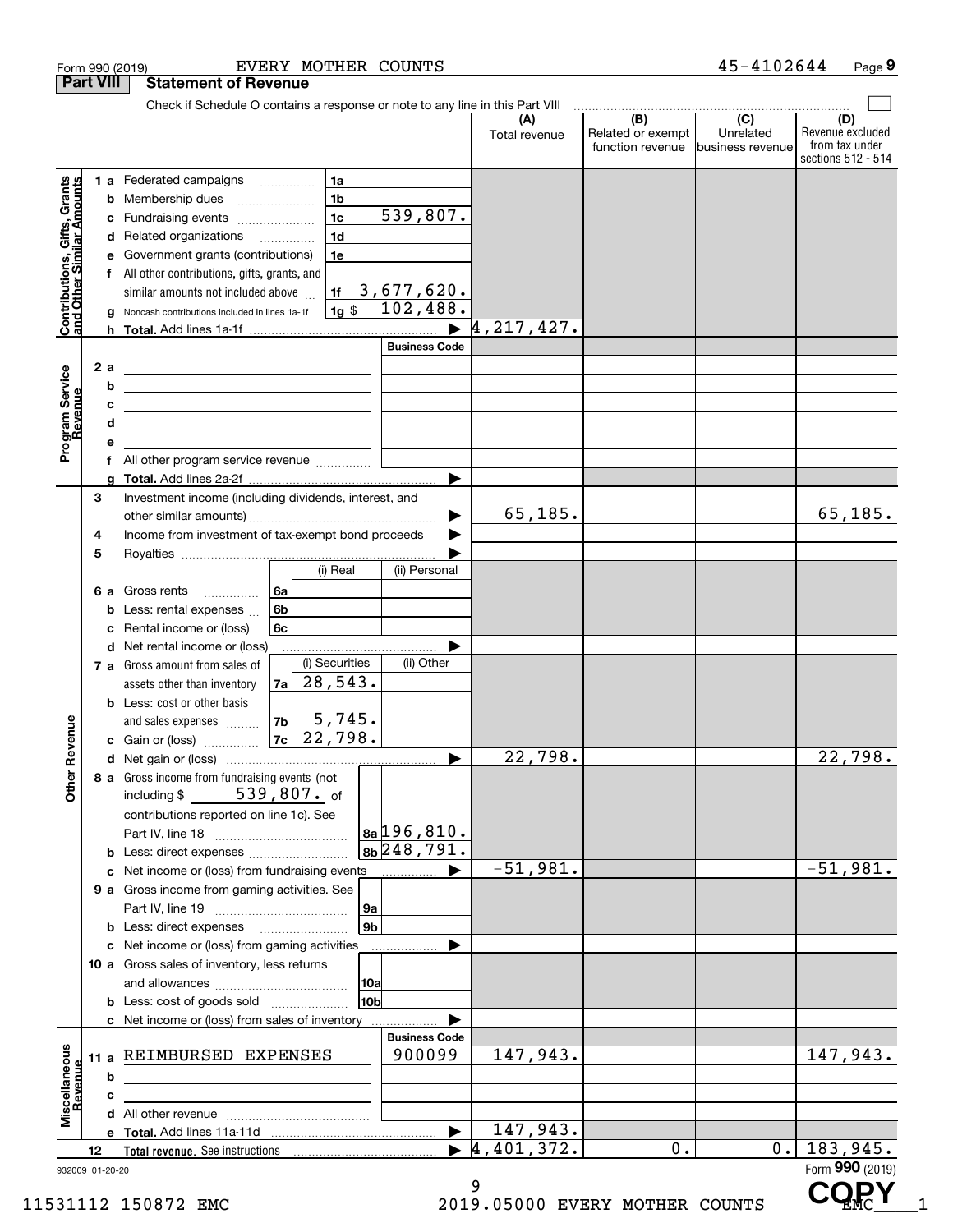|              | Section 501(c)(3) and 501(c)(4) organizations must complete all columns. All other organizations must complete column (A).<br>Check if Schedule O contains a response or note to any line in this Part IX |                       |                        |                       | $\overline{\mathbf{X}}$ |
|--------------|-----------------------------------------------------------------------------------------------------------------------------------------------------------------------------------------------------------|-----------------------|------------------------|-----------------------|-------------------------|
|              | Do not include amounts reported on lines 6b,                                                                                                                                                              | (A)<br>Total expenses | (B)<br>Program service | (C)<br>Management and | (D)<br>Fundraising      |
|              | 7b, 8b, 9b, and 10b of Part VIII.                                                                                                                                                                         |                       | expenses               | general expenses      | expenses                |
| $\mathbf{1}$ | Grants and other assistance to domestic organizations                                                                                                                                                     |                       |                        |                       |                         |
|              | and domestic governments. See Part IV, line 21                                                                                                                                                            | 339,500.              | 339,500.               |                       |                         |
| $\mathbf{2}$ | Grants and other assistance to domestic                                                                                                                                                                   |                       |                        |                       |                         |
|              | individuals. See Part IV, line 22                                                                                                                                                                         |                       |                        |                       |                         |
| 3            | Grants and other assistance to foreign                                                                                                                                                                    |                       |                        |                       |                         |
|              | organizations, foreign governments, and foreign                                                                                                                                                           |                       |                        |                       |                         |
|              | individuals. See Part IV, lines 15 and 16                                                                                                                                                                 | 716,500.              | 716,500.               |                       |                         |
| 4            | Benefits paid to or for members                                                                                                                                                                           |                       |                        |                       |                         |
| 5            | Compensation of current officers, directors,                                                                                                                                                              |                       |                        |                       |                         |
|              | trustees, and key employees                                                                                                                                                                               | 255,594.              | 94,458.                | 161,136.              |                         |
| 6            | Compensation not included above to disqualified                                                                                                                                                           |                       |                        |                       |                         |
|              | persons (as defined under section 4958(f)(1)) and                                                                                                                                                         |                       |                        |                       |                         |
|              | persons described in section 4958(c)(3)(B)                                                                                                                                                                | 838,907.              | 593,579.               | 93,560.               | 151,768.                |
| 7<br>8       | Pension plan accruals and contributions (include                                                                                                                                                          |                       |                        |                       |                         |
|              | section 401(k) and 403(b) employer contributions)                                                                                                                                                         | <u>9,693.</u>         | 5,724.                 | 260.                  |                         |
| 9            |                                                                                                                                                                                                           | 65,949.               | 41,498.                | 15, 134.              | $\frac{3,709}{9,317}$   |
| 10           |                                                                                                                                                                                                           | 85,156.               | 53,508.                | $\overline{19,656}$ . | 11,992.                 |
| 11           | Fees for services (nonemployees):                                                                                                                                                                         |                       |                        |                       |                         |
|              |                                                                                                                                                                                                           |                       |                        |                       |                         |
| b            |                                                                                                                                                                                                           |                       |                        |                       |                         |
|              |                                                                                                                                                                                                           | $\overline{76,022}$ . |                        | 76,022.               |                         |
| d            |                                                                                                                                                                                                           |                       |                        |                       |                         |
| е            | Professional fundraising services. See Part IV, line 17                                                                                                                                                   |                       |                        |                       |                         |
| f            | Investment management fees                                                                                                                                                                                | 11,604.               |                        | 11,604.               |                         |
|              | g Other. (If line 11g amount exceeds 10% of line 25,                                                                                                                                                      |                       |                        |                       |                         |
|              | column (A) amount, list line 11g expenses on Sch O.)                                                                                                                                                      | 373,831.              | 336,617.               | 12,050.               | <u>25,164.</u>          |
| 12           |                                                                                                                                                                                                           |                       |                        |                       |                         |
| 13           |                                                                                                                                                                                                           | 129,945.              | 68,148.                | 45,829.               | 15,968.                 |
| 14           |                                                                                                                                                                                                           | $\overline{53,364}$ . | 34,946.                | 17,028.               | 1,390.                  |
| 15           |                                                                                                                                                                                                           |                       |                        |                       |                         |
| 16           |                                                                                                                                                                                                           | 180,732.              | 94,383.                | 64,037.               | 22,312.                 |
| 17           |                                                                                                                                                                                                           |                       |                        |                       |                         |
| 18           | Payments of travel or entertainment expenses                                                                                                                                                              |                       |                        |                       |                         |
|              | for any federal, state, or local public officials                                                                                                                                                         | 341,095.              | 306,004.               | 33,834.               | 1,257.                  |
| 19           | Conferences, conventions, and meetings                                                                                                                                                                    |                       |                        |                       |                         |
| 20<br>21     | Interest                                                                                                                                                                                                  |                       |                        |                       |                         |
| 22           | Depreciation, depletion, and amortization                                                                                                                                                                 | 33,001.               | 18,350.                | 12,486.               | 2,165.                  |
| 23           | Insurance                                                                                                                                                                                                 | 6,307.                | 3,294.                 | 2, 235.               | 778.                    |
| 24           | Other expenses. Itemize expenses not covered                                                                                                                                                              |                       |                        |                       |                         |
|              | above (List miscellaneous expenses on line 24e. If                                                                                                                                                        |                       |                        |                       |                         |
|              | line 24e amount exceeds 10% of line 25, column (A)<br>amount, list line 24e expenses on Schedule O.)                                                                                                      |                       |                        |                       |                         |
| a            | DUES & SUBSCRIPTIONS                                                                                                                                                                                      | 48,635.               | 25,399.                | 17,232.               | 6,004.                  |
| b            | REPAIRS & MAINTENANCE                                                                                                                                                                                     | 28,531.               | 14,900.                | 10, 109.              | 3,522.                  |
|              | REGISTRATION FEES                                                                                                                                                                                         | 10,813.               | 9,701.                 | 1,073.                | 39.                     |
|              | TAXES AND<br>FEES                                                                                                                                                                                         | 5,570.                | 2,909.                 | 1,974.                | 687.                    |
|              | e All other expenses                                                                                                                                                                                      | 6,972.                | 3,641.                 | $\overline{2,470}$ .  | 861.                    |
| 25           | Total functional expenses. Add lines 1 through 24e                                                                                                                                                        | 3,617,721.            | 2,763,059.             | 597,729.              | 256,933.                |
| 26           | Joint costs. Complete this line only if the organization                                                                                                                                                  |                       |                        |                       |                         |
|              | reported in column (B) joint costs from a combined                                                                                                                                                        |                       |                        |                       |                         |
|              | educational campaign and fundraising solicitation.                                                                                                                                                        |                       |                        |                       |                         |
|              | Check here $\blacktriangleright$<br>if following SOP 98-2 (ASC 958-720)                                                                                                                                   |                       |                        |                       |                         |

932010 01-20-20

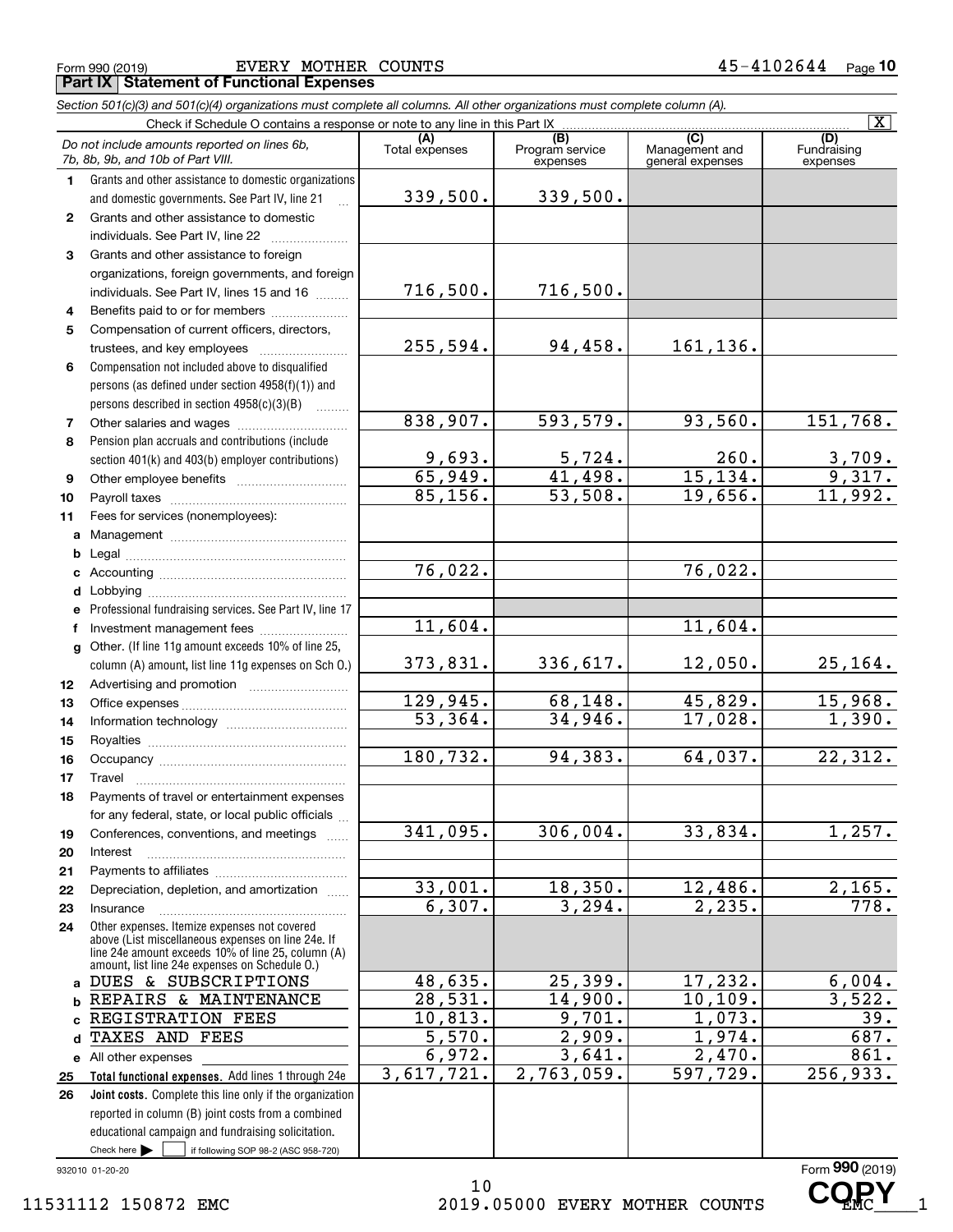#### Form 990 (2019) EVERY MOTHER COUNTS 4 5 – 41 0 2 6 4 4  $\,$  Page **Part X Balance Sheet**

Check if Schedule O contains a response or note to any line in this Part X

|                             |    |                                                                               |   |                    | (A)<br>Beginning of year     |                 | (B)<br>End of year            |
|-----------------------------|----|-------------------------------------------------------------------------------|---|--------------------|------------------------------|-----------------|-------------------------------|
|                             | 1  | Cash - non-interest-bearing                                                   |   |                    | 534,752.                     | $\mathbf{1}$    | 419,659.                      |
|                             | 2  |                                                                               |   |                    | 655,488.                     | $\mathbf{2}$    | 2,015,473.                    |
|                             | 3  |                                                                               |   |                    | 967,527.                     | 3               | 463,949.                      |
|                             | 4  |                                                                               |   |                    |                              | 4               |                               |
|                             | 5  | Loans and other receivables from any current or former officer, director,     |   |                    |                              |                 |                               |
|                             |    | trustee, key employee, creator or founder, substantial contributor, or 35%    |   |                    |                              |                 |                               |
|                             |    | controlled entity or family member of any of these persons                    |   |                    |                              | 5               |                               |
|                             | 6  | Loans and other receivables from other disqualified persons (as defined       |   |                    |                              |                 |                               |
|                             |    | under section $4958(f)(1)$ , and persons described in section $4958(c)(3)(B)$ |   | 1.1.1.1            |                              | 6               |                               |
|                             | 7  |                                                                               |   |                    |                              | $\overline{7}$  |                               |
| Assets                      | 8  |                                                                               |   |                    |                              | 8               |                               |
|                             | 9  | Prepaid expenses and deferred charges                                         |   |                    | 24,005.                      | 9               | 136,289.                      |
|                             |    | <b>10a</b> Land, buildings, and equipment: cost or other                      |   |                    |                              |                 |                               |
|                             |    | basis. Complete Part VI of Schedule D  10a                                    |   | 115,425.           |                              |                 |                               |
|                             | b  | <u>  10b</u> 10m<br>Less: accumulated depreciation                            |   | 68,702.            | $\frac{64,808.}{2,225,318.}$ | 10 <sub>c</sub> | $\frac{46,723}{2,329,268}$    |
|                             | 11 |                                                                               |   |                    |                              | 11              |                               |
|                             | 12 |                                                                               |   |                    |                              | 12              |                               |
|                             | 13 | Investments - program-related. See Part IV, line 11                           |   |                    |                              | 13              |                               |
|                             | 14 |                                                                               |   |                    |                              | 14              |                               |
|                             | 15 |                                                                               |   |                    | 33,285.                      | 15              | 76,492.                       |
|                             | 16 |                                                                               |   |                    | 4,505,183.                   | 16              | 5,487,853.                    |
|                             | 17 |                                                                               |   |                    | 115,330.                     | 17              | 108, 200.                     |
|                             | 18 |                                                                               |   |                    | 102,000.                     | 18              | 201,000.                      |
|                             | 19 |                                                                               |   |                    | 0.                           | 19              | 78,000.                       |
|                             | 20 |                                                                               |   |                    |                              | 20              |                               |
|                             | 21 | Escrow or custodial account liability. Complete Part IV of Schedule D         |   | .                  |                              | 21              |                               |
|                             | 22 | Loans and other payables to any current or former officer, director,          |   |                    |                              |                 |                               |
|                             |    | trustee, key employee, creator or founder, substantial contributor, or 35%    |   |                    |                              |                 |                               |
| Liabilities                 |    | controlled entity or family member of any of these persons                    |   |                    |                              | 22              |                               |
|                             | 23 | Secured mortgages and notes payable to unrelated third parties                | . |                    | 23                           |                 |                               |
|                             | 24 | Unsecured notes and loans payable to unrelated third parties                  |   |                    |                              | 24              |                               |
|                             | 25 | Other liabilities (including federal income tax, payables to related third    |   |                    |                              |                 |                               |
|                             |    | parties, and other liabilities not included on lines 17-24). Complete Part X  |   |                    |                              |                 |                               |
|                             |    | of Schedule D                                                                 |   |                    | 8,544.                       | 25              | 15,496.                       |
|                             | 26 |                                                                               |   |                    | 225,874.                     | 26              | 402,696.                      |
|                             |    | Organizations that follow FASB ASC 958, check here $\blacktriangleright$      |   | $\boxed{\text{X}}$ |                              |                 |                               |
|                             |    | and complete lines 27, 28, 32, and 33.                                        |   |                    |                              |                 |                               |
|                             | 27 | Net assets without donor restrictions                                         |   |                    | 3,694,689.                   | 27              | $\frac{4,867,035.}{218,122.}$ |
|                             | 28 |                                                                               |   |                    | 584,620.                     | 28              |                               |
|                             |    | Organizations that do not follow FASB ASC 958, check here ▶ □                 |   |                    |                              |                 |                               |
|                             |    | and complete lines 29 through 33.                                             |   |                    |                              |                 |                               |
| Net Assets or Fund Balances | 29 |                                                                               |   |                    |                              | 29              |                               |
|                             | 30 | Paid-in or capital surplus, or land, building, or equipment fund              |   |                    |                              | 30              |                               |
|                             | 31 | Retained earnings, endowment, accumulated income, or other funds              |   | .                  |                              | 31              |                               |
|                             | 32 | Total net assets or fund balances                                             |   |                    | 4,279,309.                   | 32              | 5,085,157.                    |
|                             | 33 | Total liabilities and net assets/fund balances                                |   |                    | 4,505,183.                   | 33              | 5,487,853.                    |
|                             |    |                                                                               |   |                    |                              |                 | Form 990 (2019)               |

 $\mathcal{L}^{\text{max}}$ 

CQRY<sub>1</sub>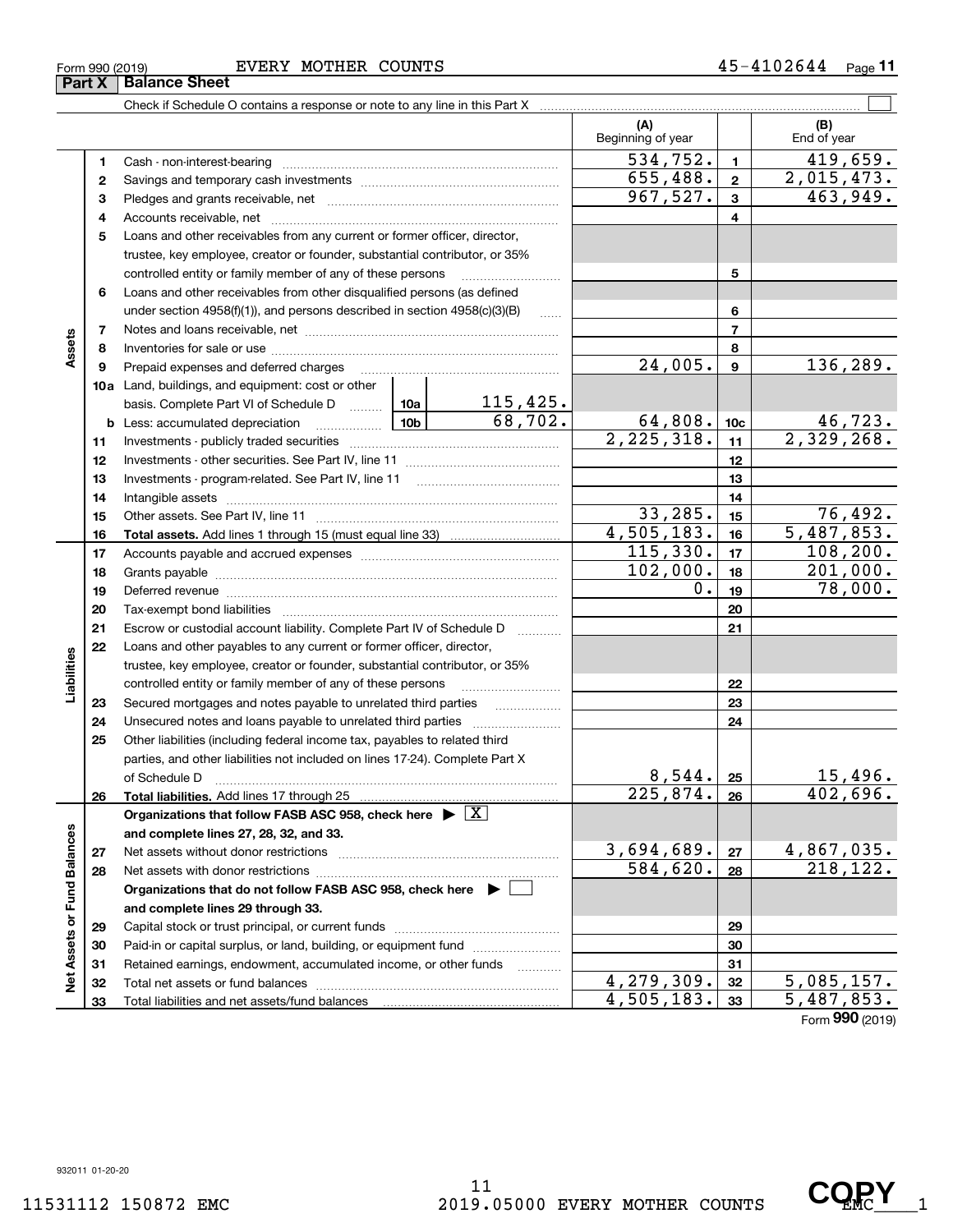|  | EVERY MOTHER | COUNT. |
|--|--------------|--------|
|--|--------------|--------|

Check if Schedule O contains a response or note to any line in this Part XI .................................. **Part XI Reconciliation of Net Assets**

| $\mathbf 1$  | Total revenue (must equal Part VIII, column (A), line 12)                                                                                                                                       |    | 4,401,372. |
|--------------|-------------------------------------------------------------------------------------------------------------------------------------------------------------------------------------------------|----|------------|
| $\mathbf{2}$ | Total expenses (must equal Part IX, column (A), line 25)                                                                                                                                        |    | 3,617,721. |
| 3            | Revenue less expenses. Subtract line 2 from line 1                                                                                                                                              |    | 783,651.   |
| 4            | Net assets or fund balances at beginning of year (must equal Part X, line 32, column (A))                                                                                                       |    | 4,279,309. |
| 5.           | Net unrealized gains (losses) on investments                                                                                                                                                    |    | 22,197.    |
| 6            | Donated services and use of facilities                                                                                                                                                          | 6  |            |
| 7            |                                                                                                                                                                                                 |    |            |
| 8            | Prior period adjustments                                                                                                                                                                        | 8  |            |
| 9            | Other changes in net assets or fund balances (explain on Schedule O)                                                                                                                            | 9  |            |
| 10           | Net assets or fund balances at end of year. Combine lines 3 through 9 (must equal Part X, line 32,                                                                                              |    |            |
|              | column (B))<br>$\mathbf{D}_{\mathbf{c}}$ will $\mathbf{E}_{\mathbf{c}}$ and $\mathbf{D}_{\mathbf{c}}$ and $\mathbf{D}_{\mathbf{c}}$ and $\mathbf{D}_{\mathbf{c}}$ and $\mathbf{D}_{\mathbf{c}}$ | 10 | 5,085,157. |
|              |                                                                                                                                                                                                 |    |            |

#### **Part XII Financial Statements and Reporting**

Check if Schedule O contains a response or note to any line in this Part XII **Construct the Check if Schedule O** contains a response or note to any line in this Part XII

|    |                                                                                                                                      |                | Yes | No |
|----|--------------------------------------------------------------------------------------------------------------------------------------|----------------|-----|----|
| 1  | $\vert X \vert$ Accrual<br>Accounting method used to prepare the Form 990:<br>Cash<br>Other                                          |                |     |    |
|    | If the organization changed its method of accounting from a prior year or checked "Other," explain in Schedule O.                    |                |     |    |
| 2а | Were the organization's financial statements compiled or reviewed by an independent accountant?                                      | 2a             |     | x  |
|    | If "Yes," check a box below to indicate whether the financial statements for the year were compiled or reviewed on a                 |                |     |    |
|    | separate basis, consolidated basis, or both:                                                                                         |                |     |    |
|    | Consolidated basis<br>Both consolidated and separate basis<br>Separate basis                                                         |                |     |    |
| b  | Were the organization's financial statements audited by an independent accountant?                                                   | 2 <sub>b</sub> | х   |    |
|    | If "Yes," check a box below to indicate whether the financial statements for the year were audited on a separate basis,              |                |     |    |
|    | consolidated basis, or both:                                                                                                         |                |     |    |
|    | $\overline{X}$ Separate basis<br>Consolidated basis<br>Both consolidated and separate basis                                          |                |     |    |
|    | c If "Yes" to line 2a or 2b, does the organization have a committee that assumes responsibility for oversight of the audit,          |                |     |    |
|    | review, or compilation of its financial statements and selection of an independent accountant?                                       | 2c             | х   |    |
|    | If the organization changed either its oversight process or selection process during the tax year, explain on Schedule O.            |                |     |    |
|    | 3a As a result of a federal award, was the organization required to undergo an audit or audits as set forth in the Single Audit      |                |     |    |
|    | Act and OMB Circular A-133?                                                                                                          | За             |     | х  |
|    | <b>b</b> If "Yes," did the organization undergo the required audit or audits? If the organization did not undergo the required audit |                |     |    |
|    | or audits, explain why on Schedule O and describe any steps taken to undergo such audits                                             | 3b             |     |    |

Form (2019) **990**

932012 01-20-20

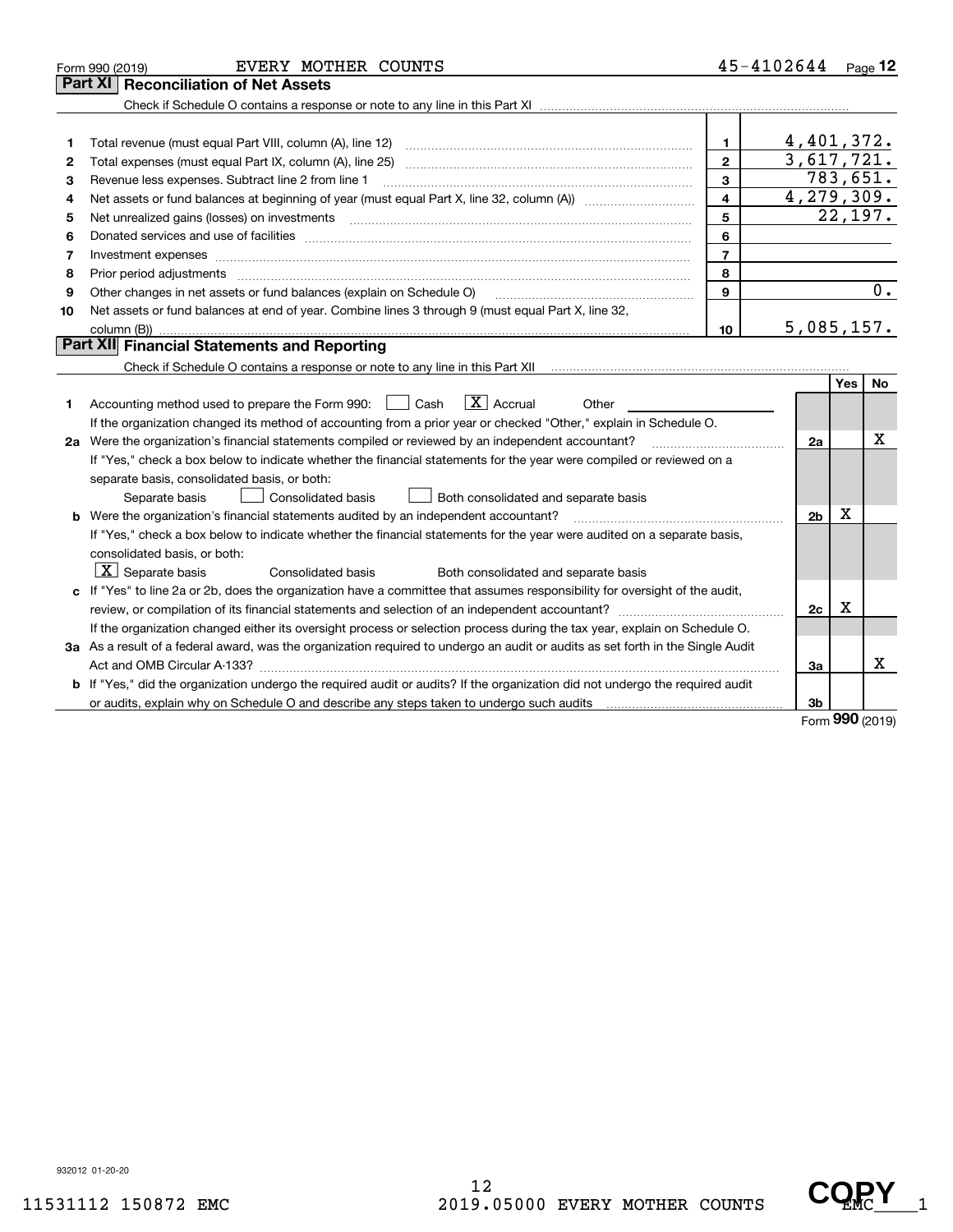Department of the Treasury Internal Revenue Service

**(Form 990 or 990-EZ)**

## **Public Charity Status and Public Support**

**Complete if the organization is a section 501(c)(3) organization or a section 4947(a)(1) nonexempt charitable trust.**

**| Attach to Form 990 or Form 990-EZ.** 

**| Go to www.irs.gov/Form990 for instructions and the latest information.**

| OMB No 1545-0047                    |
|-------------------------------------|
|                                     |
| <b>Open to Public</b><br>Inspection |

| Name of the organization |  |
|--------------------------|--|
|--------------------------|--|

|               |                     | Name of the organization                                                                                                                      |                     |                                                        |                             |                                 |                                                      | <b>Employer identification number</b>              |
|---------------|---------------------|-----------------------------------------------------------------------------------------------------------------------------------------------|---------------------|--------------------------------------------------------|-----------------------------|---------------------------------|------------------------------------------------------|----------------------------------------------------|
|               |                     |                                                                                                                                               | EVERY MOTHER COUNTS |                                                        |                             |                                 |                                                      | 45-4102644                                         |
| <b>Part I</b> |                     | Reason for Public Charity Status (All organizations must complete this part.) See instructions.                                               |                     |                                                        |                             |                                 |                                                      |                                                    |
|               |                     | The organization is not a private foundation because it is: (For lines 1 through 12, check only one box.)                                     |                     |                                                        |                             |                                 |                                                      |                                                    |
| 1             |                     | A church, convention of churches, or association of churches described in section 170(b)(1)(A)(i).                                            |                     |                                                        |                             |                                 |                                                      |                                                    |
| 2             |                     | A school described in section 170(b)(1)(A)(ii). (Attach Schedule E (Form 990 or 990-EZ).)                                                     |                     |                                                        |                             |                                 |                                                      |                                                    |
| з             |                     | A hospital or a cooperative hospital service organization described in section 170(b)(1)(A)(iii).                                             |                     |                                                        |                             |                                 |                                                      |                                                    |
|               |                     | A medical research organization operated in conjunction with a hospital described in section 170(b)(1)(A)(iii). Enter the hospital's name,    |                     |                                                        |                             |                                 |                                                      |                                                    |
|               |                     | city, and state:                                                                                                                              |                     |                                                        |                             |                                 |                                                      |                                                    |
| 5             |                     | An organization operated for the benefit of a college or university owned or operated by a governmental unit described in                     |                     |                                                        |                             |                                 |                                                      |                                                    |
|               |                     | section 170(b)(1)(A)(iv). (Complete Part II.)                                                                                                 |                     |                                                        |                             |                                 |                                                      |                                                    |
| 6             |                     | A federal, state, or local government or governmental unit described in section 170(b)(1)(A)(v).                                              |                     |                                                        |                             |                                 |                                                      |                                                    |
| 7             | $\lfloor x \rfloor$ | An organization that normally receives a substantial part of its support from a governmental unit or from the general public described in     |                     |                                                        |                             |                                 |                                                      |                                                    |
|               |                     | section 170(b)(1)(A)(vi). (Complete Part II.)                                                                                                 |                     |                                                        |                             |                                 |                                                      |                                                    |
| 8             |                     | A community trust described in section 170(b)(1)(A)(vi). (Complete Part II.)                                                                  |                     |                                                        |                             |                                 |                                                      |                                                    |
| 9             |                     | An agricultural research organization described in section 170(b)(1)(A)(ix) operated in conjunction with a land-grant college                 |                     |                                                        |                             |                                 |                                                      |                                                    |
|               |                     | or university or a non-land-grant college of agriculture (see instructions). Enter the name, city, and state of the college or                |                     |                                                        |                             |                                 |                                                      |                                                    |
|               |                     | university:                                                                                                                                   |                     |                                                        |                             |                                 |                                                      |                                                    |
| 10            |                     | An organization that normally receives: (1) more than 33 1/3% of its support from contributions, membership fees, and gross receipts from     |                     |                                                        |                             |                                 |                                                      |                                                    |
|               |                     | activities related to its exempt functions - subject to certain exceptions, and (2) no more than 33 1/3% of its support from gross investment |                     |                                                        |                             |                                 |                                                      |                                                    |
|               |                     | income and unrelated business taxable income (less section 511 tax) from businesses acquired by the organization after June 30, 1975.         |                     |                                                        |                             |                                 |                                                      |                                                    |
|               |                     | See section 509(a)(2). (Complete Part III.)                                                                                                   |                     |                                                        |                             |                                 |                                                      |                                                    |
| 11            |                     | An organization organized and operated exclusively to test for public safety. See section 509(a)(4).                                          |                     |                                                        |                             |                                 |                                                      |                                                    |
| 12            |                     | An organization organized and operated exclusively for the benefit of, to perform the functions of, or to carry out the purposes of one or    |                     |                                                        |                             |                                 |                                                      |                                                    |
|               |                     | more publicly supported organizations described in section 509(a)(1) or section 509(a)(2). See section 509(a)(3). Check the box in            |                     |                                                        |                             |                                 |                                                      |                                                    |
|               |                     | lines 12a through 12d that describes the type of supporting organization and complete lines 12e, 12f, and 12g.                                |                     |                                                        |                             |                                 |                                                      |                                                    |
| а             |                     | Type I. A supporting organization operated, supervised, or controlled by its supported organization(s), typically by giving                   |                     |                                                        |                             |                                 |                                                      |                                                    |
|               |                     | the supported organization(s) the power to regularly appoint or elect a majority of the directors or trustees of the supporting               |                     |                                                        |                             |                                 |                                                      |                                                    |
|               |                     | organization. You must complete Part IV, Sections A and B.                                                                                    |                     |                                                        |                             |                                 |                                                      |                                                    |
| b             |                     | Type II. A supporting organization supervised or controlled in connection with its supported organization(s), by having                       |                     |                                                        |                             |                                 |                                                      |                                                    |
|               |                     | control or management of the supporting organization vested in the same persons that control or manage the supported                          |                     |                                                        |                             |                                 |                                                      |                                                    |
|               |                     | organization(s). You must complete Part IV, Sections A and C.                                                                                 |                     |                                                        |                             |                                 |                                                      |                                                    |
| c             |                     | Type III functionally integrated. A supporting organization operated in connection with, and functionally integrated with,                    |                     |                                                        |                             |                                 |                                                      |                                                    |
|               |                     | its supported organization(s) (see instructions). You must complete Part IV, Sections A, D, and E.                                            |                     |                                                        |                             |                                 |                                                      |                                                    |
| d             |                     | Type III non-functionally integrated. A supporting organization operated in connection with its supported organization(s)                     |                     |                                                        |                             |                                 |                                                      |                                                    |
|               |                     | that is not functionally integrated. The organization generally must satisfy a distribution requirement and an attentiveness                  |                     |                                                        |                             |                                 |                                                      |                                                    |
|               |                     | requirement (see instructions). You must complete Part IV, Sections A and D, and Part V.                                                      |                     |                                                        |                             |                                 |                                                      |                                                    |
| е             |                     | Check this box if the organization received a written determination from the IRS that it is a Type I, Type II, Type III                       |                     |                                                        |                             |                                 |                                                      |                                                    |
|               |                     | functionally integrated, or Type III non-functionally integrated supporting organization.                                                     |                     |                                                        |                             |                                 |                                                      |                                                    |
|               |                     | f Enter the number of supported organizations                                                                                                 |                     |                                                        |                             |                                 |                                                      |                                                    |
|               |                     | g Provide the following information about the supported organization(s).                                                                      |                     |                                                        |                             | (iv) Is the organization listed |                                                      |                                                    |
|               |                     | (i) Name of supported<br>organization                                                                                                         | (ii) EIN            | (iii) Type of organization<br>(described on lines 1-10 | in your governing document? |                                 | (v) Amount of monetary<br>support (see instructions) | (vi) Amount of other<br>support (see instructions) |
|               |                     |                                                                                                                                               |                     | above (see instructions))                              | Yes                         | No.                             |                                                      |                                                    |
|               |                     |                                                                                                                                               |                     |                                                        |                             |                                 |                                                      |                                                    |
|               |                     |                                                                                                                                               |                     |                                                        |                             |                                 |                                                      |                                                    |
|               |                     |                                                                                                                                               |                     |                                                        |                             |                                 |                                                      |                                                    |
|               |                     |                                                                                                                                               |                     |                                                        |                             |                                 |                                                      |                                                    |
|               |                     |                                                                                                                                               |                     |                                                        |                             |                                 |                                                      |                                                    |
|               |                     |                                                                                                                                               |                     |                                                        |                             |                                 |                                                      |                                                    |
|               |                     |                                                                                                                                               |                     |                                                        |                             |                                 |                                                      |                                                    |
|               |                     |                                                                                                                                               |                     |                                                        |                             |                                 |                                                      |                                                    |
|               |                     |                                                                                                                                               |                     |                                                        |                             |                                 |                                                      |                                                    |
| Total         |                     |                                                                                                                                               |                     |                                                        |                             |                                 |                                                      |                                                    |
|               |                     |                                                                                                                                               |                     |                                                        |                             |                                 |                                                      |                                                    |

LHA For Paperwork Reduction Act Notice, see the Instructions for Form 990 or 990-EZ. 932021 09-25-19 Schedule A (Form 990 or 990-EZ) 2019 13 **COPY**

11531112 150872 EMC 2019.05000 EVERY MOTHER COUNTS UP HC 1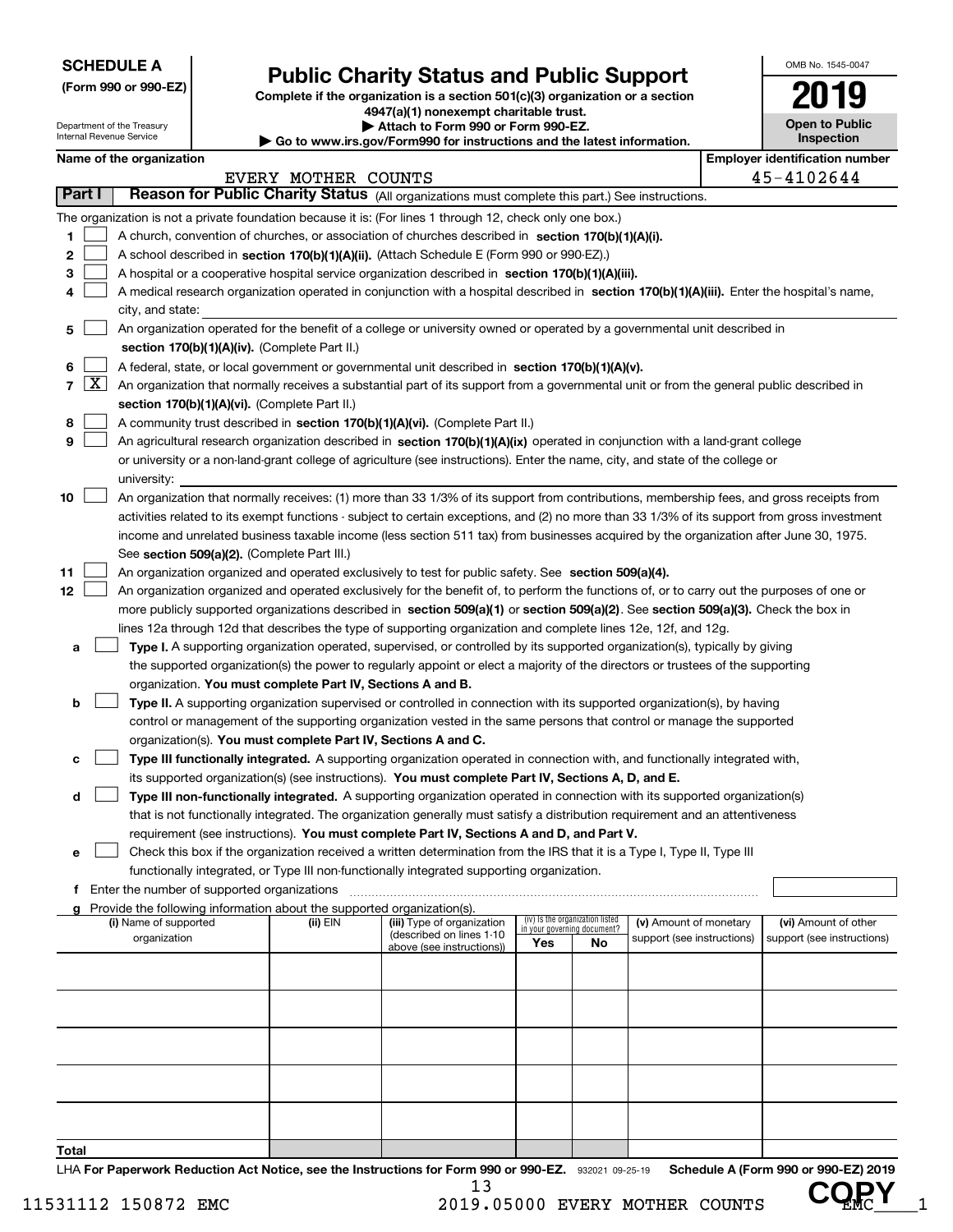#### Schedule A (Form 990 or 990-EZ) 2019 Page EVERY MOTHER COUNTS 45-4102644

**2**

(Complete only if you checked the box on line 5, 7, or 8 of Part I or if the organization failed to qualify under Part III. If the organization fails to qualify under the tests listed below, please complete Part III.) **Part II** | Support Schedule for Organizations Described in Sections 170(b)(1)(A)(iv) and 170(b)(1)(A)(vi)

| Calendar year (or fiscal year beginning in)<br>(a) 2015<br>$(b)$ 2016<br>$(c)$ 2017<br>$(d)$ 2018<br>(e) 2019<br>(f) Total<br>1 Gifts, grants, contributions, and<br>membership fees received. (Do not<br>4217427.19367598.<br>2993074.<br>4529131.<br>3465794.<br>4162172.<br>include any "unusual grants.")<br>2 Tax revenues levied for the organ-<br>ization's benefit and either paid to<br>or expended on its behalf<br>3 The value of services or facilities<br>furnished by a governmental unit to<br>the organization without charge<br>4162172.<br>4217427.19367598.<br>2993074.<br>4529131.<br>3465794.<br>4 Total. Add lines 1 through 3<br>5 The portion of total contributions<br>by each person (other than a<br>governmental unit or publicly<br>supported organization) included<br>on line 1 that exceeds 2% of the<br>amount shown on line 11,<br>1920780.<br>column (f)<br>17446818.<br>6 Public support. Subtract line 5 from line 4.<br><b>Section B. Total Support</b><br>Calendar year (or fiscal year beginning in)<br>(b) 2016<br>$(d)$ 2018<br>(a) 2015<br>$(c)$ 2017<br>(e) 2019<br>(f) Total<br>4217427.19367598.<br>4162172.<br>2993074.<br>4529131.<br>3465794.<br><b>7</b> Amounts from line 4<br>8 Gross income from interest,<br>dividends, payments received on<br>securities loans, rents, royalties,<br>65, 185.<br>37,624.<br>78,289.<br>84,539.<br>71,791.<br>337,428.<br>and income from similar sources<br>9 Net income from unrelated business<br>activities, whether or not the<br>business is regularly carried on<br>10 Other income. Do not include gain<br>or loss from the sale of capital<br>500.<br>500.<br>assets (Explain in Part VI.)<br>19705526.<br>11 Total support. Add lines 7 through 10<br>494,283.<br>12<br>12 Gross receipts from related activities, etc. (see instructions)<br>13 First five years. If the Form 990 is for the organization's first, second, third, fourth, or fifth tax year as a section 501(c)(3)<br>organization, check this box and stop here<br>Section C. Computation of Public Support Percentage | <b>Section A. Public Support</b> |  |  |               |
|-------------------------------------------------------------------------------------------------------------------------------------------------------------------------------------------------------------------------------------------------------------------------------------------------------------------------------------------------------------------------------------------------------------------------------------------------------------------------------------------------------------------------------------------------------------------------------------------------------------------------------------------------------------------------------------------------------------------------------------------------------------------------------------------------------------------------------------------------------------------------------------------------------------------------------------------------------------------------------------------------------------------------------------------------------------------------------------------------------------------------------------------------------------------------------------------------------------------------------------------------------------------------------------------------------------------------------------------------------------------------------------------------------------------------------------------------------------------------------------------------------------------------------------------------------------------------------------------------------------------------------------------------------------------------------------------------------------------------------------------------------------------------------------------------------------------------------------------------------------------------------------------------------------------------------------------------------------------------------------------------------------------------------------------------------------------------------------------|----------------------------------|--|--|---------------|
|                                                                                                                                                                                                                                                                                                                                                                                                                                                                                                                                                                                                                                                                                                                                                                                                                                                                                                                                                                                                                                                                                                                                                                                                                                                                                                                                                                                                                                                                                                                                                                                                                                                                                                                                                                                                                                                                                                                                                                                                                                                                                           |                                  |  |  |               |
|                                                                                                                                                                                                                                                                                                                                                                                                                                                                                                                                                                                                                                                                                                                                                                                                                                                                                                                                                                                                                                                                                                                                                                                                                                                                                                                                                                                                                                                                                                                                                                                                                                                                                                                                                                                                                                                                                                                                                                                                                                                                                           |                                  |  |  |               |
|                                                                                                                                                                                                                                                                                                                                                                                                                                                                                                                                                                                                                                                                                                                                                                                                                                                                                                                                                                                                                                                                                                                                                                                                                                                                                                                                                                                                                                                                                                                                                                                                                                                                                                                                                                                                                                                                                                                                                                                                                                                                                           |                                  |  |  |               |
|                                                                                                                                                                                                                                                                                                                                                                                                                                                                                                                                                                                                                                                                                                                                                                                                                                                                                                                                                                                                                                                                                                                                                                                                                                                                                                                                                                                                                                                                                                                                                                                                                                                                                                                                                                                                                                                                                                                                                                                                                                                                                           |                                  |  |  |               |
|                                                                                                                                                                                                                                                                                                                                                                                                                                                                                                                                                                                                                                                                                                                                                                                                                                                                                                                                                                                                                                                                                                                                                                                                                                                                                                                                                                                                                                                                                                                                                                                                                                                                                                                                                                                                                                                                                                                                                                                                                                                                                           |                                  |  |  |               |
|                                                                                                                                                                                                                                                                                                                                                                                                                                                                                                                                                                                                                                                                                                                                                                                                                                                                                                                                                                                                                                                                                                                                                                                                                                                                                                                                                                                                                                                                                                                                                                                                                                                                                                                                                                                                                                                                                                                                                                                                                                                                                           |                                  |  |  |               |
|                                                                                                                                                                                                                                                                                                                                                                                                                                                                                                                                                                                                                                                                                                                                                                                                                                                                                                                                                                                                                                                                                                                                                                                                                                                                                                                                                                                                                                                                                                                                                                                                                                                                                                                                                                                                                                                                                                                                                                                                                                                                                           |                                  |  |  |               |
|                                                                                                                                                                                                                                                                                                                                                                                                                                                                                                                                                                                                                                                                                                                                                                                                                                                                                                                                                                                                                                                                                                                                                                                                                                                                                                                                                                                                                                                                                                                                                                                                                                                                                                                                                                                                                                                                                                                                                                                                                                                                                           |                                  |  |  |               |
|                                                                                                                                                                                                                                                                                                                                                                                                                                                                                                                                                                                                                                                                                                                                                                                                                                                                                                                                                                                                                                                                                                                                                                                                                                                                                                                                                                                                                                                                                                                                                                                                                                                                                                                                                                                                                                                                                                                                                                                                                                                                                           |                                  |  |  |               |
|                                                                                                                                                                                                                                                                                                                                                                                                                                                                                                                                                                                                                                                                                                                                                                                                                                                                                                                                                                                                                                                                                                                                                                                                                                                                                                                                                                                                                                                                                                                                                                                                                                                                                                                                                                                                                                                                                                                                                                                                                                                                                           |                                  |  |  |               |
|                                                                                                                                                                                                                                                                                                                                                                                                                                                                                                                                                                                                                                                                                                                                                                                                                                                                                                                                                                                                                                                                                                                                                                                                                                                                                                                                                                                                                                                                                                                                                                                                                                                                                                                                                                                                                                                                                                                                                                                                                                                                                           |                                  |  |  |               |
|                                                                                                                                                                                                                                                                                                                                                                                                                                                                                                                                                                                                                                                                                                                                                                                                                                                                                                                                                                                                                                                                                                                                                                                                                                                                                                                                                                                                                                                                                                                                                                                                                                                                                                                                                                                                                                                                                                                                                                                                                                                                                           |                                  |  |  |               |
|                                                                                                                                                                                                                                                                                                                                                                                                                                                                                                                                                                                                                                                                                                                                                                                                                                                                                                                                                                                                                                                                                                                                                                                                                                                                                                                                                                                                                                                                                                                                                                                                                                                                                                                                                                                                                                                                                                                                                                                                                                                                                           |                                  |  |  |               |
|                                                                                                                                                                                                                                                                                                                                                                                                                                                                                                                                                                                                                                                                                                                                                                                                                                                                                                                                                                                                                                                                                                                                                                                                                                                                                                                                                                                                                                                                                                                                                                                                                                                                                                                                                                                                                                                                                                                                                                                                                                                                                           |                                  |  |  |               |
|                                                                                                                                                                                                                                                                                                                                                                                                                                                                                                                                                                                                                                                                                                                                                                                                                                                                                                                                                                                                                                                                                                                                                                                                                                                                                                                                                                                                                                                                                                                                                                                                                                                                                                                                                                                                                                                                                                                                                                                                                                                                                           |                                  |  |  |               |
|                                                                                                                                                                                                                                                                                                                                                                                                                                                                                                                                                                                                                                                                                                                                                                                                                                                                                                                                                                                                                                                                                                                                                                                                                                                                                                                                                                                                                                                                                                                                                                                                                                                                                                                                                                                                                                                                                                                                                                                                                                                                                           |                                  |  |  |               |
|                                                                                                                                                                                                                                                                                                                                                                                                                                                                                                                                                                                                                                                                                                                                                                                                                                                                                                                                                                                                                                                                                                                                                                                                                                                                                                                                                                                                                                                                                                                                                                                                                                                                                                                                                                                                                                                                                                                                                                                                                                                                                           |                                  |  |  |               |
|                                                                                                                                                                                                                                                                                                                                                                                                                                                                                                                                                                                                                                                                                                                                                                                                                                                                                                                                                                                                                                                                                                                                                                                                                                                                                                                                                                                                                                                                                                                                                                                                                                                                                                                                                                                                                                                                                                                                                                                                                                                                                           |                                  |  |  |               |
|                                                                                                                                                                                                                                                                                                                                                                                                                                                                                                                                                                                                                                                                                                                                                                                                                                                                                                                                                                                                                                                                                                                                                                                                                                                                                                                                                                                                                                                                                                                                                                                                                                                                                                                                                                                                                                                                                                                                                                                                                                                                                           |                                  |  |  |               |
|                                                                                                                                                                                                                                                                                                                                                                                                                                                                                                                                                                                                                                                                                                                                                                                                                                                                                                                                                                                                                                                                                                                                                                                                                                                                                                                                                                                                                                                                                                                                                                                                                                                                                                                                                                                                                                                                                                                                                                                                                                                                                           |                                  |  |  |               |
|                                                                                                                                                                                                                                                                                                                                                                                                                                                                                                                                                                                                                                                                                                                                                                                                                                                                                                                                                                                                                                                                                                                                                                                                                                                                                                                                                                                                                                                                                                                                                                                                                                                                                                                                                                                                                                                                                                                                                                                                                                                                                           |                                  |  |  |               |
|                                                                                                                                                                                                                                                                                                                                                                                                                                                                                                                                                                                                                                                                                                                                                                                                                                                                                                                                                                                                                                                                                                                                                                                                                                                                                                                                                                                                                                                                                                                                                                                                                                                                                                                                                                                                                                                                                                                                                                                                                                                                                           |                                  |  |  |               |
|                                                                                                                                                                                                                                                                                                                                                                                                                                                                                                                                                                                                                                                                                                                                                                                                                                                                                                                                                                                                                                                                                                                                                                                                                                                                                                                                                                                                                                                                                                                                                                                                                                                                                                                                                                                                                                                                                                                                                                                                                                                                                           |                                  |  |  |               |
|                                                                                                                                                                                                                                                                                                                                                                                                                                                                                                                                                                                                                                                                                                                                                                                                                                                                                                                                                                                                                                                                                                                                                                                                                                                                                                                                                                                                                                                                                                                                                                                                                                                                                                                                                                                                                                                                                                                                                                                                                                                                                           |                                  |  |  |               |
|                                                                                                                                                                                                                                                                                                                                                                                                                                                                                                                                                                                                                                                                                                                                                                                                                                                                                                                                                                                                                                                                                                                                                                                                                                                                                                                                                                                                                                                                                                                                                                                                                                                                                                                                                                                                                                                                                                                                                                                                                                                                                           |                                  |  |  |               |
|                                                                                                                                                                                                                                                                                                                                                                                                                                                                                                                                                                                                                                                                                                                                                                                                                                                                                                                                                                                                                                                                                                                                                                                                                                                                                                                                                                                                                                                                                                                                                                                                                                                                                                                                                                                                                                                                                                                                                                                                                                                                                           |                                  |  |  |               |
|                                                                                                                                                                                                                                                                                                                                                                                                                                                                                                                                                                                                                                                                                                                                                                                                                                                                                                                                                                                                                                                                                                                                                                                                                                                                                                                                                                                                                                                                                                                                                                                                                                                                                                                                                                                                                                                                                                                                                                                                                                                                                           |                                  |  |  |               |
|                                                                                                                                                                                                                                                                                                                                                                                                                                                                                                                                                                                                                                                                                                                                                                                                                                                                                                                                                                                                                                                                                                                                                                                                                                                                                                                                                                                                                                                                                                                                                                                                                                                                                                                                                                                                                                                                                                                                                                                                                                                                                           |                                  |  |  |               |
|                                                                                                                                                                                                                                                                                                                                                                                                                                                                                                                                                                                                                                                                                                                                                                                                                                                                                                                                                                                                                                                                                                                                                                                                                                                                                                                                                                                                                                                                                                                                                                                                                                                                                                                                                                                                                                                                                                                                                                                                                                                                                           |                                  |  |  |               |
|                                                                                                                                                                                                                                                                                                                                                                                                                                                                                                                                                                                                                                                                                                                                                                                                                                                                                                                                                                                                                                                                                                                                                                                                                                                                                                                                                                                                                                                                                                                                                                                                                                                                                                                                                                                                                                                                                                                                                                                                                                                                                           |                                  |  |  |               |
|                                                                                                                                                                                                                                                                                                                                                                                                                                                                                                                                                                                                                                                                                                                                                                                                                                                                                                                                                                                                                                                                                                                                                                                                                                                                                                                                                                                                                                                                                                                                                                                                                                                                                                                                                                                                                                                                                                                                                                                                                                                                                           |                                  |  |  |               |
|                                                                                                                                                                                                                                                                                                                                                                                                                                                                                                                                                                                                                                                                                                                                                                                                                                                                                                                                                                                                                                                                                                                                                                                                                                                                                                                                                                                                                                                                                                                                                                                                                                                                                                                                                                                                                                                                                                                                                                                                                                                                                           |                                  |  |  |               |
|                                                                                                                                                                                                                                                                                                                                                                                                                                                                                                                                                                                                                                                                                                                                                                                                                                                                                                                                                                                                                                                                                                                                                                                                                                                                                                                                                                                                                                                                                                                                                                                                                                                                                                                                                                                                                                                                                                                                                                                                                                                                                           |                                  |  |  |               |
|                                                                                                                                                                                                                                                                                                                                                                                                                                                                                                                                                                                                                                                                                                                                                                                                                                                                                                                                                                                                                                                                                                                                                                                                                                                                                                                                                                                                                                                                                                                                                                                                                                                                                                                                                                                                                                                                                                                                                                                                                                                                                           |                                  |  |  |               |
|                                                                                                                                                                                                                                                                                                                                                                                                                                                                                                                                                                                                                                                                                                                                                                                                                                                                                                                                                                                                                                                                                                                                                                                                                                                                                                                                                                                                                                                                                                                                                                                                                                                                                                                                                                                                                                                                                                                                                                                                                                                                                           |                                  |  |  |               |
|                                                                                                                                                                                                                                                                                                                                                                                                                                                                                                                                                                                                                                                                                                                                                                                                                                                                                                                                                                                                                                                                                                                                                                                                                                                                                                                                                                                                                                                                                                                                                                                                                                                                                                                                                                                                                                                                                                                                                                                                                                                                                           |                                  |  |  |               |
|                                                                                                                                                                                                                                                                                                                                                                                                                                                                                                                                                                                                                                                                                                                                                                                                                                                                                                                                                                                                                                                                                                                                                                                                                                                                                                                                                                                                                                                                                                                                                                                                                                                                                                                                                                                                                                                                                                                                                                                                                                                                                           |                                  |  |  |               |
| 88.54                                                                                                                                                                                                                                                                                                                                                                                                                                                                                                                                                                                                                                                                                                                                                                                                                                                                                                                                                                                                                                                                                                                                                                                                                                                                                                                                                                                                                                                                                                                                                                                                                                                                                                                                                                                                                                                                                                                                                                                                                                                                                     |                                  |  |  |               |
| 14<br>14 Public support percentage for 2019 (line 6, column (f) divided by line 11, column (f) <i>manumeronominimi</i> ng.                                                                                                                                                                                                                                                                                                                                                                                                                                                                                                                                                                                                                                                                                                                                                                                                                                                                                                                                                                                                                                                                                                                                                                                                                                                                                                                                                                                                                                                                                                                                                                                                                                                                                                                                                                                                                                                                                                                                                                |                                  |  |  | $\frac{9}{6}$ |
| 86.81<br>15                                                                                                                                                                                                                                                                                                                                                                                                                                                                                                                                                                                                                                                                                                                                                                                                                                                                                                                                                                                                                                                                                                                                                                                                                                                                                                                                                                                                                                                                                                                                                                                                                                                                                                                                                                                                                                                                                                                                                                                                                                                                               |                                  |  |  | %             |
| 16a 33 1/3% support test - 2019. If the organization did not check the box on line 13, and line 14 is 33 1/3% or more, check this box and                                                                                                                                                                                                                                                                                                                                                                                                                                                                                                                                                                                                                                                                                                                                                                                                                                                                                                                                                                                                                                                                                                                                                                                                                                                                                                                                                                                                                                                                                                                                                                                                                                                                                                                                                                                                                                                                                                                                                 |                                  |  |  |               |
| $\blacktriangleright$ $\vert$ X $\vert$<br>stop here. The organization qualifies as a publicly supported organization                                                                                                                                                                                                                                                                                                                                                                                                                                                                                                                                                                                                                                                                                                                                                                                                                                                                                                                                                                                                                                                                                                                                                                                                                                                                                                                                                                                                                                                                                                                                                                                                                                                                                                                                                                                                                                                                                                                                                                     |                                  |  |  |               |
| b 33 1/3% support test - 2018. If the organization did not check a box on line 13 or 16a, and line 15 is 33 1/3% or more, check this box                                                                                                                                                                                                                                                                                                                                                                                                                                                                                                                                                                                                                                                                                                                                                                                                                                                                                                                                                                                                                                                                                                                                                                                                                                                                                                                                                                                                                                                                                                                                                                                                                                                                                                                                                                                                                                                                                                                                                  |                                  |  |  |               |
| and stop here. The organization qualifies as a publicly supported organization                                                                                                                                                                                                                                                                                                                                                                                                                                                                                                                                                                                                                                                                                                                                                                                                                                                                                                                                                                                                                                                                                                                                                                                                                                                                                                                                                                                                                                                                                                                                                                                                                                                                                                                                                                                                                                                                                                                                                                                                            |                                  |  |  |               |
| 17a 10% -facts-and-circumstances test - 2019. If the organization did not check a box on line 13, 16a, or 16b, and line 14 is 10% or more,                                                                                                                                                                                                                                                                                                                                                                                                                                                                                                                                                                                                                                                                                                                                                                                                                                                                                                                                                                                                                                                                                                                                                                                                                                                                                                                                                                                                                                                                                                                                                                                                                                                                                                                                                                                                                                                                                                                                                |                                  |  |  |               |
| and if the organization meets the "facts-and-circumstances" test, check this box and stop here. Explain in Part VI how the organization                                                                                                                                                                                                                                                                                                                                                                                                                                                                                                                                                                                                                                                                                                                                                                                                                                                                                                                                                                                                                                                                                                                                                                                                                                                                                                                                                                                                                                                                                                                                                                                                                                                                                                                                                                                                                                                                                                                                                   |                                  |  |  |               |
| meets the "facts-and-circumstances" test. The organization qualifies as a publicly supported organization <i>marroummumumumum</i>                                                                                                                                                                                                                                                                                                                                                                                                                                                                                                                                                                                                                                                                                                                                                                                                                                                                                                                                                                                                                                                                                                                                                                                                                                                                                                                                                                                                                                                                                                                                                                                                                                                                                                                                                                                                                                                                                                                                                         |                                  |  |  |               |
| <b>b 10% -facts-and-circumstances test - 2018.</b> If the organization did not check a box on line 13, 16a, 16b, or 17a, and line 15 is 10% or                                                                                                                                                                                                                                                                                                                                                                                                                                                                                                                                                                                                                                                                                                                                                                                                                                                                                                                                                                                                                                                                                                                                                                                                                                                                                                                                                                                                                                                                                                                                                                                                                                                                                                                                                                                                                                                                                                                                            |                                  |  |  |               |
| more, and if the organization meets the "facts-and-circumstances" test, check this box and stop here. Explain in Part VI how the                                                                                                                                                                                                                                                                                                                                                                                                                                                                                                                                                                                                                                                                                                                                                                                                                                                                                                                                                                                                                                                                                                                                                                                                                                                                                                                                                                                                                                                                                                                                                                                                                                                                                                                                                                                                                                                                                                                                                          |                                  |  |  |               |
| organization meets the "facts-and-circumstances" test. The organization qualifies as a publicly supported organization                                                                                                                                                                                                                                                                                                                                                                                                                                                                                                                                                                                                                                                                                                                                                                                                                                                                                                                                                                                                                                                                                                                                                                                                                                                                                                                                                                                                                                                                                                                                                                                                                                                                                                                                                                                                                                                                                                                                                                    |                                  |  |  |               |
| 18 Private foundation. If the organization did not check a box on line 13, 16a, 16b, 17a, or 17b, check this box and see instructions<br><b>Cohodulo A (Form 000 or 000 EZ) 2010</b>                                                                                                                                                                                                                                                                                                                                                                                                                                                                                                                                                                                                                                                                                                                                                                                                                                                                                                                                                                                                                                                                                                                                                                                                                                                                                                                                                                                                                                                                                                                                                                                                                                                                                                                                                                                                                                                                                                      |                                  |  |  |               |

**Schedule A (Form 990 or 990-EZ) 2019**

CQRY<sub>1</sub>

932022 09-25-19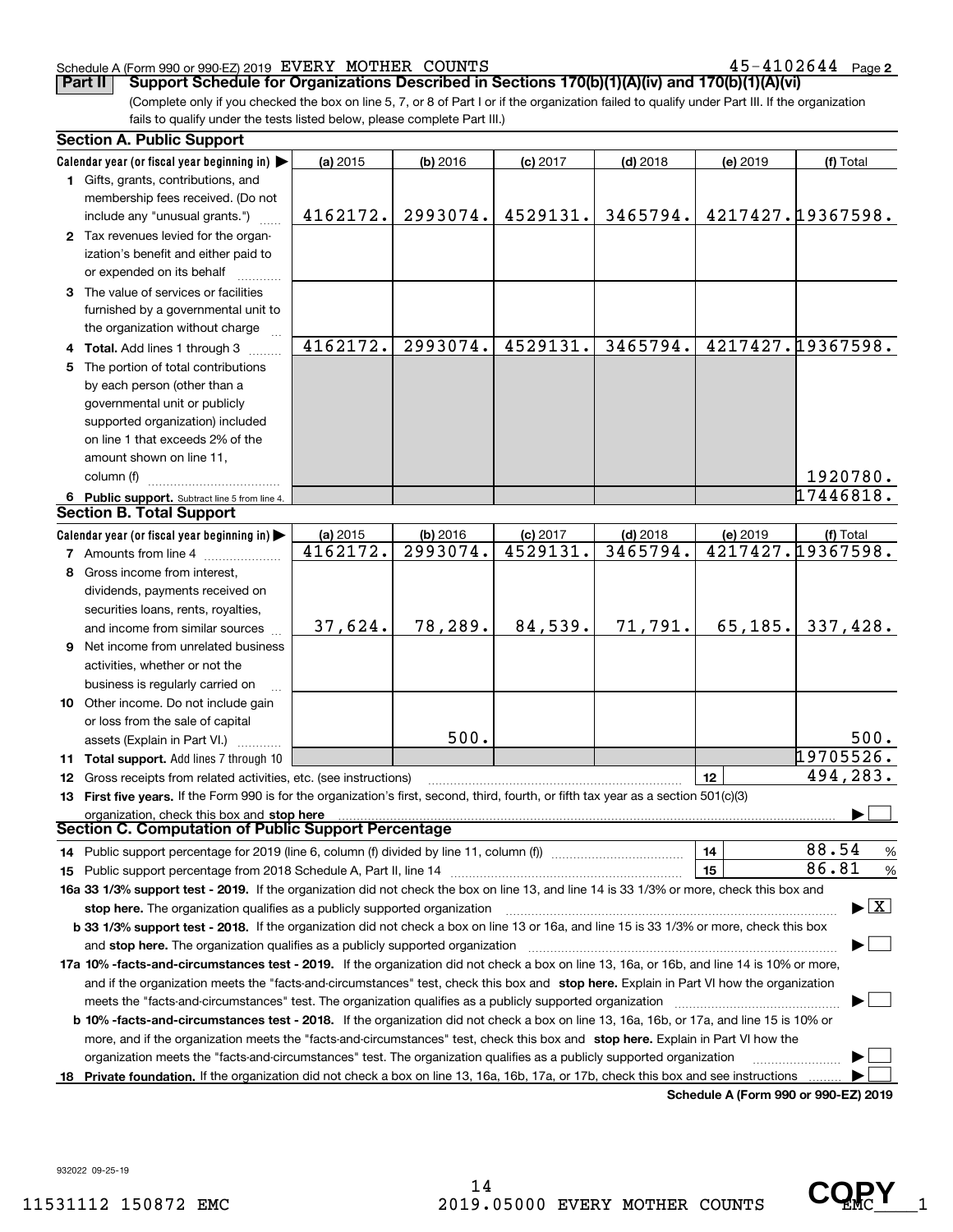#### Schedule A (Form 990 or 990-EZ) 2019 Page EVERY MOTHER COUNTS 45-4102644

#### **Part III** | Support Schedule for Organizations Described in Section 509(a)(2)

**3**

(Complete only if you checked the box on line 10 of Part I or if the organization failed to qualify under Part II. If the organization fails to qualify under the tests listed below, please complete Part II.)

| 1 Gifts, grants, contributions, and<br>membership fees received. (Do not<br>include any "unusual grants.")<br>2 Gross receipts from admissions,<br>merchandise sold or services per-<br>formed, or facilities furnished in<br>any activity that is related to the<br>organization's tax-exempt purpose<br>3 Gross receipts from activities that<br>are not an unrelated trade or bus-<br>iness under section 513<br>Tax revenues levied for the organ-<br>4<br>ization's benefit and either paid to<br>or expended on its behalf<br>The value of services or facilities<br>5<br>furnished by a governmental unit to<br>the organization without charge<br>6 Total. Add lines 1 through 5<br>7a Amounts included on lines 1, 2, and<br>3 received from disqualified persons<br><b>b</b> Amounts included on lines 2 and 3 received<br>from other than disqualified persons that<br>exceed the greater of \$5,000 or 1% of the<br>amount on line 13 for the year<br>c Add lines 7a and 7b<br>8 Public support. (Subtract line 7c from line 6.)<br><b>Section B. Total Support</b><br>Calendar year (or fiscal year beginning in)<br>9 Amounts from line 6<br>10a Gross income from interest,<br>dividends, payments received on<br>securities loans, rents, royalties,<br>and income from similar sources<br><b>b</b> Unrelated business taxable income<br>(less section 511 taxes) from businesses<br>acquired after June 30, 1975 [10001]<br>c Add lines 10a and 10b<br><b>11</b> Net income from unrelated business<br>activities not included in line 10b,<br>whether or not the business is<br>regularly carried on<br>12 Other income. Do not include gain<br>or loss from the sale of capital<br>assets (Explain in Part VI.)<br>13 Total support. (Add lines 9, 10c, 11, and 12.) | .                                                                                                                               | (a) 2015 | (b) 2016 | (c) 2017 | $(d)$ 2018 | (e) 2019 | (f) Total                            |
|-----------------------------------------------------------------------------------------------------------------------------------------------------------------------------------------------------------------------------------------------------------------------------------------------------------------------------------------------------------------------------------------------------------------------------------------------------------------------------------------------------------------------------------------------------------------------------------------------------------------------------------------------------------------------------------------------------------------------------------------------------------------------------------------------------------------------------------------------------------------------------------------------------------------------------------------------------------------------------------------------------------------------------------------------------------------------------------------------------------------------------------------------------------------------------------------------------------------------------------------------------------------------------------------------------------------------------------------------------------------------------------------------------------------------------------------------------------------------------------------------------------------------------------------------------------------------------------------------------------------------------------------------------------------------------------------------------------------------------------------------------------------------------------------|---------------------------------------------------------------------------------------------------------------------------------|----------|----------|----------|------------|----------|--------------------------------------|
|                                                                                                                                                                                                                                                                                                                                                                                                                                                                                                                                                                                                                                                                                                                                                                                                                                                                                                                                                                                                                                                                                                                                                                                                                                                                                                                                                                                                                                                                                                                                                                                                                                                                                                                                                                                         |                                                                                                                                 |          |          |          |            |          |                                      |
|                                                                                                                                                                                                                                                                                                                                                                                                                                                                                                                                                                                                                                                                                                                                                                                                                                                                                                                                                                                                                                                                                                                                                                                                                                                                                                                                                                                                                                                                                                                                                                                                                                                                                                                                                                                         |                                                                                                                                 |          |          |          |            |          |                                      |
|                                                                                                                                                                                                                                                                                                                                                                                                                                                                                                                                                                                                                                                                                                                                                                                                                                                                                                                                                                                                                                                                                                                                                                                                                                                                                                                                                                                                                                                                                                                                                                                                                                                                                                                                                                                         |                                                                                                                                 |          |          |          |            |          |                                      |
|                                                                                                                                                                                                                                                                                                                                                                                                                                                                                                                                                                                                                                                                                                                                                                                                                                                                                                                                                                                                                                                                                                                                                                                                                                                                                                                                                                                                                                                                                                                                                                                                                                                                                                                                                                                         |                                                                                                                                 |          |          |          |            |          |                                      |
|                                                                                                                                                                                                                                                                                                                                                                                                                                                                                                                                                                                                                                                                                                                                                                                                                                                                                                                                                                                                                                                                                                                                                                                                                                                                                                                                                                                                                                                                                                                                                                                                                                                                                                                                                                                         |                                                                                                                                 |          |          |          |            |          |                                      |
|                                                                                                                                                                                                                                                                                                                                                                                                                                                                                                                                                                                                                                                                                                                                                                                                                                                                                                                                                                                                                                                                                                                                                                                                                                                                                                                                                                                                                                                                                                                                                                                                                                                                                                                                                                                         |                                                                                                                                 |          |          |          |            |          |                                      |
|                                                                                                                                                                                                                                                                                                                                                                                                                                                                                                                                                                                                                                                                                                                                                                                                                                                                                                                                                                                                                                                                                                                                                                                                                                                                                                                                                                                                                                                                                                                                                                                                                                                                                                                                                                                         |                                                                                                                                 |          |          |          |            |          |                                      |
|                                                                                                                                                                                                                                                                                                                                                                                                                                                                                                                                                                                                                                                                                                                                                                                                                                                                                                                                                                                                                                                                                                                                                                                                                                                                                                                                                                                                                                                                                                                                                                                                                                                                                                                                                                                         |                                                                                                                                 |          |          |          |            |          |                                      |
|                                                                                                                                                                                                                                                                                                                                                                                                                                                                                                                                                                                                                                                                                                                                                                                                                                                                                                                                                                                                                                                                                                                                                                                                                                                                                                                                                                                                                                                                                                                                                                                                                                                                                                                                                                                         |                                                                                                                                 |          |          |          |            |          |                                      |
|                                                                                                                                                                                                                                                                                                                                                                                                                                                                                                                                                                                                                                                                                                                                                                                                                                                                                                                                                                                                                                                                                                                                                                                                                                                                                                                                                                                                                                                                                                                                                                                                                                                                                                                                                                                         |                                                                                                                                 |          |          |          |            |          |                                      |
|                                                                                                                                                                                                                                                                                                                                                                                                                                                                                                                                                                                                                                                                                                                                                                                                                                                                                                                                                                                                                                                                                                                                                                                                                                                                                                                                                                                                                                                                                                                                                                                                                                                                                                                                                                                         |                                                                                                                                 |          |          |          |            |          |                                      |
|                                                                                                                                                                                                                                                                                                                                                                                                                                                                                                                                                                                                                                                                                                                                                                                                                                                                                                                                                                                                                                                                                                                                                                                                                                                                                                                                                                                                                                                                                                                                                                                                                                                                                                                                                                                         |                                                                                                                                 |          |          |          |            |          |                                      |
|                                                                                                                                                                                                                                                                                                                                                                                                                                                                                                                                                                                                                                                                                                                                                                                                                                                                                                                                                                                                                                                                                                                                                                                                                                                                                                                                                                                                                                                                                                                                                                                                                                                                                                                                                                                         |                                                                                                                                 |          |          |          |            |          |                                      |
|                                                                                                                                                                                                                                                                                                                                                                                                                                                                                                                                                                                                                                                                                                                                                                                                                                                                                                                                                                                                                                                                                                                                                                                                                                                                                                                                                                                                                                                                                                                                                                                                                                                                                                                                                                                         |                                                                                                                                 |          |          |          |            |          |                                      |
|                                                                                                                                                                                                                                                                                                                                                                                                                                                                                                                                                                                                                                                                                                                                                                                                                                                                                                                                                                                                                                                                                                                                                                                                                                                                                                                                                                                                                                                                                                                                                                                                                                                                                                                                                                                         |                                                                                                                                 |          |          |          |            |          |                                      |
|                                                                                                                                                                                                                                                                                                                                                                                                                                                                                                                                                                                                                                                                                                                                                                                                                                                                                                                                                                                                                                                                                                                                                                                                                                                                                                                                                                                                                                                                                                                                                                                                                                                                                                                                                                                         |                                                                                                                                 |          |          |          |            |          |                                      |
|                                                                                                                                                                                                                                                                                                                                                                                                                                                                                                                                                                                                                                                                                                                                                                                                                                                                                                                                                                                                                                                                                                                                                                                                                                                                                                                                                                                                                                                                                                                                                                                                                                                                                                                                                                                         |                                                                                                                                 |          |          |          |            |          |                                      |
|                                                                                                                                                                                                                                                                                                                                                                                                                                                                                                                                                                                                                                                                                                                                                                                                                                                                                                                                                                                                                                                                                                                                                                                                                                                                                                                                                                                                                                                                                                                                                                                                                                                                                                                                                                                         |                                                                                                                                 |          |          |          |            |          |                                      |
|                                                                                                                                                                                                                                                                                                                                                                                                                                                                                                                                                                                                                                                                                                                                                                                                                                                                                                                                                                                                                                                                                                                                                                                                                                                                                                                                                                                                                                                                                                                                                                                                                                                                                                                                                                                         |                                                                                                                                 |          |          |          |            |          |                                      |
|                                                                                                                                                                                                                                                                                                                                                                                                                                                                                                                                                                                                                                                                                                                                                                                                                                                                                                                                                                                                                                                                                                                                                                                                                                                                                                                                                                                                                                                                                                                                                                                                                                                                                                                                                                                         |                                                                                                                                 |          |          |          |            |          |                                      |
|                                                                                                                                                                                                                                                                                                                                                                                                                                                                                                                                                                                                                                                                                                                                                                                                                                                                                                                                                                                                                                                                                                                                                                                                                                                                                                                                                                                                                                                                                                                                                                                                                                                                                                                                                                                         |                                                                                                                                 |          |          |          |            |          |                                      |
|                                                                                                                                                                                                                                                                                                                                                                                                                                                                                                                                                                                                                                                                                                                                                                                                                                                                                                                                                                                                                                                                                                                                                                                                                                                                                                                                                                                                                                                                                                                                                                                                                                                                                                                                                                                         |                                                                                                                                 |          |          |          |            |          |                                      |
|                                                                                                                                                                                                                                                                                                                                                                                                                                                                                                                                                                                                                                                                                                                                                                                                                                                                                                                                                                                                                                                                                                                                                                                                                                                                                                                                                                                                                                                                                                                                                                                                                                                                                                                                                                                         |                                                                                                                                 |          |          |          |            |          |                                      |
|                                                                                                                                                                                                                                                                                                                                                                                                                                                                                                                                                                                                                                                                                                                                                                                                                                                                                                                                                                                                                                                                                                                                                                                                                                                                                                                                                                                                                                                                                                                                                                                                                                                                                                                                                                                         |                                                                                                                                 |          |          |          |            |          |                                      |
|                                                                                                                                                                                                                                                                                                                                                                                                                                                                                                                                                                                                                                                                                                                                                                                                                                                                                                                                                                                                                                                                                                                                                                                                                                                                                                                                                                                                                                                                                                                                                                                                                                                                                                                                                                                         |                                                                                                                                 |          |          |          |            |          |                                      |
|                                                                                                                                                                                                                                                                                                                                                                                                                                                                                                                                                                                                                                                                                                                                                                                                                                                                                                                                                                                                                                                                                                                                                                                                                                                                                                                                                                                                                                                                                                                                                                                                                                                                                                                                                                                         |                                                                                                                                 |          |          |          |            |          |                                      |
|                                                                                                                                                                                                                                                                                                                                                                                                                                                                                                                                                                                                                                                                                                                                                                                                                                                                                                                                                                                                                                                                                                                                                                                                                                                                                                                                                                                                                                                                                                                                                                                                                                                                                                                                                                                         |                                                                                                                                 |          |          |          |            |          |                                      |
|                                                                                                                                                                                                                                                                                                                                                                                                                                                                                                                                                                                                                                                                                                                                                                                                                                                                                                                                                                                                                                                                                                                                                                                                                                                                                                                                                                                                                                                                                                                                                                                                                                                                                                                                                                                         |                                                                                                                                 |          |          |          |            |          |                                      |
|                                                                                                                                                                                                                                                                                                                                                                                                                                                                                                                                                                                                                                                                                                                                                                                                                                                                                                                                                                                                                                                                                                                                                                                                                                                                                                                                                                                                                                                                                                                                                                                                                                                                                                                                                                                         |                                                                                                                                 |          |          |          |            |          |                                      |
| 14 First five years. If the Form 990 is for the organization's first, second, third, fourth, or fifth tax year as a section 501(c)(3) organization,                                                                                                                                                                                                                                                                                                                                                                                                                                                                                                                                                                                                                                                                                                                                                                                                                                                                                                                                                                                                                                                                                                                                                                                                                                                                                                                                                                                                                                                                                                                                                                                                                                     |                                                                                                                                 |          |          |          |            |          |                                      |
|                                                                                                                                                                                                                                                                                                                                                                                                                                                                                                                                                                                                                                                                                                                                                                                                                                                                                                                                                                                                                                                                                                                                                                                                                                                                                                                                                                                                                                                                                                                                                                                                                                                                                                                                                                                         |                                                                                                                                 |          |          |          |            |          |                                      |
| <b>Section C. Computation of Public Support Percentage</b>                                                                                                                                                                                                                                                                                                                                                                                                                                                                                                                                                                                                                                                                                                                                                                                                                                                                                                                                                                                                                                                                                                                                                                                                                                                                                                                                                                                                                                                                                                                                                                                                                                                                                                                              |                                                                                                                                 |          |          |          |            |          |                                      |
| 15 Public support percentage for 2019 (line 8, column (f), divided by line 13, column (f))                                                                                                                                                                                                                                                                                                                                                                                                                                                                                                                                                                                                                                                                                                                                                                                                                                                                                                                                                                                                                                                                                                                                                                                                                                                                                                                                                                                                                                                                                                                                                                                                                                                                                              |                                                                                                                                 |          |          |          |            | 15       | %                                    |
| 16 Public support percentage from 2018 Schedule A, Part III, line 15                                                                                                                                                                                                                                                                                                                                                                                                                                                                                                                                                                                                                                                                                                                                                                                                                                                                                                                                                                                                                                                                                                                                                                                                                                                                                                                                                                                                                                                                                                                                                                                                                                                                                                                    |                                                                                                                                 |          |          |          |            | 16       | %                                    |
| Section D. Computation of Investment Income Percentage                                                                                                                                                                                                                                                                                                                                                                                                                                                                                                                                                                                                                                                                                                                                                                                                                                                                                                                                                                                                                                                                                                                                                                                                                                                                                                                                                                                                                                                                                                                                                                                                                                                                                                                                  |                                                                                                                                 |          |          |          |            |          |                                      |
| 17 Investment income percentage for 2019 (line 10c, column (f), divided by line 13, column (f))                                                                                                                                                                                                                                                                                                                                                                                                                                                                                                                                                                                                                                                                                                                                                                                                                                                                                                                                                                                                                                                                                                                                                                                                                                                                                                                                                                                                                                                                                                                                                                                                                                                                                         |                                                                                                                                 |          |          |          |            | 17       | %                                    |
| 18                                                                                                                                                                                                                                                                                                                                                                                                                                                                                                                                                                                                                                                                                                                                                                                                                                                                                                                                                                                                                                                                                                                                                                                                                                                                                                                                                                                                                                                                                                                                                                                                                                                                                                                                                                                      | Investment income percentage from 2018 Schedule A, Part III, line 17                                                            |          |          |          |            | 18       | %                                    |
| 19a 33 1/3% support tests - 2019. If the organization did not check the box on line 14, and line 15 is more than 33 1/3%, and line 17 is not                                                                                                                                                                                                                                                                                                                                                                                                                                                                                                                                                                                                                                                                                                                                                                                                                                                                                                                                                                                                                                                                                                                                                                                                                                                                                                                                                                                                                                                                                                                                                                                                                                            |                                                                                                                                 |          |          |          |            |          |                                      |
|                                                                                                                                                                                                                                                                                                                                                                                                                                                                                                                                                                                                                                                                                                                                                                                                                                                                                                                                                                                                                                                                                                                                                                                                                                                                                                                                                                                                                                                                                                                                                                                                                                                                                                                                                                                         | more than 33 1/3%, check this box and stop here. The organization qualifies as a publicly supported organization                |          |          |          |            |          |                                      |
| <b>b 33 1/3% support tests - 2018.</b> If the organization did not check a box on line 14 or line 19a, and line 16 is more than 33 1/3%, and                                                                                                                                                                                                                                                                                                                                                                                                                                                                                                                                                                                                                                                                                                                                                                                                                                                                                                                                                                                                                                                                                                                                                                                                                                                                                                                                                                                                                                                                                                                                                                                                                                            |                                                                                                                                 |          |          |          |            |          |                                      |
|                                                                                                                                                                                                                                                                                                                                                                                                                                                                                                                                                                                                                                                                                                                                                                                                                                                                                                                                                                                                                                                                                                                                                                                                                                                                                                                                                                                                                                                                                                                                                                                                                                                                                                                                                                                         | line 18 is not more than 33 1/3%, check this box and stop here. The organization qualifies as a publicly supported organization |          |          |          |            |          |                                      |
|                                                                                                                                                                                                                                                                                                                                                                                                                                                                                                                                                                                                                                                                                                                                                                                                                                                                                                                                                                                                                                                                                                                                                                                                                                                                                                                                                                                                                                                                                                                                                                                                                                                                                                                                                                                         |                                                                                                                                 |          |          |          |            |          |                                      |
| 932023 09-25-19                                                                                                                                                                                                                                                                                                                                                                                                                                                                                                                                                                                                                                                                                                                                                                                                                                                                                                                                                                                                                                                                                                                                                                                                                                                                                                                                                                                                                                                                                                                                                                                                                                                                                                                                                                         |                                                                                                                                 |          |          |          |            |          | Schedule A (Form 990 or 990-EZ) 2019 |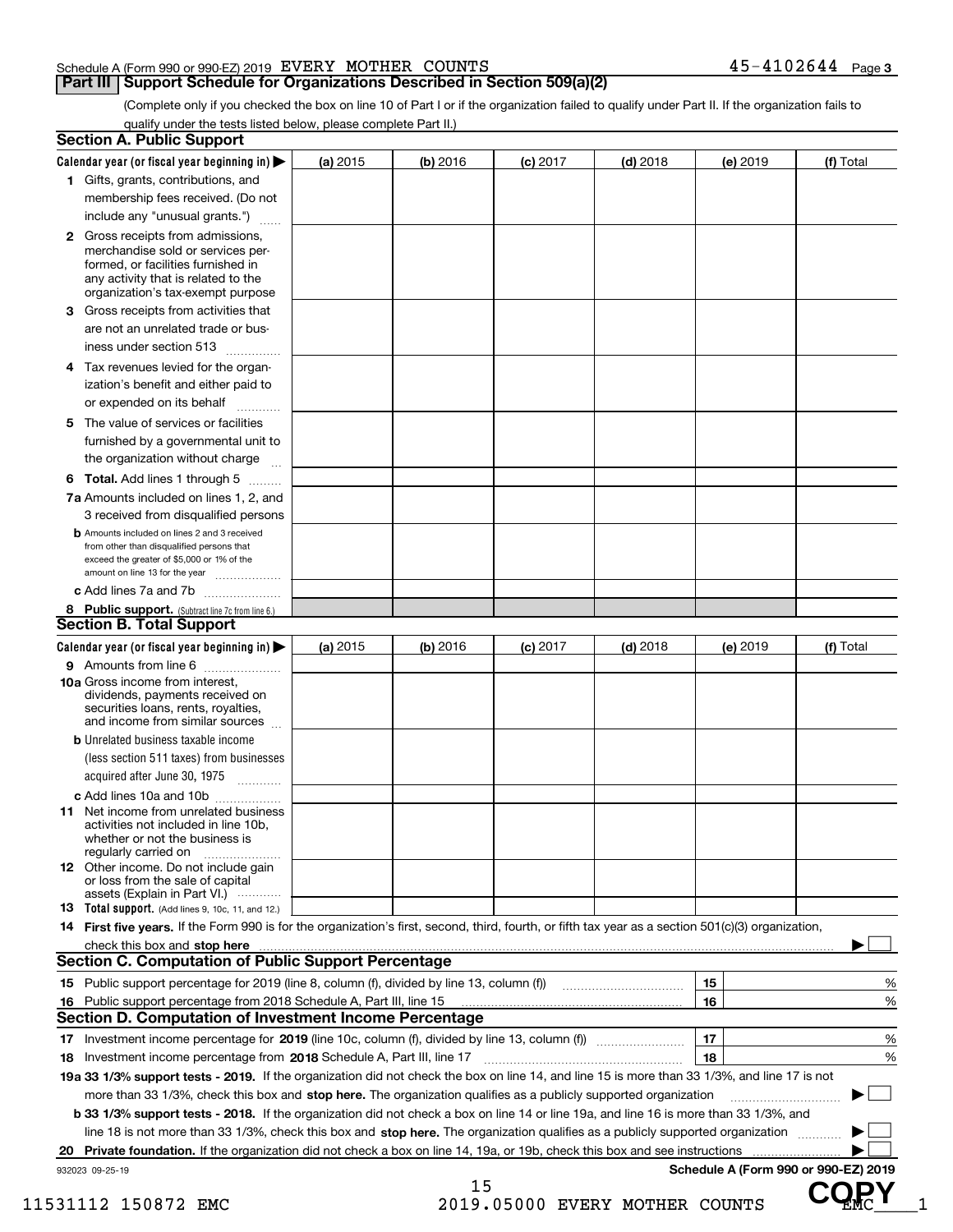**1**

**2**

**3a**

**3b**

**3c**

**4a**

**4b**

**4c**

**5a**

**5b5c**

**6**

**7**

**8**

**9a**

**9b**

**9c**

**10a**

**10b**

**Yes No**

#### **Part IV Supporting Organizations**

(Complete only if you checked a box in line 12 on Part I. If you checked 12a of Part I, complete Sections A and B. If you checked 12b of Part I, complete Sections A and C. If you checked 12c of Part I, complete Sections A, D, and E. If you checked 12d of Part I, complete Sections A and D, and complete Part V.)

#### **Section A. All Supporting Organizations**

- **1** Are all of the organization's supported organizations listed by name in the organization's governing documents? If "No," describe in **Part VI** how the supported organizations are designated. If designated by *class or purpose, describe the designation. If historic and continuing relationship, explain.*
- **2** Did the organization have any supported organization that does not have an IRS determination of status under section 509(a)(1) or (2)? If "Yes," explain in Part VI how the organization determined that the supported *organization was described in section 509(a)(1) or (2).*
- **3a** Did the organization have a supported organization described in section 501(c)(4), (5), or (6)? If "Yes," answer *(b) and (c) below.*
- **b** Did the organization confirm that each supported organization qualified under section 501(c)(4), (5), or (6) and satisfied the public support tests under section 509(a)(2)? If "Yes," describe in **Part VI** when and how the *organization made the determination.*
- **c**Did the organization ensure that all support to such organizations was used exclusively for section 170(c)(2)(B) purposes? If "Yes," explain in **Part VI** what controls the organization put in place to ensure such use.
- **4a***If* Was any supported organization not organized in the United States ("foreign supported organization")? *"Yes," and if you checked 12a or 12b in Part I, answer (b) and (c) below.*
- **b** Did the organization have ultimate control and discretion in deciding whether to make grants to the foreign supported organization? If "Yes," describe in **Part VI** how the organization had such control and discretion *despite being controlled or supervised by or in connection with its supported organizations.*
- **c** Did the organization support any foreign supported organization that does not have an IRS determination under sections 501(c)(3) and 509(a)(1) or (2)? If "Yes," explain in **Part VI** what controls the organization used *to ensure that all support to the foreign supported organization was used exclusively for section 170(c)(2)(B) purposes.*
- **5a** Did the organization add, substitute, or remove any supported organizations during the tax year? If "Yes," answer (b) and (c) below (if applicable). Also, provide detail in **Part VI,** including (i) the names and EIN *numbers of the supported organizations added, substituted, or removed; (ii) the reasons for each such action; (iii) the authority under the organization's organizing document authorizing such action; and (iv) how the action was accomplished (such as by amendment to the organizing document).*
- **b** Type I or Type II only. Was any added or substituted supported organization part of a class already designated in the organization's organizing document?
- **cSubstitutions only.**  Was the substitution the result of an event beyond the organization's control?
- **6** Did the organization provide support (whether in the form of grants or the provision of services or facilities) to **Part VI.** *If "Yes," provide detail in* support or benefit one or more of the filing organization's supported organizations? anyone other than (i) its supported organizations, (ii) individuals that are part of the charitable class benefited by one or more of its supported organizations, or (iii) other supporting organizations that also
- **7**Did the organization provide a grant, loan, compensation, or other similar payment to a substantial contributor *If "Yes," complete Part I of Schedule L (Form 990 or 990-EZ).* regard to a substantial contributor? (as defined in section 4958(c)(3)(C)), a family member of a substantial contributor, or a 35% controlled entity with
- **8** Did the organization make a loan to a disqualified person (as defined in section 4958) not described in line 7? *If "Yes," complete Part I of Schedule L (Form 990 or 990-EZ).*
- **9a** Was the organization controlled directly or indirectly at any time during the tax year by one or more in section 509(a)(1) or (2))? If "Yes," *provide detail in* <code>Part VI.</code> disqualified persons as defined in section 4946 (other than foundation managers and organizations described
- **b** Did one or more disqualified persons (as defined in line 9a) hold a controlling interest in any entity in which the supporting organization had an interest? If "Yes," provide detail in P**art VI**.
- **c**Did a disqualified person (as defined in line 9a) have an ownership interest in, or derive any personal benefit from, assets in which the supporting organization also had an interest? If "Yes," provide detail in P**art VI.**
- **10a** Was the organization subject to the excess business holdings rules of section 4943 because of section supporting organizations)? If "Yes," answer 10b below. 4943(f) (regarding certain Type II supporting organizations, and all Type III non-functionally integrated
- **b** Did the organization have any excess business holdings in the tax year? (Use Schedule C, Form 4720, to *determine whether the organization had excess business holdings.)*

16

932024 09-25-19



**Schedule A (Form 990 or 990-EZ) 2019 COPY**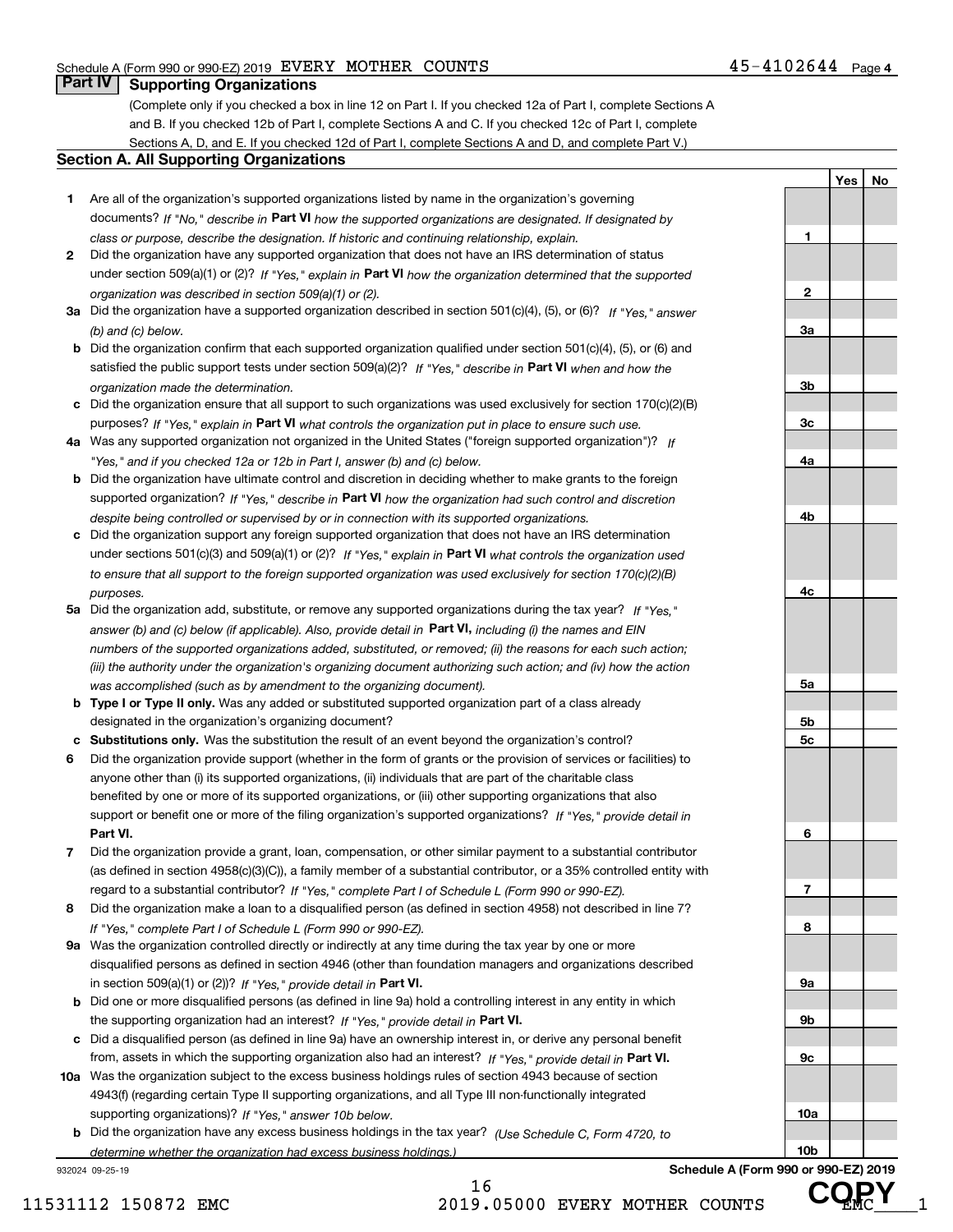|    |                                                                                                                                                                              |                 | Yes | No |
|----|------------------------------------------------------------------------------------------------------------------------------------------------------------------------------|-----------------|-----|----|
| 11 | Has the organization accepted a gift or contribution from any of the following persons?                                                                                      |                 |     |    |
|    | a A person who directly or indirectly controls, either alone or together with persons described in (b) and (c)                                                               |                 |     |    |
|    | below, the governing body of a supported organization?                                                                                                                       | 11a             |     |    |
|    | <b>b</b> A family member of a person described in (a) above?                                                                                                                 | 11 <sub>b</sub> |     |    |
|    | c A 35% controlled entity of a person described in (a) or (b) above? If "Yes" to a, b, or c, provide detail in Part VI.                                                      | 11c             |     |    |
|    | <b>Section B. Type I Supporting Organizations</b>                                                                                                                            |                 |     |    |
|    |                                                                                                                                                                              |                 | Yes | No |
| 1  | Did the directors, trustees, or membership of one or more supported organizations have the power to                                                                          |                 |     |    |
|    | regularly appoint or elect at least a majority of the organization's directors or trustees at all times during the                                                           |                 |     |    |
|    | tax year? If "No," describe in Part VI how the supported organization(s) effectively operated, supervised, or                                                                |                 |     |    |
|    | controlled the organization's activities. If the organization had more than one supported organization,                                                                      |                 |     |    |
|    | describe how the powers to appoint and/or remove directors or trustees were allocated among the supported                                                                    |                 |     |    |
|    | organizations and what conditions or restrictions, if any, applied to such powers during the tax year.                                                                       | 1               |     |    |
| 2  | Did the organization operate for the benefit of any supported organization other than the supported                                                                          |                 |     |    |
|    | organization(s) that operated, supervised, or controlled the supporting organization? If "Yes," explain in                                                                   |                 |     |    |
|    | Part VI how providing such benefit carried out the purposes of the supported organization(s) that operated,                                                                  |                 |     |    |
|    | supervised, or controlled the supporting organization.                                                                                                                       | $\mathbf{2}$    |     |    |
|    | <b>Section C. Type II Supporting Organizations</b>                                                                                                                           |                 |     |    |
|    |                                                                                                                                                                              |                 | Yes | No |
| 1  | Were a majority of the organization's directors or trustees during the tax year also a majority of the directors                                                             |                 |     |    |
|    | or trustees of each of the organization's supported organization(s)? If "No," describe in Part VI how control                                                                |                 |     |    |
|    | or management of the supporting organization was vested in the same persons that controlled or managed                                                                       |                 |     |    |
|    | the supported organization(s).                                                                                                                                               | 1               |     |    |
|    | <b>Section D. All Type III Supporting Organizations</b>                                                                                                                      |                 |     |    |
|    |                                                                                                                                                                              |                 | Yes | No |
| 1  | Did the organization provide to each of its supported organizations, by the last day of the fifth month of the                                                               |                 |     |    |
|    | organization's tax year, (i) a written notice describing the type and amount of support provided during the prior tax                                                        |                 |     |    |
|    | year, (ii) a copy of the Form 990 that was most recently filed as of the date of notification, and (iii) copies of the                                                       |                 |     |    |
|    | organization's governing documents in effect on the date of notification, to the extent not previously provided?                                                             | 1               |     |    |
| 2  | Were any of the organization's officers, directors, or trustees either (i) appointed or elected by the supported                                                             |                 |     |    |
|    | organization(s) or (ii) serving on the governing body of a supported organization? If "No," explain in Part VI how                                                           |                 |     |    |
|    | the organization maintained a close and continuous working relationship with the supported organization(s).                                                                  | $\mathbf{2}$    |     |    |
| 3  | By reason of the relationship described in (2), did the organization's supported organizations have a                                                                        |                 |     |    |
|    | significant voice in the organization's investment policies and in directing the use of the organization's                                                                   |                 |     |    |
|    | income or assets at all times during the tax year? If "Yes," describe in Part VI the role the organization's                                                                 |                 |     |    |
|    | supported organizations played in this regard.                                                                                                                               | З               |     |    |
|    | Section E. Type III Functionally Integrated Supporting Organizations                                                                                                         |                 |     |    |
| 1  | Check the box next to the method that the organization used to satisfy the Integral Part Test during the year (see instructions).                                            |                 |     |    |
| a  | The organization satisfied the Activities Test. Complete line 2 below.                                                                                                       |                 |     |    |
| b  | The organization is the parent of each of its supported organizations. Complete line 3 below.                                                                                |                 |     |    |
| c  | The organization supported a governmental entity. Describe in Part VI how you supported a government entity (see instructions),                                              |                 |     |    |
| 2  | Activities Test. Answer (a) and (b) below.                                                                                                                                   |                 | Yes | No |
| а  | Did substantially all of the organization's activities during the tax year directly further the exempt purposes of                                                           |                 |     |    |
|    | the supported organization(s) to which the organization was responsive? If "Yes." then in Part VI identify                                                                   |                 |     |    |
|    | those supported organizations and explain how these activities directly furthered their exempt purposes,                                                                     |                 |     |    |
|    | how the organization was responsive to those supported organizations, and how the organization determined                                                                    |                 |     |    |
|    | that these activities constituted substantially all of its activities.                                                                                                       | 2a              |     |    |
|    | <b>b</b> Did the activities described in (a) constitute activities that, but for the organization's involvement, one or more                                                 |                 |     |    |
|    | of the organization's supported organization(s) would have been engaged in? If "Yes," explain in Part VI the                                                                 |                 |     |    |
|    | reasons for the organization's position that its supported organization(s) would have engaged in these                                                                       |                 |     |    |
|    | activities but for the organization's involvement.                                                                                                                           | 2b              |     |    |
| з  | Parent of Supported Organizations. Answer (a) and (b) below.                                                                                                                 |                 |     |    |
|    | a Did the organization have the power to regularly appoint or elect a majority of the officers, directors, or                                                                |                 |     |    |
|    | trustees of each of the supported organizations? Provide details in Part VI.                                                                                                 | За              |     |    |
|    | <b>b</b> Did the organization exercise a substantial degree of direction over the policies, programs, and activities of each                                                 |                 |     |    |
|    |                                                                                                                                                                              | 3b              |     |    |
|    | of its supported organizations? If "Yes," describe in Part VI the role played by the organization in this regard.<br>Schedule A (Form 990 or 990-EZ) 2019<br>932025 09-25-19 |                 |     |    |
|    |                                                                                                                                                                              |                 |     |    |

17

11531112 150872 EMC 2019.05000 EVERY MOTHER COUNTS UP MC 1

**COPY**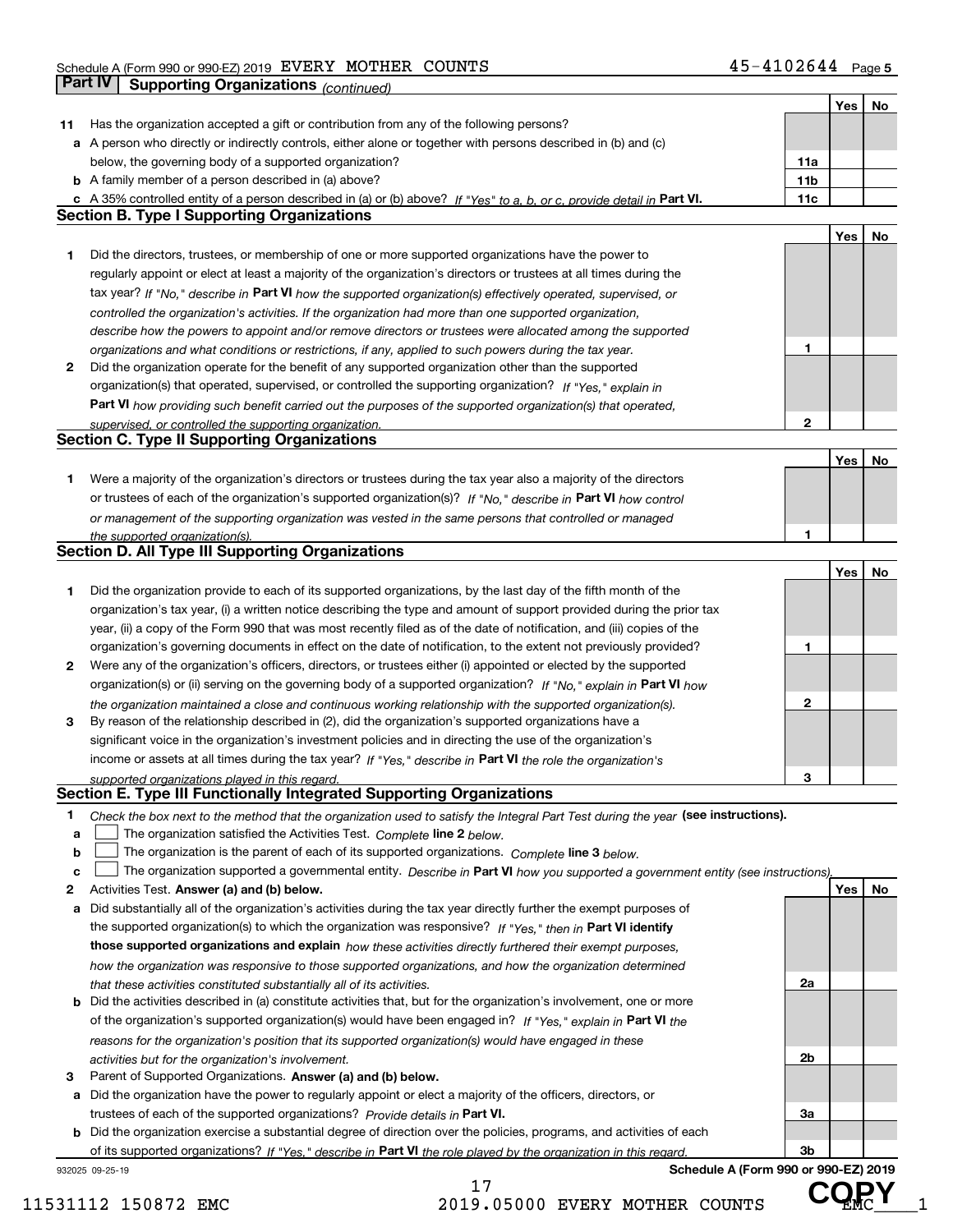#### Schedule A (Form 990 or 990-EZ) 2019 Page EVERY MOTHER COUNTS 45-4102644 **Part V Type III Non-Functionally Integrated 509(a)(3) Supporting Organizations**

**1**

1 Check here if the organization satisfied the Integral Part Test as a qualifying trust on Nov. 20, 1970 (explain in Part VI). See instructions. All other Type III non-functionally integrated supporting organizations must complete Sections A through E.

|              | Section A - Adjusted Net Income                                                                                                   |                | (A) Prior Year | (B) Current Year<br>(optional) |
|--------------|-----------------------------------------------------------------------------------------------------------------------------------|----------------|----------------|--------------------------------|
| 1            | Net short-term capital gain                                                                                                       | 1              |                |                                |
| 2            | Recoveries of prior-year distributions                                                                                            | $\overline{2}$ |                |                                |
| 3            | Other gross income (see instructions)                                                                                             | 3              |                |                                |
| 4            | Add lines 1 through 3.                                                                                                            | 4              |                |                                |
| 5            | Depreciation and depletion                                                                                                        | 5              |                |                                |
| 6            | Portion of operating expenses paid or incurred for production or                                                                  |                |                |                                |
|              | collection of gross income or for management, conservation, or                                                                    |                |                |                                |
|              | maintenance of property held for production of income (see instructions)                                                          | 6              |                |                                |
| 7            | Other expenses (see instructions)                                                                                                 | $\overline{7}$ |                |                                |
| 8            | Adjusted Net Income (subtract lines 5, 6, and 7 from line 4)                                                                      | 8              |                |                                |
|              | <b>Section B - Minimum Asset Amount</b>                                                                                           |                | (A) Prior Year | (B) Current Year<br>(optional) |
| 1            | Aggregate fair market value of all non-exempt-use assets (see                                                                     |                |                |                                |
|              | instructions for short tax year or assets held for part of year):                                                                 |                |                |                                |
|              | <b>a</b> Average monthly value of securities                                                                                      | 1a             |                |                                |
|              | <b>b</b> Average monthly cash balances                                                                                            | 1b             |                |                                |
|              | <b>c</b> Fair market value of other non-exempt-use assets                                                                         | 1c             |                |                                |
|              | d Total (add lines 1a, 1b, and 1c)                                                                                                | 1d             |                |                                |
|              | <b>e</b> Discount claimed for blockage or other                                                                                   |                |                |                                |
|              | factors (explain in detail in Part VI):                                                                                           |                |                |                                |
| 2            | Acquisition indebtedness applicable to non-exempt-use assets                                                                      | $\mathbf{2}$   |                |                                |
| 3            | Subtract line 2 from line 1d.                                                                                                     | 3              |                |                                |
| 4            | Cash deemed held for exempt use. Enter 1-1/2% of line 3 (for greater amount,                                                      |                |                |                                |
|              | see instructions).                                                                                                                | 4              |                |                                |
| 5            | Net value of non-exempt-use assets (subtract line 4 from line 3)                                                                  | 5              |                |                                |
| 6            | Multiply line 5 by .035.                                                                                                          | 6              |                |                                |
| 7            | Recoveries of prior-year distributions                                                                                            | $\overline{7}$ |                |                                |
| 8            | Minimum Asset Amount (add line 7 to line 6)                                                                                       | 8              |                |                                |
|              | <b>Section C - Distributable Amount</b>                                                                                           |                |                | <b>Current Year</b>            |
| $\mathbf{1}$ | Adjusted net income for prior year (from Section A, line 8, Column A)                                                             | 1              |                |                                |
| 2            | Enter 85% of line 1.                                                                                                              | $\overline{2}$ |                |                                |
| З            | Minimum asset amount for prior year (from Section B, line 8, Column A)                                                            | 3              |                |                                |
| 4            | Enter greater of line 2 or line 3.                                                                                                | 4              |                |                                |
| 5            | Income tax imposed in prior year                                                                                                  | 5              |                |                                |
| 6            | <b>Distributable Amount.</b> Subtract line 5 from line 4, unless subject to                                                       |                |                |                                |
|              | emergency temporary reduction (see instructions).                                                                                 | 6              |                |                                |
| 7            | Check here if the current year is the organization's first as a non-functionally integrated Type III supporting organization (see |                |                |                                |

instructions).

**Schedule A (Form 990 or 990-EZ) 2019**

932026 09-25-19

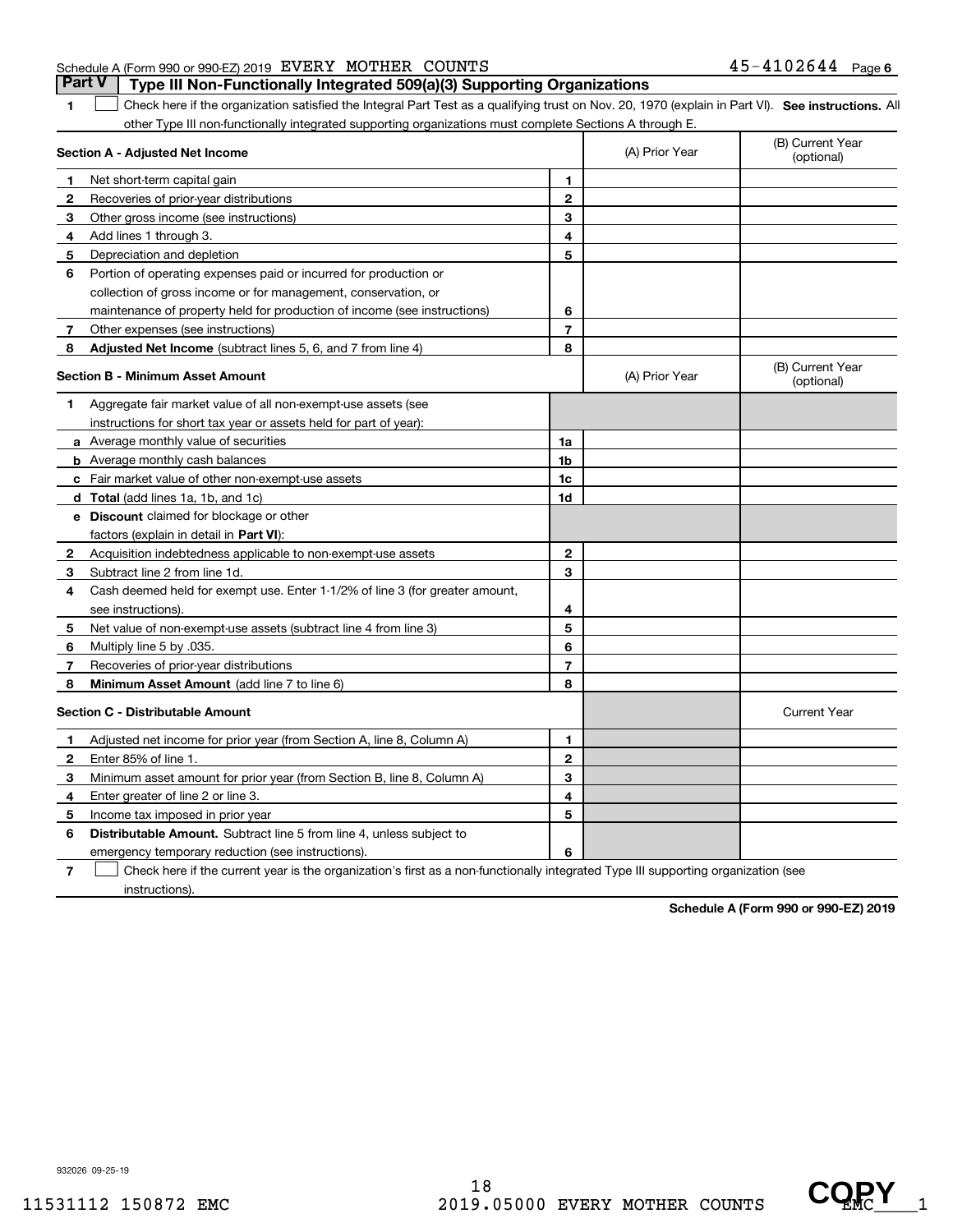#### Schedule A (Form 990 or 990-EZ) 2019 Page EVERY MOTHER COUNTS 45-4102644

| Part V | Type III Non-Functionally Integrated 509(a)(3) Supporting Organizations                    |                             | (continued)                           |                                                |  |  |  |
|--------|--------------------------------------------------------------------------------------------|-----------------------------|---------------------------------------|------------------------------------------------|--|--|--|
|        | <b>Section D - Distributions</b>                                                           |                             |                                       | <b>Current Year</b>                            |  |  |  |
| 1      | Amounts paid to supported organizations to accomplish exempt purposes                      |                             |                                       |                                                |  |  |  |
| 2      | Amounts paid to perform activity that directly furthers exempt purposes of supported       |                             |                                       |                                                |  |  |  |
|        | organizations, in excess of income from activity                                           |                             |                                       |                                                |  |  |  |
| з      | Administrative expenses paid to accomplish exempt purposes of supported organizations      |                             |                                       |                                                |  |  |  |
| 4      | Amounts paid to acquire exempt-use assets                                                  |                             |                                       |                                                |  |  |  |
| 5      | Qualified set-aside amounts (prior IRS approval required)                                  |                             |                                       |                                                |  |  |  |
| 6      | Other distributions (describe in Part VI). See instructions.                               |                             |                                       |                                                |  |  |  |
| 7      | Total annual distributions. Add lines 1 through 6.                                         |                             |                                       |                                                |  |  |  |
| 8      | Distributions to attentive supported organizations to which the organization is responsive |                             |                                       |                                                |  |  |  |
|        | (provide details in Part VI). See instructions.                                            |                             |                                       |                                                |  |  |  |
| 9      | Distributable amount for 2019 from Section C, line 6                                       |                             |                                       |                                                |  |  |  |
| 10     | Line 8 amount divided by line 9 amount                                                     |                             |                                       |                                                |  |  |  |
|        |                                                                                            | (i)                         | (ii)                                  | (iii)                                          |  |  |  |
|        | <b>Section E - Distribution Allocations</b> (see instructions)                             | <b>Excess Distributions</b> | <b>Underdistributions</b><br>Pre-2019 | <b>Distributable</b><br><b>Amount for 2019</b> |  |  |  |
| 1      | Distributable amount for 2019 from Section C, line 6                                       |                             |                                       |                                                |  |  |  |
| 2      | Underdistributions, if any, for years prior to 2019 (reason-                               |                             |                                       |                                                |  |  |  |
|        | able cause required- explain in <b>Part VI</b> ). See instructions.                        |                             |                                       |                                                |  |  |  |
| 3      | Excess distributions carryover, if any, to 2019                                            |                             |                                       |                                                |  |  |  |
|        | <b>a</b> From 2014                                                                         |                             |                                       |                                                |  |  |  |
|        | <b>b</b> From 2015                                                                         |                             |                                       |                                                |  |  |  |
|        | $c$ From 2016                                                                              |                             |                                       |                                                |  |  |  |
|        | d From 2017                                                                                |                             |                                       |                                                |  |  |  |
|        | e From 2018                                                                                |                             |                                       |                                                |  |  |  |
| f      | Total of lines 3a through e                                                                |                             |                                       |                                                |  |  |  |
|        | <b>g</b> Applied to underdistributions of prior years                                      |                             |                                       |                                                |  |  |  |
|        | <b>h</b> Applied to 2019 distributable amount                                              |                             |                                       |                                                |  |  |  |
|        | Carryover from 2014 not applied (see instructions)                                         |                             |                                       |                                                |  |  |  |
|        | Remainder. Subtract lines 3g, 3h, and 3i from 3f.                                          |                             |                                       |                                                |  |  |  |
| 4      | Distributions for 2019 from Section D,                                                     |                             |                                       |                                                |  |  |  |
|        | line $7:$                                                                                  |                             |                                       |                                                |  |  |  |
|        | <b>a</b> Applied to underdistributions of prior years                                      |                             |                                       |                                                |  |  |  |
|        | <b>b</b> Applied to 2019 distributable amount                                              |                             |                                       |                                                |  |  |  |
| c      | Remainder. Subtract lines 4a and 4b from 4.                                                |                             |                                       |                                                |  |  |  |
| 5      | Remaining underdistributions for years prior to 2019, if                                   |                             |                                       |                                                |  |  |  |
|        | any. Subtract lines 3g and 4a from line 2. For result greater                              |                             |                                       |                                                |  |  |  |
|        | than zero, explain in Part VI. See instructions.                                           |                             |                                       |                                                |  |  |  |
| 6      | Remaining underdistributions for 2019. Subtract lines 3h                                   |                             |                                       |                                                |  |  |  |
|        | and 4b from line 1. For result greater than zero, explain in                               |                             |                                       |                                                |  |  |  |
|        | <b>Part VI.</b> See instructions.                                                          |                             |                                       |                                                |  |  |  |
|        | Excess distributions carryover to 2020. Add lines 3j                                       |                             |                                       |                                                |  |  |  |
| 7      | and 4c.                                                                                    |                             |                                       |                                                |  |  |  |
|        |                                                                                            |                             |                                       |                                                |  |  |  |
| 8      | Breakdown of line 7:                                                                       |                             |                                       |                                                |  |  |  |
|        | a Excess from 2015                                                                         |                             |                                       |                                                |  |  |  |
|        | <b>b</b> Excess from 2016                                                                  |                             |                                       |                                                |  |  |  |
|        | c Excess from 2017                                                                         |                             |                                       |                                                |  |  |  |
|        | d Excess from 2018                                                                         |                             |                                       |                                                |  |  |  |
|        | e Excess from 2019                                                                         |                             |                                       |                                                |  |  |  |

**Schedule A (Form 990 or 990-EZ) 2019**

932027 09-25-19

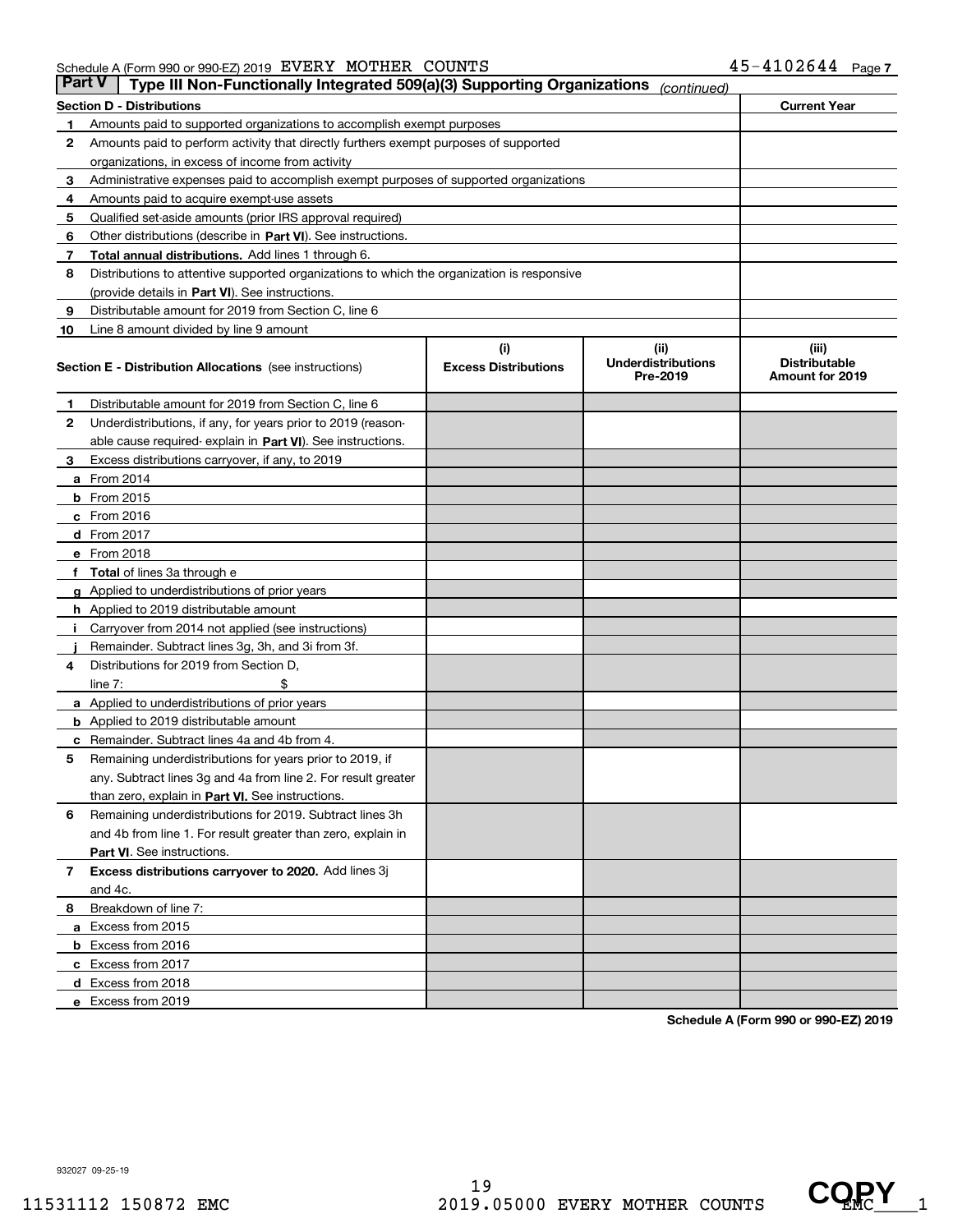#### Schedule A (Form 990 or 990-EZ) 2019 Page EVERY MOTHER COUNTS

Part VI | Supplemental Information. Provide the explanations required by Part II, line 10; Part II, line 17a or 17b; Part III, line 12; Part IV, Section A, lines 1, 2, 3b, 3c, 4b, 4c, 5a, 6, 9a, 9b, 9c, 11a, 11b, and 11c; Part IV, Section B, lines 1 and 2; Part IV, Section C, line 1; Part IV, Section D, lines 2 and 3; Part IV, Section E, lines 1c, 2a, 2b, 3a, and 3b; Part V, line 1; Part V, Section B, line 1e; Part V, Section D, lines 5, 6, and 8; and Part V, Section E, lines 2, 5, and 6. Also complete this part for any additional information. (See instructions.)

#### SCHEDULE A, PART II, LINE 10, EXPLANATION FOR OTHER INCOME:

| 0.<br>500.<br>2016 AMOUNT: \$<br>2017 AMOUNT: \$<br>0.<br>2018 AMOUNT: \$<br>0.<br>0. | 932028 09-25-19<br>31112 150872 EMC | 20<br>2019.05000 EVERY MOTHER COUNTS<br>1 |
|---------------------------------------------------------------------------------------|-------------------------------------|-------------------------------------------|
| 2015 AMOUNT: \$<br>2019 AMOUNT: \$                                                    |                                     | Schedule A (Form 990 or 990-EZ) 2019      |
|                                                                                       |                                     |                                           |
|                                                                                       |                                     |                                           |
|                                                                                       |                                     |                                           |
|                                                                                       |                                     |                                           |
|                                                                                       |                                     |                                           |
|                                                                                       |                                     |                                           |
|                                                                                       |                                     |                                           |
|                                                                                       |                                     |                                           |
|                                                                                       |                                     |                                           |
|                                                                                       |                                     |                                           |
|                                                                                       |                                     |                                           |
|                                                                                       |                                     |                                           |
|                                                                                       |                                     |                                           |
|                                                                                       |                                     |                                           |
|                                                                                       |                                     |                                           |
|                                                                                       |                                     |                                           |
|                                                                                       |                                     |                                           |
|                                                                                       |                                     |                                           |
|                                                                                       |                                     |                                           |
|                                                                                       |                                     |                                           |
|                                                                                       |                                     |                                           |
| SCREENING AND FILM                                                                    |                                     |                                           |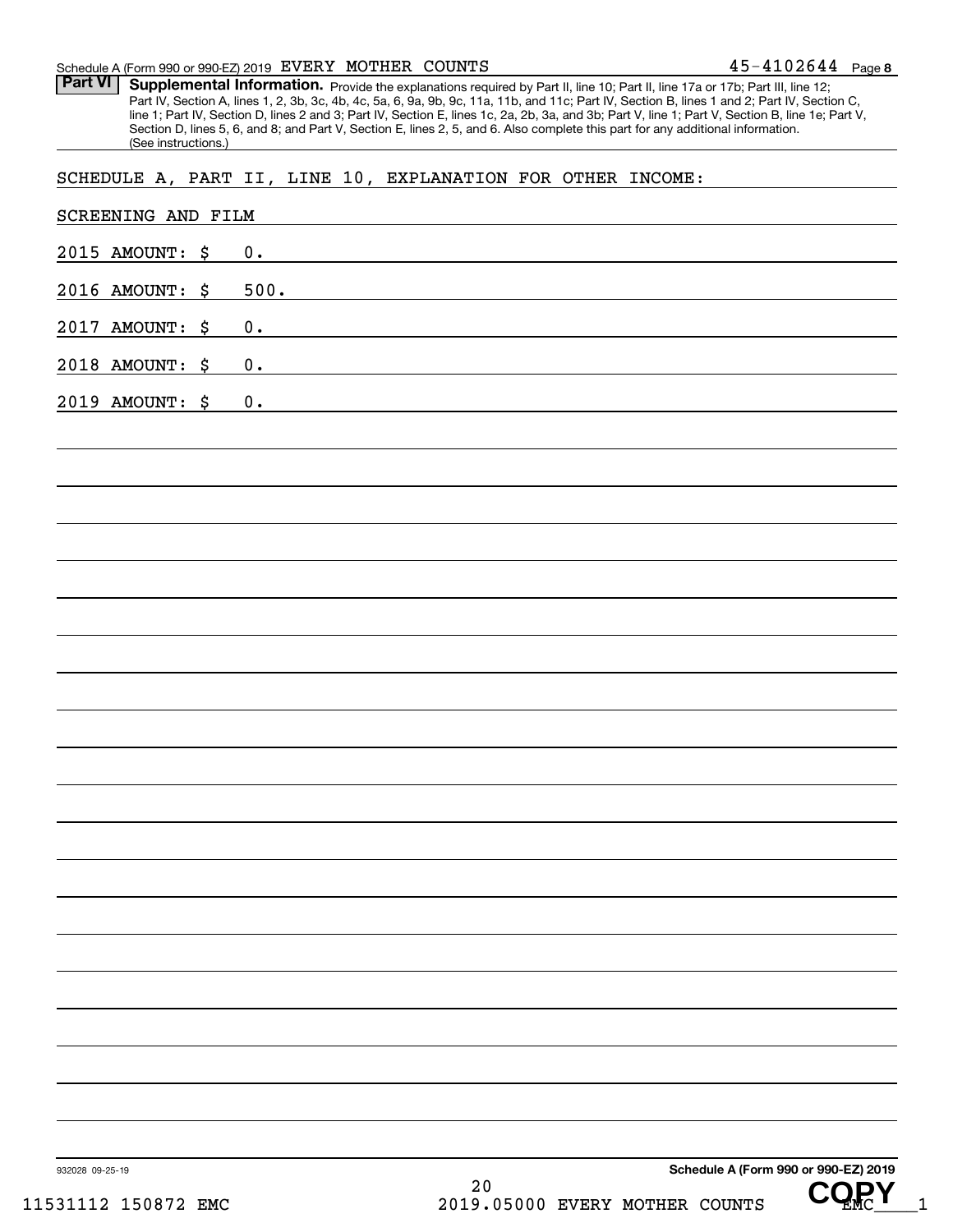Department of the Treasury Internal Revenue Service **(Form 990, 990-EZ, or 990-PF)**

Name of

\*\* PUBLIC DISCLOSURE COPY \*\*

## **Schedule B Schedule of Contributors**

**| Attach to Form 990, Form 990-EZ, or Form 990-PF. | Go to www.irs.gov/Form990 for the latest information.** OMB No. 1545-0047

**2019**

**Employer identification number**

EVERY MOTHER COUNTS 45-4102644

| the organization |  |
|------------------|--|
|                  |  |

| <b>Organization type</b> (check one): |                                                                           |  |  |  |  |
|---------------------------------------|---------------------------------------------------------------------------|--|--|--|--|
| Filers of:                            | Section:                                                                  |  |  |  |  |
| Form 990 or 990-EZ                    | $\underline{X}$ 501(c)( 3) (enter number) organization                    |  |  |  |  |
|                                       | 4947(a)(1) nonexempt charitable trust not treated as a private foundation |  |  |  |  |
|                                       | 527 political organization                                                |  |  |  |  |
| Form 990-PF                           | 501(c)(3) exempt private foundation                                       |  |  |  |  |
|                                       | 4947(a)(1) nonexempt charitable trust treated as a private foundation     |  |  |  |  |
|                                       | 501(c)(3) taxable private foundation                                      |  |  |  |  |
|                                       |                                                                           |  |  |  |  |

Check if your organization is covered by the **General Rule** or a **Special Rule.**<br>Nota: Only a section 501(c)(7), (8), or (10) erganization can chock boxes for be **Note:**  Only a section 501(c)(7), (8), or (10) organization can check boxes for both the General Rule and a Special Rule. See instructions.

#### **General Rule**

For an organization filing Form 990, 990-EZ, or 990-PF that received, during the year, contributions totaling \$5,000 or more (in money or property) from any one contributor. Complete Parts I and II. See instructions for determining a contributor's total contributions.

#### **Special Rules**

any one contributor, during the year, total contributions of the greater of  $\,$  (1) \$5,000; or **(2)** 2% of the amount on (i) Form 990, Part VIII, line 1h;  $\boxed{\textbf{X}}$  For an organization described in section 501(c)(3) filing Form 990 or 990-EZ that met the 33 1/3% support test of the regulations under sections 509(a)(1) and 170(b)(1)(A)(vi), that checked Schedule A (Form 990 or 990-EZ), Part II, line 13, 16a, or 16b, and that received from or (ii) Form 990-EZ, line 1. Complete Parts I and II.

year, total contributions of more than \$1,000 *exclusively* for religious, charitable, scientific, literary, or educational purposes, or for the For an organization described in section 501(c)(7), (8), or (10) filing Form 990 or 990-EZ that received from any one contributor, during the prevention of cruelty to children or animals. Complete Parts I, II, and III.  $\mathcal{L}^{\text{max}}$ 

purpose. Don't complete any of the parts unless the **General Rule** applies to this organization because it received *nonexclusively* year, contributions <sub>exclusively</sub> for religious, charitable, etc., purposes, but no such contributions totaled more than \$1,000. If this box is checked, enter here the total contributions that were received during the year for an  $\;$ exclusively religious, charitable, etc., For an organization described in section 501(c)(7), (8), or (10) filing Form 990 or 990-EZ that received from any one contributor, during the religious, charitable, etc., contributions totaling \$5,000 or more during the year  $\Box$ — $\Box$   $\Box$  $\mathcal{L}^{\text{max}}$ 

**Caution:**  An organization that isn't covered by the General Rule and/or the Special Rules doesn't file Schedule B (Form 990, 990-EZ, or 990-PF), but it **must** answer "No" on Part IV, line 2, of its Form 990; or check the box on line H of its Form 990-EZ or on its Form 990-PF, Part I, line 2, to<br>cortify that it doesn't meet the filipe requirements of Schodule B (Fer certify that it doesn't meet the filing requirements of Schedule B (Form 990, 990-EZ, or 990-PF).

**For Paperwork Reduction Act Notice, see the instructions for Form 990, 990-EZ, or 990-PF. Schedule B (Form 990, 990-EZ, or 990-PF) (2019)** LHA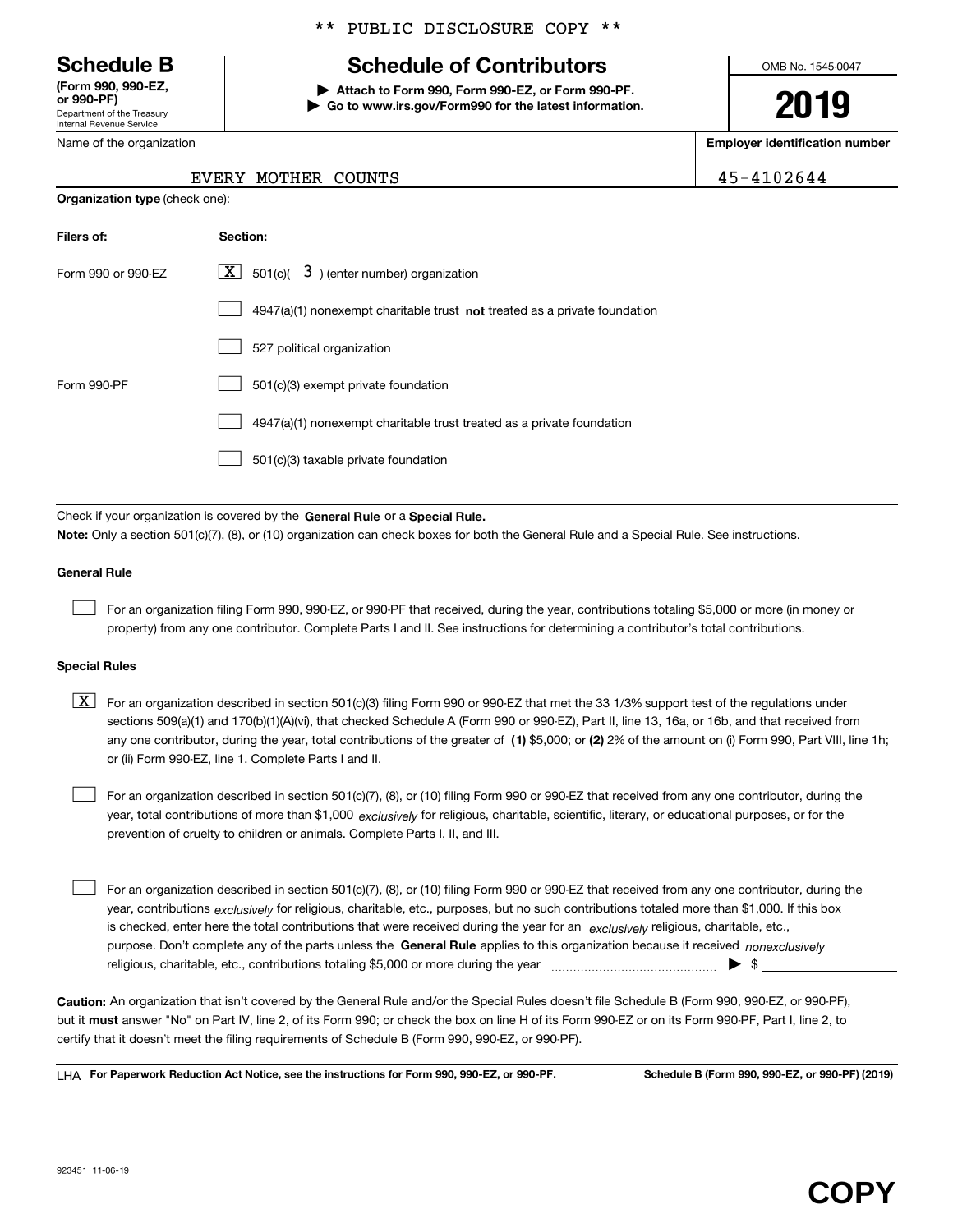## Schedule B (Form 990, 990-EZ, or 990-PF) (2019) Page 2

#### EVERY MOTHER COUNTS 45-4102644

|                 | Schedule B (Form 990, 990-EZ, or 990-PF) (2019)                                                |                                   | Page 2                                                                                                 |
|-----------------|------------------------------------------------------------------------------------------------|-----------------------------------|--------------------------------------------------------------------------------------------------------|
|                 | Name of organization                                                                           |                                   | <b>Employer identification number</b>                                                                  |
| <b>EVERY</b>    | 45-4102644<br>MOTHER COUNTS                                                                    |                                   |                                                                                                        |
| Part I          | Contributors (see instructions). Use duplicate copies of Part I if additional space is needed. |                                   |                                                                                                        |
| (a)<br>No.      | (b)<br>Name, address, and ZIP + 4                                                              | (c)<br><b>Total contributions</b> | (d)<br>Type of contribution                                                                            |
| 1               |                                                                                                | 587,876.<br>\$                    | $\boxed{\text{X}}$<br>Person<br>Payroll<br>Noncash<br>(Complete Part II for<br>noncash contributions.) |
| (a)<br>No.      | (b)<br>Name, address, and ZIP + 4                                                              | (c)<br><b>Total contributions</b> | (d)<br>Type of contribution                                                                            |
| 2               |                                                                                                | 277,897.<br>\$                    | $\boxed{\text{X}}$<br>Person<br>Payroll<br>Noncash<br>(Complete Part II for<br>noncash contributions.) |
| (a)<br>No.      | (b)<br>Name, address, and ZIP + 4                                                              | (c)<br><b>Total contributions</b> | (d)<br>Type of contribution                                                                            |
| 3               |                                                                                                | 273,048.<br>\$                    | $\boxed{\text{X}}$<br>Person<br>Payroll<br>Noncash<br>(Complete Part II for<br>noncash contributions.) |
| (a)<br>No.      | (b)<br>Name, address, and ZIP + 4                                                              | (c)<br><b>Total contributions</b> | (d)<br>Type of contribution                                                                            |
| 4               |                                                                                                | 200,000.<br>\$                    | $\boxed{\text{X}}$<br>Person<br>Payroll<br>Noncash<br>(Complete Part II for<br>noncash contributions.) |
| (a)<br>No.      | (b)<br>Name, address, and ZIP + 4                                                              | (c)<br><b>Total contributions</b> | (d)<br>Type of contribution                                                                            |
| 5               |                                                                                                | 197,112.<br>\$                    | $\boxed{\text{X}}$<br>Person<br>Payroll<br>Noncash<br>(Complete Part II for<br>noncash contributions.) |
| (a)<br>No.      | (b)<br>Name, address, and ZIP + 4                                                              | (c)<br><b>Total contributions</b> | (d)<br>Type of contribution                                                                            |
| 6               |                                                                                                | 176,305.<br>\$                    | X<br>Person<br>Payroll<br>Noncash<br>(Complete Part II for<br>noncash contributions.)                  |
| 923452 11-06-19 |                                                                                                |                                   | Schedule B (Form 990, 990-EZ, or 990-PF) (2019)                                                        |

23

CQRY<sub>1</sub>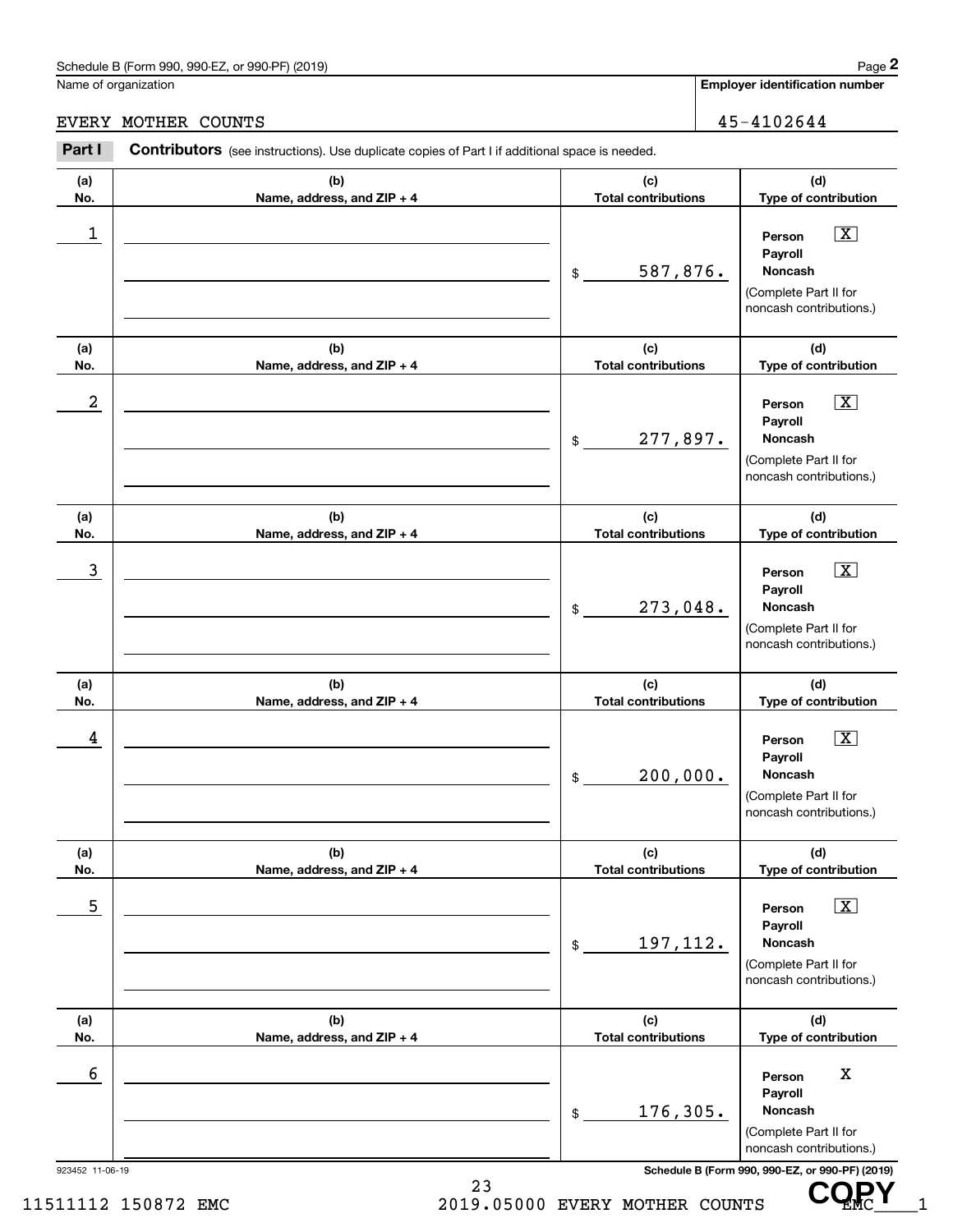## Schedule B (Form 990, 990-EZ, or 990-PF) (2019) Page 2

|                 | Schedule B (Form 990, 990-EZ, or 990-PF) (2019)                                                |                                   | Page 2                                                                                                                              |
|-----------------|------------------------------------------------------------------------------------------------|-----------------------------------|-------------------------------------------------------------------------------------------------------------------------------------|
|                 | Name of organization                                                                           |                                   | <b>Employer identification number</b>                                                                                               |
|                 | EVERY MOTHER COUNTS                                                                            | 45-4102644                        |                                                                                                                                     |
| Part I          | Contributors (see instructions). Use duplicate copies of Part I if additional space is needed. |                                   |                                                                                                                                     |
| (a)<br>No.      | (b)<br>Name, address, and ZIP + 4                                                              | (c)<br><b>Total contributions</b> | (d)<br>Type of contribution                                                                                                         |
| 7               |                                                                                                | 137,300.<br>\$                    | $\boxed{\text{X}}$<br>Person<br>Payroll<br>Noncash<br>(Complete Part II for<br>noncash contributions.)                              |
| (a)<br>No.      | (b)<br>Name, address, and ZIP + 4                                                              | (c)<br><b>Total contributions</b> | (d)<br>Type of contribution                                                                                                         |
| 8               |                                                                                                | 131,826.<br>\$                    | $\boxed{\text{X}}$<br>Person<br>Payroll<br>Noncash<br>(Complete Part II for<br>noncash contributions.)                              |
| (a)<br>No.      | (b)<br>Name, address, and ZIP + 4                                                              | (c)<br><b>Total contributions</b> | (d)<br>Type of contribution                                                                                                         |
| 9               |                                                                                                | 115,816.<br>\$                    | $\boxed{\text{X}}$<br>Person<br>Payroll<br>Noncash<br>(Complete Part II for<br>noncash contributions.)                              |
| (a)<br>No.      | (b)<br>Name, address, and ZIP + 4                                                              | (c)<br><b>Total contributions</b> | (d)<br>Type of contribution                                                                                                         |
| 10              |                                                                                                | 100,000.<br>\$                    | $\boxed{\text{X}}$<br>Person<br>Payroll<br>Noncash<br>(Complete Part II for<br>noncash contributions.)                              |
| (a)<br>No.      | (b)<br>Name, address, and ZIP + 4                                                              | (c)<br><b>Total contributions</b> | (d)<br>Type of contribution                                                                                                         |
| 11              |                                                                                                | 100,000.<br>\$                    | $\boxed{\textbf{X}}$<br>Person<br>Payroll<br>Noncash<br>(Complete Part II for<br>noncash contributions.)                            |
| (a)<br>No.      | (b)<br>Name, address, and ZIP + 4                                                              | (c)<br><b>Total contributions</b> | (d)<br>Type of contribution                                                                                                         |
| 923452 11-06-19 |                                                                                                | \$                                | Person<br>Payroll<br>Noncash<br>(Complete Part II for<br>noncash contributions.)<br>Schedule B (Form 990, 990-EZ, or 990-PF) (2019) |

24 11511112 150872 EMC 2019.05000 EVERY MOTHER COUNTS UP MC 1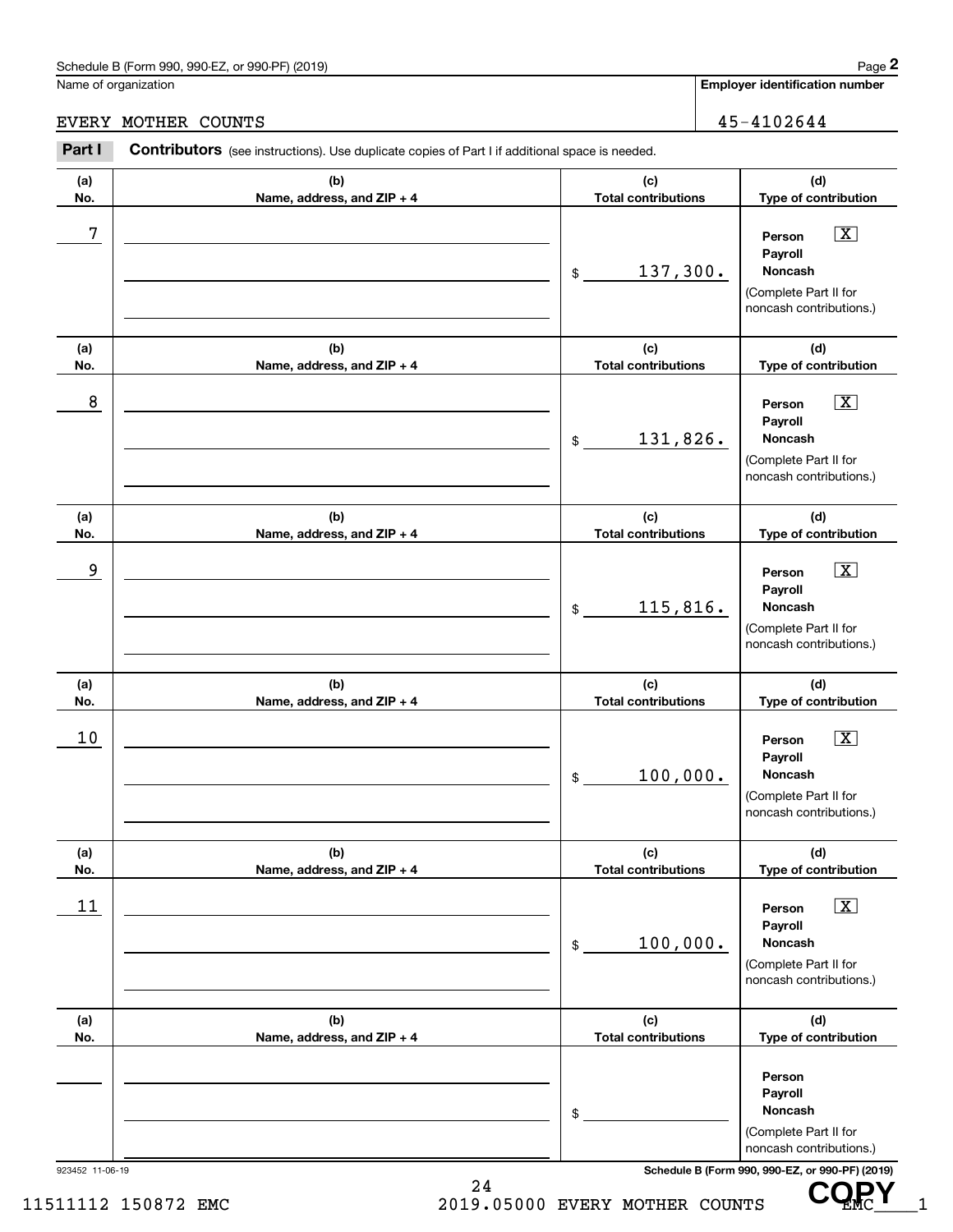| Schedule B (Form 990, 990-EZ, or 990-PF) (2019)<br>Page |  |
|---------------------------------------------------------|--|
|---------------------------------------------------------|--|

**COPY**

|                              | Schedule B (Form 990, 990-EZ, or 990-PF) (2019)                                                     |                                                 | Page 3                                          |
|------------------------------|-----------------------------------------------------------------------------------------------------|-------------------------------------------------|-------------------------------------------------|
|                              | Name of organization                                                                                |                                                 | <b>Employer identification number</b>           |
| EVERY MOTHER COUNTS          |                                                                                                     | 45-4102644                                      |                                                 |
| Part II                      | Noncash Property (see instructions). Use duplicate copies of Part II if additional space is needed. |                                                 |                                                 |
| (a)<br>No.<br>from<br>Part I | (b)<br>Description of noncash property given                                                        | (c)<br>FMV (or estimate)<br>(See instructions.) | (d)<br>Date received                            |
|                              |                                                                                                     | \$                                              |                                                 |
| (a)<br>No.<br>from<br>Part I | (b)<br>Description of noncash property given                                                        | (c)<br>FMV (or estimate)<br>(See instructions.) | (d)<br>Date received                            |
|                              |                                                                                                     | \$                                              |                                                 |
| (a)<br>No.<br>from<br>Part I | (b)<br>Description of noncash property given                                                        | (c)<br>FMV (or estimate)<br>(See instructions.) | (d)<br>Date received                            |
|                              |                                                                                                     | \$                                              |                                                 |
| (a)<br>No.<br>from<br>Part I | (b)<br>Description of noncash property given                                                        | (c)<br>FMV (or estimate)<br>(See instructions.) | (d)<br>Date received                            |
|                              |                                                                                                     | \$                                              |                                                 |
| (a)<br>No.<br>from<br>Part I | (b)<br>Description of noncash property given                                                        | (c)<br>FMV (or estimate)<br>(See instructions.) | (d)<br>Date received                            |
|                              |                                                                                                     | \$                                              |                                                 |
| (a)<br>No.<br>from<br>Part I | (b)<br>Description of noncash property given                                                        | (c)<br>FMV (or estimate)<br>(See instructions.) | (d)<br>Date received                            |
|                              |                                                                                                     | \$                                              |                                                 |
| 923453 11-06-19              |                                                                                                     |                                                 | Schedule B (Form 990, 990-EZ, or 990-PF) (2019) |

25 11511112 150872 EMC 2019.05000 EVERY MOTHER COUNTS UP MC 1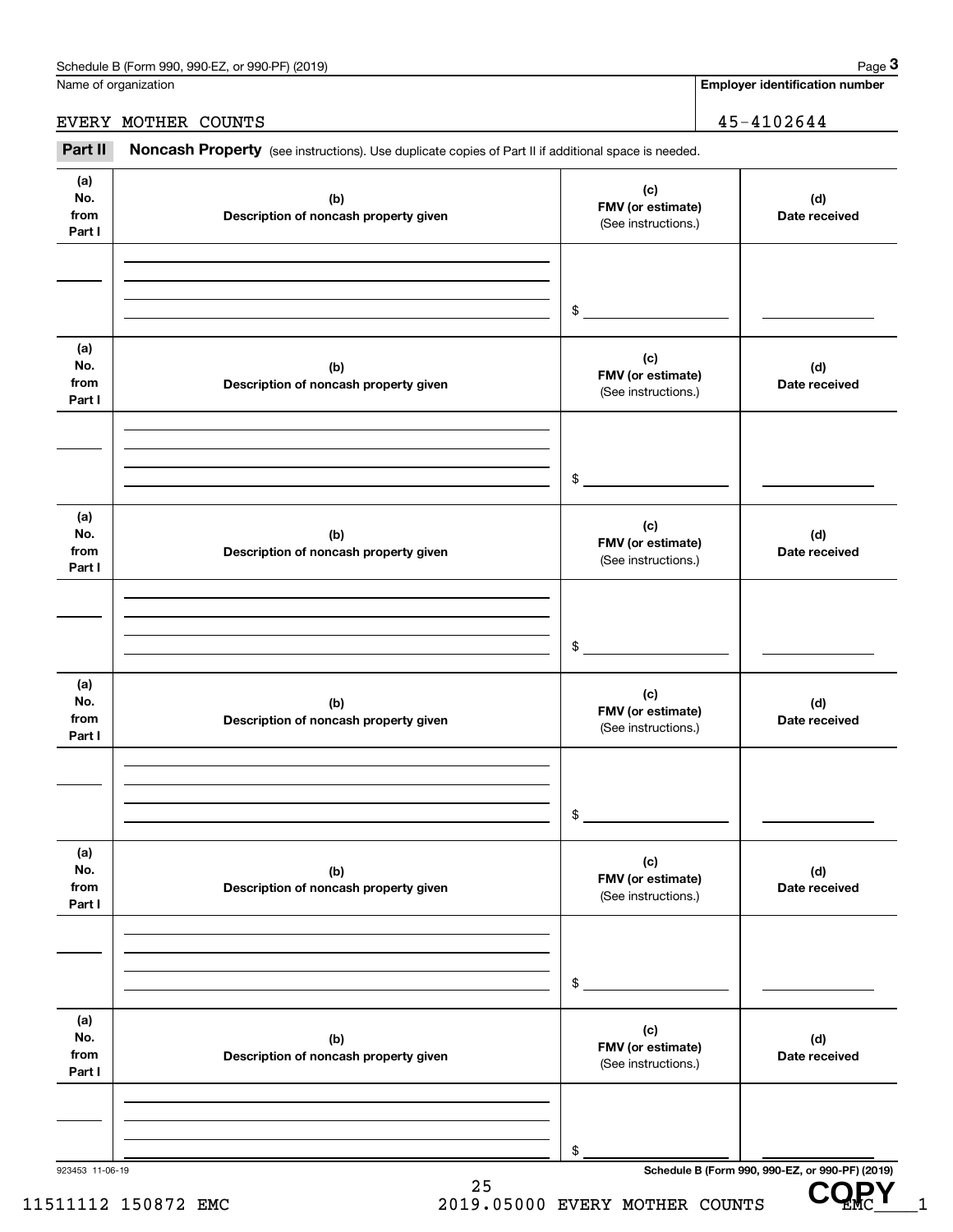$CQ_{MC}^{P}$ 

|                           | Schedule B (Form 990, 990-EZ, or 990-PF) (2019)                                                                                                                                                                                 |                                          |                                                                                                                                                                | Page 4 |  |  |
|---------------------------|---------------------------------------------------------------------------------------------------------------------------------------------------------------------------------------------------------------------------------|------------------------------------------|----------------------------------------------------------------------------------------------------------------------------------------------------------------|--------|--|--|
| Name of organization      |                                                                                                                                                                                                                                 |                                          | <b>Employer identification number</b>                                                                                                                          |        |  |  |
|                           | EVERY MOTHER COUNTS                                                                                                                                                                                                             |                                          | 45-4102644                                                                                                                                                     |        |  |  |
| Part III                  | from any one contributor. Complete columns (a) through (e) and the following line entry. For organizations                                                                                                                      |                                          | Exclusively religious, charitable, etc., contributions to organizations described in section 501(c)(7), (8), or (10) that total more than \$1,000 for the year |        |  |  |
|                           | completing Part III, enter the total of exclusively religious, charitable, etc., contributions of \$1,000 or less for the year. (Enter this info. once.) \\$<br>Use duplicate copies of Part III if additional space is needed. |                                          |                                                                                                                                                                |        |  |  |
| (a) No.<br>from           |                                                                                                                                                                                                                                 |                                          |                                                                                                                                                                |        |  |  |
| Part I                    | (b) Purpose of gift                                                                                                                                                                                                             | (c) Use of gift                          | (d) Description of how gift is held                                                                                                                            |        |  |  |
|                           |                                                                                                                                                                                                                                 |                                          |                                                                                                                                                                |        |  |  |
|                           |                                                                                                                                                                                                                                 |                                          |                                                                                                                                                                |        |  |  |
|                           |                                                                                                                                                                                                                                 | (e) Transfer of gift                     |                                                                                                                                                                |        |  |  |
|                           | Transferee's name, address, and ZIP + 4                                                                                                                                                                                         |                                          | Relationship of transferor to transferee                                                                                                                       |        |  |  |
|                           |                                                                                                                                                                                                                                 |                                          |                                                                                                                                                                |        |  |  |
|                           |                                                                                                                                                                                                                                 |                                          |                                                                                                                                                                |        |  |  |
| (a) No.<br>from<br>Part I | (b) Purpose of gift                                                                                                                                                                                                             | (c) Use of gift                          | (d) Description of how gift is held                                                                                                                            |        |  |  |
|                           |                                                                                                                                                                                                                                 |                                          |                                                                                                                                                                |        |  |  |
|                           |                                                                                                                                                                                                                                 |                                          |                                                                                                                                                                |        |  |  |
|                           | (e) Transfer of gift                                                                                                                                                                                                            |                                          |                                                                                                                                                                |        |  |  |
|                           | Transferee's name, address, and ZIP + 4                                                                                                                                                                                         |                                          | Relationship of transferor to transferee                                                                                                                       |        |  |  |
|                           |                                                                                                                                                                                                                                 |                                          |                                                                                                                                                                |        |  |  |
|                           |                                                                                                                                                                                                                                 |                                          |                                                                                                                                                                |        |  |  |
| (a) No.<br>from<br>Part I | (b) Purpose of gift                                                                                                                                                                                                             | (c) Use of gift                          | (d) Description of how gift is held                                                                                                                            |        |  |  |
|                           |                                                                                                                                                                                                                                 |                                          |                                                                                                                                                                |        |  |  |
|                           |                                                                                                                                                                                                                                 |                                          |                                                                                                                                                                |        |  |  |
|                           |                                                                                                                                                                                                                                 | (e) Transfer of gift                     |                                                                                                                                                                |        |  |  |
|                           | Transferee's name, address, and $ZIP + 4$                                                                                                                                                                                       |                                          | Relationship of transferor to transferee                                                                                                                       |        |  |  |
|                           |                                                                                                                                                                                                                                 |                                          |                                                                                                                                                                |        |  |  |
|                           |                                                                                                                                                                                                                                 |                                          |                                                                                                                                                                |        |  |  |
| (a) No.<br>from           | (b) Purpose of gift                                                                                                                                                                                                             | (c) Use of gift                          | (d) Description of how gift is held                                                                                                                            |        |  |  |
| Part I                    |                                                                                                                                                                                                                                 |                                          |                                                                                                                                                                |        |  |  |
|                           |                                                                                                                                                                                                                                 |                                          |                                                                                                                                                                |        |  |  |
|                           | (e) Transfer of gift                                                                                                                                                                                                            |                                          |                                                                                                                                                                |        |  |  |
|                           | Transferee's name, address, and $ZIP + 4$                                                                                                                                                                                       | Relationship of transferor to transferee |                                                                                                                                                                |        |  |  |
|                           |                                                                                                                                                                                                                                 |                                          |                                                                                                                                                                |        |  |  |
|                           |                                                                                                                                                                                                                                 |                                          |                                                                                                                                                                |        |  |  |
| 923454 11-06-19           |                                                                                                                                                                                                                                 |                                          | Schedule B (Form 990, 990-EZ, or 990-PF) (2019)                                                                                                                |        |  |  |
|                           |                                                                                                                                                                                                                                 | 26                                       |                                                                                                                                                                | CODV   |  |  |

11511112 150872 EMC 2019.05000 EVERY MOTHER COUNTS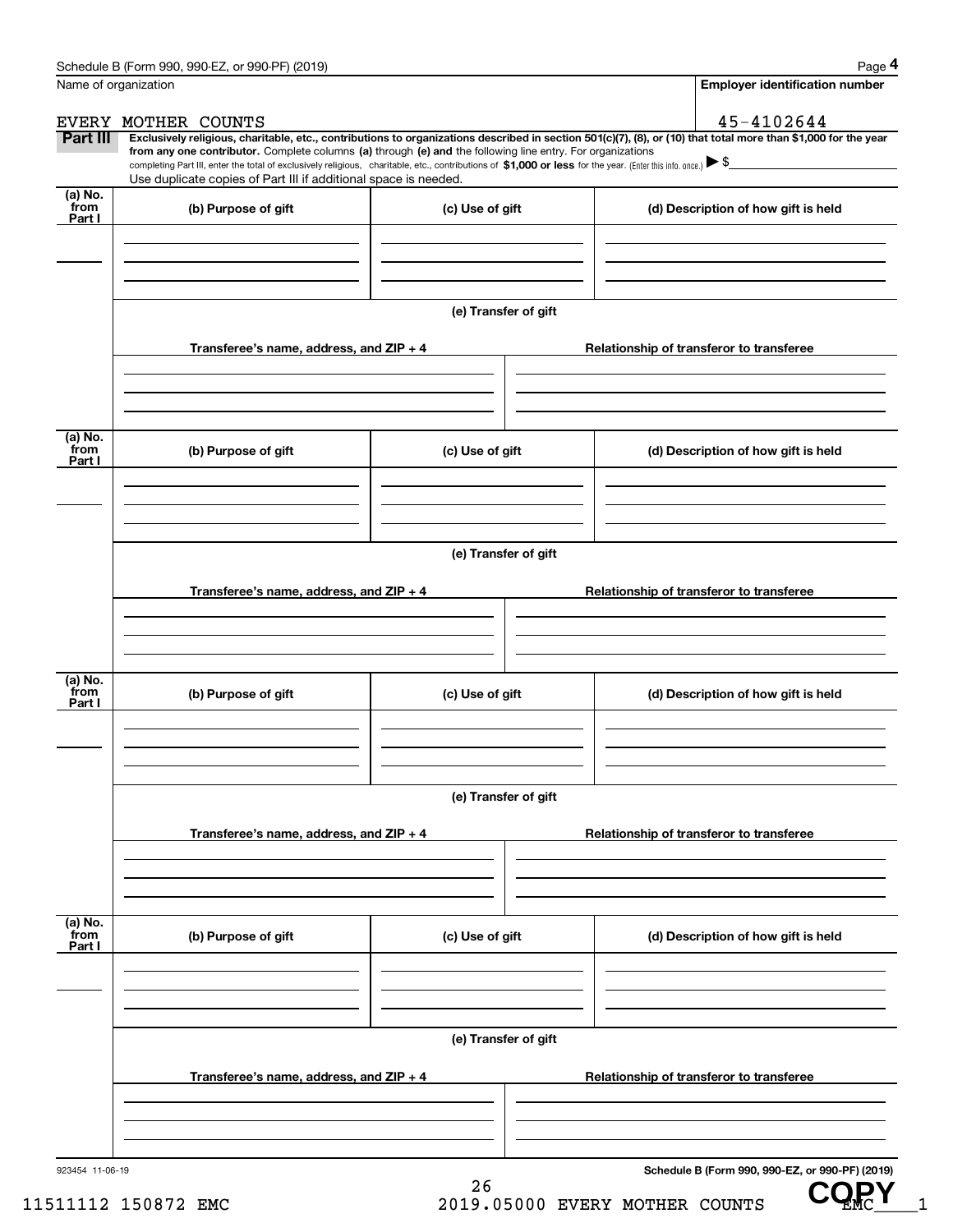|                                          | <b>SCHEDULE D</b>              |                                                                                                                                                                                                                            | <b>Supplemental Financial Statements</b>                                                                                                                    |  |                      | OMB No. 1545-0047                                   |
|------------------------------------------|--------------------------------|----------------------------------------------------------------------------------------------------------------------------------------------------------------------------------------------------------------------------|-------------------------------------------------------------------------------------------------------------------------------------------------------------|--|----------------------|-----------------------------------------------------|
| (Form 990)<br>Department of the Treasury |                                |                                                                                                                                                                                                                            | Complete if the organization answered "Yes" on Form 990,<br>Part IV, line 6, 7, 8, 9, 10, 11a, 11b, 11c, 11d, 11e, 11f, 12a, or 12b.<br>Attach to Form 990. |  |                      | Open to Public                                      |
|                                          | Internal Revenue Service       |                                                                                                                                                                                                                            | Go to www.irs.gov/Form990 for instructions and the latest information.                                                                                      |  |                      | <b>Inspection</b>                                   |
|                                          | Name of the organization       | EVERY MOTHER COUNTS                                                                                                                                                                                                        |                                                                                                                                                             |  |                      | <b>Employer identification number</b><br>45-4102644 |
| Part I                                   |                                | Organizations Maintaining Donor Advised Funds or Other Similar Funds or Accounts. Complete if the                                                                                                                          |                                                                                                                                                             |  |                      |                                                     |
|                                          |                                | organization answered "Yes" on Form 990, Part IV, line 6.                                                                                                                                                                  |                                                                                                                                                             |  |                      |                                                     |
|                                          |                                |                                                                                                                                                                                                                            | (a) Donor advised funds                                                                                                                                     |  |                      | (b) Funds and other accounts                        |
| 1                                        |                                |                                                                                                                                                                                                                            |                                                                                                                                                             |  |                      |                                                     |
| 2                                        |                                | Aggregate value of contributions to (during year)                                                                                                                                                                          |                                                                                                                                                             |  |                      |                                                     |
| з                                        |                                | Aggregate value of grants from (during year) <i></i>                                                                                                                                                                       |                                                                                                                                                             |  |                      |                                                     |
| 4                                        |                                |                                                                                                                                                                                                                            |                                                                                                                                                             |  |                      |                                                     |
| 5                                        |                                | Did the organization inform all donors and donor advisors in writing that the assets held in donor advised funds                                                                                                           |                                                                                                                                                             |  |                      |                                                     |
|                                          |                                |                                                                                                                                                                                                                            |                                                                                                                                                             |  |                      | Yes<br>No                                           |
| 6                                        |                                | Did the organization inform all grantees, donors, and donor advisors in writing that grant funds can be used only                                                                                                          |                                                                                                                                                             |  |                      |                                                     |
|                                          |                                | for charitable purposes and not for the benefit of the donor or donor advisor, or for any other purpose conferring                                                                                                         |                                                                                                                                                             |  |                      |                                                     |
|                                          | impermissible private benefit? |                                                                                                                                                                                                                            |                                                                                                                                                             |  |                      | <b>Yes</b><br>No                                    |
| Part II                                  |                                | Conservation Easements. Complete if the organization answered "Yes" on Form 990, Part IV, line 7.                                                                                                                          |                                                                                                                                                             |  |                      |                                                     |
| 1                                        |                                | Purpose(s) of conservation easements held by the organization (check all that apply).                                                                                                                                      |                                                                                                                                                             |  |                      |                                                     |
|                                          |                                | Preservation of land for public use (for example, recreation or education)                                                                                                                                                 | Preservation of a historically important land area                                                                                                          |  |                      |                                                     |
|                                          |                                | Protection of natural habitat                                                                                                                                                                                              | Preservation of a certified historic structure                                                                                                              |  |                      |                                                     |
|                                          |                                | Preservation of open space                                                                                                                                                                                                 |                                                                                                                                                             |  |                      |                                                     |
| 2                                        |                                | Complete lines 2a through 2d if the organization held a qualified conservation contribution in the form of a conservation easement on the last                                                                             |                                                                                                                                                             |  |                      |                                                     |
|                                          | day of the tax year.           |                                                                                                                                                                                                                            |                                                                                                                                                             |  |                      | Held at the End of the Tax Year                     |
| а                                        |                                | Total number of conservation easements                                                                                                                                                                                     |                                                                                                                                                             |  | 2a                   |                                                     |
|                                          |                                | Total acreage restricted by conservation easements                                                                                                                                                                         |                                                                                                                                                             |  | 2 <sub>b</sub><br>2c |                                                     |
|                                          |                                | Number of conservation easements on a certified historic structure included in (a) manufacture included in (a)<br>Number of conservation easements included in (c) acquired after 7/25/06, and not on a historic structure |                                                                                                                                                             |  |                      |                                                     |
| d                                        |                                |                                                                                                                                                                                                                            |                                                                                                                                                             |  | 2d                   |                                                     |
| 3                                        |                                | Number of conservation easements modified, transferred, released, extinguished, or terminated by the organization during the tax                                                                                           |                                                                                                                                                             |  |                      |                                                     |
|                                          | $\vee$ ear                     |                                                                                                                                                                                                                            |                                                                                                                                                             |  |                      |                                                     |
| 4                                        |                                | Number of states where property subject to conservation easement is located $\blacktriangleright$                                                                                                                          |                                                                                                                                                             |  |                      |                                                     |
| 5                                        |                                | Does the organization have a written policy regarding the periodic monitoring, inspection, handling of                                                                                                                     |                                                                                                                                                             |  |                      |                                                     |
|                                          |                                | violations, and enforcement of the conservation easements it holds?                                                                                                                                                        |                                                                                                                                                             |  |                      | No<br>Yes                                           |
| 6                                        |                                | Staff and volunteer hours devoted to monitoring, inspecting, handling of violations, and enforcing conservation easements during the year                                                                                  |                                                                                                                                                             |  |                      |                                                     |
|                                          |                                |                                                                                                                                                                                                                            |                                                                                                                                                             |  |                      |                                                     |
| 7                                        |                                | Amount of expenses incurred in monitoring, inspecting, handling of violations, and enforcing conservation easements during the year                                                                                        |                                                                                                                                                             |  |                      |                                                     |
|                                          | $\blacktriangleright$ \$       |                                                                                                                                                                                                                            |                                                                                                                                                             |  |                      |                                                     |
| 8                                        |                                | Does each conservation easement reported on line 2(d) above satisfy the requirements of section 170(h)(4)(B)(i)                                                                                                            |                                                                                                                                                             |  |                      |                                                     |
|                                          |                                |                                                                                                                                                                                                                            |                                                                                                                                                             |  |                      | Yes<br>No                                           |
| 9                                        |                                | In Part XIII, describe how the organization reports conservation easements in its revenue and expense statement and                                                                                                        |                                                                                                                                                             |  |                      |                                                     |
|                                          |                                | balance sheet, and include, if applicable, the text of the footnote to the organization's financial statements that describes the                                                                                          |                                                                                                                                                             |  |                      |                                                     |
|                                          | Part III                       | organization's accounting for conservation easements.<br>Organizations Maintaining Collections of Art, Historical Treasures, or Other Similar Assets.                                                                      |                                                                                                                                                             |  |                      |                                                     |
|                                          |                                |                                                                                                                                                                                                                            |                                                                                                                                                             |  |                      |                                                     |
|                                          |                                | Complete if the organization answered "Yes" on Form 990, Part IV, line 8.                                                                                                                                                  |                                                                                                                                                             |  |                      |                                                     |
|                                          |                                | 1a If the organization elected, as permitted under FASB ASC 958, not to report in its revenue statement and balance sheet works                                                                                            |                                                                                                                                                             |  |                      |                                                     |
|                                          |                                | of art, historical treasures, or other similar assets held for public exhibition, education, or research in furtherance of public                                                                                          |                                                                                                                                                             |  |                      |                                                     |
|                                          |                                | service, provide in Part XIII the text of the footnote to its financial statements that describes these items.                                                                                                             |                                                                                                                                                             |  |                      |                                                     |
|                                          |                                | <b>b</b> If the organization elected, as permitted under FASB ASC 958, to report in its revenue statement and balance sheet works of                                                                                       |                                                                                                                                                             |  |                      |                                                     |
|                                          |                                | art, historical treasures, or other similar assets held for public exhibition, education, or research in furtherance of public service,                                                                                    |                                                                                                                                                             |  |                      |                                                     |
|                                          |                                | provide the following amounts relating to these items:                                                                                                                                                                     |                                                                                                                                                             |  |                      |                                                     |
|                                          |                                | (ii) Assets included in Form 990, Part X                                                                                                                                                                                   |                                                                                                                                                             |  |                      |                                                     |
| 2                                        |                                | If the organization received or held works of art, historical treasures, or other similar assets for financial gain, provide                                                                                               |                                                                                                                                                             |  |                      |                                                     |

|              | LHA For Paperwork Reduction Act Notice, see the Instructions for Form 990.                                                   | Schedule D (Form 990) 2019 |
|--------------|------------------------------------------------------------------------------------------------------------------------------|----------------------------|
|              |                                                                                                                              |                            |
|              | a Revenue included on Form 990, Part VIII, line 1                                                                            |                            |
|              | the following amounts required to be reported under FASB ASC 958 relating to these items:                                    |                            |
| $\mathbf{2}$ | If the organization received or held works of art, historical treasures, or other similar assets for financial gain, provide |                            |

932051 10-02-19

27 11531112 150872 EMC  $\frac{27}{2019.05000}$  EVERY MOTHER COUNTS  $\mathbf{CQ}_{MC}^{\mathbf{P}}$   $\mathbf{Y}_{1}$ 

**COPY**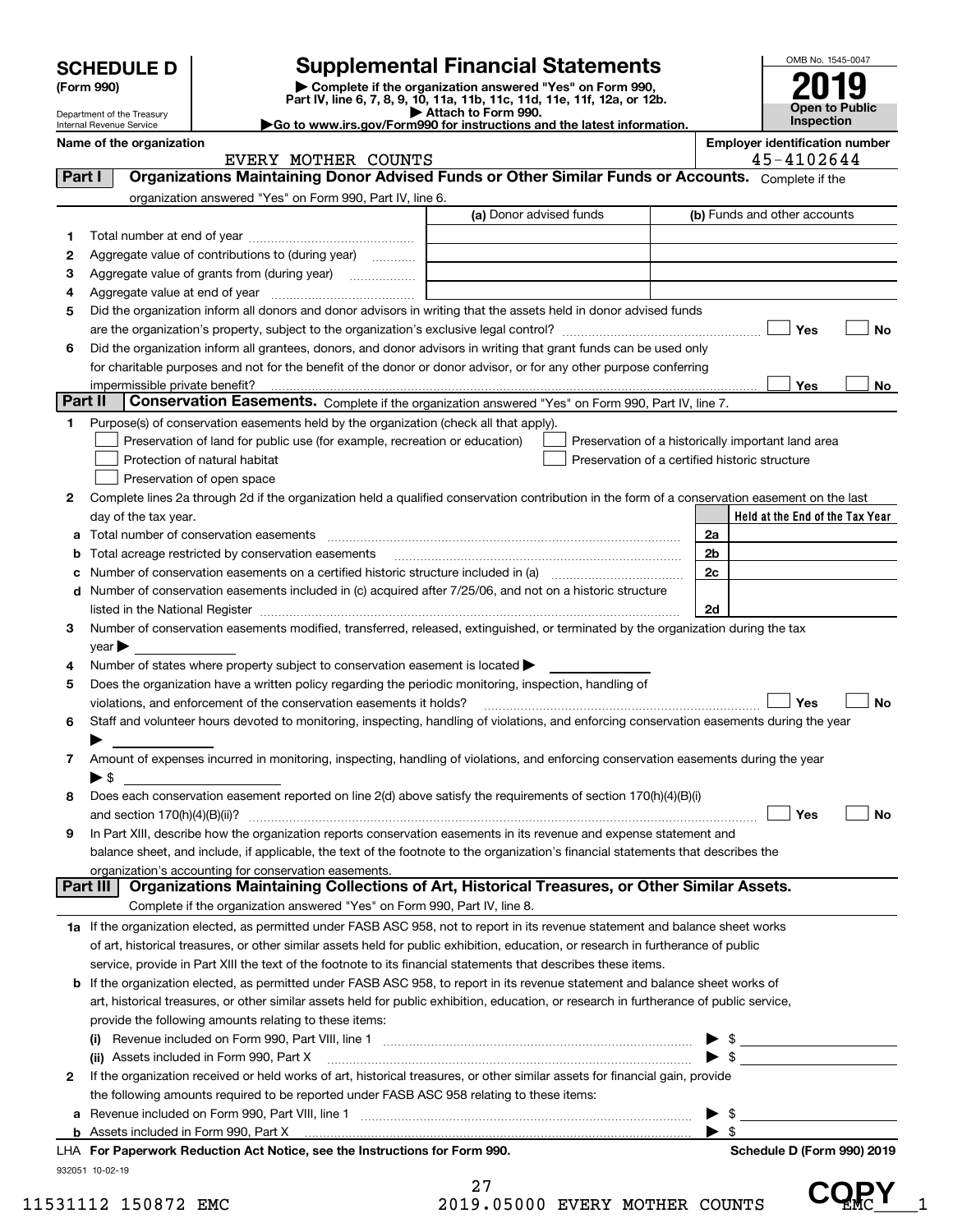|        | $45 - 4102644$ Page 2<br>EVERY MOTHER COUNTS<br>Schedule D (Form 990) 2019                                                                                                                                                     |                                         |   |                                    |                                                                                                                                                                                                                                |  |                                 |                                            |                |         |     |
|--------|--------------------------------------------------------------------------------------------------------------------------------------------------------------------------------------------------------------------------------|-----------------------------------------|---|------------------------------------|--------------------------------------------------------------------------------------------------------------------------------------------------------------------------------------------------------------------------------|--|---------------------------------|--------------------------------------------|----------------|---------|-----|
|        | Part III<br>Organizations Maintaining Collections of Art, Historical Treasures, or Other Similar Assets (continued)                                                                                                            |                                         |   |                                    |                                                                                                                                                                                                                                |  |                                 |                                            |                |         |     |
| З      | Using the organization's acquisition, accession, and other records, check any of the following that make significant use of its                                                                                                |                                         |   |                                    |                                                                                                                                                                                                                                |  |                                 |                                            |                |         |     |
|        | collection items (check all that apply):                                                                                                                                                                                       |                                         |   |                                    |                                                                                                                                                                                                                                |  |                                 |                                            |                |         |     |
| a      | Public exhibition                                                                                                                                                                                                              |                                         |   |                                    | Loan or exchange program                                                                                                                                                                                                       |  |                                 |                                            |                |         |     |
| b      | Scholarly research                                                                                                                                                                                                             |                                         |   |                                    | Other and the control of the control of the control of the control of the control of the control of the control of the control of the control of the control of the control of the control of the control of the control of th |  |                                 |                                            |                |         |     |
| c      | Preservation for future generations                                                                                                                                                                                            |                                         |   |                                    |                                                                                                                                                                                                                                |  |                                 |                                            |                |         |     |
| 4      | Provide a description of the organization's collections and explain how they further the organization's exempt purpose in Part XIII.                                                                                           |                                         |   |                                    |                                                                                                                                                                                                                                |  |                                 |                                            |                |         |     |
| 5      | During the year, did the organization solicit or receive donations of art, historical treasures, or other similar assets                                                                                                       |                                         |   |                                    |                                                                                                                                                                                                                                |  |                                 |                                            |                |         |     |
|        | to be sold to raise funds rather than to be maintained as part of the organization's collection?                                                                                                                               |                                         |   |                                    |                                                                                                                                                                                                                                |  |                                 |                                            | Yes            |         | No. |
|        | <b>Part IV</b><br>Escrow and Custodial Arrangements. Complete if the organization answered "Yes" on Form 990, Part IV, line 9, or                                                                                              |                                         |   |                                    |                                                                                                                                                                                                                                |  |                                 |                                            |                |         |     |
|        | reported an amount on Form 990, Part X, line 21.                                                                                                                                                                               |                                         |   |                                    |                                                                                                                                                                                                                                |  |                                 |                                            |                |         |     |
|        | 1a Is the organization an agent, trustee, custodian or other intermediary for contributions or other assets not included                                                                                                       |                                         |   |                                    |                                                                                                                                                                                                                                |  |                                 |                                            |                |         |     |
|        |                                                                                                                                                                                                                                |                                         |   |                                    |                                                                                                                                                                                                                                |  |                                 |                                            | Yes            |         | No  |
|        | <b>b</b> If "Yes," explain the arrangement in Part XIII and complete the following table:                                                                                                                                      |                                         |   |                                    |                                                                                                                                                                                                                                |  |                                 |                                            |                |         |     |
|        |                                                                                                                                                                                                                                |                                         |   |                                    |                                                                                                                                                                                                                                |  |                                 |                                            | Amount         |         |     |
|        | Beginning balance measurements and the contract of the contract of the contract of the contract of the contract of the contract of the contract of the contract of the contract of the contract of the contract of the contrac |                                         |   |                                    |                                                                                                                                                                                                                                |  | 1c                              |                                            |                |         |     |
|        | Additions during the year manufactured and an account of the year and account of the year manufactured and account of the year and account of the year and account of the year and account of the state of the state of the st |                                         |   |                                    |                                                                                                                                                                                                                                |  | 1d                              |                                            |                |         |     |
|        | Distributions during the year manufactured and continuum and the year manufactured and the year manufactured and the year manufactured and the year manufactured and the year manufactured and the year manufactured and the y |                                         |   |                                    |                                                                                                                                                                                                                                |  | 1e                              |                                            |                |         |     |
|        |                                                                                                                                                                                                                                |                                         |   |                                    |                                                                                                                                                                                                                                |  | 1f                              |                                            |                |         |     |
|        | 2a Did the organization include an amount on Form 990, Part X, line 21, for escrow or custodial account liability?                                                                                                             |                                         |   |                                    |                                                                                                                                                                                                                                |  |                                 |                                            | Yes            |         | No  |
| Part V | b If "Yes," explain the arrangement in Part XIII. Check here if the explanation has been provided on Part XIII<br>Endowment Funds. Complete if the organization answered "Yes" on Form 990, Part IV, line 10.                  |                                         |   |                                    |                                                                                                                                                                                                                                |  |                                 |                                            |                |         |     |
|        |                                                                                                                                                                                                                                |                                         |   |                                    |                                                                                                                                                                                                                                |  |                                 |                                            |                |         |     |
|        |                                                                                                                                                                                                                                | (a) Current year                        |   | (b) Prior year                     | (c) Two years back                                                                                                                                                                                                             |  |                                 | (d) Three years back   (e) Four years back |                |         |     |
| 1a     | Beginning of year balance                                                                                                                                                                                                      |                                         |   |                                    |                                                                                                                                                                                                                                |  |                                 |                                            |                |         |     |
|        |                                                                                                                                                                                                                                |                                         |   |                                    |                                                                                                                                                                                                                                |  |                                 |                                            |                |         |     |
|        | Net investment earnings, gains, and losses                                                                                                                                                                                     |                                         |   |                                    |                                                                                                                                                                                                                                |  |                                 |                                            |                |         |     |
|        |                                                                                                                                                                                                                                |                                         |   |                                    |                                                                                                                                                                                                                                |  |                                 |                                            |                |         |     |
| е      | Other expenditures for facilities                                                                                                                                                                                              |                                         |   |                                    |                                                                                                                                                                                                                                |  |                                 |                                            |                |         |     |
|        | and programs                                                                                                                                                                                                                   |                                         |   |                                    |                                                                                                                                                                                                                                |  |                                 |                                            |                |         |     |
|        | Administrative expenses<br>End of year balance                                                                                                                                                                                 |                                         |   |                                    |                                                                                                                                                                                                                                |  |                                 |                                            |                |         |     |
| g<br>2 | Provide the estimated percentage of the current year end balance (line 1g, column (a)) held as:                                                                                                                                |                                         |   |                                    |                                                                                                                                                                                                                                |  |                                 |                                            |                |         |     |
|        | Board designated or quasi-endowment                                                                                                                                                                                            |                                         | % |                                    |                                                                                                                                                                                                                                |  |                                 |                                            |                |         |     |
|        | Permanent endowment                                                                                                                                                                                                            | %                                       |   |                                    |                                                                                                                                                                                                                                |  |                                 |                                            |                |         |     |
| с      | Term endowment $\blacktriangleright$                                                                                                                                                                                           | %                                       |   |                                    |                                                                                                                                                                                                                                |  |                                 |                                            |                |         |     |
|        | The percentages on lines 2a, 2b, and 2c should equal 100%.                                                                                                                                                                     |                                         |   |                                    |                                                                                                                                                                                                                                |  |                                 |                                            |                |         |     |
|        | 3a Are there endowment funds not in the possession of the organization that are held and administered for the organization                                                                                                     |                                         |   |                                    |                                                                                                                                                                                                                                |  |                                 |                                            |                |         |     |
|        | by:                                                                                                                                                                                                                            |                                         |   |                                    |                                                                                                                                                                                                                                |  |                                 |                                            |                | Yes     | No  |
|        | (i)                                                                                                                                                                                                                            |                                         |   |                                    |                                                                                                                                                                                                                                |  |                                 |                                            | 3a(i)          |         |     |
|        |                                                                                                                                                                                                                                |                                         |   |                                    |                                                                                                                                                                                                                                |  |                                 |                                            | 3a(ii)         |         |     |
|        |                                                                                                                                                                                                                                |                                         |   |                                    |                                                                                                                                                                                                                                |  |                                 |                                            | 3b             |         |     |
|        | Describe in Part XIII the intended uses of the organization's endowment funds.                                                                                                                                                 |                                         |   |                                    |                                                                                                                                                                                                                                |  |                                 |                                            |                |         |     |
|        | Land, Buildings, and Equipment.<br>Part VI                                                                                                                                                                                     |                                         |   |                                    |                                                                                                                                                                                                                                |  |                                 |                                            |                |         |     |
|        | Complete if the organization answered "Yes" on Form 990, Part IV, line 11a. See Form 990, Part X, line 10.                                                                                                                     |                                         |   |                                    |                                                                                                                                                                                                                                |  |                                 |                                            |                |         |     |
|        | Description of property                                                                                                                                                                                                        | (a) Cost or other<br>basis (investment) |   | (b) Cost or other<br>basis (other) |                                                                                                                                                                                                                                |  | (c) Accumulated<br>depreciation |                                            | (d) Book value |         |     |
|        |                                                                                                                                                                                                                                |                                         |   |                                    |                                                                                                                                                                                                                                |  |                                 |                                            |                |         |     |
| b      |                                                                                                                                                                                                                                |                                         |   |                                    |                                                                                                                                                                                                                                |  |                                 |                                            |                |         |     |
|        |                                                                                                                                                                                                                                |                                         |   |                                    | 8,641.                                                                                                                                                                                                                         |  | 4,681.                          |                                            |                | 3,960.  |     |
| d      |                                                                                                                                                                                                                                |                                         |   |                                    | 52,616.                                                                                                                                                                                                                        |  | 35,366.                         |                                            |                | 17,250. |     |
|        |                                                                                                                                                                                                                                |                                         |   |                                    | 54,168.                                                                                                                                                                                                                        |  | $\overline{28}$ , 655.          |                                            |                | 25,513. |     |
|        |                                                                                                                                                                                                                                |                                         |   |                                    |                                                                                                                                                                                                                                |  |                                 |                                            |                | 46,723. |     |

**Schedule D (Form 990) 2019**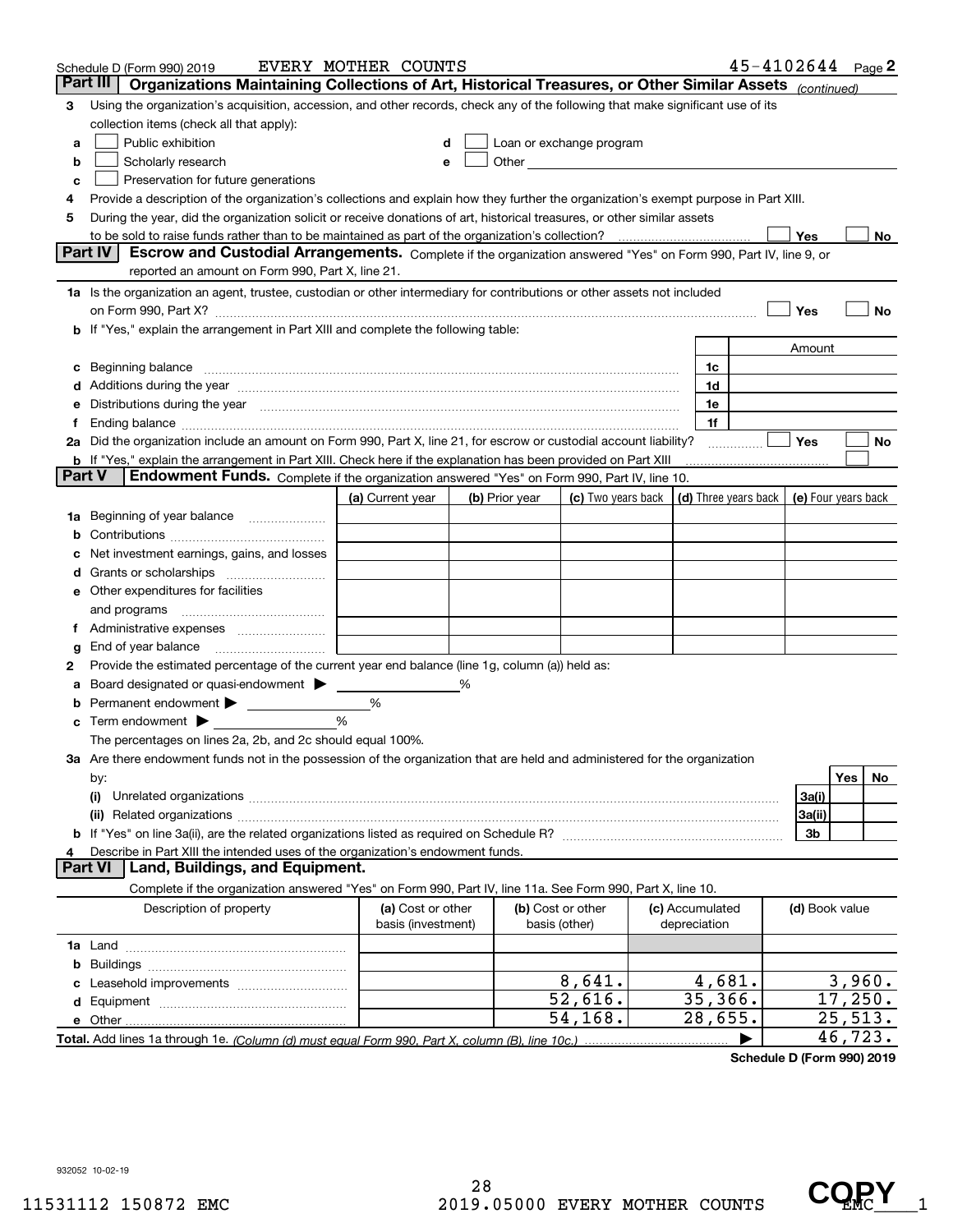#### (a) Description of security or category (including name of security)  $\vert$  (b) Book value  $\vert$  (c) Total. (Col. (b) must equal Form 990, Part X, col. (B) line 12.) **(1)** Financial derivatives ~~~~~~~~~~~~~~~ **(2)** Closely held equity interests **(3)** Other (a) Description of investment **b (b)** Book value **(1)(2) (3)(4)** Complete if the organization answered "Yes" on Form 990, Part IV, line 11b. See Form 990, Part X, line 12. **3Part VII Investments - Other Securities.**  $(b)$  Book value  $\vert$  (c) Method of valuation: Cost or end-of-year market value ~~~~~~~~~~~(A)(B)(C)(D)(E)(F)(G)(H)Complete if the organization answered "Yes" on Form 990, Part IV, line 11c. See Form 990, Part X, line 13. (c) Method of valuation: Cost or end-of-year market value **Part VIII Investments - Program Related.**

Total. (Col. (b) must equal Form 990, Part X, col. (B) line 13.) **(5)(6)(7)(8)(9)**

#### **Part IX Other Assets.**

Complete if the organization answered "Yes" on Form 990, Part IV, line 11d. See Form 990, Part X, line 15.

| (a) Description                                                                                                   | (b) Book value |
|-------------------------------------------------------------------------------------------------------------------|----------------|
| (1)                                                                                                               |                |
| (2)                                                                                                               |                |
| $\frac{1}{2}$                                                                                                     |                |
| (4)                                                                                                               |                |
| (5)                                                                                                               |                |
| (6)                                                                                                               |                |
| (7)                                                                                                               |                |
| (8)                                                                                                               |                |
| (9)                                                                                                               |                |
|                                                                                                                   |                |
| <b>Other Liabilities.</b><br><b>Part X</b>                                                                        |                |
| Complete if the organization answered "Yes" on Form 990, Part IV, line 11e or 11f. See Form 990, Part X, line 25. |                |

**1.(a)** Description of liability **Book value** Book value Book value Book value Book value **Total.**  *(Column (b) must equal Form 990, Part X, col. (B) line 25.)* (1)(2)(3)(4)(5)(6)(7)(8)(9)Federal income taxes DEFERRED RENT 15,496. 15,496.

**2.**| Liability for uncertain tax positions. In Part XIII, provide the text of the footnote to the organization's financial statements that reports the

organization's liability for uncertain tax positions under FASB ASC 740. Check here if the text of the footnote has been provided in Part XIII  $\boxed{\text{X}}$ 

**Schedule D (Form 990) 2019**

932053 10-02-19

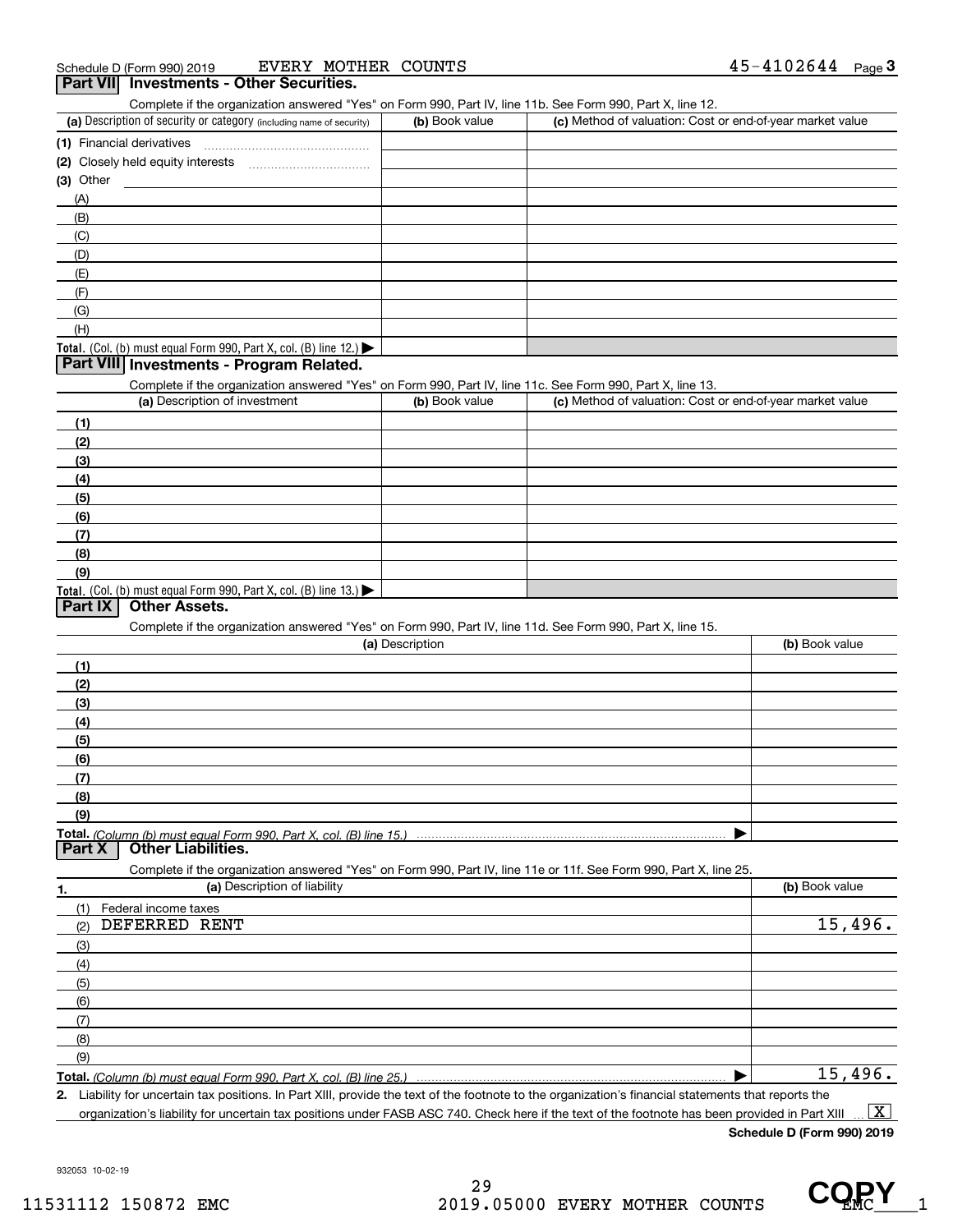|   | EVERY MOTHER COUNTS<br>Schedule D (Form 990) 2019                                                                                                                                                                                   |                |                           |                | $45 - 4102644$ Page 4 |
|---|-------------------------------------------------------------------------------------------------------------------------------------------------------------------------------------------------------------------------------------|----------------|---------------------------|----------------|-----------------------|
|   | Reconciliation of Revenue per Audited Financial Statements With Revenue per Return.<br>Part XI                                                                                                                                      |                |                           |                |                       |
|   | Complete if the organization answered "Yes" on Form 990, Part IV, line 12a.                                                                                                                                                         |                |                           |                |                       |
| 1 | Total revenue, gains, and other support per audited financial statements                                                                                                                                                            |                |                           | $\blacksquare$ | 4,430,798.            |
| 2 | Amounts included on line 1 but not on Form 990, Part VIII, line 12:                                                                                                                                                                 |                |                           |                |                       |
| a |                                                                                                                                                                                                                                     | 2a             | $\frac{22,197.}{18,833.}$ |                |                       |
| b |                                                                                                                                                                                                                                     | 2 <sub>b</sub> |                           |                |                       |
| c |                                                                                                                                                                                                                                     | 2c             |                           |                |                       |
|   | <b>d</b> Other (Describe in Part XIII.)                                                                                                                                                                                             | 2d             |                           |                |                       |
| e | Add lines 2a through 2d                                                                                                                                                                                                             |                |                           | 2e             | 41,030.               |
| 3 |                                                                                                                                                                                                                                     |                |                           | $\overline{3}$ | 4,389,768.            |
| 4 | Amounts included on Form 990, Part VIII, line 12, but not on line 1:                                                                                                                                                                |                |                           |                |                       |
| a | Investment expenses not included on Form 990, Part VIII, line 7b [111] [11] [12]                                                                                                                                                    | 4a             | 11,604.                   |                |                       |
| b |                                                                                                                                                                                                                                     | 4h.            |                           |                |                       |
|   | c Add lines 4a and 4b                                                                                                                                                                                                               |                |                           | 4c             | 11,604.               |
| 5 |                                                                                                                                                                                                                                     |                |                           | 5              | 4,401,372.            |
|   | Part XII   Reconciliation of Expenses per Audited Financial Statements With Expenses per Return.                                                                                                                                    |                |                           |                |                       |
|   | Complete if the organization answered "Yes" on Form 990, Part IV, line 12a.                                                                                                                                                         |                |                           |                |                       |
| 1 |                                                                                                                                                                                                                                     |                |                           | $\blacksquare$ | 3,624,950.            |
| 2 | Amounts included on line 1 but not on Form 990, Part IX, line 25:                                                                                                                                                                   |                |                           |                |                       |
| a |                                                                                                                                                                                                                                     | 2a             | 18,833.                   |                |                       |
| b |                                                                                                                                                                                                                                     | 2 <sub>b</sub> |                           |                |                       |
|   |                                                                                                                                                                                                                                     | 2c             |                           |                |                       |
|   |                                                                                                                                                                                                                                     | 2d             |                           |                |                       |
|   | e Add lines 2a through 2d <b>contract and a contract and a contract a</b> contract a contract and a contract a contract a contract a contract a contract a contract a contract a contract a contract a contract a contract a contra |                |                           | 2e             | 18,833.               |
| 3 |                                                                                                                                                                                                                                     |                |                           | $\mathbf{3}$   | 3,606,117.            |
| 4 | Amounts included on Form 990, Part IX, line 25, but not on line 1:                                                                                                                                                                  |                |                           |                |                       |
| a |                                                                                                                                                                                                                                     | 4a             | 11,604.                   |                |                       |
| b | Other (Describe in Part XIII.) <b>Construction Contract Construction</b> Chemical Construction Chemical Chemical Chemical Chemical Chemical Chemical Chemical Chemical Chemical Chemical Chemical Chemical Chemical Chemical Chemic | 4 <sub>h</sub> |                           |                |                       |
|   | Add lines 4a and 4b                                                                                                                                                                                                                 |                |                           | 4с             | 11,604.               |
| 5 |                                                                                                                                                                                                                                     |                |                           | 5              | 3,617,721.            |
|   | Part XIII Supplemental Information.                                                                                                                                                                                                 |                |                           |                |                       |
|   | Provide the descriptions required for Part II, lines 3, 5, and 9; Part III, lines 1a and 4; Part IV, lines 1b and 2b; Part V, line 4; Part X, line 2; Part XI,                                                                      |                |                           |                |                       |

lines 2d and 4b; and Part XII, lines 2d and 4b. Also complete this part to provide any additional information.

#### PART X, LINE 2:

THE ORGANIZATION PERFORMED AN EVALUATION OF UNCERTAIN TAX POSITIONS FOR

THE YEAR ENDED DECEMBER 31, 2019 AND DETERMINED THAT THERE WERE NO MATTERS

THAN WOULD REQUIRE RECOGNITION IN THE FINANCIAL STATEMENTS OR THAT MAY

HAVE ANY EFFECT ON ITS TAX-EXEMPT STATUS.

932054 10-02-19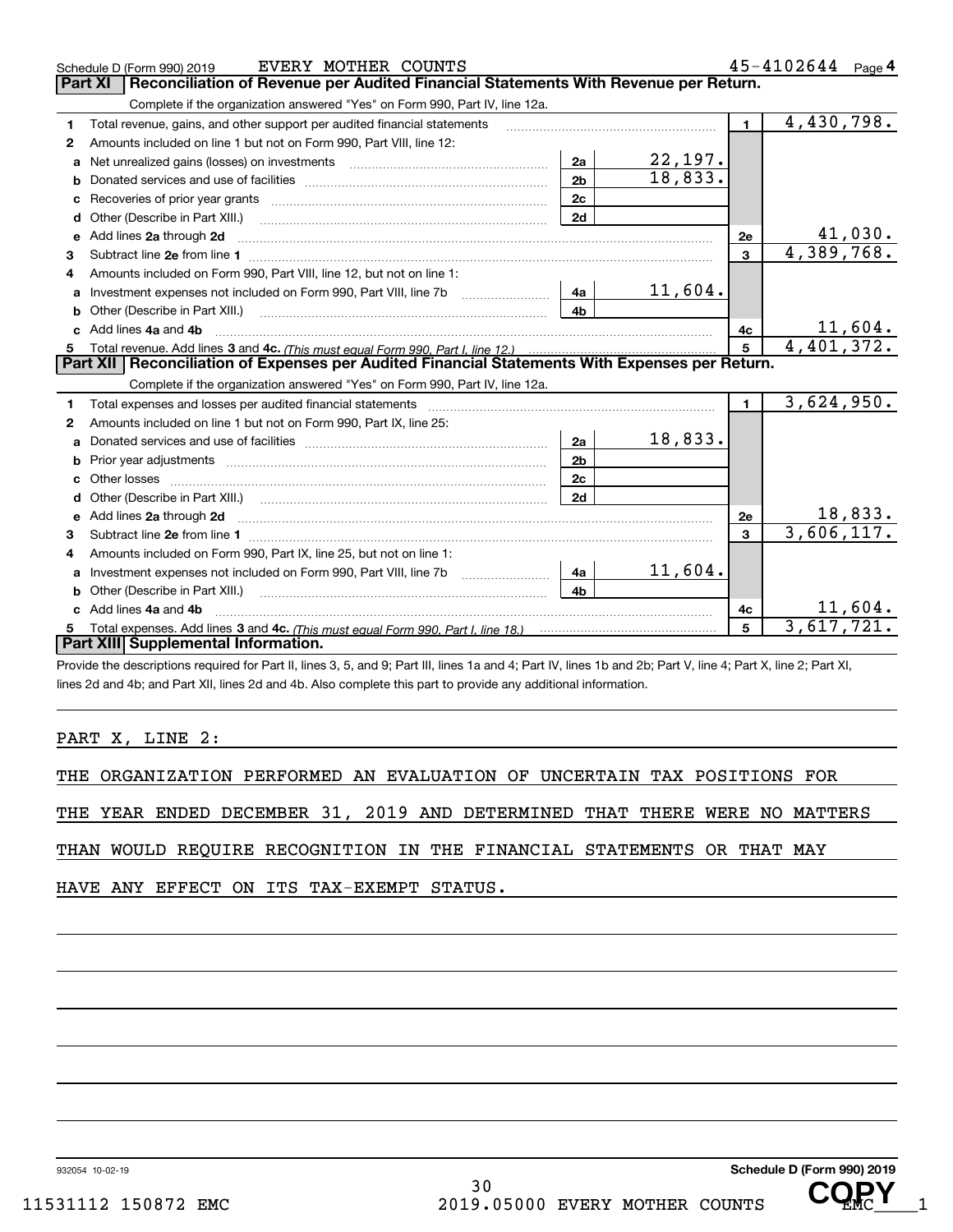| I | Part I                                                                                                                 |                          |                             | General Information on Activities Outside the United States. Complete if the organization answered "Yes" on                                            |                                                        |                              |  |  |  |
|---|------------------------------------------------------------------------------------------------------------------------|--------------------------|-----------------------------|--------------------------------------------------------------------------------------------------------------------------------------------------------|--------------------------------------------------------|------------------------------|--|--|--|
|   | Form 990, Part IV, line 14b.                                                                                           |                          |                             |                                                                                                                                                        |                                                        |                              |  |  |  |
| 1 | For grantmakers. Does the organization maintain records to substantiate the amount of its grants and other assistance, |                          |                             |                                                                                                                                                        |                                                        |                              |  |  |  |
|   |                                                                                                                        |                          |                             | the grantees' eligibility for the grants or assistance, and the selection criteria used to award the grants or assistance?                             |                                                        | $\boxed{\text{X}}$ Yes<br>No |  |  |  |
|   |                                                                                                                        |                          |                             |                                                                                                                                                        |                                                        |                              |  |  |  |
| 2 |                                                                                                                        |                          |                             | For grantmakers. Describe in Part V the organization's procedures for monitoring the use of its grants and other assistance outside the                |                                                        |                              |  |  |  |
|   | United States.                                                                                                         |                          |                             |                                                                                                                                                        |                                                        |                              |  |  |  |
| 3 |                                                                                                                        |                          |                             | Activities per Region. (The following Part I, line 3 table can be duplicated if additional space is needed.)<br>(d) Activities conducted in the region |                                                        |                              |  |  |  |
|   | (a) Region                                                                                                             | (b) Number of<br>offices | (c) Number of<br>employees, | (by type) (such as, fundraising, pro-                                                                                                                  | (e) If activity listed in (d)<br>is a program service, | (f) Total<br>expenditures    |  |  |  |
|   |                                                                                                                        | in the region            | agents, and<br>independent  | gram services, investments, grants to                                                                                                                  | describe specific type                                 | for and                      |  |  |  |
|   |                                                                                                                        |                          | contractors                 | recipients located in the region)                                                                                                                      | of service(s) in the region                            | investments<br>in the region |  |  |  |
|   |                                                                                                                        |                          | in the region               |                                                                                                                                                        |                                                        |                              |  |  |  |
|   |                                                                                                                        |                          |                             |                                                                                                                                                        |                                                        |                              |  |  |  |
|   | CENTRAL AMERICA AND                                                                                                    |                          |                             |                                                                                                                                                        |                                                        |                              |  |  |  |
|   | THE CARIBBEAN                                                                                                          | 0                        | 0                           | GRANTMAKING                                                                                                                                            |                                                        | 375,000.                     |  |  |  |
|   |                                                                                                                        |                          |                             |                                                                                                                                                        |                                                        |                              |  |  |  |
|   |                                                                                                                        |                          |                             |                                                                                                                                                        |                                                        |                              |  |  |  |
|   |                                                                                                                        |                          |                             |                                                                                                                                                        |                                                        |                              |  |  |  |
|   | SUB-SAHARAN AFRICA                                                                                                     | 0                        | 0                           | GRANTMAKING                                                                                                                                            |                                                        | 178,000.                     |  |  |  |
|   |                                                                                                                        |                          |                             |                                                                                                                                                        |                                                        |                              |  |  |  |
|   |                                                                                                                        |                          |                             |                                                                                                                                                        |                                                        |                              |  |  |  |
|   | SOUTH ASIA                                                                                                             | 0                        | 0                           | GRANTMAKING                                                                                                                                            |                                                        | 163,500.                     |  |  |  |
|   |                                                                                                                        |                          |                             |                                                                                                                                                        |                                                        |                              |  |  |  |
|   |                                                                                                                        |                          |                             |                                                                                                                                                        |                                                        |                              |  |  |  |
|   |                                                                                                                        |                          |                             |                                                                                                                                                        |                                                        |                              |  |  |  |
|   |                                                                                                                        |                          |                             |                                                                                                                                                        |                                                        |                              |  |  |  |
|   |                                                                                                                        |                          |                             |                                                                                                                                                        |                                                        |                              |  |  |  |
|   |                                                                                                                        |                          |                             |                                                                                                                                                        |                                                        |                              |  |  |  |
|   |                                                                                                                        |                          |                             |                                                                                                                                                        |                                                        |                              |  |  |  |
|   |                                                                                                                        |                          |                             |                                                                                                                                                        |                                                        |                              |  |  |  |
|   |                                                                                                                        |                          |                             |                                                                                                                                                        |                                                        |                              |  |  |  |
|   |                                                                                                                        |                          |                             |                                                                                                                                                        |                                                        |                              |  |  |  |
|   |                                                                                                                        |                          |                             |                                                                                                                                                        |                                                        |                              |  |  |  |
|   |                                                                                                                        |                          |                             |                                                                                                                                                        |                                                        |                              |  |  |  |
|   |                                                                                                                        |                          |                             |                                                                                                                                                        |                                                        |                              |  |  |  |
|   |                                                                                                                        |                          |                             |                                                                                                                                                        |                                                        |                              |  |  |  |
|   |                                                                                                                        |                          |                             |                                                                                                                                                        |                                                        |                              |  |  |  |
|   |                                                                                                                        |                          |                             |                                                                                                                                                        |                                                        |                              |  |  |  |
|   |                                                                                                                        |                          |                             |                                                                                                                                                        |                                                        |                              |  |  |  |
|   |                                                                                                                        |                          |                             |                                                                                                                                                        |                                                        |                              |  |  |  |
|   |                                                                                                                        | 0                        | 0                           |                                                                                                                                                        |                                                        | 716,500.                     |  |  |  |
|   | <b>3 a</b> Subtotal<br><b>b</b> Total from continuation                                                                |                          |                             |                                                                                                                                                        |                                                        |                              |  |  |  |
|   | sheets to Part I                                                                                                       | 0                        | 0                           |                                                                                                                                                        |                                                        | 0.                           |  |  |  |
|   | c Totals (add lines 3a                                                                                                 |                          |                             |                                                                                                                                                        |                                                        |                              |  |  |  |
|   | and 3b)                                                                                                                | 0                        | 0                           |                                                                                                                                                        |                                                        | 716,500.                     |  |  |  |
|   | LHA For Paperwork Reduction Act Notice, see the Instructions for Form 990.                                             |                          |                             |                                                                                                                                                        |                                                        | Schedule F (Form 990) 2019   |  |  |  |

**SCHEDULE F Statement of Activities Outside the United States**

EVERY MOTHER COUNTS 45-4102644

**| Complete if the organization answered "Yes" on Form 990, Part IV, line 14b, 15, or 16.**

**| Attach to Form 990.**

**| Go to www.irs.gov/Form990 for instructions and the latest information.**

932071 10-12-19

Department of the Treasury Internal Revenue Service

**(Form 990)**

Name of the organization



OMB No. 1545-0047

**2019**

**Open to Public InspectionEmployer identification number**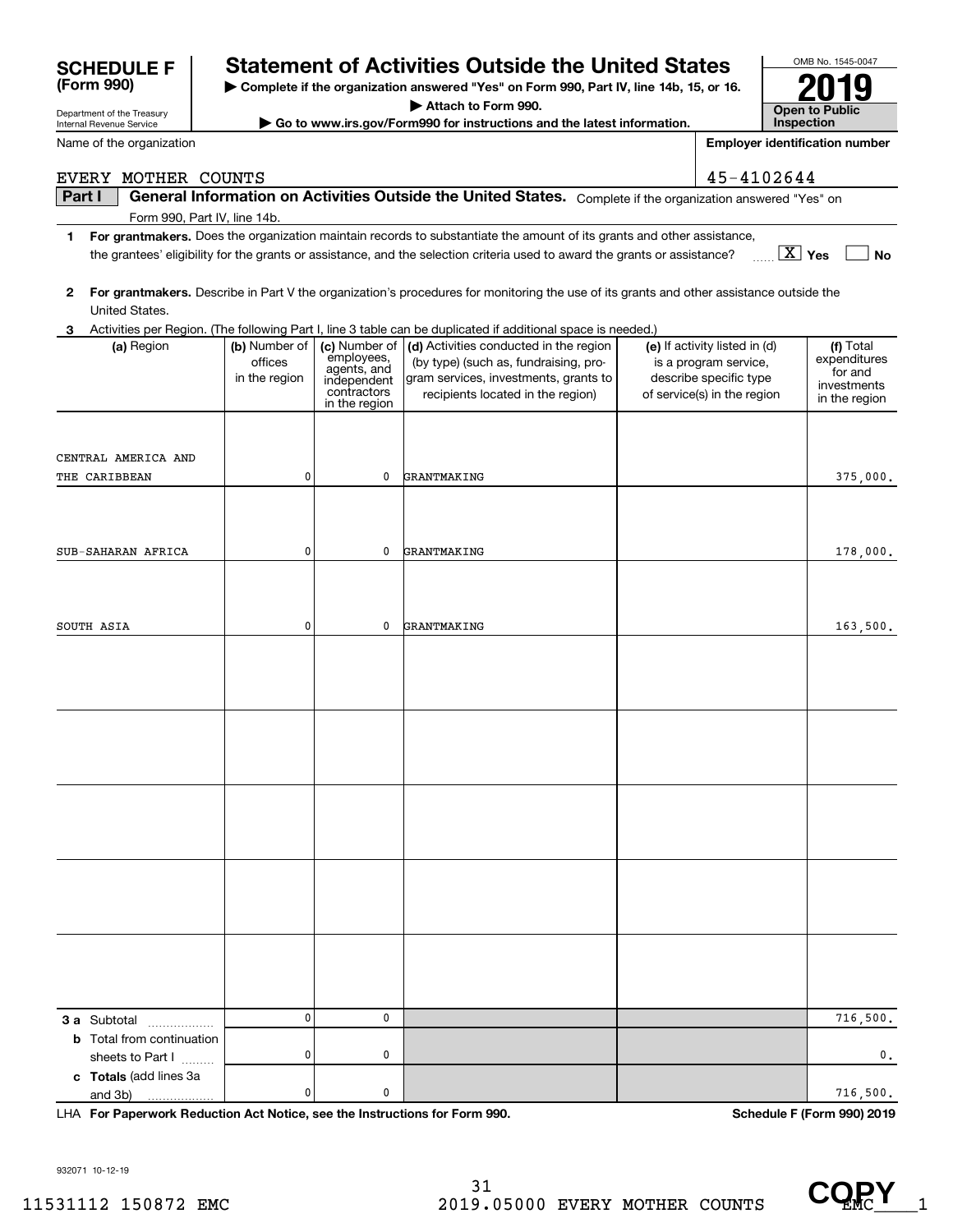**Part II** Grants and Other Assistance to Organizations or Entities Outside the United States. Complete if the organization answered "Yes" on Form 990, Part IV, line 15, for any<br>recisiont who received more than \$5,000. Part recipient who received more than \$5,000. Part II can be duplicated if additional space is needed.

| TO HELP IMPROVE THE<br>HEALTH AND WELLBEING<br>CENTRAL AMERICA<br>OF WOMEN IN HAITI BY<br>AND THE CARIBBEAN<br>TRAINING NURSES TO<br>194,000. WIRE<br>$\mathbf{0}$ .<br>TO IMPROVE THE HEALTH<br>AND WELLBEING OF<br><b>SUB-SAHARAN</b><br>WOMEN IN THE KITETO<br>63,500. WIRE<br>AFRICA<br>DISTRICT OF TANZANIA<br>$\mathbf{0}$<br>TO SUPPORT ELEVATING<br>AND STRENGTHENING THE<br>CENTRAL AMERICA<br>MIDWIFERY PROFESSION<br>30,000. WIRE<br>AND THE CARIBBEAN<br>IN HAITI THROUGH<br>$\mathbf{0}$<br>TO PROVIDE SAFE,<br>HIGH-QUALITY<br>COMPREHENSIVE<br>SOUTH ASIA<br>100,000. WIRE<br>$\mathbf{0}$ .<br>MATERNITY CARE<br>TO IMPROVE THE HEALTH<br>AND WELLBEING OF<br>WOMEN IN INDIA BY<br>63,500. WIRE<br>SOUTH ASIA<br>TRAINING AND<br>0.<br>TO HELP IMPROVE THE<br>HEALTH AND WELLBEING<br>CENTRAL AMERICA<br>OF WOMEN IN GUATEMALA<br>66,000. WIRE<br>$\mathbf{0}$ .<br>AND THE CARIBBEAN<br>THROUGH THE TRAINING<br>TO SUPPORT THE HEALTH<br>AND WELLBEING OF<br>WOMEN IN KARATU,<br>SOUTH ASIA<br>TANZANIA, THROUGH THE<br>114,500. WIRE<br>$\mathbf{0}$<br>TO SUPPORT THE<br>DELIVERY OF QUALITY<br>CENTRAL AMERICA<br>MATERNAL AND<br>85,000. WIRE<br>$\mathbf{0}$ .<br>AND THE CARIBBEAN REPRODUCTIVE HEALTH<br>Enter total number of recipient organizations listed above that are recognized as charities by the foreign country, recognized as tax-exempt<br>2<br>8<br>by the IRS, or for which the grantee or counsel has provided a section 501(c)(3) equivalency letter<br>$\overline{0}$<br>Enter total number of other organizations or entities<br>3 | (a) Name of organization | (b) IRS code section<br>and EIN (if applicable) | (c) Region | (d) Purpose of<br>grant | (e) Amount<br>of cash grant | (f) Manner of<br>cash disbursement | (g) Amount of<br>noncash<br>assistance | (h) Description<br>of noncash<br>assistance | (i) Method of<br>valuation (book, FMV,<br>appraisal, other) |
|--------------------------------------------------------------------------------------------------------------------------------------------------------------------------------------------------------------------------------------------------------------------------------------------------------------------------------------------------------------------------------------------------------------------------------------------------------------------------------------------------------------------------------------------------------------------------------------------------------------------------------------------------------------------------------------------------------------------------------------------------------------------------------------------------------------------------------------------------------------------------------------------------------------------------------------------------------------------------------------------------------------------------------------------------------------------------------------------------------------------------------------------------------------------------------------------------------------------------------------------------------------------------------------------------------------------------------------------------------------------------------------------------------------------------------------------------------------------------------------------------------------------------------------------------------------------------------|--------------------------|-------------------------------------------------|------------|-------------------------|-----------------------------|------------------------------------|----------------------------------------|---------------------------------------------|-------------------------------------------------------------|
|                                                                                                                                                                                                                                                                                                                                                                                                                                                                                                                                                                                                                                                                                                                                                                                                                                                                                                                                                                                                                                                                                                                                                                                                                                                                                                                                                                                                                                                                                                                                                                                |                          |                                                 |            |                         |                             |                                    |                                        |                                             |                                                             |
|                                                                                                                                                                                                                                                                                                                                                                                                                                                                                                                                                                                                                                                                                                                                                                                                                                                                                                                                                                                                                                                                                                                                                                                                                                                                                                                                                                                                                                                                                                                                                                                |                          |                                                 |            |                         |                             |                                    |                                        |                                             |                                                             |
|                                                                                                                                                                                                                                                                                                                                                                                                                                                                                                                                                                                                                                                                                                                                                                                                                                                                                                                                                                                                                                                                                                                                                                                                                                                                                                                                                                                                                                                                                                                                                                                |                          |                                                 |            |                         |                             |                                    |                                        |                                             |                                                             |
|                                                                                                                                                                                                                                                                                                                                                                                                                                                                                                                                                                                                                                                                                                                                                                                                                                                                                                                                                                                                                                                                                                                                                                                                                                                                                                                                                                                                                                                                                                                                                                                |                          |                                                 |            |                         |                             |                                    |                                        |                                             |                                                             |
|                                                                                                                                                                                                                                                                                                                                                                                                                                                                                                                                                                                                                                                                                                                                                                                                                                                                                                                                                                                                                                                                                                                                                                                                                                                                                                                                                                                                                                                                                                                                                                                |                          |                                                 |            |                         |                             |                                    |                                        |                                             |                                                             |
|                                                                                                                                                                                                                                                                                                                                                                                                                                                                                                                                                                                                                                                                                                                                                                                                                                                                                                                                                                                                                                                                                                                                                                                                                                                                                                                                                                                                                                                                                                                                                                                |                          |                                                 |            |                         |                             |                                    |                                        |                                             |                                                             |
|                                                                                                                                                                                                                                                                                                                                                                                                                                                                                                                                                                                                                                                                                                                                                                                                                                                                                                                                                                                                                                                                                                                                                                                                                                                                                                                                                                                                                                                                                                                                                                                |                          |                                                 |            |                         |                             |                                    |                                        |                                             |                                                             |
|                                                                                                                                                                                                                                                                                                                                                                                                                                                                                                                                                                                                                                                                                                                                                                                                                                                                                                                                                                                                                                                                                                                                                                                                                                                                                                                                                                                                                                                                                                                                                                                |                          |                                                 |            |                         |                             |                                    |                                        |                                             |                                                             |
|                                                                                                                                                                                                                                                                                                                                                                                                                                                                                                                                                                                                                                                                                                                                                                                                                                                                                                                                                                                                                                                                                                                                                                                                                                                                                                                                                                                                                                                                                                                                                                                |                          |                                                 |            |                         |                             |                                    |                                        |                                             |                                                             |
|                                                                                                                                                                                                                                                                                                                                                                                                                                                                                                                                                                                                                                                                                                                                                                                                                                                                                                                                                                                                                                                                                                                                                                                                                                                                                                                                                                                                                                                                                                                                                                                |                          |                                                 |            |                         |                             |                                    |                                        |                                             |                                                             |
|                                                                                                                                                                                                                                                                                                                                                                                                                                                                                                                                                                                                                                                                                                                                                                                                                                                                                                                                                                                                                                                                                                                                                                                                                                                                                                                                                                                                                                                                                                                                                                                |                          |                                                 |            |                         |                             |                                    |                                        |                                             |                                                             |
|                                                                                                                                                                                                                                                                                                                                                                                                                                                                                                                                                                                                                                                                                                                                                                                                                                                                                                                                                                                                                                                                                                                                                                                                                                                                                                                                                                                                                                                                                                                                                                                |                          |                                                 |            |                         |                             |                                    |                                        |                                             |                                                             |
|                                                                                                                                                                                                                                                                                                                                                                                                                                                                                                                                                                                                                                                                                                                                                                                                                                                                                                                                                                                                                                                                                                                                                                                                                                                                                                                                                                                                                                                                                                                                                                                |                          |                                                 |            |                         |                             |                                    |                                        |                                             |                                                             |
|                                                                                                                                                                                                                                                                                                                                                                                                                                                                                                                                                                                                                                                                                                                                                                                                                                                                                                                                                                                                                                                                                                                                                                                                                                                                                                                                                                                                                                                                                                                                                                                |                          |                                                 |            |                         |                             |                                    |                                        |                                             |                                                             |
|                                                                                                                                                                                                                                                                                                                                                                                                                                                                                                                                                                                                                                                                                                                                                                                                                                                                                                                                                                                                                                                                                                                                                                                                                                                                                                                                                                                                                                                                                                                                                                                |                          |                                                 |            |                         |                             |                                    |                                        |                                             |                                                             |
|                                                                                                                                                                                                                                                                                                                                                                                                                                                                                                                                                                                                                                                                                                                                                                                                                                                                                                                                                                                                                                                                                                                                                                                                                                                                                                                                                                                                                                                                                                                                                                                |                          |                                                 |            |                         |                             |                                    |                                        |                                             |                                                             |
|                                                                                                                                                                                                                                                                                                                                                                                                                                                                                                                                                                                                                                                                                                                                                                                                                                                                                                                                                                                                                                                                                                                                                                                                                                                                                                                                                                                                                                                                                                                                                                                |                          |                                                 |            |                         |                             |                                    |                                        |                                             |                                                             |
|                                                                                                                                                                                                                                                                                                                                                                                                                                                                                                                                                                                                                                                                                                                                                                                                                                                                                                                                                                                                                                                                                                                                                                                                                                                                                                                                                                                                                                                                                                                                                                                |                          |                                                 |            |                         |                             |                                    |                                        |                                             |                                                             |
|                                                                                                                                                                                                                                                                                                                                                                                                                                                                                                                                                                                                                                                                                                                                                                                                                                                                                                                                                                                                                                                                                                                                                                                                                                                                                                                                                                                                                                                                                                                                                                                |                          |                                                 |            |                         |                             |                                    |                                        |                                             |                                                             |
|                                                                                                                                                                                                                                                                                                                                                                                                                                                                                                                                                                                                                                                                                                                                                                                                                                                                                                                                                                                                                                                                                                                                                                                                                                                                                                                                                                                                                                                                                                                                                                                |                          |                                                 |            |                         |                             |                                    |                                        |                                             |                                                             |
|                                                                                                                                                                                                                                                                                                                                                                                                                                                                                                                                                                                                                                                                                                                                                                                                                                                                                                                                                                                                                                                                                                                                                                                                                                                                                                                                                                                                                                                                                                                                                                                |                          |                                                 |            |                         |                             |                                    |                                        |                                             |                                                             |
|                                                                                                                                                                                                                                                                                                                                                                                                                                                                                                                                                                                                                                                                                                                                                                                                                                                                                                                                                                                                                                                                                                                                                                                                                                                                                                                                                                                                                                                                                                                                                                                |                          |                                                 |            |                         |                             |                                    |                                        |                                             |                                                             |
|                                                                                                                                                                                                                                                                                                                                                                                                                                                                                                                                                                                                                                                                                                                                                                                                                                                                                                                                                                                                                                                                                                                                                                                                                                                                                                                                                                                                                                                                                                                                                                                |                          |                                                 |            |                         |                             |                                    |                                        |                                             |                                                             |
|                                                                                                                                                                                                                                                                                                                                                                                                                                                                                                                                                                                                                                                                                                                                                                                                                                                                                                                                                                                                                                                                                                                                                                                                                                                                                                                                                                                                                                                                                                                                                                                |                          |                                                 |            |                         |                             |                                    |                                        |                                             |                                                             |
|                                                                                                                                                                                                                                                                                                                                                                                                                                                                                                                                                                                                                                                                                                                                                                                                                                                                                                                                                                                                                                                                                                                                                                                                                                                                                                                                                                                                                                                                                                                                                                                |                          |                                                 |            |                         |                             |                                    |                                        |                                             |                                                             |
|                                                                                                                                                                                                                                                                                                                                                                                                                                                                                                                                                                                                                                                                                                                                                                                                                                                                                                                                                                                                                                                                                                                                                                                                                                                                                                                                                                                                                                                                                                                                                                                |                          |                                                 |            |                         |                             |                                    |                                        |                                             |                                                             |
|                                                                                                                                                                                                                                                                                                                                                                                                                                                                                                                                                                                                                                                                                                                                                                                                                                                                                                                                                                                                                                                                                                                                                                                                                                                                                                                                                                                                                                                                                                                                                                                |                          |                                                 |            |                         |                             |                                    |                                        |                                             |                                                             |
|                                                                                                                                                                                                                                                                                                                                                                                                                                                                                                                                                                                                                                                                                                                                                                                                                                                                                                                                                                                                                                                                                                                                                                                                                                                                                                                                                                                                                                                                                                                                                                                |                          |                                                 |            |                         |                             |                                    |                                        |                                             |                                                             |
|                                                                                                                                                                                                                                                                                                                                                                                                                                                                                                                                                                                                                                                                                                                                                                                                                                                                                                                                                                                                                                                                                                                                                                                                                                                                                                                                                                                                                                                                                                                                                                                |                          |                                                 |            |                         |                             |                                    |                                        |                                             |                                                             |
|                                                                                                                                                                                                                                                                                                                                                                                                                                                                                                                                                                                                                                                                                                                                                                                                                                                                                                                                                                                                                                                                                                                                                                                                                                                                                                                                                                                                                                                                                                                                                                                |                          |                                                 |            |                         |                             |                                    |                                        |                                             |                                                             |
|                                                                                                                                                                                                                                                                                                                                                                                                                                                                                                                                                                                                                                                                                                                                                                                                                                                                                                                                                                                                                                                                                                                                                                                                                                                                                                                                                                                                                                                                                                                                                                                |                          |                                                 |            |                         |                             |                                    |                                        |                                             |                                                             |
|                                                                                                                                                                                                                                                                                                                                                                                                                                                                                                                                                                                                                                                                                                                                                                                                                                                                                                                                                                                                                                                                                                                                                                                                                                                                                                                                                                                                                                                                                                                                                                                |                          |                                                 |            |                         |                             |                                    |                                        |                                             |                                                             |
|                                                                                                                                                                                                                                                                                                                                                                                                                                                                                                                                                                                                                                                                                                                                                                                                                                                                                                                                                                                                                                                                                                                                                                                                                                                                                                                                                                                                                                                                                                                                                                                |                          |                                                 |            |                         |                             |                                    |                                        |                                             |                                                             |
|                                                                                                                                                                                                                                                                                                                                                                                                                                                                                                                                                                                                                                                                                                                                                                                                                                                                                                                                                                                                                                                                                                                                                                                                                                                                                                                                                                                                                                                                                                                                                                                |                          |                                                 |            |                         |                             |                                    |                                        |                                             |                                                             |
|                                                                                                                                                                                                                                                                                                                                                                                                                                                                                                                                                                                                                                                                                                                                                                                                                                                                                                                                                                                                                                                                                                                                                                                                                                                                                                                                                                                                                                                                                                                                                                                |                          |                                                 |            |                         |                             |                                    |                                        |                                             |                                                             |

32

SEE PART V FOR COLUMN (D) DESCRIPTIONS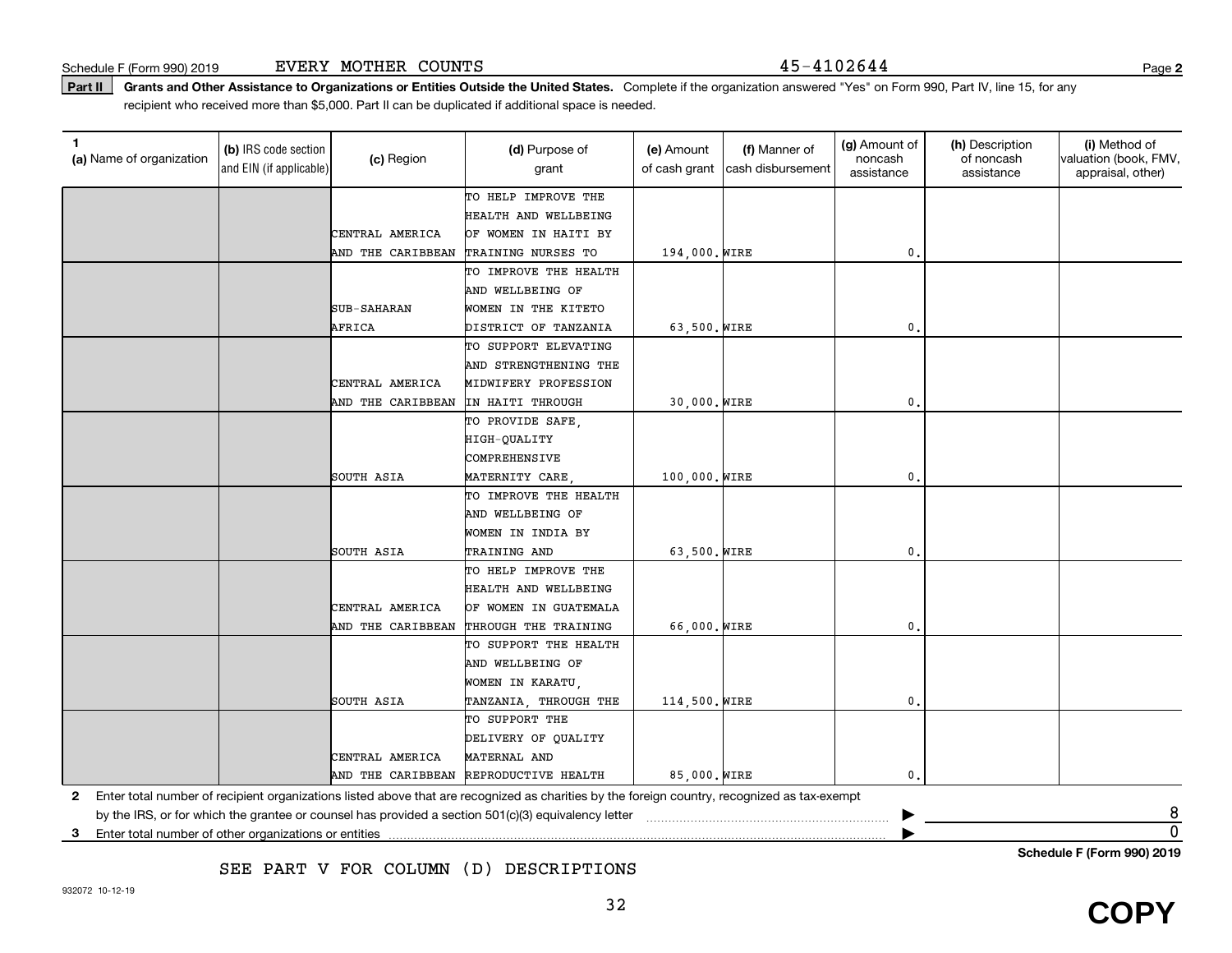#### **Part III Grants and Other Assistance to Individuals Outside the United States.**  Complete if the organization answered "Yes" on Form 990, Part IV, line 16. Schedule F (Form 990) 2019 Page EVERY MOTHER COUNTS 45-4102644 Part III can be duplicated if additional space is needed.

| (a) Type of grant or assistance | (b) Region | (c) Number of<br>recipients | (d) Amount of<br>cash grant | (e) Manner of<br>cash disbursement | (f) Amount of<br>noncash<br>assistance | (g) Description of<br>noncash assistance | (h) Method of<br>valuation<br>(book, FMV,<br>appraisal, other) |
|---------------------------------|------------|-----------------------------|-----------------------------|------------------------------------|----------------------------------------|------------------------------------------|----------------------------------------------------------------|
|                                 |            |                             |                             |                                    |                                        |                                          |                                                                |
|                                 |            |                             |                             |                                    |                                        |                                          |                                                                |
|                                 |            |                             |                             |                                    |                                        |                                          |                                                                |
|                                 |            |                             |                             |                                    |                                        |                                          |                                                                |
|                                 |            |                             |                             |                                    |                                        |                                          |                                                                |
|                                 |            |                             |                             |                                    |                                        |                                          |                                                                |
|                                 |            |                             |                             |                                    |                                        |                                          |                                                                |
|                                 |            |                             |                             |                                    |                                        |                                          |                                                                |
|                                 |            |                             |                             |                                    |                                        |                                          |                                                                |
|                                 |            |                             |                             |                                    |                                        |                                          |                                                                |
|                                 |            |                             |                             |                                    |                                        |                                          |                                                                |
|                                 |            |                             |                             |                                    |                                        |                                          |                                                                |
|                                 |            |                             |                             |                                    |                                        |                                          |                                                                |
|                                 |            |                             |                             |                                    |                                        |                                          |                                                                |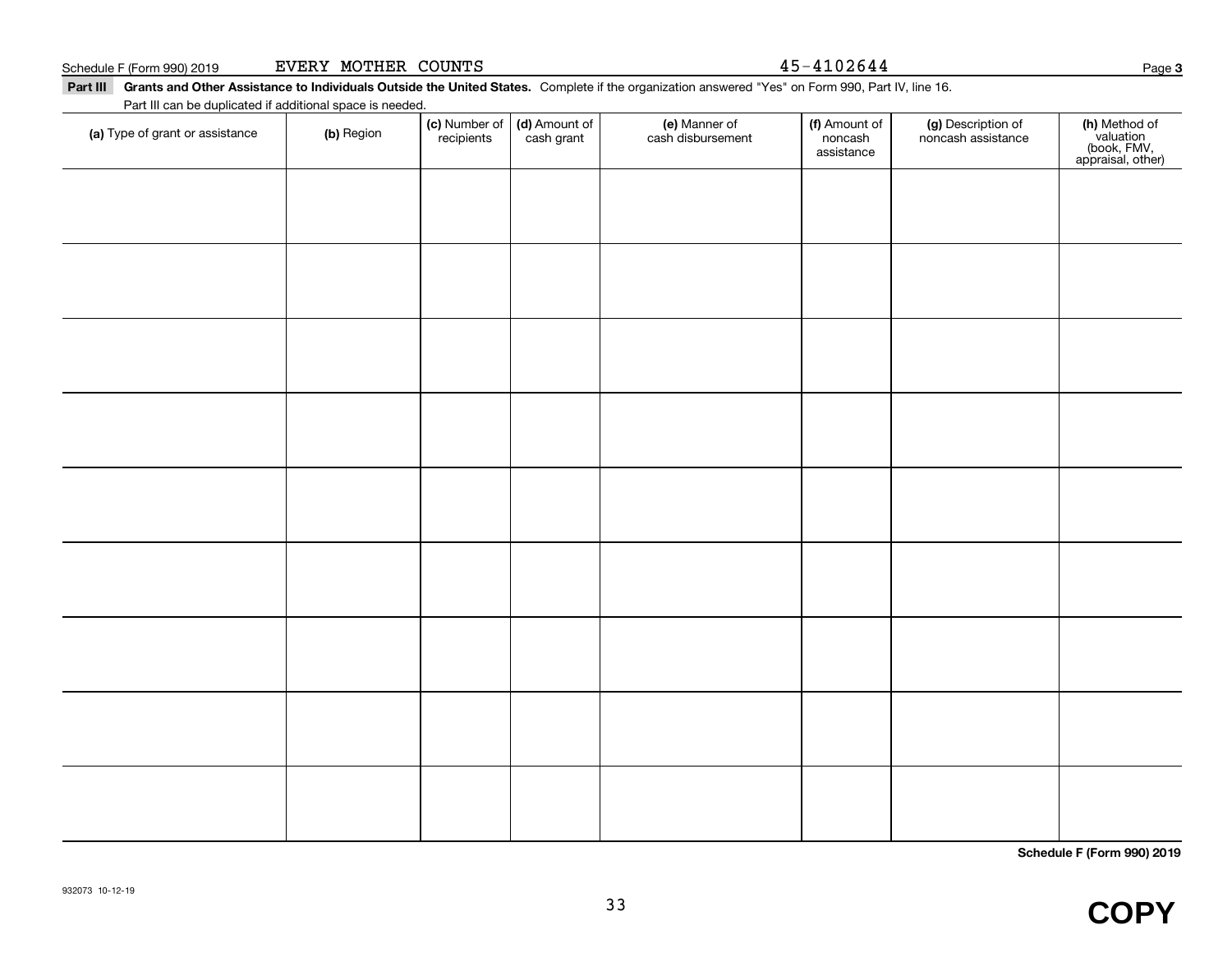| 1            | Was the organization a U.S. transferor of property to a foreign corporation during the tax year? If "Yes." the<br>organization may be required to file Form 926, Return by a U.S. Transferor of Property to a Foreign                                                                                                                                          | Yes | $X \mid N_{\Omega}$ |
|--------------|----------------------------------------------------------------------------------------------------------------------------------------------------------------------------------------------------------------------------------------------------------------------------------------------------------------------------------------------------------------|-----|---------------------|
| $\mathbf{2}$ | Did the organization have an interest in a foreign trust during the tax year? If "Yes." the organization<br>may be required to separately file Form 3520, Annual Return To Report Transactions With Foreign<br>Trusts and Receipt of Certain Foreign Gifts, and/or Form 3520-A, Annual Information Return of Foreign                                           | Yes | X∣No                |
| 3            | Did the organization have an ownership interest in a foreign corporation during the tax year? If "Yes."<br>the organization may be required to file Form 5471, Information Return of U.S. Persons With Respect to                                                                                                                                              | Yes | X∣No                |
| 4            | Was the organization a direct or indirect shareholder of a passive foreign investment company or a<br>qualified electing fund during the tax year? If "Yes," the organization may be required to file Form 8621,<br>Information Return by a Shareholder of a Passive Foreign Investment Company or Qualified Electing Fund<br>(see Instructions for Form 8621) | Yes | ∣X∣No               |
| 5            | Did the organization have an ownership interest in a foreign partnership during the tax year? If "Yes."<br>the organization may be required to file Form 8865, Return of U.S. Persons With Respect to Certain                                                                                                                                                  | Yes | $X \mid N_0$        |
| 6            | Did the organization have any operations in or related to any boycotting countries during the tax year? If<br>"Yes," the organization may be required to separately file Form 5713, International Boycott Report (see                                                                                                                                          | Yes |                     |

**Schedule F (Form 990) 2019**

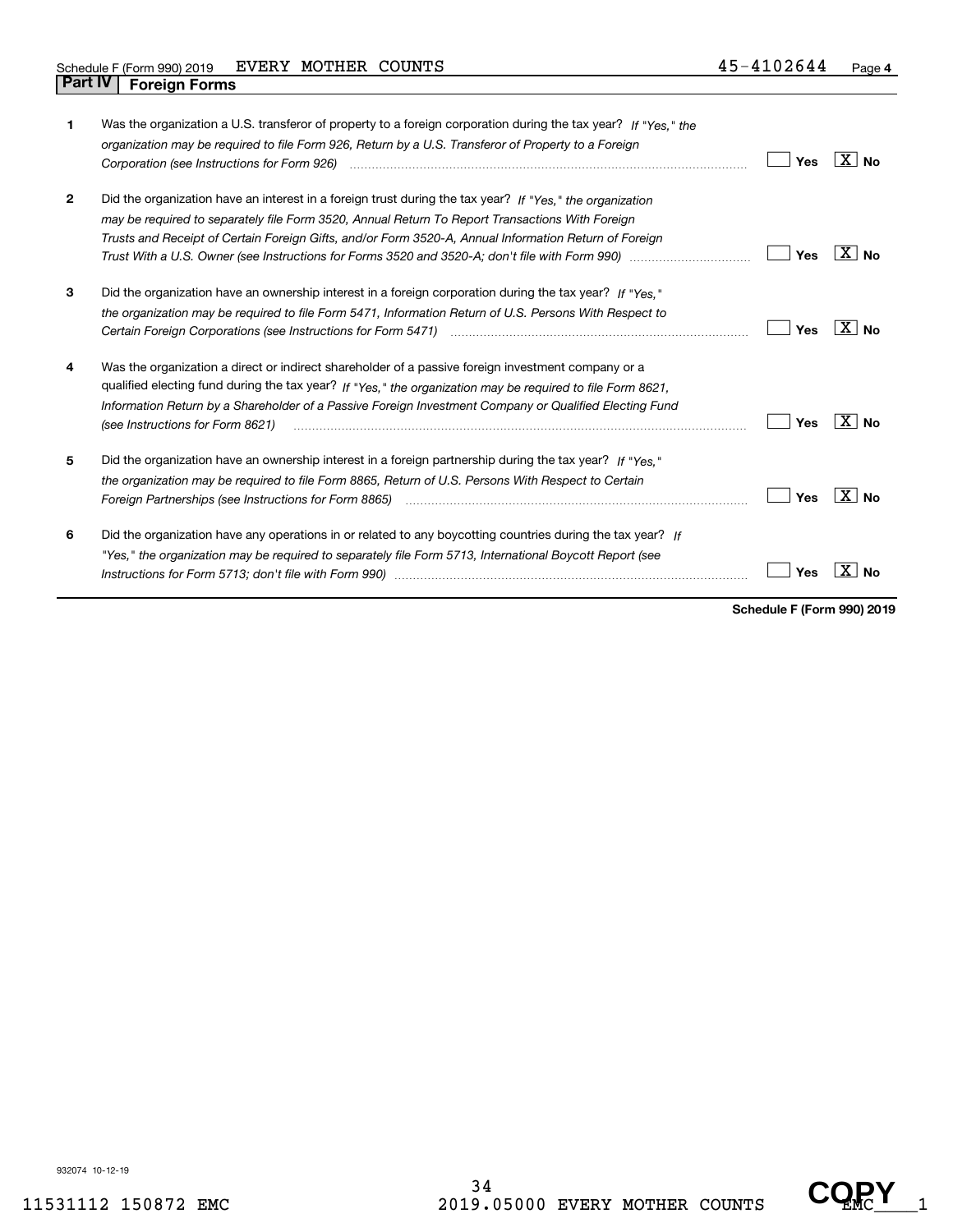**Part V Supplemental Information**

Provide the information required by Part I, line 2 (monitoring of funds); Part I, line 3, column (f) (accounting method; amounts of investments vs. expenditures per region); Part II, line 1 (accounting method); Part III (accounting method); and Part III, column (c) (estimated number of recipients), as applicable. Also complete this part to provide any additional information. See instructions.

PART I, LINE 2:

THE ORGANIZATION REQUIRES BIANNUAL REPORTING FROM ALL ITS GRANTEES

OUTSIDE THE UNITED STATES. THE ORGANIZATION USES THESE REPORTS TO ENSURE

THAT THE ENTITIES ARE COMPLYING WITH THE GRANT AGREEMENT. FURTHER, WHEN

POSSIBLE, THE ORGANIZATION'S EMPLOYEES TRAVEL TO THE GRANT SITE TO

OBSERVE FIRST-HAND THE USE OF THE GRANT FUNDS.

PART I, LINE 3:

IN ACCORDANCE WITH IRS INSTRUCTIONS, ALL AMOUNTS REPORTED IN PARTS I AND

II OF SCHEDULE F ARE REPORTED USING THE ACCRUAL BASIS OF ACCOUNTING, THE

SAME METHOD OF ACCOUNTING USED IN OUR FINANCIAL STATEMENTS.

PART II, COLUMN (D):

REGION: CENTRAL AMERICA AND THE CARIBBEAN

(D) PURPOSE OF GRANT: TO HELP IMPROVE THE HEALTH AND WELLBEING OF WOMEN

IN HAITI BY TRAINING NURSES TO BECOME SKILLED BIRTH ATTENDANTS AND

SUPPORTING THE PROVISION OF SAFE, HIGH-QUALITY, MATERNITY CARE, AND TO

PROVIDE EMERGENCY SUPPORT FOR MIDWIVES FOR HAITI'S CORE OPERATIONS DURING

A TIME OF ELEVATED POLITICAL AND SOCIAL INSTABILITY IN THE COUNTRY.

REGION: SUB-SAHARAN AFRICA

(D) PURPOSE OF GRANT: TO IMPROVE THE HEALTH AND WELLBEING OF WOMEN IN

THE KITETO DISTRICT OF TANZANIA BY SUPPORTING THE MAASAI DEVELOPMENT

ORGANIZATION IN THEIR WORK TO PROVIDE HIGH QUALITY MATERNAL AND

REPRODUCTIVE HEALTH CARE SERVICES AT THE KIPOK HEALTH FACILITY, AND THEIR

EFFORTS TO TRAIN COMMUNITY BIRTH ATTENDANTS AND HEALTH WORKERS, CONDUCT

COMMUNITY OUTREACH AND EDUCATION, AND MAINTAIN GENERAL CLINIC OPERATIONS,

35

**COPY**

932075 10-12-19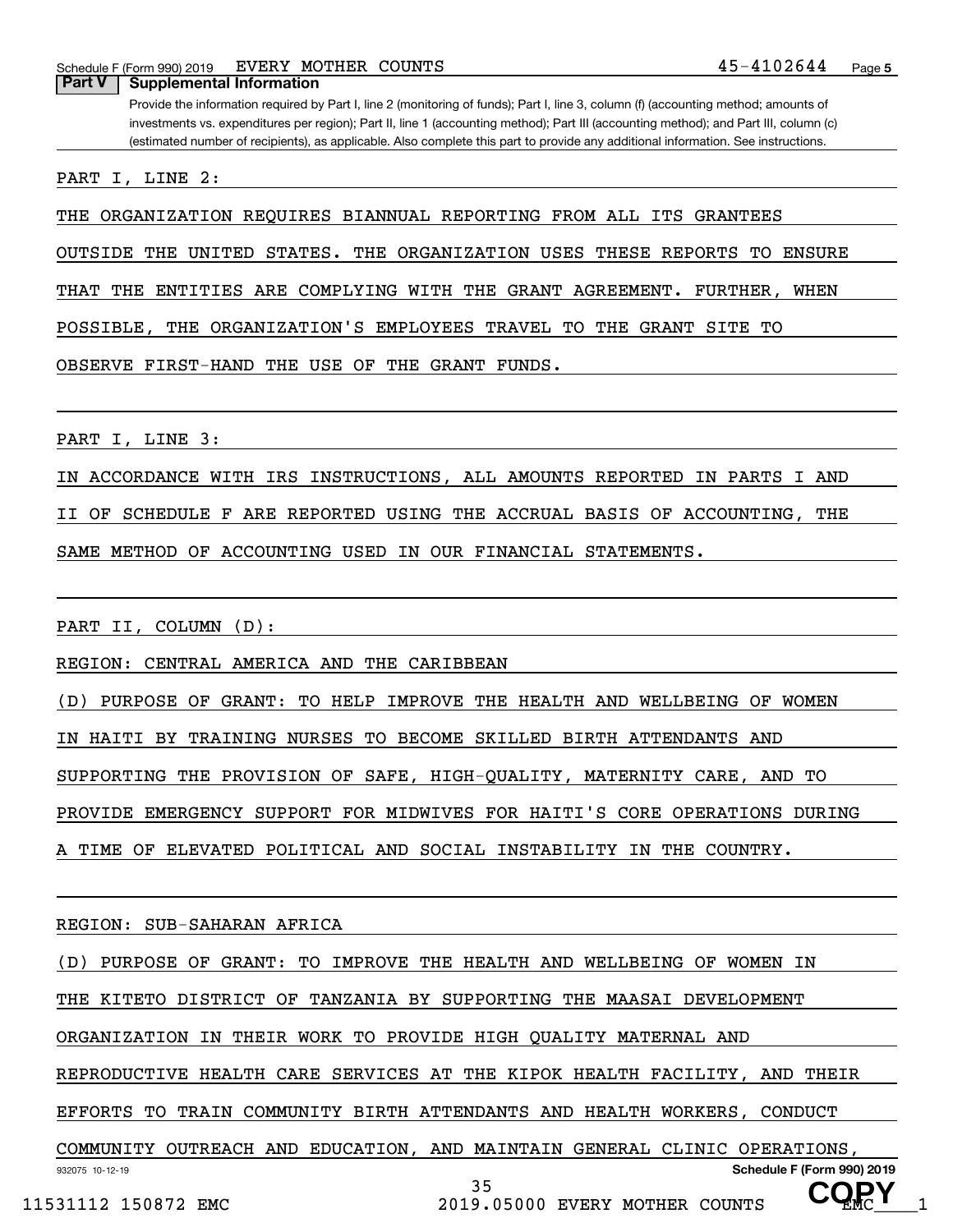#### **Part V Supplemental Information**

Provide the information required by Part I, line 2 (monitoring of funds); Part I, line 3, column (f) (accounting method; amounts of investments vs. expenditures per region); Part II, line 1 (accounting method); Part III (accounting method); and Part III, column (c) (estimated number of recipients), as applicable. Also complete this part to provide any additional information. See instructions.

#### INCLUDING CONTINUOUS CLEAN RUNNING WATER.

#### REGION: CENTRAL AMERICA AND THE CARIBBEAN

(D) PURPOSE OF GRANT: TO SUPPORT ELEVATING AND STRENGTHENING THE

MIDWIFERY PROFESSION IN HAITI THROUGH CONFERENCES, NETWORK BUILDING,

LEADERSHIP TRAINING, CONTINUING EDUCATION, ADVOCACY, AND STRATEGIC

#### PARTNERSHIPS.

REGION: SOUTH ASIA

(D) PURPOSE OF GRANT: TO PROVIDE SAFE, HIGH-QUALITY COMPREHENSIVE

MATERNITY CARE, ACCESS TO EMERGENCY CARE, SAFE DELIVERY SERVICES,

SUPPLIES, MEDICINES, AND OUTREACH AND COMMUNITY EDUCATION THROUGH

MOTHER'S CLUBS, IN COX'S BAZAR, BANGLADESH.

REGION: SOUTH ASIA

(D) PURPOSE OF GRANT: TO IMPROVE THE HEALTH AND WELLBEING OF WOMEN IN INDIA BY TRAINING AND DEPLOYING COMMUNITY PARALEGALS AND ACTIVISTS IN DELHI AND ASSAM TO HELP WOMEN UNDERSTAND THEIR CONSTITUTIONAL RIGHTS AND HELP THEM IDENTIFY, MONITOR, AND REPORT VIOLATIONS RELATED TO THE RIGHT TO SAFE MOTHERHOOD, AND OTHER RELATED ENTITLEMENTS.

#### REGION: CENTRAL AMERICA AND THE CARIBBEAN

(D) PURPOSE OF GRANT: TO HELP IMPROVE THE HEALTH AND WELLBEING OF WOMEN

IN GUATEMALA THROUGH THE TRAINING OF A THIRD COHORT OF PROFESSIONAL

MIDWIVES, THE PROVISION OF HEALTH SERVICES FOR LOW- AND MIDDLE-INCOME

36

WOMEN IN THE GUATEMALA CITY AREA AND IN RURAL AREAS, AND THE

ESTABLISHMENT OF THE COUNTRY'S FIRST PROFESSIONAL ASSOCIATION OF

**COPY**

932075 10-12-19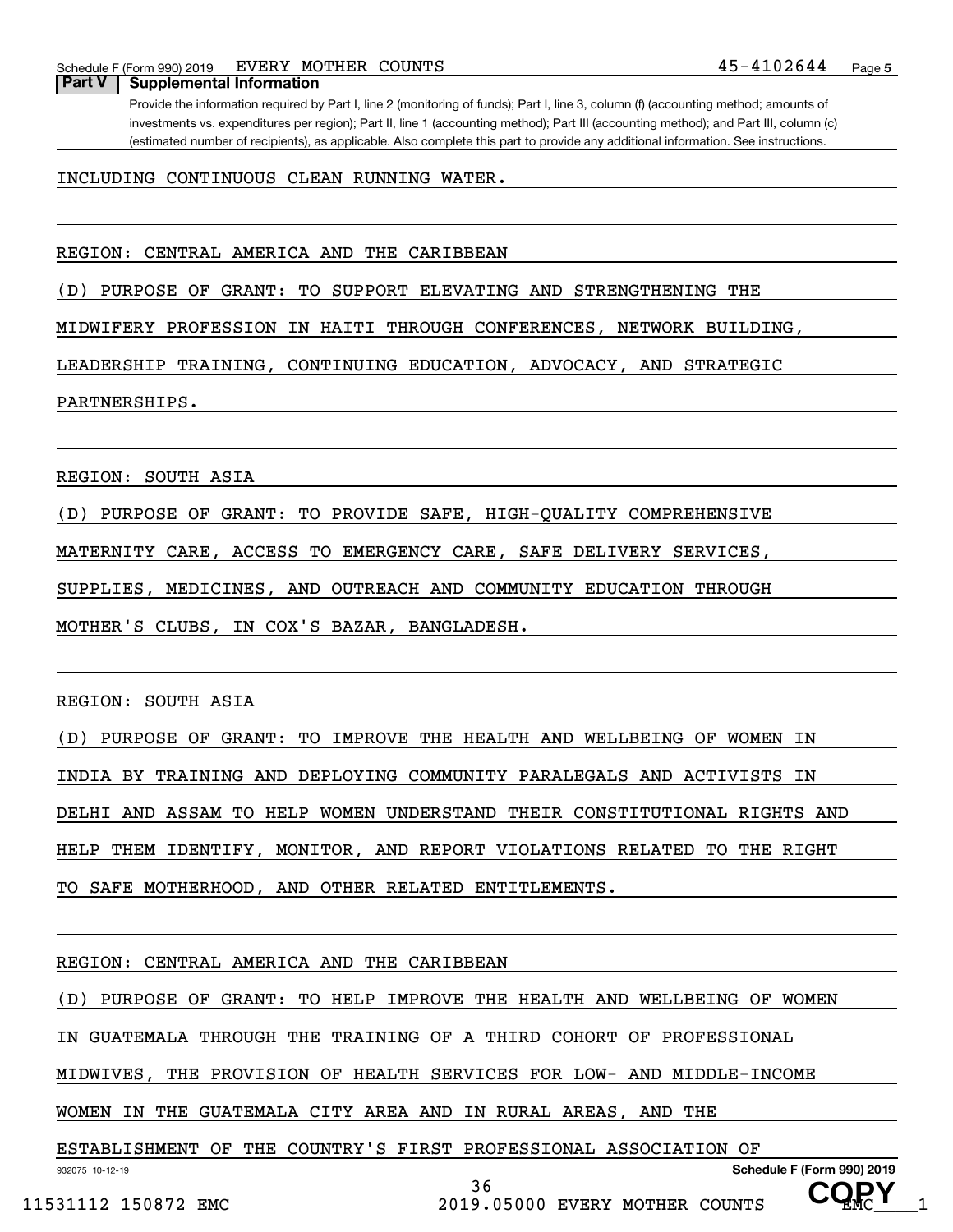#### **Part V Supplemental Information**

Provide the information required by Part I, line 2 (monitoring of funds); Part I, line 3, column (f) (accounting method; amounts of investments vs. expenditures per region); Part II, line 1 (accounting method); Part III (accounting method); and Part III, column (c) (estimated number of recipients), as applicable. Also complete this part to provide any additional information. See instructions.

MIDWIVES.

REGION: SOUTH ASIA

(D) PURPOSE OF GRANT: TO SUPPORT THE HEALTH AND WELLBEING OF WOMEN IN

KARATU, TANZANIA, THROUGH THE PROVISION OF COMPREHENSIVE FACILITY-BASED

REPRODUCTIVE AND MATERNAL HEALTH CARE SERVICES, TRAINING OF HEALTH CARE

WORKERS, AND EDUCATION FOR PREGNANT WOMEN AND FAMILIES.

REGION: CENTRAL AMERICA AND THE CARIBBEAN

(D) PURPOSE OF GRANT: TO SUPPORT THE DELIVERY OF QUALITY MATERNAL AND

REPRODUCTIVE HEALTH CARE SERVICES AT THE ACAM BIRTH CENTER AND THROUGH

ACAM'S MOBILE CLINICS, THE CONTINUING EDUCATION, TRAINING, AND MENTORSHIP

FOR ACAM MIDWIVES AND AFFILIATED HEALTH CARE WORKERS, AND ADVOCACY

EFFORTS TO STRENGTHEN MIDWIFERY IN GUATEMALA.

932075 10-12-19

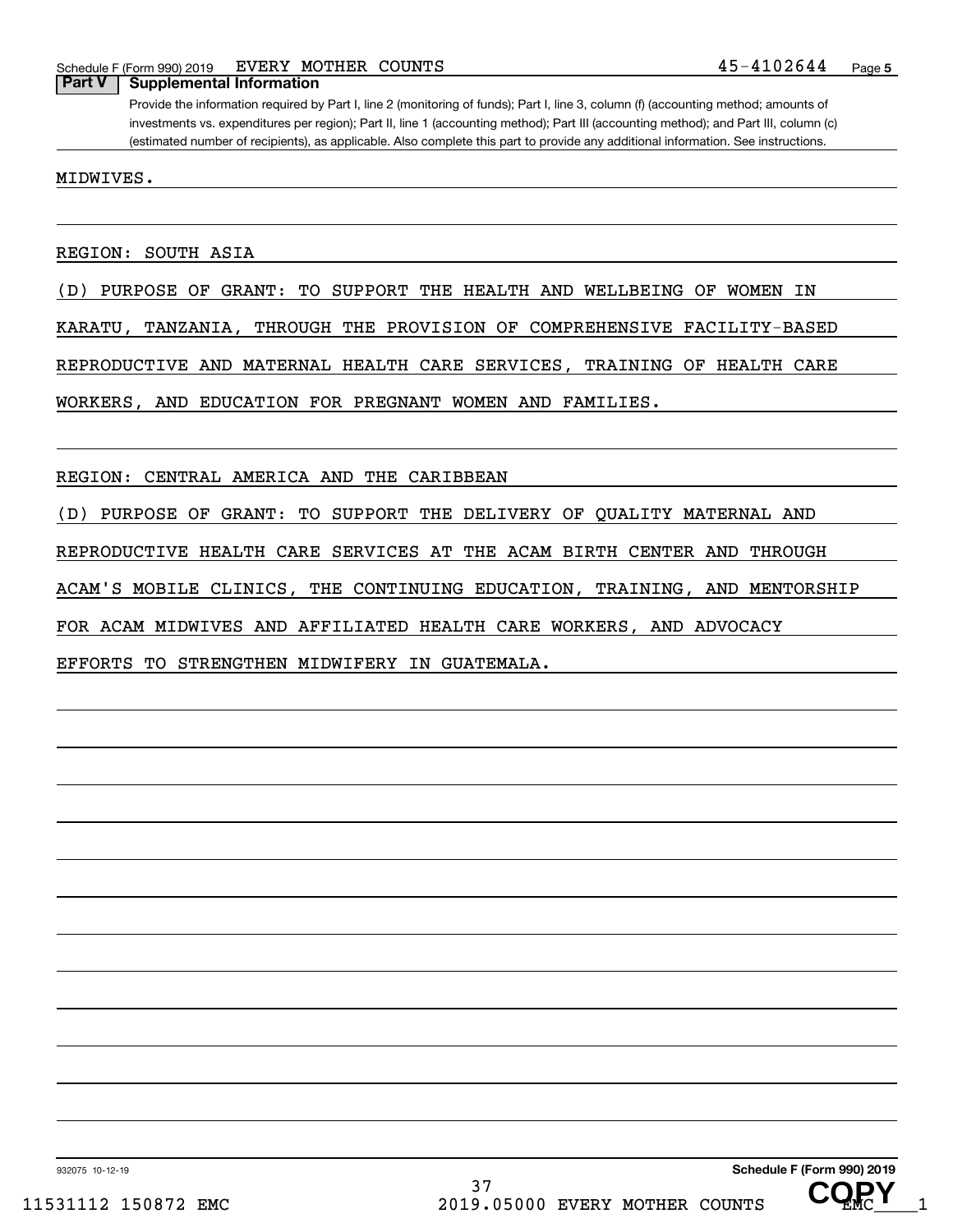| <b>Supplemental Information Regarding Fundraising or Gaming Activities</b><br><b>SCHEDULE G</b>                                               |                                                                                                                                                                     |                                                                                                                                                                                                                                                                                                                                                                                                                                                                                                                                                    |                                                                            |    |                                                                            |  |                                                                            | OMB No. 1545-0047                                       |  |
|-----------------------------------------------------------------------------------------------------------------------------------------------|---------------------------------------------------------------------------------------------------------------------------------------------------------------------|----------------------------------------------------------------------------------------------------------------------------------------------------------------------------------------------------------------------------------------------------------------------------------------------------------------------------------------------------------------------------------------------------------------------------------------------------------------------------------------------------------------------------------------------------|----------------------------------------------------------------------------|----|----------------------------------------------------------------------------|--|----------------------------------------------------------------------------|---------------------------------------------------------|--|
| (Form 990 or 990-EZ)                                                                                                                          | Complete if the organization answered "Yes" on Form 990, Part IV, line 17, 18, or 19, or if the<br>organization entered more than \$15,000 on Form 990-EZ, line 6a. |                                                                                                                                                                                                                                                                                                                                                                                                                                                                                                                                                    |                                                                            |    |                                                                            |  |                                                                            |                                                         |  |
|                                                                                                                                               | Attach to Form 990 or Form 990-EZ.<br>Department of the Treasury                                                                                                    |                                                                                                                                                                                                                                                                                                                                                                                                                                                                                                                                                    |                                                                            |    |                                                                            |  |                                                                            |                                                         |  |
| <b>Open to Public</b><br>Inspection<br>Internal Revenue Service<br>► Go to www.irs.gov/Form990 for instructions and the latest information.   |                                                                                                                                                                     |                                                                                                                                                                                                                                                                                                                                                                                                                                                                                                                                                    |                                                                            |    |                                                                            |  |                                                                            |                                                         |  |
| <b>Employer identification number</b><br>Name of the organization<br>45-4102644<br>EVERY MOTHER COUNTS                                        |                                                                                                                                                                     |                                                                                                                                                                                                                                                                                                                                                                                                                                                                                                                                                    |                                                                            |    |                                                                            |  |                                                                            |                                                         |  |
| Part I                                                                                                                                        | required to complete this part.                                                                                                                                     | Fundraising Activities. Complete if the organization answered "Yes" on Form 990, Part IV, line 17. Form 990-EZ filers are not                                                                                                                                                                                                                                                                                                                                                                                                                      |                                                                            |    |                                                                            |  |                                                                            |                                                         |  |
| Mail solicitations<br>a<br>b<br>Phone solicitations<br>с<br>In-person solicitations<br>d<br>compensated at least \$5,000 by the organization. | Internet and email solicitations                                                                                                                                    | 1 Indicate whether the organization raised funds through any of the following activities. Check all that apply.<br>е<br>f<br>Special fundraising events<br>g<br>2 a Did the organization have a written or oral agreement with any individual (including officers, directors, trustees, or<br>key employees listed in Form 990, Part VII) or entity in connection with professional fundraising services?<br>b If "Yes," list the 10 highest paid individuals or entities (fundraisers) pursuant to agreements under which the fundraiser is to be |                                                                            |    | Solicitation of non-government grants<br>Solicitation of government grants |  | Yes                                                                        | No                                                      |  |
| (i) Name and address of individual<br>or entity (fundraiser)                                                                                  |                                                                                                                                                                     | (ii) Activity                                                                                                                                                                                                                                                                                                                                                                                                                                                                                                                                      | (iii) Did<br>fundraiser<br>have custody<br>or control of<br>contributions? |    | (iv) Gross receipts<br>from activity                                       |  | (v) Amount paid<br>to (or retained by)<br>fundraiser<br>listed in col. (i) | (vi) Amount paid<br>to (or retained by)<br>organization |  |
|                                                                                                                                               |                                                                                                                                                                     |                                                                                                                                                                                                                                                                                                                                                                                                                                                                                                                                                    | Yes                                                                        | No |                                                                            |  |                                                                            |                                                         |  |
|                                                                                                                                               |                                                                                                                                                                     |                                                                                                                                                                                                                                                                                                                                                                                                                                                                                                                                                    |                                                                            |    |                                                                            |  |                                                                            |                                                         |  |
|                                                                                                                                               |                                                                                                                                                                     |                                                                                                                                                                                                                                                                                                                                                                                                                                                                                                                                                    |                                                                            |    |                                                                            |  |                                                                            |                                                         |  |
|                                                                                                                                               |                                                                                                                                                                     |                                                                                                                                                                                                                                                                                                                                                                                                                                                                                                                                                    |                                                                            |    |                                                                            |  |                                                                            |                                                         |  |
|                                                                                                                                               |                                                                                                                                                                     |                                                                                                                                                                                                                                                                                                                                                                                                                                                                                                                                                    |                                                                            |    |                                                                            |  |                                                                            |                                                         |  |
|                                                                                                                                               |                                                                                                                                                                     |                                                                                                                                                                                                                                                                                                                                                                                                                                                                                                                                                    |                                                                            |    |                                                                            |  |                                                                            |                                                         |  |
|                                                                                                                                               |                                                                                                                                                                     |                                                                                                                                                                                                                                                                                                                                                                                                                                                                                                                                                    |                                                                            |    |                                                                            |  |                                                                            |                                                         |  |
|                                                                                                                                               |                                                                                                                                                                     |                                                                                                                                                                                                                                                                                                                                                                                                                                                                                                                                                    |                                                                            |    |                                                                            |  |                                                                            |                                                         |  |
|                                                                                                                                               |                                                                                                                                                                     |                                                                                                                                                                                                                                                                                                                                                                                                                                                                                                                                                    |                                                                            |    |                                                                            |  |                                                                            |                                                         |  |
|                                                                                                                                               |                                                                                                                                                                     |                                                                                                                                                                                                                                                                                                                                                                                                                                                                                                                                                    |                                                                            |    |                                                                            |  |                                                                            |                                                         |  |
|                                                                                                                                               |                                                                                                                                                                     |                                                                                                                                                                                                                                                                                                                                                                                                                                                                                                                                                    |                                                                            |    |                                                                            |  |                                                                            |                                                         |  |
|                                                                                                                                               |                                                                                                                                                                     |                                                                                                                                                                                                                                                                                                                                                                                                                                                                                                                                                    |                                                                            |    |                                                                            |  |                                                                            |                                                         |  |
| Total                                                                                                                                         |                                                                                                                                                                     |                                                                                                                                                                                                                                                                                                                                                                                                                                                                                                                                                    |                                                                            |    |                                                                            |  |                                                                            |                                                         |  |
| or licensing.                                                                                                                                 |                                                                                                                                                                     | 3 List all states in which the organization is registered or licensed to solicit contributions or has been notified it is exempt from registration                                                                                                                                                                                                                                                                                                                                                                                                 |                                                                            |    |                                                                            |  |                                                                            |                                                         |  |
|                                                                                                                                               |                                                                                                                                                                     |                                                                                                                                                                                                                                                                                                                                                                                                                                                                                                                                                    |                                                                            |    |                                                                            |  |                                                                            |                                                         |  |
|                                                                                                                                               |                                                                                                                                                                     |                                                                                                                                                                                                                                                                                                                                                                                                                                                                                                                                                    |                                                                            |    |                                                                            |  |                                                                            |                                                         |  |
|                                                                                                                                               |                                                                                                                                                                     |                                                                                                                                                                                                                                                                                                                                                                                                                                                                                                                                                    |                                                                            |    |                                                                            |  |                                                                            |                                                         |  |
|                                                                                                                                               |                                                                                                                                                                     |                                                                                                                                                                                                                                                                                                                                                                                                                                                                                                                                                    |                                                                            |    |                                                                            |  |                                                                            |                                                         |  |
|                                                                                                                                               |                                                                                                                                                                     |                                                                                                                                                                                                                                                                                                                                                                                                                                                                                                                                                    |                                                                            |    |                                                                            |  |                                                                            |                                                         |  |
|                                                                                                                                               |                                                                                                                                                                     |                                                                                                                                                                                                                                                                                                                                                                                                                                                                                                                                                    |                                                                            |    |                                                                            |  |                                                                            |                                                         |  |
|                                                                                                                                               |                                                                                                                                                                     |                                                                                                                                                                                                                                                                                                                                                                                                                                                                                                                                                    |                                                                            |    |                                                                            |  |                                                                            |                                                         |  |
|                                                                                                                                               |                                                                                                                                                                     |                                                                                                                                                                                                                                                                                                                                                                                                                                                                                                                                                    |                                                                            |    |                                                                            |  |                                                                            |                                                         |  |
|                                                                                                                                               |                                                                                                                                                                     | LHA For Paperwork Reduction Act Notice, see the Instructions for Form 990 or 990-EZ.                                                                                                                                                                                                                                                                                                                                                                                                                                                               |                                                                            |    |                                                                            |  |                                                                            | Schedule G (Form 990 or 990-EZ) 2019                    |  |

932081 09-11-19

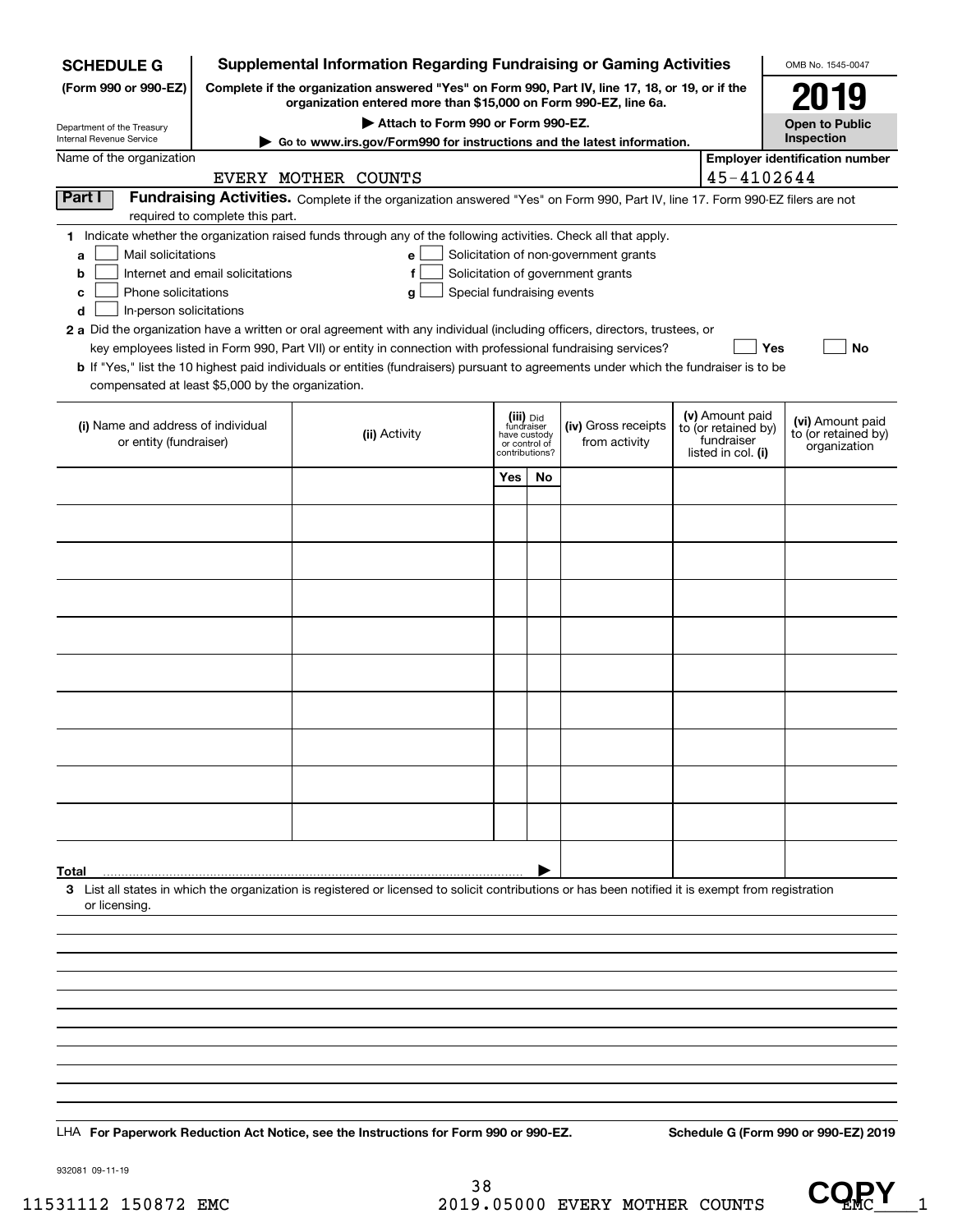#### Schedule G (Form 990 or 990-EZ) 2019 Page EVERY MOTHER COUNTS 45-4102644

**Part II Fundraising Events.** Complete if the organization answered "Yes" on Form 990, Part IV, line 18, or reported more than \$15,000<br>15.000 of fundraising event contributions and gross income on Form 990-EZ. lines 1 an

|                 |              | of fundraising event contributions and gross income on Form 990-EZ, lines 1 and 6b. List events with gross receipts greater than \$5,000.                                                                                                                                                                                                                                          |              |                         |                  |                            |
|-----------------|--------------|------------------------------------------------------------------------------------------------------------------------------------------------------------------------------------------------------------------------------------------------------------------------------------------------------------------------------------------------------------------------------------|--------------|-------------------------|------------------|----------------------------|
|                 |              |                                                                                                                                                                                                                                                                                                                                                                                    | (a) Event #1 | (b) Event #2            | (c) Other events | (d) Total events           |
|                 |              |                                                                                                                                                                                                                                                                                                                                                                                    | MPOWER LUNCH |                         | <b>NONE</b>      | (add col. (a) through      |
|                 |              |                                                                                                                                                                                                                                                                                                                                                                                    | NEW YORK     | LOVEEMC                 |                  | col. (c)                   |
|                 |              |                                                                                                                                                                                                                                                                                                                                                                                    | (event type) | (event type)            | (total number)   |                            |
| Revenue         |              |                                                                                                                                                                                                                                                                                                                                                                                    |              |                         |                  |                            |
|                 |              |                                                                                                                                                                                                                                                                                                                                                                                    | 516,214.     | 220, 403.               |                  | 736,617.                   |
|                 |              |                                                                                                                                                                                                                                                                                                                                                                                    |              |                         |                  |                            |
|                 |              |                                                                                                                                                                                                                                                                                                                                                                                    | 359,973.     | 179,834.                |                  | 539,807.                   |
|                 |              |                                                                                                                                                                                                                                                                                                                                                                                    |              |                         |                  |                            |
|                 |              | 3 Gross income (line 1 minus line 2)                                                                                                                                                                                                                                                                                                                                               | 156,241.     | 40,569.                 |                  | 196,810.                   |
|                 |              |                                                                                                                                                                                                                                                                                                                                                                                    |              |                         |                  |                            |
|                 |              |                                                                                                                                                                                                                                                                                                                                                                                    |              |                         |                  |                            |
|                 |              |                                                                                                                                                                                                                                                                                                                                                                                    | 704.         | 201.                    |                  | 905.                       |
|                 | 5            |                                                                                                                                                                                                                                                                                                                                                                                    |              |                         |                  |                            |
|                 |              |                                                                                                                                                                                                                                                                                                                                                                                    | 63,752.      | 25,930.                 |                  | 89,682.                    |
|                 |              |                                                                                                                                                                                                                                                                                                                                                                                    |              |                         |                  |                            |
| Direct Expenses |              |                                                                                                                                                                                                                                                                                                                                                                                    | 4,449.       | 325.                    |                  | 4,774.                     |
|                 |              |                                                                                                                                                                                                                                                                                                                                                                                    |              |                         |                  |                            |
|                 | 8            |                                                                                                                                                                                                                                                                                                                                                                                    |              |                         |                  |                            |
|                 | 9            |                                                                                                                                                                                                                                                                                                                                                                                    | 89,511.      | 63,919.                 |                  | 153,430.                   |
|                 | 10           | Direct expense summary. Add lines 4 through 9 in column (d)                                                                                                                                                                                                                                                                                                                        |              |                         |                  | $\overline{248,791}$ .     |
|                 | 11           | Net income summary. Subtract line 10 from line 3, column (d)                                                                                                                                                                                                                                                                                                                       |              |                         |                  | $-51,981.$                 |
|                 | Part III     | Gaming. Complete if the organization answered "Yes" on Form 990, Part IV, line 19, or reported more than                                                                                                                                                                                                                                                                           |              |                         |                  |                            |
|                 |              | \$15,000 on Form 990-EZ, line 6a.                                                                                                                                                                                                                                                                                                                                                  |              |                         |                  |                            |
|                 |              |                                                                                                                                                                                                                                                                                                                                                                                    | (a) Bingo    | (b) Pull tabs/instant   | (c) Other gaming | (d) Total gaming (add      |
| Revenue         |              |                                                                                                                                                                                                                                                                                                                                                                                    |              | bingo/progressive bingo |                  | col. (a) through col. (c)) |
|                 |              |                                                                                                                                                                                                                                                                                                                                                                                    |              |                         |                  |                            |
|                 | 1            |                                                                                                                                                                                                                                                                                                                                                                                    |              |                         |                  |                            |
|                 |              |                                                                                                                                                                                                                                                                                                                                                                                    |              |                         |                  |                            |
|                 |              |                                                                                                                                                                                                                                                                                                                                                                                    |              |                         |                  |                            |
| Expenses        | $\mathbf{3}$ |                                                                                                                                                                                                                                                                                                                                                                                    |              |                         |                  |                            |
|                 |              |                                                                                                                                                                                                                                                                                                                                                                                    |              |                         |                  |                            |
| Direct          |              |                                                                                                                                                                                                                                                                                                                                                                                    |              |                         |                  |                            |
|                 |              |                                                                                                                                                                                                                                                                                                                                                                                    |              |                         |                  |                            |
|                 |              | Other direct expenses                                                                                                                                                                                                                                                                                                                                                              |              |                         |                  |                            |
|                 |              |                                                                                                                                                                                                                                                                                                                                                                                    | Yes<br>%     | Yes<br>$\%$             | Yes<br>%         |                            |
|                 |              | 6 Volunteer labor<br>$\mathcal{L} = \{1, 2, \ldots, 2, \ldots, 2, \ldots, 2, \ldots, 2, \ldots, 2, \ldots, 2, \ldots, 2, \ldots, 2, \ldots, 2, \ldots, 2, \ldots, 2, \ldots, 2, \ldots, 2, \ldots, 2, \ldots, 2, \ldots, 2, \ldots, 2, \ldots, 2, \ldots, 2, \ldots, 2, \ldots, 2, \ldots, 2, \ldots, 2, \ldots, 2, \ldots, 2, \ldots, 2, \ldots, 2, \ldots, 2, \ldots, 2, \ldots$ | No           | No                      | No               |                            |
|                 |              |                                                                                                                                                                                                                                                                                                                                                                                    |              |                         |                  |                            |
|                 |              | 7 Direct expense summary. Add lines 2 through 5 in column (d)                                                                                                                                                                                                                                                                                                                      |              |                         |                  |                            |
|                 |              |                                                                                                                                                                                                                                                                                                                                                                                    |              |                         |                  |                            |
|                 |              |                                                                                                                                                                                                                                                                                                                                                                                    |              |                         |                  |                            |
|                 |              |                                                                                                                                                                                                                                                                                                                                                                                    |              |                         |                  |                            |
|                 |              |                                                                                                                                                                                                                                                                                                                                                                                    |              |                         |                  |                            |
|                 |              |                                                                                                                                                                                                                                                                                                                                                                                    |              |                         |                  | Yes<br><b>No</b>           |
|                 |              |                                                                                                                                                                                                                                                                                                                                                                                    |              |                         |                  |                            |
|                 |              |                                                                                                                                                                                                                                                                                                                                                                                    |              |                         |                  |                            |
|                 |              |                                                                                                                                                                                                                                                                                                                                                                                    |              |                         |                  | Yes<br><b>No</b>           |
|                 |              |                                                                                                                                                                                                                                                                                                                                                                                    |              |                         |                  |                            |
|                 |              |                                                                                                                                                                                                                                                                                                                                                                                    |              |                         |                  |                            |
|                 |              |                                                                                                                                                                                                                                                                                                                                                                                    |              |                         |                  |                            |
|                 |              |                                                                                                                                                                                                                                                                                                                                                                                    |              |                         |                  |                            |

932082 09-11-19

**Schedule G (Form 990 or 990-EZ) 2019**

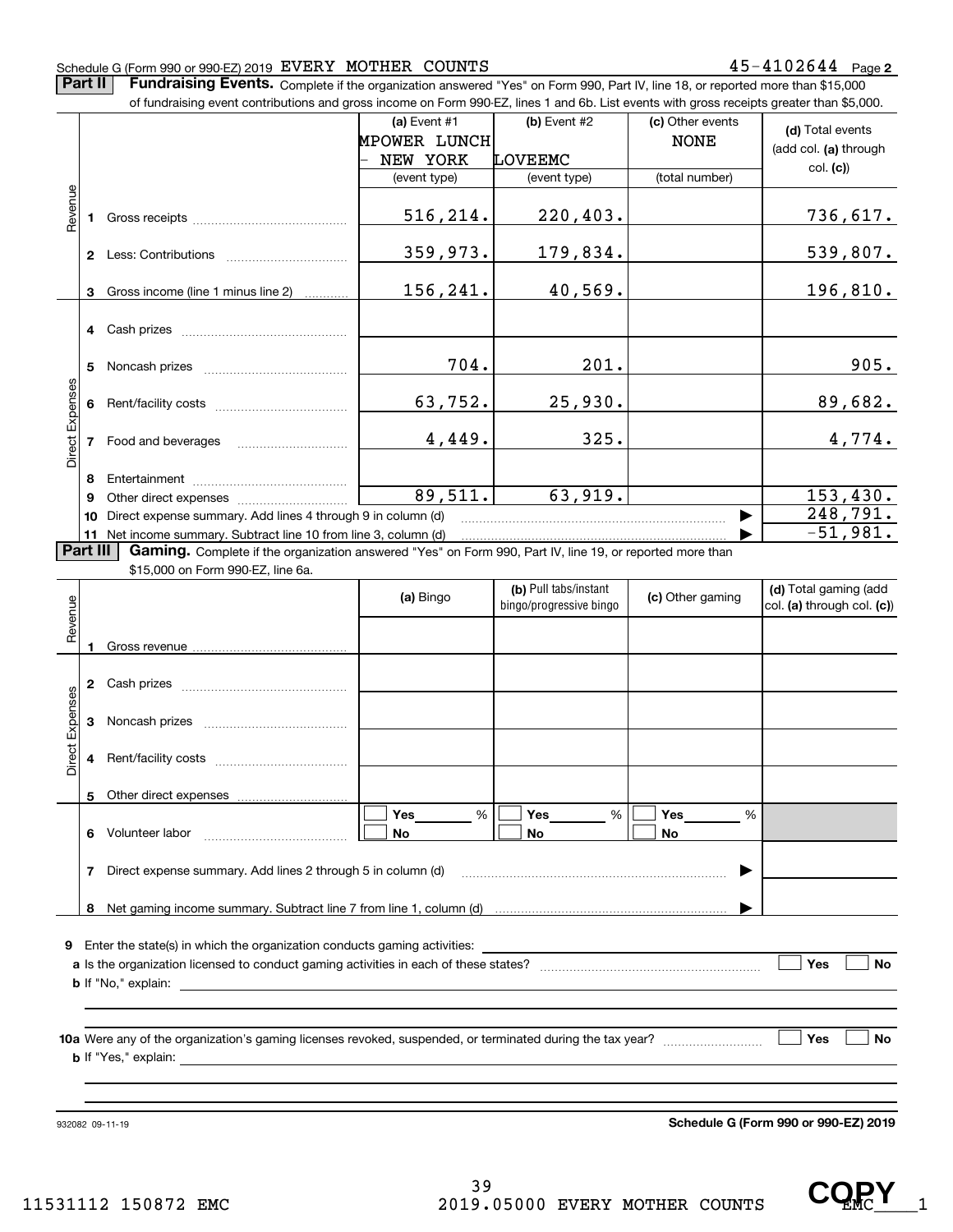| Schedule G (Form 990 or 990-EZ) 2019 EVERY MOTHER COUNTS                                                                                                                                                                                  | 45-4102644                           |     | Page 3 |
|-------------------------------------------------------------------------------------------------------------------------------------------------------------------------------------------------------------------------------------------|--------------------------------------|-----|--------|
|                                                                                                                                                                                                                                           |                                      | Yes | No     |
| 12 Is the organization a grantor, beneficiary or trustee of a trust, or a member of a partnership or other entity formed                                                                                                                  |                                      |     |        |
|                                                                                                                                                                                                                                           |                                      | Yes | No     |
| 13 Indicate the percentage of gaming activity conducted in:                                                                                                                                                                               |                                      |     |        |
|                                                                                                                                                                                                                                           | 13a                                  |     | %      |
|                                                                                                                                                                                                                                           | 13 <sub>b</sub>                      |     |        |
| <b>b</b> An outside facility <b>contained and the contract of the contract of the contract of the contract of the contract of the contract of the contract of the contract of the contract of the contract of the contract of the con</b> |                                      |     | %      |
| 14 Enter the name and address of the person who prepares the organization's gaming/special events books and records:                                                                                                                      |                                      |     |        |
|                                                                                                                                                                                                                                           |                                      |     |        |
| Name $\blacktriangleright$                                                                                                                                                                                                                |                                      |     |        |
|                                                                                                                                                                                                                                           |                                      |     |        |
|                                                                                                                                                                                                                                           |                                      |     |        |
|                                                                                                                                                                                                                                           |                                      |     |        |
| 15a Does the organization have a contract with a third party from whom the organization receives gaming revenue?                                                                                                                          |                                      | Yes | No     |
|                                                                                                                                                                                                                                           |                                      |     |        |
|                                                                                                                                                                                                                                           |                                      |     |        |
| of gaming revenue retained by the third party $\triangleright$ \$                                                                                                                                                                         |                                      |     |        |
| c If "Yes," enter name and address of the third party:                                                                                                                                                                                    |                                      |     |        |
|                                                                                                                                                                                                                                           |                                      |     |        |
| Name $\blacktriangleright$                                                                                                                                                                                                                |                                      |     |        |
|                                                                                                                                                                                                                                           |                                      |     |        |
|                                                                                                                                                                                                                                           |                                      |     |        |
|                                                                                                                                                                                                                                           |                                      |     |        |
|                                                                                                                                                                                                                                           |                                      |     |        |
| <b>16</b> Gaming manager information:                                                                                                                                                                                                     |                                      |     |        |
|                                                                                                                                                                                                                                           |                                      |     |        |
| $Name \rightarrow$                                                                                                                                                                                                                        |                                      |     |        |
|                                                                                                                                                                                                                                           |                                      |     |        |
| Gaming manager compensation > \$                                                                                                                                                                                                          |                                      |     |        |
|                                                                                                                                                                                                                                           |                                      |     |        |
|                                                                                                                                                                                                                                           |                                      |     |        |
|                                                                                                                                                                                                                                           |                                      |     |        |
|                                                                                                                                                                                                                                           |                                      |     |        |
|                                                                                                                                                                                                                                           |                                      |     |        |
| Director/officer<br>Employee<br>Independent contractor                                                                                                                                                                                    |                                      |     |        |
|                                                                                                                                                                                                                                           |                                      |     |        |
| <b>17</b> Mandatory distributions:                                                                                                                                                                                                        |                                      |     |        |
| a Is the organization required under state law to make charitable distributions from the gaming proceeds to                                                                                                                               |                                      |     |        |
| retain the state gaming license?                                                                                                                                                                                                          |                                      | Yes | No     |
| <b>b</b> Enter the amount of distributions required under state law to be distributed to other exempt organizations or spent in the                                                                                                       |                                      |     |        |
| organization's own exempt activities during the tax year $\triangleright$ \$                                                                                                                                                              |                                      |     |        |
| <b>Part IV</b><br>Supplemental Information. Provide the explanations required by Part I, line 2b, columns (iii) and (v); and Part III, lines 9, 9b, 10b,                                                                                  |                                      |     |        |
| 15b, 15c, 16, and 17b, as applicable. Also provide any additional information. See instructions.                                                                                                                                          |                                      |     |        |
|                                                                                                                                                                                                                                           |                                      |     |        |
|                                                                                                                                                                                                                                           |                                      |     |        |
|                                                                                                                                                                                                                                           |                                      |     |        |
|                                                                                                                                                                                                                                           |                                      |     |        |
|                                                                                                                                                                                                                                           |                                      |     |        |
|                                                                                                                                                                                                                                           |                                      |     |        |
|                                                                                                                                                                                                                                           |                                      |     |        |
|                                                                                                                                                                                                                                           |                                      |     |        |
|                                                                                                                                                                                                                                           |                                      |     |        |
|                                                                                                                                                                                                                                           |                                      |     |        |
|                                                                                                                                                                                                                                           |                                      |     |        |
|                                                                                                                                                                                                                                           |                                      |     |        |
|                                                                                                                                                                                                                                           |                                      |     |        |
|                                                                                                                                                                                                                                           |                                      |     |        |
|                                                                                                                                                                                                                                           |                                      |     |        |
|                                                                                                                                                                                                                                           |                                      |     |        |
|                                                                                                                                                                                                                                           |                                      |     |        |
|                                                                                                                                                                                                                                           |                                      |     |        |
| 932083 09-11-19                                                                                                                                                                                                                           | Schedule G (Form 990 or 990-EZ) 2019 |     |        |
|                                                                                                                                                                                                                                           |                                      |     |        |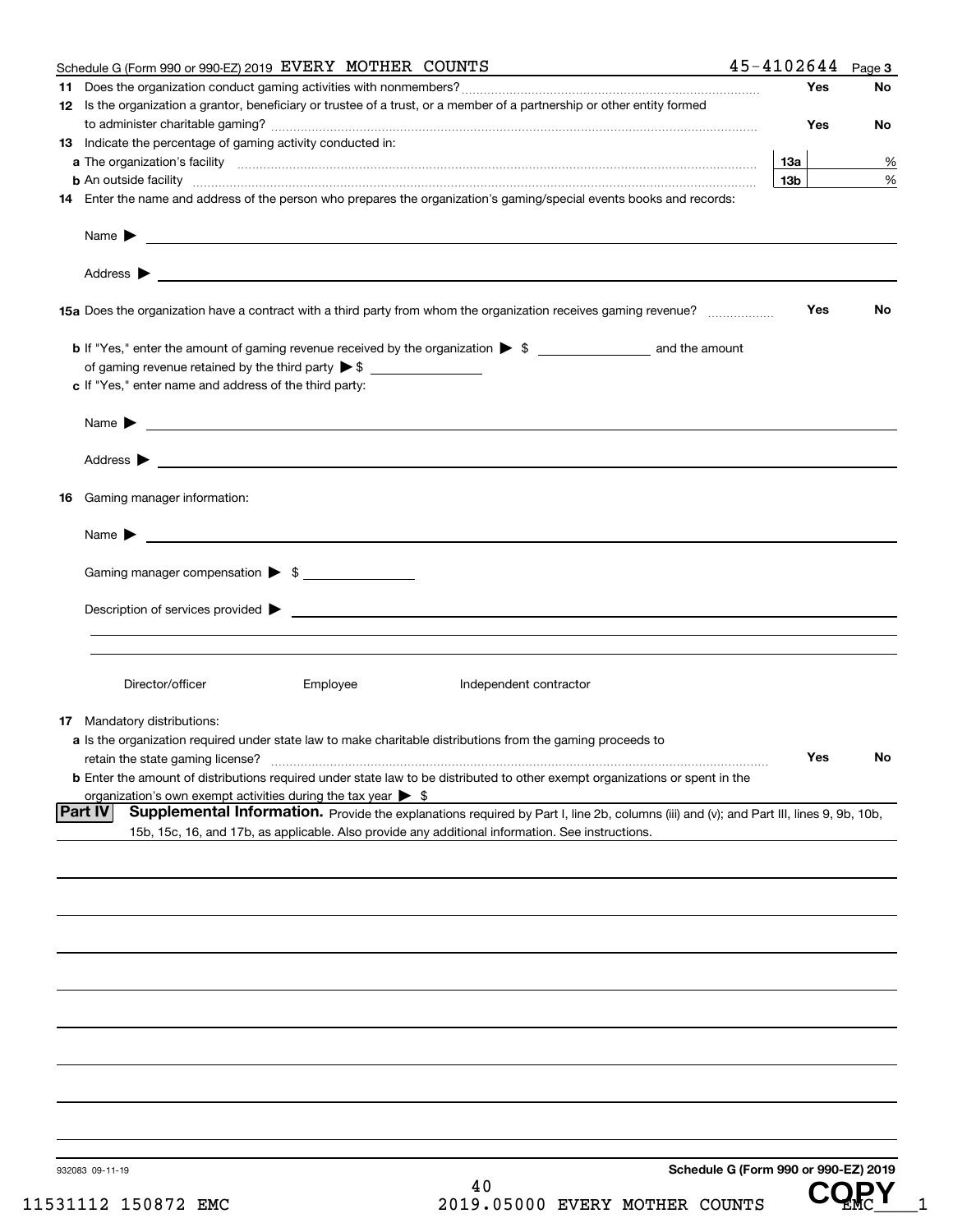| Schedule G (Form 990 or 990-EZ) |
|---------------------------------|

932084 04-01-19

CQRY<sub>1</sub>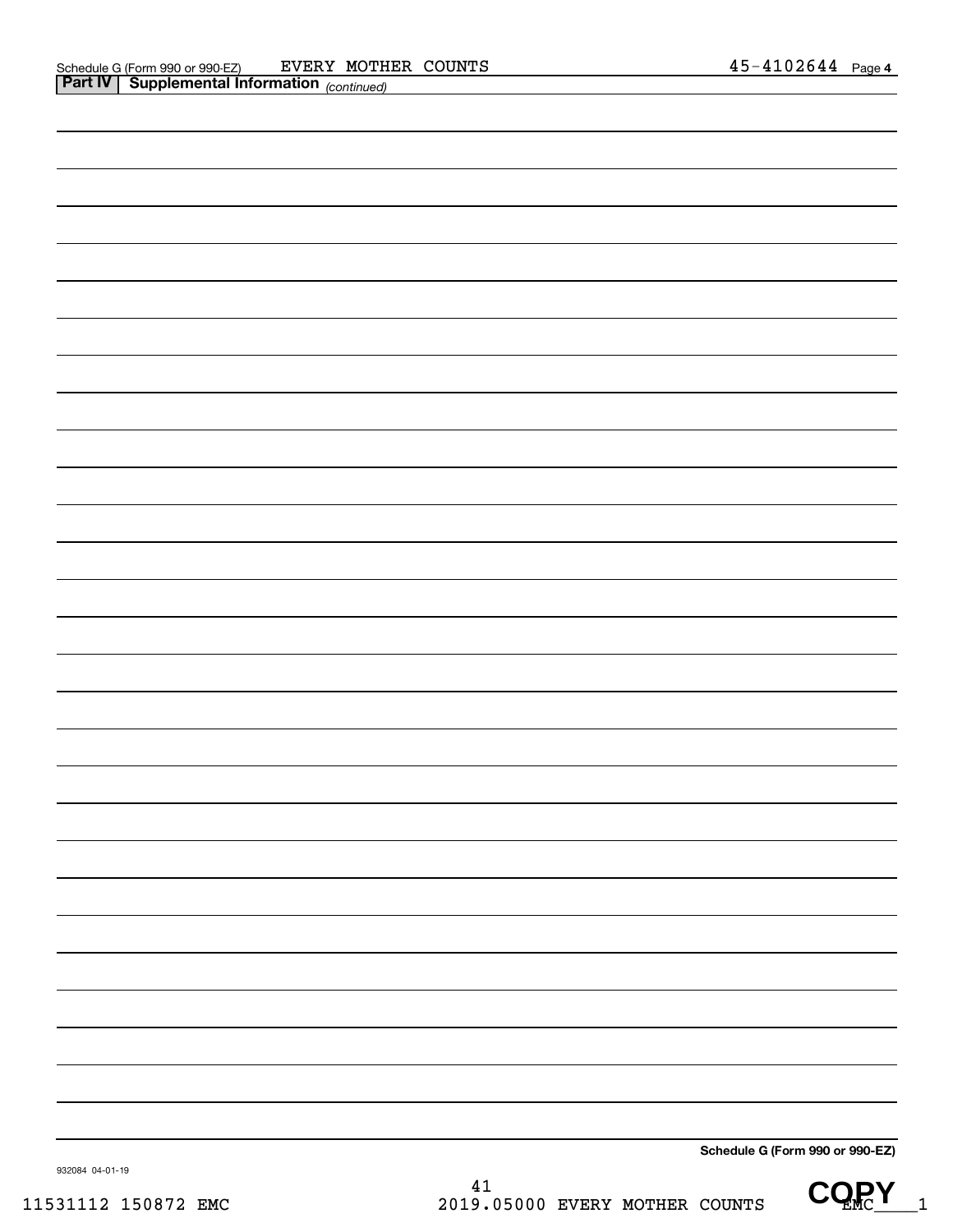| <b>SCHEDULE I</b>                                                                                                                                                              |                                                                                                                                       | <b>Grants and Other Assistance to Organizations,</b> |                             |                                         |                                                                |                                          | OMB No. 1545-0047                                   |  |  |  |
|--------------------------------------------------------------------------------------------------------------------------------------------------------------------------------|---------------------------------------------------------------------------------------------------------------------------------------|------------------------------------------------------|-----------------------------|-----------------------------------------|----------------------------------------------------------------|------------------------------------------|-----------------------------------------------------|--|--|--|
| (Form 990)                                                                                                                                                                     | Governments, and Individuals in the United States<br>Complete if the organization answered "Yes" on Form 990, Part IV, line 21 or 22. |                                                      |                             |                                         |                                                                |                                          |                                                     |  |  |  |
| Attach to Form 990.<br>Department of the Treasury<br>Go to www.irs.gov/Form990 for the latest information.                                                                     |                                                                                                                                       |                                                      |                             |                                         |                                                                |                                          |                                                     |  |  |  |
| Internal Revenue Service                                                                                                                                                       |                                                                                                                                       |                                                      |                             |                                         |                                                                |                                          | Inspection                                          |  |  |  |
| Name of the organization                                                                                                                                                       | EVERY MOTHER COUNTS                                                                                                                   |                                                      |                             |                                         |                                                                |                                          | <b>Employer identification number</b><br>45-4102644 |  |  |  |
| Part I<br><b>General Information on Grants and Assistance</b>                                                                                                                  |                                                                                                                                       |                                                      |                             |                                         |                                                                |                                          |                                                     |  |  |  |
| Does the organization maintain records to substantiate the amount of the grants or assistance, the grantees' eligibility for the grants or assistance, and the selection<br>1. |                                                                                                                                       |                                                      |                             |                                         |                                                                |                                          | $\sqrt{X}$ Yes<br>l No                              |  |  |  |
| Describe in Part IV the organization's procedures for monitoring the use of grant funds in the United States.<br>$\mathbf{2}$                                                  |                                                                                                                                       |                                                      |                             |                                         |                                                                |                                          |                                                     |  |  |  |
| Part II<br>Grants and Other Assistance to Domestic Organizations and Domestic Governments. Complete if the organization answered "Yes" on Form 990, Part IV, line 21, for any  |                                                                                                                                       |                                                      |                             |                                         |                                                                |                                          |                                                     |  |  |  |
| recipient that received more than \$5,000. Part II can be duplicated if additional space is needed.                                                                            |                                                                                                                                       |                                                      |                             |                                         |                                                                |                                          |                                                     |  |  |  |
| 1 (a) Name and address of organization<br>or government                                                                                                                        | $(b)$ EIN                                                                                                                             | (c) IRC section<br>(if applicable)                   | (d) Amount of<br>cash grant | (e) Amount of<br>non-cash<br>assistance | (f) Method of<br>valuation (book,<br>FMV, appraisal,<br>other) | (g) Description of<br>noncash assistance | (h) Purpose of grant<br>or assistance               |  |  |  |
|                                                                                                                                                                                |                                                                                                                                       |                                                      |                             |                                         |                                                                |                                          | TO SUPPORT THE HEALTH AND                           |  |  |  |
| COMMONSENSE CHILDBIRTH, INC.                                                                                                                                                   |                                                                                                                                       |                                                      |                             |                                         |                                                                |                                          | WELLBEING OF WOMEN IN                               |  |  |  |
| 213 S. DILLARD STREET, SUITE 340                                                                                                                                               |                                                                                                                                       |                                                      |                             |                                         |                                                                |                                          | CENTRAL FLORIDA AND THE                             |  |  |  |
| WINTER GARDEN, FL 34787                                                                                                                                                        | 59-3479821                                                                                                                            | 501(C)(3)                                            | 127,100.                    | 0.                                      |                                                                |                                          | UNITED STATES BY                                    |  |  |  |
|                                                                                                                                                                                |                                                                                                                                       |                                                      |                             |                                         |                                                                |                                          | TO IMPROVE THE HEALTH AND                           |  |  |  |
| CHANGING WOMAN INITIATIVE                                                                                                                                                      |                                                                                                                                       |                                                      |                             |                                         |                                                                |                                          | WELLBEING OF INDIGENOUS                             |  |  |  |
| 460 SAINT MICHAELS DR. STE 804                                                                                                                                                 |                                                                                                                                       |                                                      |                             |                                         |                                                                |                                          | WOMEN IN NEW MEXICO                                 |  |  |  |
| SANTA FE, NM 87505                                                                                                                                                             | 81-1078799                                                                                                                            | 501(C)(3)                                            | 80,000.                     | $\mathbf{0}$                            |                                                                |                                          | THROUGH SUPPORT FOR                                 |  |  |  |
|                                                                                                                                                                                |                                                                                                                                       |                                                      |                             |                                         |                                                                |                                          | TO ASSIST ASYLUM-SEEKING                            |  |  |  |
| CIRCLE OF HEALTH INTERNATIONAL                                                                                                                                                 |                                                                                                                                       |                                                      |                             |                                         |                                                                |                                          | MIGRANT WOMEN IN TEXAS                              |  |  |  |
| 411 W MONROE STREET                                                                                                                                                            |                                                                                                                                       |                                                      |                             |                                         |                                                                |                                          | WITH SAFE, COMPASSIONATE,                           |  |  |  |
| AUSTIN, TX 78704                                                                                                                                                               | 65-1213326                                                                                                                            | 501(C)(3)                                            | 31,000                      | $\mathbf{0}$                            |                                                                |                                          | AND                                                 |  |  |  |
|                                                                                                                                                                                |                                                                                                                                       |                                                      |                             |                                         |                                                                |                                          | TO ENABLE THE PROVISION                             |  |  |  |
| COMMUNITY FOR CHILDREN, INC.                                                                                                                                                   |                                                                                                                                       |                                                      |                             |                                         |                                                                |                                          | OF MIDWIFERY-LED CARE AT                            |  |  |  |
| 1314 W SAINT CHARLES STREET                                                                                                                                                    |                                                                                                                                       |                                                      |                             |                                         |                                                                |                                          | THE RIO GRANDE VALLEY                               |  |  |  |
| BROWNSVILLE, TX 78520                                                                                                                                                          | 47-4494949                                                                                                                            | 501(C)(3)                                            | 30,000.                     | 0.                                      |                                                                |                                          | HUMANITARIAN RESPITE                                |  |  |  |
|                                                                                                                                                                                |                                                                                                                                       |                                                      |                             |                                         |                                                                |                                          | TO PROVIDE EMERGENCY                                |  |  |  |
| GLOBAL RESPONSE MANAGEMENT INC.                                                                                                                                                |                                                                                                                                       |                                                      |                             |                                         |                                                                |                                          | SUPPORT TO GLOBAL                                   |  |  |  |
| P.O. BOX 1333                                                                                                                                                                  |                                                                                                                                       |                                                      |                             |                                         |                                                                |                                          | <b>RESPONSE MANAGEMENT TO</b>                       |  |  |  |
| WEST DOVER, VT 05356                                                                                                                                                           | 81-5163032                                                                                                                            | 501(C)(3)                                            | 22,500                      | 0.                                      |                                                                |                                          | SUPPORT THE PROVISION OF                            |  |  |  |
|                                                                                                                                                                                |                                                                                                                                       |                                                      |                             |                                         |                                                                |                                          | TO SUPPORT THE PROVISION                            |  |  |  |
| TEWA WOMEN UNITED                                                                                                                                                              |                                                                                                                                       |                                                      |                             |                                         |                                                                |                                          | OF CULTURALLY CONGRUENT                             |  |  |  |
| P.O. BOX 397                                                                                                                                                                   |                                                                                                                                       |                                                      |                             |                                         |                                                                |                                          | PRENATAL, BIRTHING AND                              |  |  |  |
| SANTA CRUZ, NM 87567                                                                                                                                                           | 85-0480836                                                                                                                            | 501(C)(3)                                            | 20,000,                     | 0.                                      |                                                                |                                          | POSTPARTUM DOULA SUPPORT                            |  |  |  |
| Enter total number of section $501(c)(3)$ and government organizations listed in the line 1 table<br>$\mathbf{2}$                                                              |                                                                                                                                       |                                                      |                             |                                         |                                                                |                                          | $\prime\cdot$                                       |  |  |  |
| Enter total number of other organizations listed in the line 1 table<br>3                                                                                                      |                                                                                                                                       |                                                      |                             |                                         |                                                                |                                          |                                                     |  |  |  |
| LHA For Paperwork Reduction Act Notice, see the Instructions for Form 990.                                                                                                     |                                                                                                                                       |                                                      |                             |                                         |                                                                |                                          | Schedule I (Form 990) (2019)                        |  |  |  |

SEE PART IV FOR COLUMN (H) DESCRIPTIONS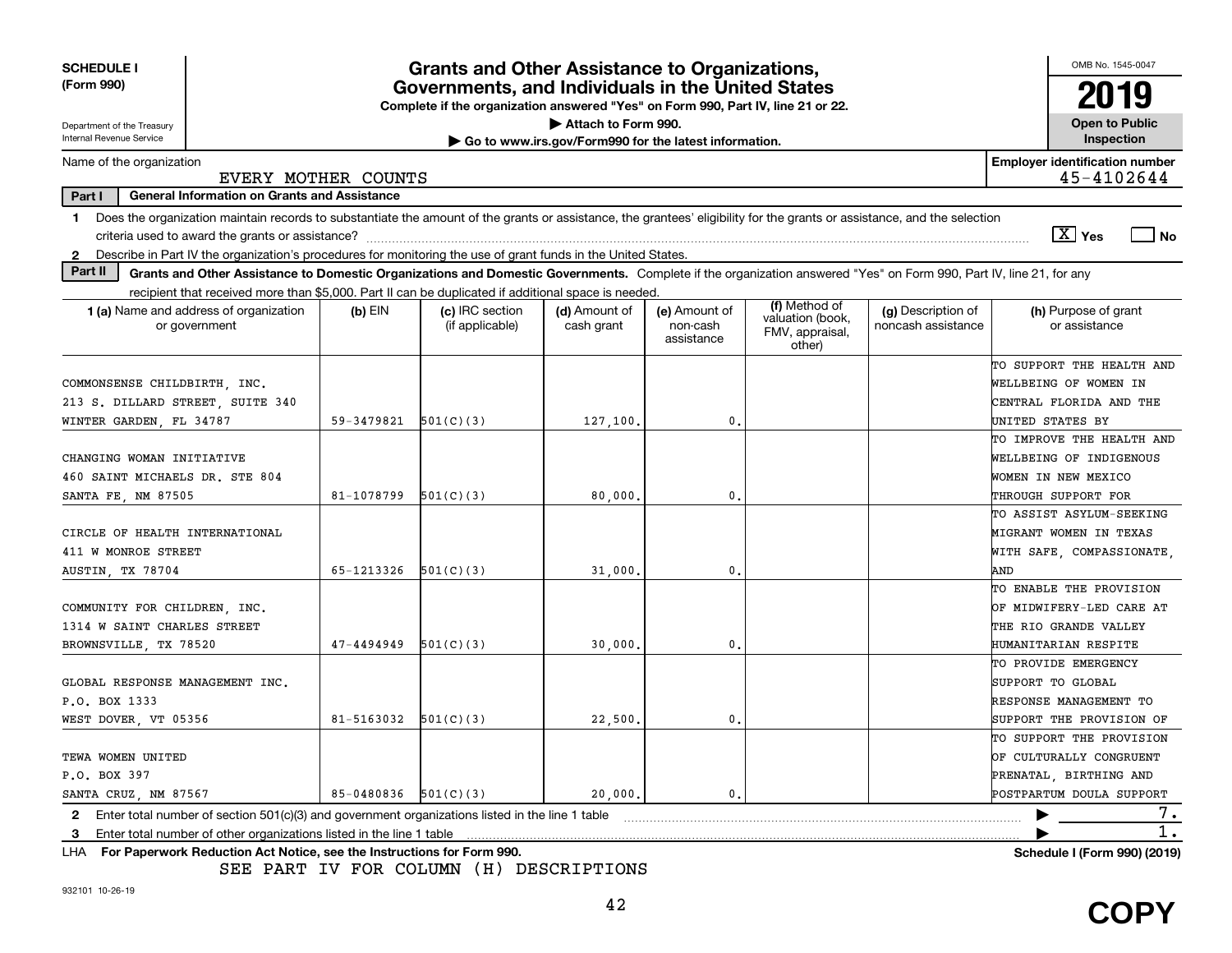#### Schedule I (Form 990) Page 1 EVERY MOTHER COUNTS

|  |  | 45-4102644 | Page |
|--|--|------------|------|
|--|--|------------|------|

| $(b)$ EIN  | (c) IRC section<br>if applicable | (d) Amount of<br>cash grant | (e) Amount of<br>non-cash<br>assistance | (f) Method of<br>valuation<br>(book, FMV,<br>appraisal, other) | (g) Description of<br>non-cash assistance | (h) Purpose of grant<br>or assistance                                                             |
|------------|----------------------------------|-----------------------------|-----------------------------------------|----------------------------------------------------------------|-------------------------------------------|---------------------------------------------------------------------------------------------------|
| 47-0944511 |                                  |                             |                                         |                                                                |                                           | TO PROVIDE EMERGENCY<br>SUPPORT TO BUILD A SIMPLE<br>HOUSE NEXT TO THE BUMI<br>SEHAT PAPUA CLINIC |
| 82-4487201 |                                  | 7,500.                      | $\mathbf{0}$ .                          |                                                                |                                           | TO PROVIDE GENERAL<br><b>DRGANIZATIONAL OPERATING</b><br>SUPPORT.                                 |
|            |                                  |                             |                                         |                                                                |                                           |                                                                                                   |
|            |                                  |                             |                                         |                                                                |                                           |                                                                                                   |
|            |                                  |                             |                                         |                                                                |                                           |                                                                                                   |
|            |                                  |                             |                                         |                                                                |                                           |                                                                                                   |
|            |                                  |                             |                                         |                                                                |                                           |                                                                                                   |
|            |                                  |                             |                                         |                                                                |                                           |                                                                                                   |
|            |                                  |                             |                                         |                                                                |                                           |                                                                                                   |
|            |                                  |                             |                                         |                                                                |                                           |                                                                                                   |
|            |                                  | 501(C)(3)                   | 10,000.                                 | $\mathsf{0}$ .                                                 |                                           |                                                                                                   |

**Schedule I (Form 990)**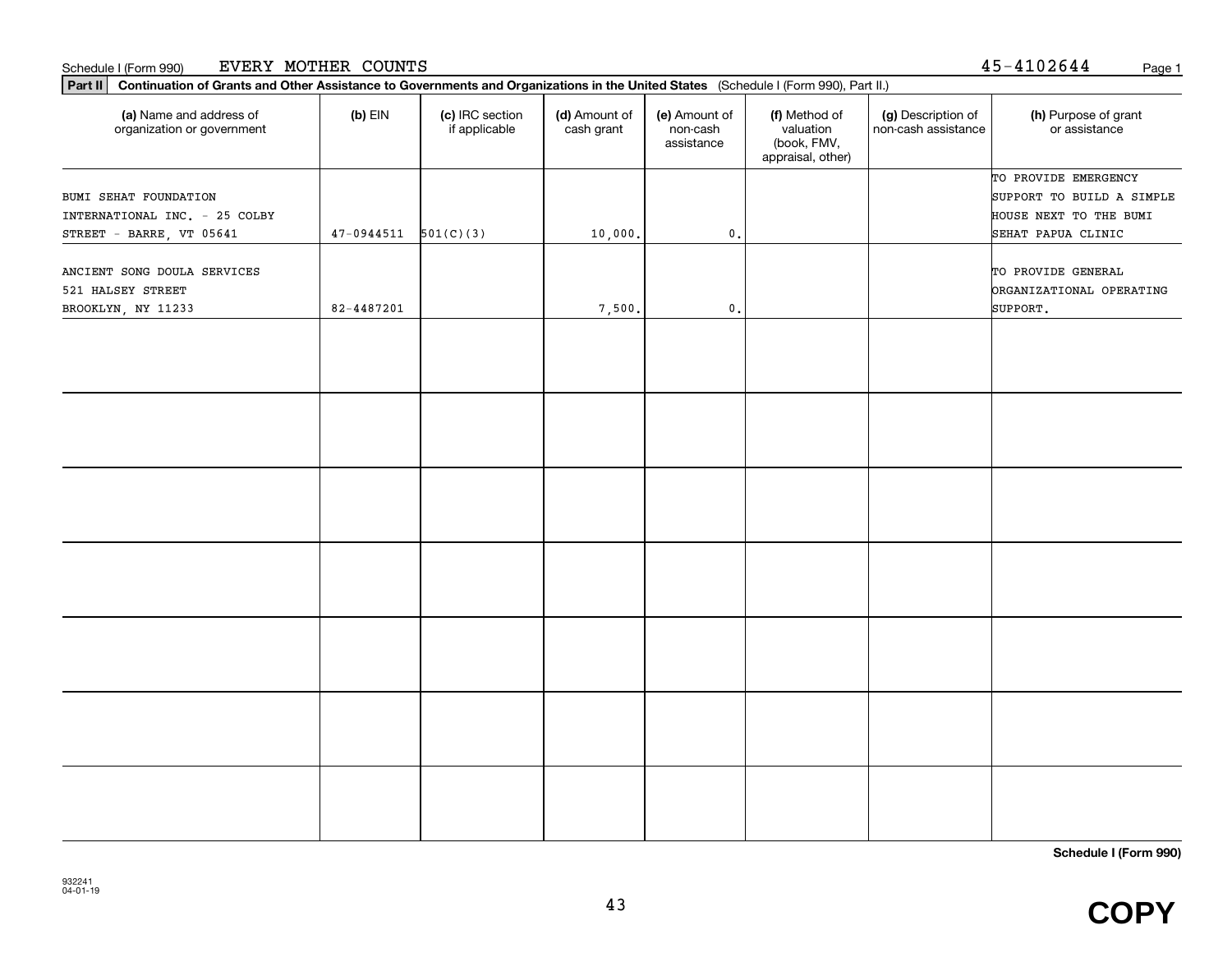**Part III | Grants and Other Assistance to Domestic Individuals. Complete if the organization answered "Yes" on Form 990, Part IV, line 22.** Part III can be duplicated if additional space is needed.

| (a) Type of grant or assistance | (b) Number of<br>recipients | (c) Amount of<br>cash grant | (d) Amount of non-<br>cash assistance | (e) Method of valuation<br>(book, FMV, appraisal, other) | (f) Description of noncash assistance |
|---------------------------------|-----------------------------|-----------------------------|---------------------------------------|----------------------------------------------------------|---------------------------------------|
|                                 |                             |                             |                                       |                                                          |                                       |
|                                 |                             |                             |                                       |                                                          |                                       |
|                                 |                             |                             |                                       |                                                          |                                       |
|                                 |                             |                             |                                       |                                                          |                                       |
|                                 |                             |                             |                                       |                                                          |                                       |
|                                 |                             |                             |                                       |                                                          |                                       |
|                                 |                             |                             |                                       |                                                          |                                       |
|                                 |                             |                             |                                       |                                                          |                                       |
|                                 |                             |                             |                                       |                                                          |                                       |
|                                 |                             |                             |                                       |                                                          |                                       |
| $\sim$<br>$\sim$                |                             |                             |                                       |                                                          |                                       |

**Part IV** | Supplemental Information. Provide the information required in Part I, line 2; Part III, column (b); and any other additional information.<br>

PART I, LINE 2:

THE ORGANIZATION REQUIRES BIANNUAL REPORTING FROM ALL ITS GRANTEES INSIDE

THE UNITED STATES. THE ORGANIZATION USES THESE REPORTS TO INSURE THAT THE

ENTITIES ARE COMPLYING WITH THE GRANT AGREEMENT. FURTHER, WHEN POSSIBLE,

THE ORGANIZATION'S EMPLOYEES TRAVEL TO THE GRANT SITE TO OBSERVE FIRST-HAND

THE USE OF THE GRANT FUNDS.

PART II, LINE 1, COLUMN (H):

NAME OF ORGANIZATION OR GOVERNMENT: COMMONSENSE CHILDBIRTH, INC.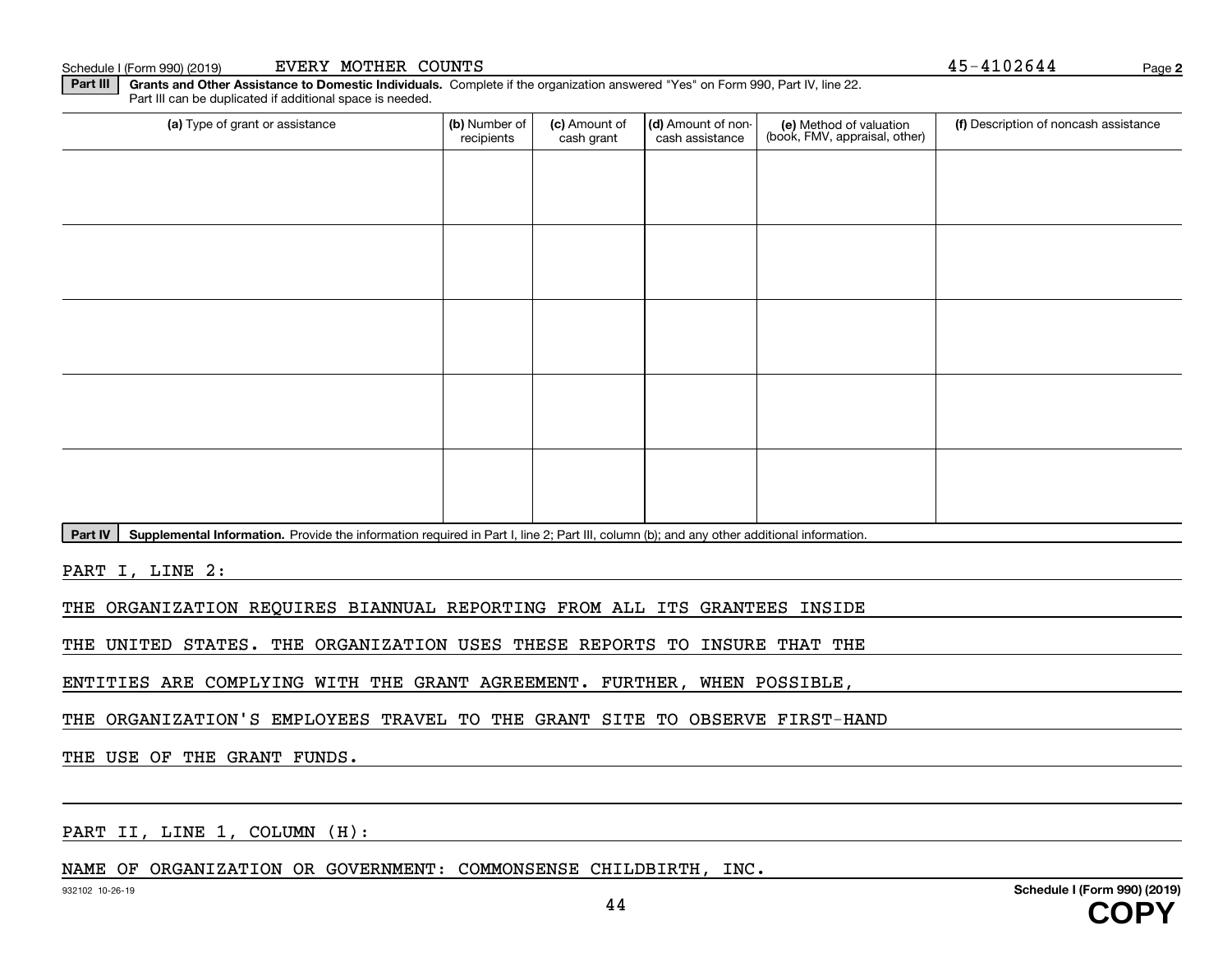| Schedule I (Form 990) EVERY MOTHER COUNTS                                 | $45 - 4102644$ Page 2 |
|---------------------------------------------------------------------------|-----------------------|
| <b>Part IV   Supplemental Information</b>                                 |                       |
| (H) PURPOSE OF GRANT OR ASSISTANCE: TO SUPPORT THE HEALTH AND WELLBEING   |                       |
| OF WOMEN IN CENTRAL FLORIDA AND THE UNITED STATES BY SUPPORTING CORE      |                       |
| OPERATIONS OF COMMONSENSE CHILDBIRTH, THE PROVISION OF COMMUNITY OUTREACH |                       |
| AND EDUCATION, ORGANIZATIONAL STRENGTHENING, AND LONGER TERM MOVEMENT     |                       |
| BUILDING TOWARD BIRTH EQUITY AND JUSTICE THROUGH THE NATIONAL PERINATAL   |                       |

TASK FORCE.

NAME OF ORGANIZATION OR GOVERNMENT: CHANGING WOMAN INITIATIVE

(H) PURPOSE OF GRANT OR ASSISTANCE: TO IMPROVE THE HEALTH AND WELLBEING OF INDIGENOUS WOMEN IN NEW MEXICO THROUGH SUPPORT FOR CHANGING WOMAN INITIATIVE'S CORE OPERATIONS, INCLUDING THE DAY-TO-DAY MANAGEMENT OF THE CORN MOTHER EASY ACCESS HEALTH CLINIC, AND TO PROVIDE BIRTH ASSISTANCE AND SUBSIDIZED FINANCING SUPPORT FOR WHITE SHELL WOMEN HOME BIRTH SERVICES, TRAININGS AND CONTINUING EDUCATION SUPPORT FOR BIRTH WORKERS, AND ONGOING HEALTH POLICY EFFORTS AROUND NATIVE AMERICAN WOMEN'S MATERNAL HEALTH.

NAME OF ORGANIZATION OR GOVERNMENT: CIRCLE OF HEALTH INTERNATIONAL (H) PURPOSE OF GRANT OR ASSISTANCE: TO ASSIST ASYLUM-SEEKING MIGRANT WOMEN IN TEXAS WITH SAFE, COMPASSIONATE, AND CULTURALLY-APPROPRIATE HEALTH CARE MANAGEMENT, SOCIAL SUPPORT, REFERRAL SERVICES, AND OTHER BASIC NEEDS.

932291 04-01-19**Schedule I (Form 990)** NAME OF ORGANIZATION OR GOVERNMENT: COMMUNITY FOR CHILDREN, INC. (H) PURPOSE OF GRANT OR ASSISTANCE: TO ENABLE THE PROVISION OF MIDWIFERY-LED CARE AT THE RIO GRANDE VALLEY HUMANITARIAN RESPITE CENTER (HRC) IN TEXAS TO HELP ENSURE THAT IMMIGRANT WOMEN STAYING AT THE HRC HAVE ACCESS TO HIGH-QUALITY, SAFE AND RESPECTFUL MATERNITY CARE.

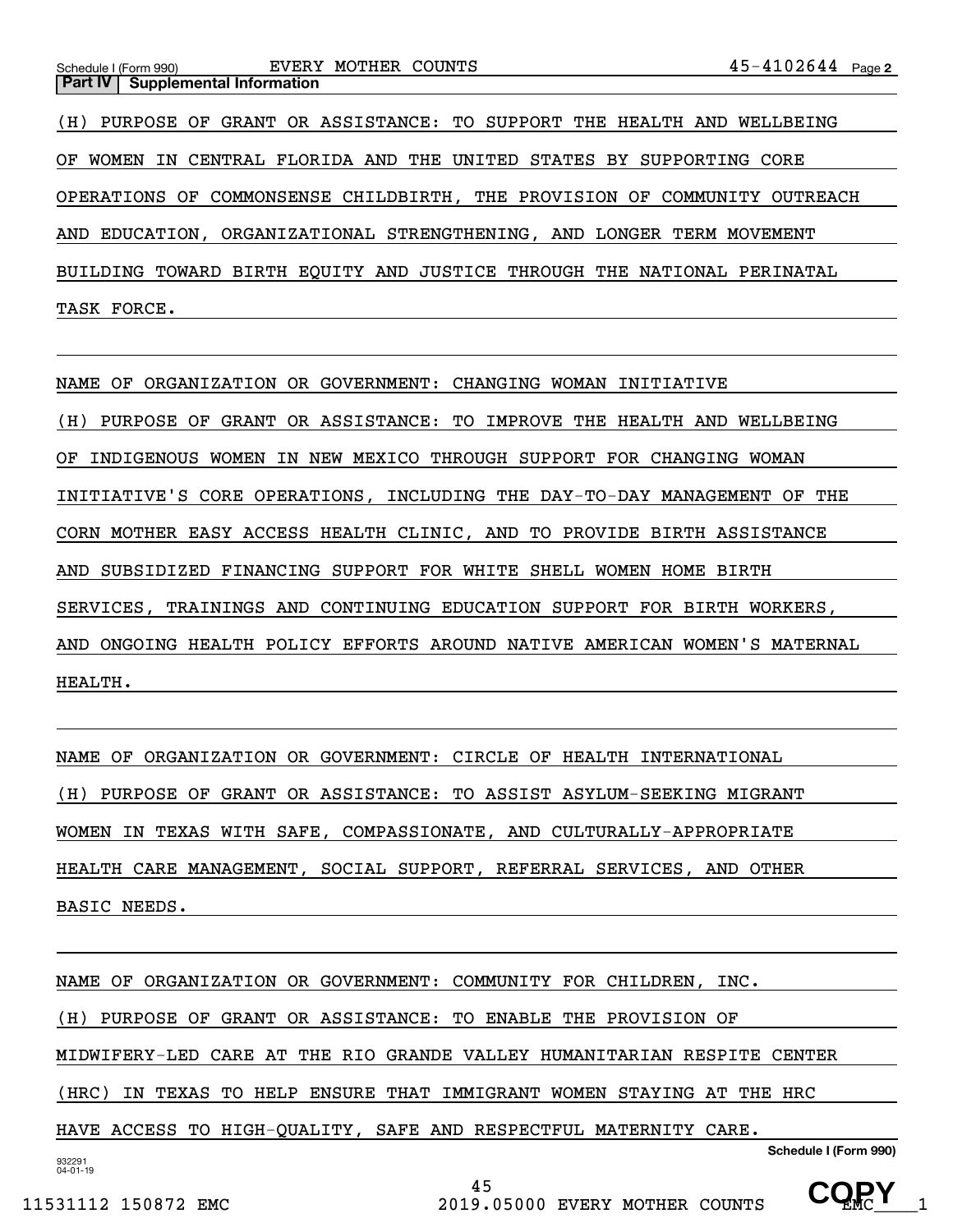NAME OF ORGANIZATION OR GOVERNMENT: GLOBAL RESPONSE MANAGEMENT INC. (H) PURPOSE OF GRANT OR ASSISTANCE: TO PROVIDE EMERGENCY SUPPORT TO GLOBAL RESPONSE MANAGEMENT TO SUPPORT THE PROVISION OF HIGH-QUALITY, COMPREHENSIVE PRENATAL AND POSTPARTUM CARE TO PREGNANT AND CHILDBEARING ASYLUM-SEEKERS IN MATAMOROS, MEXICO.

NAME OF ORGANIZATION OR GOVERNMENT: TEWA WOMEN UNITED

(H) PURPOSE OF GRANT OR ASSISTANCE: TO SUPPORT THE PROVISION OF

CULTURALLY CONGRUENT PRENATAL, BIRTHING AND POSTPARTUM DOULA SUPPORT

SERVICES FOR FAMILIES IN A MULTI-ETHNIC, RURAL AND UNDERSERVED AREA OF

NORTHERN NEW MEXICO, PRIMARILY FOR INDIGENOUS WOMEN IN TEWA-SPEAKING

PUEBLOS.

NAME OF ORGANIZATION OR GOVERNMENT:

BUMI SEHAT FOUNDATION INTERNATIONAL INC.

(H) PURPOSE OF GRANT OR ASSISTANCE: TO PROVIDE EMERGENCY SUPPORT TO

BUILD A SIMPLE HOUSE NEXT TO THE BUMI SEHAT PAPUA CLINIC SERVING REFUGEES

AND THE LOCAL COMMUNITY THAT WILL ACCOMMODATE MIDWIVES AND VOLUNTEERS

STAFFING THE CLINIC AND SERVE AS A STORAGE SITE FOR CLINICAL SUPPLIES.

**Schedule I (Form 990)**

932291 04-01-19

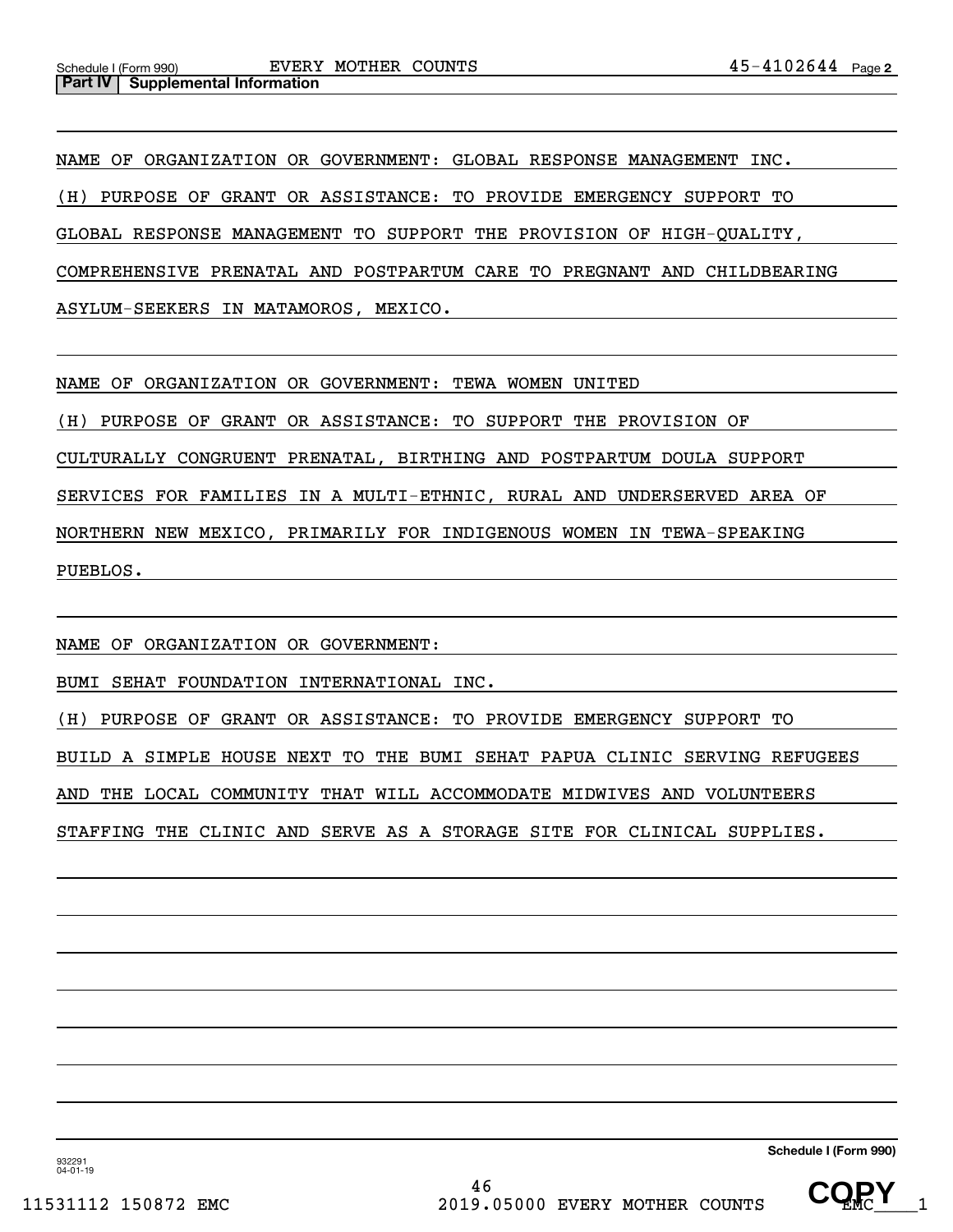| <b>Compensation Information</b><br>(Form 990)<br>For certain Officers, Directors, Trustees, Key Employees, and Highest<br>2019<br><b>Compensated Employees</b><br>Complete if the organization answered "Yes" on Form 990, Part IV, line 23.<br><b>Open to Public</b><br>Attach to Form 990.<br>Department of the Treasury<br>Inspection<br>► Go to www.irs.gov/Form990 for instructions and the latest information.<br>Internal Revenue Service<br><b>Employer identification number</b><br>Name of the organization<br>45-4102644<br>EVERY MOTHER COUNTS<br><b>Questions Regarding Compensation</b><br>Part I<br>Yes<br>No<br><b>1a</b> Check the appropriate box(es) if the organization provided any of the following to or for a person listed on Form 990,<br>Part VII, Section A, line 1a. Complete Part III to provide any relevant information regarding these items.<br>First-class or charter travel<br>Housing allowance or residence for personal use<br>Travel for companions<br>Payments for business use of personal residence<br>Health or social club dues or initiation fees<br>Tax indemnification and gross-up payments<br>Discretionary spending account<br>Personal services (such as maid, chauffeur, chef)<br><b>b</b> If any of the boxes on line 1a are checked, did the organization follow a written policy regarding payment or<br>1b<br>Did the organization require substantiation prior to reimbursing or allowing expenses incurred by all directors,<br>2<br>$\mathbf{2}$<br>Indicate which, if any, of the following the organization used to establish the compensation of the organization's<br>З<br>CEO/Executive Director. Check all that apply. Do not check any boxes for methods used by a related organization to<br>establish compensation of the CEO/Executive Director, but explain in Part III.<br>Compensation committee<br>Written employment contract<br>Compensation survey or study<br>Independent compensation consultant<br>Approval by the board or compensation committee<br>Form 990 of other organizations<br>During the year, did any person listed on Form 990, Part VII, Section A, line 1a, with respect to the filing<br>4<br>organization or a related organization:<br>х<br>Receive a severance payment or change-of-control payment?<br>4a<br>а<br>$\overline{\textbf{X}}$<br>4b<br>b<br>$\mathbf X$<br>4c<br>с<br>If "Yes" to any of lines 4a-c, list the persons and provide the applicable amounts for each item in Part III.<br>Only section 501(c)(3), 501(c)(4), and 501(c)(29) organizations must complete lines 5-9.<br>For persons listed on Form 990, Part VII, Section A, line 1a, did the organization pay or accrue any compensation<br>contingent on the revenues of:<br>x<br>a The organization? <b>Entitation</b> and the organization?<br>5а<br>$\overline{\mathbf{x}}$ |
|-------------------------------------------------------------------------------------------------------------------------------------------------------------------------------------------------------------------------------------------------------------------------------------------------------------------------------------------------------------------------------------------------------------------------------------------------------------------------------------------------------------------------------------------------------------------------------------------------------------------------------------------------------------------------------------------------------------------------------------------------------------------------------------------------------------------------------------------------------------------------------------------------------------------------------------------------------------------------------------------------------------------------------------------------------------------------------------------------------------------------------------------------------------------------------------------------------------------------------------------------------------------------------------------------------------------------------------------------------------------------------------------------------------------------------------------------------------------------------------------------------------------------------------------------------------------------------------------------------------------------------------------------------------------------------------------------------------------------------------------------------------------------------------------------------------------------------------------------------------------------------------------------------------------------------------------------------------------------------------------------------------------------------------------------------------------------------------------------------------------------------------------------------------------------------------------------------------------------------------------------------------------------------------------------------------------------------------------------------------------------------------------------------------------------------------------------------------------------------------------------------------------------------------------------------------------------------------------------------------------------------------------------------------------------------------------------------------------------------------------------------------------------------------------------------------------------------------------------------------|
|                                                                                                                                                                                                                                                                                                                                                                                                                                                                                                                                                                                                                                                                                                                                                                                                                                                                                                                                                                                                                                                                                                                                                                                                                                                                                                                                                                                                                                                                                                                                                                                                                                                                                                                                                                                                                                                                                                                                                                                                                                                                                                                                                                                                                                                                                                                                                                                                                                                                                                                                                                                                                                                                                                                                                                                                                                                             |
|                                                                                                                                                                                                                                                                                                                                                                                                                                                                                                                                                                                                                                                                                                                                                                                                                                                                                                                                                                                                                                                                                                                                                                                                                                                                                                                                                                                                                                                                                                                                                                                                                                                                                                                                                                                                                                                                                                                                                                                                                                                                                                                                                                                                                                                                                                                                                                                                                                                                                                                                                                                                                                                                                                                                                                                                                                                             |
|                                                                                                                                                                                                                                                                                                                                                                                                                                                                                                                                                                                                                                                                                                                                                                                                                                                                                                                                                                                                                                                                                                                                                                                                                                                                                                                                                                                                                                                                                                                                                                                                                                                                                                                                                                                                                                                                                                                                                                                                                                                                                                                                                                                                                                                                                                                                                                                                                                                                                                                                                                                                                                                                                                                                                                                                                                                             |
|                                                                                                                                                                                                                                                                                                                                                                                                                                                                                                                                                                                                                                                                                                                                                                                                                                                                                                                                                                                                                                                                                                                                                                                                                                                                                                                                                                                                                                                                                                                                                                                                                                                                                                                                                                                                                                                                                                                                                                                                                                                                                                                                                                                                                                                                                                                                                                                                                                                                                                                                                                                                                                                                                                                                                                                                                                                             |
|                                                                                                                                                                                                                                                                                                                                                                                                                                                                                                                                                                                                                                                                                                                                                                                                                                                                                                                                                                                                                                                                                                                                                                                                                                                                                                                                                                                                                                                                                                                                                                                                                                                                                                                                                                                                                                                                                                                                                                                                                                                                                                                                                                                                                                                                                                                                                                                                                                                                                                                                                                                                                                                                                                                                                                                                                                                             |
|                                                                                                                                                                                                                                                                                                                                                                                                                                                                                                                                                                                                                                                                                                                                                                                                                                                                                                                                                                                                                                                                                                                                                                                                                                                                                                                                                                                                                                                                                                                                                                                                                                                                                                                                                                                                                                                                                                                                                                                                                                                                                                                                                                                                                                                                                                                                                                                                                                                                                                                                                                                                                                                                                                                                                                                                                                                             |
|                                                                                                                                                                                                                                                                                                                                                                                                                                                                                                                                                                                                                                                                                                                                                                                                                                                                                                                                                                                                                                                                                                                                                                                                                                                                                                                                                                                                                                                                                                                                                                                                                                                                                                                                                                                                                                                                                                                                                                                                                                                                                                                                                                                                                                                                                                                                                                                                                                                                                                                                                                                                                                                                                                                                                                                                                                                             |
|                                                                                                                                                                                                                                                                                                                                                                                                                                                                                                                                                                                                                                                                                                                                                                                                                                                                                                                                                                                                                                                                                                                                                                                                                                                                                                                                                                                                                                                                                                                                                                                                                                                                                                                                                                                                                                                                                                                                                                                                                                                                                                                                                                                                                                                                                                                                                                                                                                                                                                                                                                                                                                                                                                                                                                                                                                                             |
|                                                                                                                                                                                                                                                                                                                                                                                                                                                                                                                                                                                                                                                                                                                                                                                                                                                                                                                                                                                                                                                                                                                                                                                                                                                                                                                                                                                                                                                                                                                                                                                                                                                                                                                                                                                                                                                                                                                                                                                                                                                                                                                                                                                                                                                                                                                                                                                                                                                                                                                                                                                                                                                                                                                                                                                                                                                             |
|                                                                                                                                                                                                                                                                                                                                                                                                                                                                                                                                                                                                                                                                                                                                                                                                                                                                                                                                                                                                                                                                                                                                                                                                                                                                                                                                                                                                                                                                                                                                                                                                                                                                                                                                                                                                                                                                                                                                                                                                                                                                                                                                                                                                                                                                                                                                                                                                                                                                                                                                                                                                                                                                                                                                                                                                                                                             |
|                                                                                                                                                                                                                                                                                                                                                                                                                                                                                                                                                                                                                                                                                                                                                                                                                                                                                                                                                                                                                                                                                                                                                                                                                                                                                                                                                                                                                                                                                                                                                                                                                                                                                                                                                                                                                                                                                                                                                                                                                                                                                                                                                                                                                                                                                                                                                                                                                                                                                                                                                                                                                                                                                                                                                                                                                                                             |
|                                                                                                                                                                                                                                                                                                                                                                                                                                                                                                                                                                                                                                                                                                                                                                                                                                                                                                                                                                                                                                                                                                                                                                                                                                                                                                                                                                                                                                                                                                                                                                                                                                                                                                                                                                                                                                                                                                                                                                                                                                                                                                                                                                                                                                                                                                                                                                                                                                                                                                                                                                                                                                                                                                                                                                                                                                                             |
|                                                                                                                                                                                                                                                                                                                                                                                                                                                                                                                                                                                                                                                                                                                                                                                                                                                                                                                                                                                                                                                                                                                                                                                                                                                                                                                                                                                                                                                                                                                                                                                                                                                                                                                                                                                                                                                                                                                                                                                                                                                                                                                                                                                                                                                                                                                                                                                                                                                                                                                                                                                                                                                                                                                                                                                                                                                             |
|                                                                                                                                                                                                                                                                                                                                                                                                                                                                                                                                                                                                                                                                                                                                                                                                                                                                                                                                                                                                                                                                                                                                                                                                                                                                                                                                                                                                                                                                                                                                                                                                                                                                                                                                                                                                                                                                                                                                                                                                                                                                                                                                                                                                                                                                                                                                                                                                                                                                                                                                                                                                                                                                                                                                                                                                                                                             |
|                                                                                                                                                                                                                                                                                                                                                                                                                                                                                                                                                                                                                                                                                                                                                                                                                                                                                                                                                                                                                                                                                                                                                                                                                                                                                                                                                                                                                                                                                                                                                                                                                                                                                                                                                                                                                                                                                                                                                                                                                                                                                                                                                                                                                                                                                                                                                                                                                                                                                                                                                                                                                                                                                                                                                                                                                                                             |
|                                                                                                                                                                                                                                                                                                                                                                                                                                                                                                                                                                                                                                                                                                                                                                                                                                                                                                                                                                                                                                                                                                                                                                                                                                                                                                                                                                                                                                                                                                                                                                                                                                                                                                                                                                                                                                                                                                                                                                                                                                                                                                                                                                                                                                                                                                                                                                                                                                                                                                                                                                                                                                                                                                                                                                                                                                                             |
|                                                                                                                                                                                                                                                                                                                                                                                                                                                                                                                                                                                                                                                                                                                                                                                                                                                                                                                                                                                                                                                                                                                                                                                                                                                                                                                                                                                                                                                                                                                                                                                                                                                                                                                                                                                                                                                                                                                                                                                                                                                                                                                                                                                                                                                                                                                                                                                                                                                                                                                                                                                                                                                                                                                                                                                                                                                             |
|                                                                                                                                                                                                                                                                                                                                                                                                                                                                                                                                                                                                                                                                                                                                                                                                                                                                                                                                                                                                                                                                                                                                                                                                                                                                                                                                                                                                                                                                                                                                                                                                                                                                                                                                                                                                                                                                                                                                                                                                                                                                                                                                                                                                                                                                                                                                                                                                                                                                                                                                                                                                                                                                                                                                                                                                                                                             |
|                                                                                                                                                                                                                                                                                                                                                                                                                                                                                                                                                                                                                                                                                                                                                                                                                                                                                                                                                                                                                                                                                                                                                                                                                                                                                                                                                                                                                                                                                                                                                                                                                                                                                                                                                                                                                                                                                                                                                                                                                                                                                                                                                                                                                                                                                                                                                                                                                                                                                                                                                                                                                                                                                                                                                                                                                                                             |
|                                                                                                                                                                                                                                                                                                                                                                                                                                                                                                                                                                                                                                                                                                                                                                                                                                                                                                                                                                                                                                                                                                                                                                                                                                                                                                                                                                                                                                                                                                                                                                                                                                                                                                                                                                                                                                                                                                                                                                                                                                                                                                                                                                                                                                                                                                                                                                                                                                                                                                                                                                                                                                                                                                                                                                                                                                                             |
|                                                                                                                                                                                                                                                                                                                                                                                                                                                                                                                                                                                                                                                                                                                                                                                                                                                                                                                                                                                                                                                                                                                                                                                                                                                                                                                                                                                                                                                                                                                                                                                                                                                                                                                                                                                                                                                                                                                                                                                                                                                                                                                                                                                                                                                                                                                                                                                                                                                                                                                                                                                                                                                                                                                                                                                                                                                             |
|                                                                                                                                                                                                                                                                                                                                                                                                                                                                                                                                                                                                                                                                                                                                                                                                                                                                                                                                                                                                                                                                                                                                                                                                                                                                                                                                                                                                                                                                                                                                                                                                                                                                                                                                                                                                                                                                                                                                                                                                                                                                                                                                                                                                                                                                                                                                                                                                                                                                                                                                                                                                                                                                                                                                                                                                                                                             |
|                                                                                                                                                                                                                                                                                                                                                                                                                                                                                                                                                                                                                                                                                                                                                                                                                                                                                                                                                                                                                                                                                                                                                                                                                                                                                                                                                                                                                                                                                                                                                                                                                                                                                                                                                                                                                                                                                                                                                                                                                                                                                                                                                                                                                                                                                                                                                                                                                                                                                                                                                                                                                                                                                                                                                                                                                                                             |
|                                                                                                                                                                                                                                                                                                                                                                                                                                                                                                                                                                                                                                                                                                                                                                                                                                                                                                                                                                                                                                                                                                                                                                                                                                                                                                                                                                                                                                                                                                                                                                                                                                                                                                                                                                                                                                                                                                                                                                                                                                                                                                                                                                                                                                                                                                                                                                                                                                                                                                                                                                                                                                                                                                                                                                                                                                                             |
|                                                                                                                                                                                                                                                                                                                                                                                                                                                                                                                                                                                                                                                                                                                                                                                                                                                                                                                                                                                                                                                                                                                                                                                                                                                                                                                                                                                                                                                                                                                                                                                                                                                                                                                                                                                                                                                                                                                                                                                                                                                                                                                                                                                                                                                                                                                                                                                                                                                                                                                                                                                                                                                                                                                                                                                                                                                             |
|                                                                                                                                                                                                                                                                                                                                                                                                                                                                                                                                                                                                                                                                                                                                                                                                                                                                                                                                                                                                                                                                                                                                                                                                                                                                                                                                                                                                                                                                                                                                                                                                                                                                                                                                                                                                                                                                                                                                                                                                                                                                                                                                                                                                                                                                                                                                                                                                                                                                                                                                                                                                                                                                                                                                                                                                                                                             |
|                                                                                                                                                                                                                                                                                                                                                                                                                                                                                                                                                                                                                                                                                                                                                                                                                                                                                                                                                                                                                                                                                                                                                                                                                                                                                                                                                                                                                                                                                                                                                                                                                                                                                                                                                                                                                                                                                                                                                                                                                                                                                                                                                                                                                                                                                                                                                                                                                                                                                                                                                                                                                                                                                                                                                                                                                                                             |
|                                                                                                                                                                                                                                                                                                                                                                                                                                                                                                                                                                                                                                                                                                                                                                                                                                                                                                                                                                                                                                                                                                                                                                                                                                                                                                                                                                                                                                                                                                                                                                                                                                                                                                                                                                                                                                                                                                                                                                                                                                                                                                                                                                                                                                                                                                                                                                                                                                                                                                                                                                                                                                                                                                                                                                                                                                                             |
|                                                                                                                                                                                                                                                                                                                                                                                                                                                                                                                                                                                                                                                                                                                                                                                                                                                                                                                                                                                                                                                                                                                                                                                                                                                                                                                                                                                                                                                                                                                                                                                                                                                                                                                                                                                                                                                                                                                                                                                                                                                                                                                                                                                                                                                                                                                                                                                                                                                                                                                                                                                                                                                                                                                                                                                                                                                             |
|                                                                                                                                                                                                                                                                                                                                                                                                                                                                                                                                                                                                                                                                                                                                                                                                                                                                                                                                                                                                                                                                                                                                                                                                                                                                                                                                                                                                                                                                                                                                                                                                                                                                                                                                                                                                                                                                                                                                                                                                                                                                                                                                                                                                                                                                                                                                                                                                                                                                                                                                                                                                                                                                                                                                                                                                                                                             |
|                                                                                                                                                                                                                                                                                                                                                                                                                                                                                                                                                                                                                                                                                                                                                                                                                                                                                                                                                                                                                                                                                                                                                                                                                                                                                                                                                                                                                                                                                                                                                                                                                                                                                                                                                                                                                                                                                                                                                                                                                                                                                                                                                                                                                                                                                                                                                                                                                                                                                                                                                                                                                                                                                                                                                                                                                                                             |
|                                                                                                                                                                                                                                                                                                                                                                                                                                                                                                                                                                                                                                                                                                                                                                                                                                                                                                                                                                                                                                                                                                                                                                                                                                                                                                                                                                                                                                                                                                                                                                                                                                                                                                                                                                                                                                                                                                                                                                                                                                                                                                                                                                                                                                                                                                                                                                                                                                                                                                                                                                                                                                                                                                                                                                                                                                                             |
|                                                                                                                                                                                                                                                                                                                                                                                                                                                                                                                                                                                                                                                                                                                                                                                                                                                                                                                                                                                                                                                                                                                                                                                                                                                                                                                                                                                                                                                                                                                                                                                                                                                                                                                                                                                                                                                                                                                                                                                                                                                                                                                                                                                                                                                                                                                                                                                                                                                                                                                                                                                                                                                                                                                                                                                                                                                             |
|                                                                                                                                                                                                                                                                                                                                                                                                                                                                                                                                                                                                                                                                                                                                                                                                                                                                                                                                                                                                                                                                                                                                                                                                                                                                                                                                                                                                                                                                                                                                                                                                                                                                                                                                                                                                                                                                                                                                                                                                                                                                                                                                                                                                                                                                                                                                                                                                                                                                                                                                                                                                                                                                                                                                                                                                                                                             |
|                                                                                                                                                                                                                                                                                                                                                                                                                                                                                                                                                                                                                                                                                                                                                                                                                                                                                                                                                                                                                                                                                                                                                                                                                                                                                                                                                                                                                                                                                                                                                                                                                                                                                                                                                                                                                                                                                                                                                                                                                                                                                                                                                                                                                                                                                                                                                                                                                                                                                                                                                                                                                                                                                                                                                                                                                                                             |
|                                                                                                                                                                                                                                                                                                                                                                                                                                                                                                                                                                                                                                                                                                                                                                                                                                                                                                                                                                                                                                                                                                                                                                                                                                                                                                                                                                                                                                                                                                                                                                                                                                                                                                                                                                                                                                                                                                                                                                                                                                                                                                                                                                                                                                                                                                                                                                                                                                                                                                                                                                                                                                                                                                                                                                                                                                                             |
|                                                                                                                                                                                                                                                                                                                                                                                                                                                                                                                                                                                                                                                                                                                                                                                                                                                                                                                                                                                                                                                                                                                                                                                                                                                                                                                                                                                                                                                                                                                                                                                                                                                                                                                                                                                                                                                                                                                                                                                                                                                                                                                                                                                                                                                                                                                                                                                                                                                                                                                                                                                                                                                                                                                                                                                                                                                             |
|                                                                                                                                                                                                                                                                                                                                                                                                                                                                                                                                                                                                                                                                                                                                                                                                                                                                                                                                                                                                                                                                                                                                                                                                                                                                                                                                                                                                                                                                                                                                                                                                                                                                                                                                                                                                                                                                                                                                                                                                                                                                                                                                                                                                                                                                                                                                                                                                                                                                                                                                                                                                                                                                                                                                                                                                                                                             |
| <b>5b</b>                                                                                                                                                                                                                                                                                                                                                                                                                                                                                                                                                                                                                                                                                                                                                                                                                                                                                                                                                                                                                                                                                                                                                                                                                                                                                                                                                                                                                                                                                                                                                                                                                                                                                                                                                                                                                                                                                                                                                                                                                                                                                                                                                                                                                                                                                                                                                                                                                                                                                                                                                                                                                                                                                                                                                                                                                                                   |
| If "Yes" on line 5a or 5b, describe in Part III.                                                                                                                                                                                                                                                                                                                                                                                                                                                                                                                                                                                                                                                                                                                                                                                                                                                                                                                                                                                                                                                                                                                                                                                                                                                                                                                                                                                                                                                                                                                                                                                                                                                                                                                                                                                                                                                                                                                                                                                                                                                                                                                                                                                                                                                                                                                                                                                                                                                                                                                                                                                                                                                                                                                                                                                                            |
| For persons listed on Form 990, Part VII, Section A, line 1a, did the organization pay or accrue any compensation<br>6.                                                                                                                                                                                                                                                                                                                                                                                                                                                                                                                                                                                                                                                                                                                                                                                                                                                                                                                                                                                                                                                                                                                                                                                                                                                                                                                                                                                                                                                                                                                                                                                                                                                                                                                                                                                                                                                                                                                                                                                                                                                                                                                                                                                                                                                                                                                                                                                                                                                                                                                                                                                                                                                                                                                                     |
| contingent on the net earnings of:                                                                                                                                                                                                                                                                                                                                                                                                                                                                                                                                                                                                                                                                                                                                                                                                                                                                                                                                                                                                                                                                                                                                                                                                                                                                                                                                                                                                                                                                                                                                                                                                                                                                                                                                                                                                                                                                                                                                                                                                                                                                                                                                                                                                                                                                                                                                                                                                                                                                                                                                                                                                                                                                                                                                                                                                                          |
| х<br>a The organization? <b>Entitled Strategies and Strategies and Strategies</b> and The organization?<br>6a<br>$\mathbf x$                                                                                                                                                                                                                                                                                                                                                                                                                                                                                                                                                                                                                                                                                                                                                                                                                                                                                                                                                                                                                                                                                                                                                                                                                                                                                                                                                                                                                                                                                                                                                                                                                                                                                                                                                                                                                                                                                                                                                                                                                                                                                                                                                                                                                                                                                                                                                                                                                                                                                                                                                                                                                                                                                                                                |
| 6b                                                                                                                                                                                                                                                                                                                                                                                                                                                                                                                                                                                                                                                                                                                                                                                                                                                                                                                                                                                                                                                                                                                                                                                                                                                                                                                                                                                                                                                                                                                                                                                                                                                                                                                                                                                                                                                                                                                                                                                                                                                                                                                                                                                                                                                                                                                                                                                                                                                                                                                                                                                                                                                                                                                                                                                                                                                          |
| If "Yes" on line 6a or 6b, describe in Part III.                                                                                                                                                                                                                                                                                                                                                                                                                                                                                                                                                                                                                                                                                                                                                                                                                                                                                                                                                                                                                                                                                                                                                                                                                                                                                                                                                                                                                                                                                                                                                                                                                                                                                                                                                                                                                                                                                                                                                                                                                                                                                                                                                                                                                                                                                                                                                                                                                                                                                                                                                                                                                                                                                                                                                                                                            |
| 7 For persons listed on Form 990, Part VII, Section A, line 1a, did the organization provide any nonfixed payments<br>х                                                                                                                                                                                                                                                                                                                                                                                                                                                                                                                                                                                                                                                                                                                                                                                                                                                                                                                                                                                                                                                                                                                                                                                                                                                                                                                                                                                                                                                                                                                                                                                                                                                                                                                                                                                                                                                                                                                                                                                                                                                                                                                                                                                                                                                                                                                                                                                                                                                                                                                                                                                                                                                                                                                                     |
| $\overline{7}$                                                                                                                                                                                                                                                                                                                                                                                                                                                                                                                                                                                                                                                                                                                                                                                                                                                                                                                                                                                                                                                                                                                                                                                                                                                                                                                                                                                                                                                                                                                                                                                                                                                                                                                                                                                                                                                                                                                                                                                                                                                                                                                                                                                                                                                                                                                                                                                                                                                                                                                                                                                                                                                                                                                                                                                                                                              |
| Were any amounts reported on Form 990, Part VII, paid or accrued pursuant to a contract that was subject to the<br>8<br>х                                                                                                                                                                                                                                                                                                                                                                                                                                                                                                                                                                                                                                                                                                                                                                                                                                                                                                                                                                                                                                                                                                                                                                                                                                                                                                                                                                                                                                                                                                                                                                                                                                                                                                                                                                                                                                                                                                                                                                                                                                                                                                                                                                                                                                                                                                                                                                                                                                                                                                                                                                                                                                                                                                                                   |
| initial contract exception described in Regulations section 53.4958-4(a)(3)? If "Yes," describe in Part III<br>8                                                                                                                                                                                                                                                                                                                                                                                                                                                                                                                                                                                                                                                                                                                                                                                                                                                                                                                                                                                                                                                                                                                                                                                                                                                                                                                                                                                                                                                                                                                                                                                                                                                                                                                                                                                                                                                                                                                                                                                                                                                                                                                                                                                                                                                                                                                                                                                                                                                                                                                                                                                                                                                                                                                                            |
| If "Yes" on line 8, did the organization also follow the rebuttable presumption procedure described in<br>9<br>9                                                                                                                                                                                                                                                                                                                                                                                                                                                                                                                                                                                                                                                                                                                                                                                                                                                                                                                                                                                                                                                                                                                                                                                                                                                                                                                                                                                                                                                                                                                                                                                                                                                                                                                                                                                                                                                                                                                                                                                                                                                                                                                                                                                                                                                                                                                                                                                                                                                                                                                                                                                                                                                                                                                                            |
| LHA For Paperwork Reduction Act Notice, see the Instructions for Form 990.<br>Schedule J (Form 990) 2019                                                                                                                                                                                                                                                                                                                                                                                                                                                                                                                                                                                                                                                                                                                                                                                                                                                                                                                                                                                                                                                                                                                                                                                                                                                                                                                                                                                                                                                                                                                                                                                                                                                                                                                                                                                                                                                                                                                                                                                                                                                                                                                                                                                                                                                                                                                                                                                                                                                                                                                                                                                                                                                                                                                                                    |

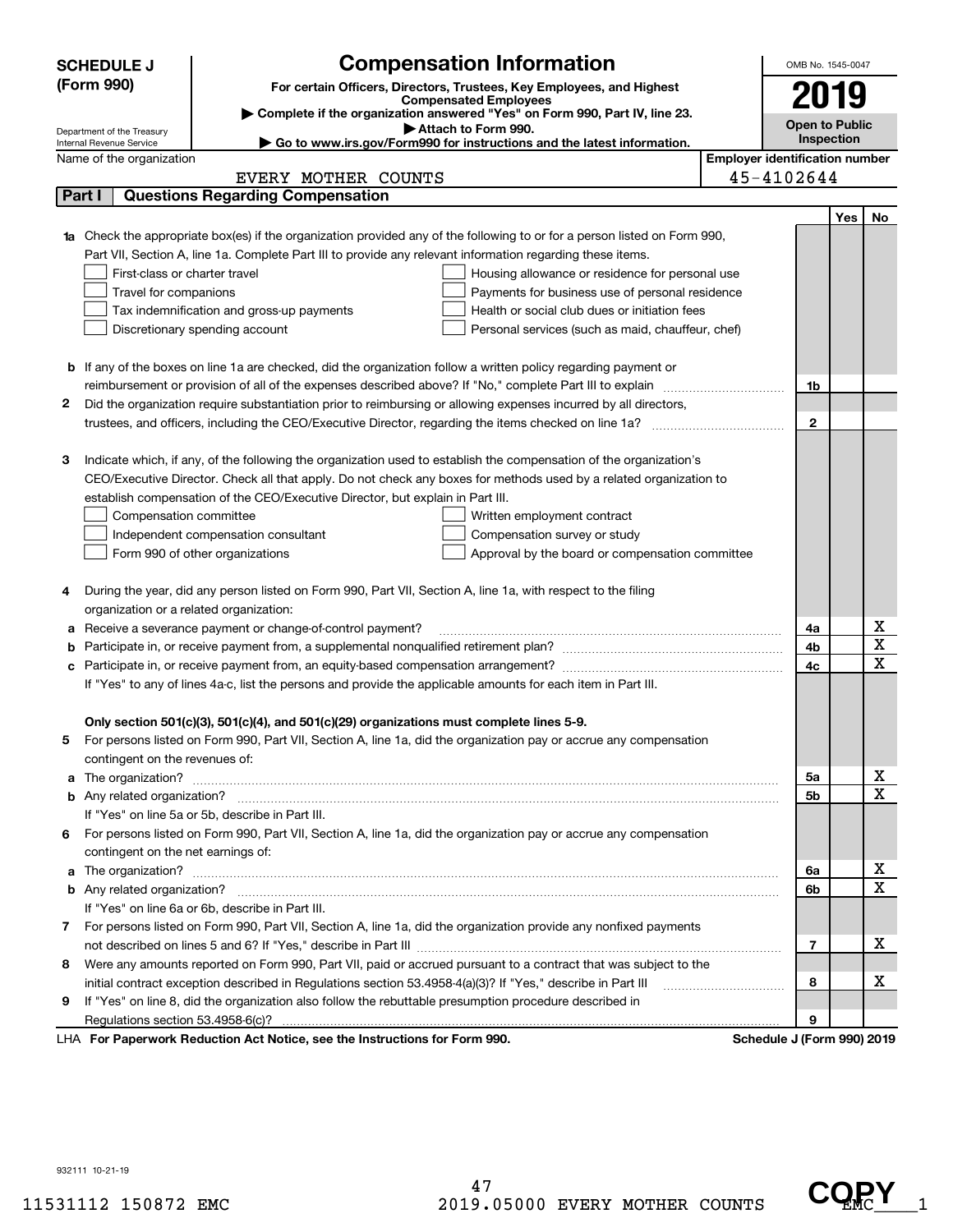#### 45-4102644

# **Part II Officers, Directors, Trustees, Key Employees, and Highest Compensated Employees.**  Schedule J (Form 990) 2019 Page Use duplicate copies if additional space is needed.

For each individual whose compensation must be reported on Schedule J, report compensation from the organization on row (i) and from related organizations, described in the instructions, on row (ii). Do not list any individuals that aren't listed on Form 990, Part VII.

**Note:**  The sum of columns (B)(i)-(iii) for each listed individual must equal the total amount of Form 990, Part VII, Section A, line 1a, applicable column (D) and (E) amounts for that individual.

| (B) Breakdown of W-2 and/or 1099-MISC compensation<br>(i) Base<br>(A) Name and Title<br>compensation |                              |                  |                                           | (C) Retirement and<br>other deferred      | (D) Nontaxable<br>benefits | (E) Total of columns<br>$(B)(i)-(D)$ | (F) Compensation<br>in column (B) |                                           |
|------------------------------------------------------------------------------------------------------|------------------------------|------------------|-------------------------------------------|-------------------------------------------|----------------------------|--------------------------------------|-----------------------------------|-------------------------------------------|
|                                                                                                      |                              |                  | (ii) Bonus &<br>incentive<br>compensation | (iii) Other<br>reportable<br>compensation | compensation               |                                      |                                   | reported as deferred<br>on prior Form 990 |
| ELIZABETH GRAYER<br>(1)                                                                              | $(\sf{i})$                   | 169,977.         | $\overline{0}$ .                          | $\overline{0}$ .                          | 1,077.                     | 1,657.                               | 172,711.                          | 0.                                        |
| INTERIM EXECUTIVE DIRECTOR                                                                           | (ii)                         | $\overline{0}$ . | $\overline{0}$ .                          | 0.                                        | $\overline{0}$ .           | $\overline{0}$ .                     | $\overline{0}$ .                  | $\overline{0}$ .                          |
| SABRINA DUPRE - MANAGING DIR.<br>(2)                                                                 | (i)                          | 153,436.         | $\overline{0}$ .                          | 0.                                        | $\overline{0}$ .           | 1,874.                               | 155, 310.                         | $\overline{0}$ .                          |
| OF COMM., DEVELOPMENT & ENG.                                                                         | (ii)                         | $\overline{0}$ . | $\overline{0}$ .                          | $\overline{0}$ .                          | $\overline{0}$ .           | 0.                                   | $\overline{0}$ .                  | $\overline{0}$ .                          |
|                                                                                                      | $(\sf{i})$                   |                  |                                           |                                           |                            |                                      |                                   |                                           |
|                                                                                                      | (ii)                         |                  |                                           |                                           |                            |                                      |                                   |                                           |
|                                                                                                      | $(\sf{i})$                   |                  |                                           |                                           |                            |                                      |                                   |                                           |
|                                                                                                      | (ii)                         |                  |                                           |                                           |                            |                                      |                                   |                                           |
|                                                                                                      | $\qquad \qquad \textbf{(i)}$ |                  |                                           |                                           |                            |                                      |                                   |                                           |
|                                                                                                      | (ii)                         |                  |                                           |                                           |                            |                                      |                                   |                                           |
|                                                                                                      | $(\sf{i})$                   |                  |                                           |                                           |                            |                                      |                                   |                                           |
|                                                                                                      | (ii)                         |                  |                                           |                                           |                            |                                      |                                   |                                           |
|                                                                                                      | $\qquad \qquad \textbf{(i)}$ |                  |                                           |                                           |                            |                                      |                                   |                                           |
|                                                                                                      | (ii)                         |                  |                                           |                                           |                            |                                      |                                   |                                           |
|                                                                                                      | $\qquad \qquad \textbf{(i)}$ |                  |                                           |                                           |                            |                                      |                                   |                                           |
|                                                                                                      | (ii)                         |                  |                                           |                                           |                            |                                      |                                   |                                           |
|                                                                                                      | $(\sf{i})$                   |                  |                                           |                                           |                            |                                      |                                   |                                           |
|                                                                                                      | (ii)                         |                  |                                           |                                           |                            |                                      |                                   |                                           |
|                                                                                                      | $(\sf{i})$<br>(ii)           |                  |                                           |                                           |                            |                                      |                                   |                                           |
|                                                                                                      | $\qquad \qquad \textbf{(i)}$ |                  |                                           |                                           |                            |                                      |                                   |                                           |
|                                                                                                      | (ii)                         |                  |                                           |                                           |                            |                                      |                                   |                                           |
|                                                                                                      | $\qquad \qquad \textbf{(i)}$ |                  |                                           |                                           |                            |                                      |                                   |                                           |
|                                                                                                      | (ii)                         |                  |                                           |                                           |                            |                                      |                                   |                                           |
|                                                                                                      | (i)                          |                  |                                           |                                           |                            |                                      |                                   |                                           |
|                                                                                                      | (ii)                         |                  |                                           |                                           |                            |                                      |                                   |                                           |
|                                                                                                      | $\qquad \qquad \textbf{(i)}$ |                  |                                           |                                           |                            |                                      |                                   |                                           |
|                                                                                                      | (ii)                         |                  |                                           |                                           |                            |                                      |                                   |                                           |
|                                                                                                      | $\qquad \qquad \textbf{(i)}$ |                  |                                           |                                           |                            |                                      |                                   |                                           |
|                                                                                                      | (ii)                         |                  |                                           |                                           |                            |                                      |                                   |                                           |
|                                                                                                      | $(\sf{i})$                   |                  |                                           |                                           |                            |                                      |                                   |                                           |
|                                                                                                      | (ii)                         |                  |                                           |                                           |                            |                                      |                                   |                                           |

**Schedule J (Form 990) 2019**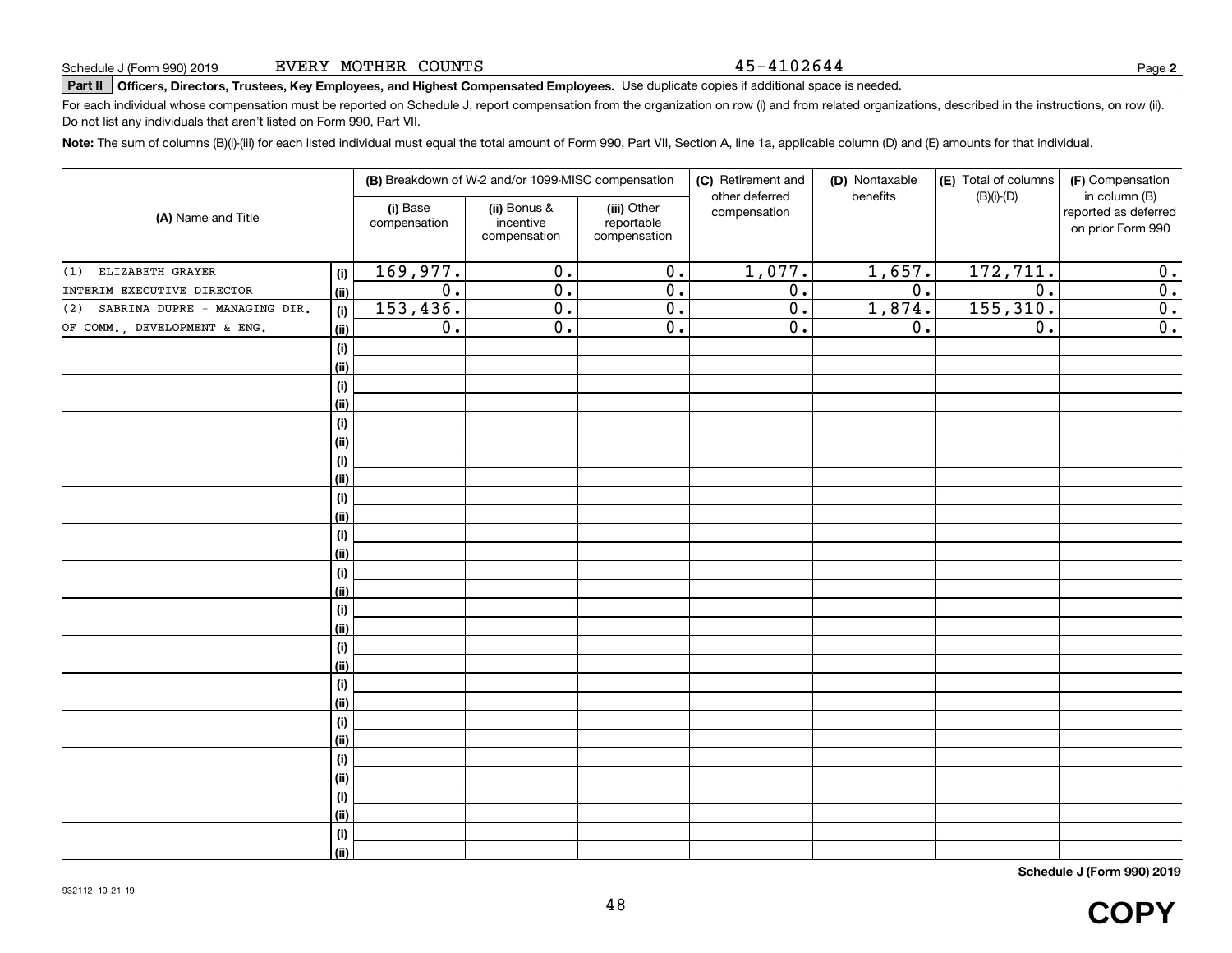#### **Part III Supplemental Information**

Schedule J (Form 990) 2019 EVERY MOTHER COUNTS<br>Part III Supplemental Information<br>Provide the information, explanation, or descriptions required for Part I, lines 1a, 1b, 3, 4a, 4b, 4c, 5a, 5b, 6a, 6b, 7, and 8, and for Par

**Schedule J (Form 990) 2019**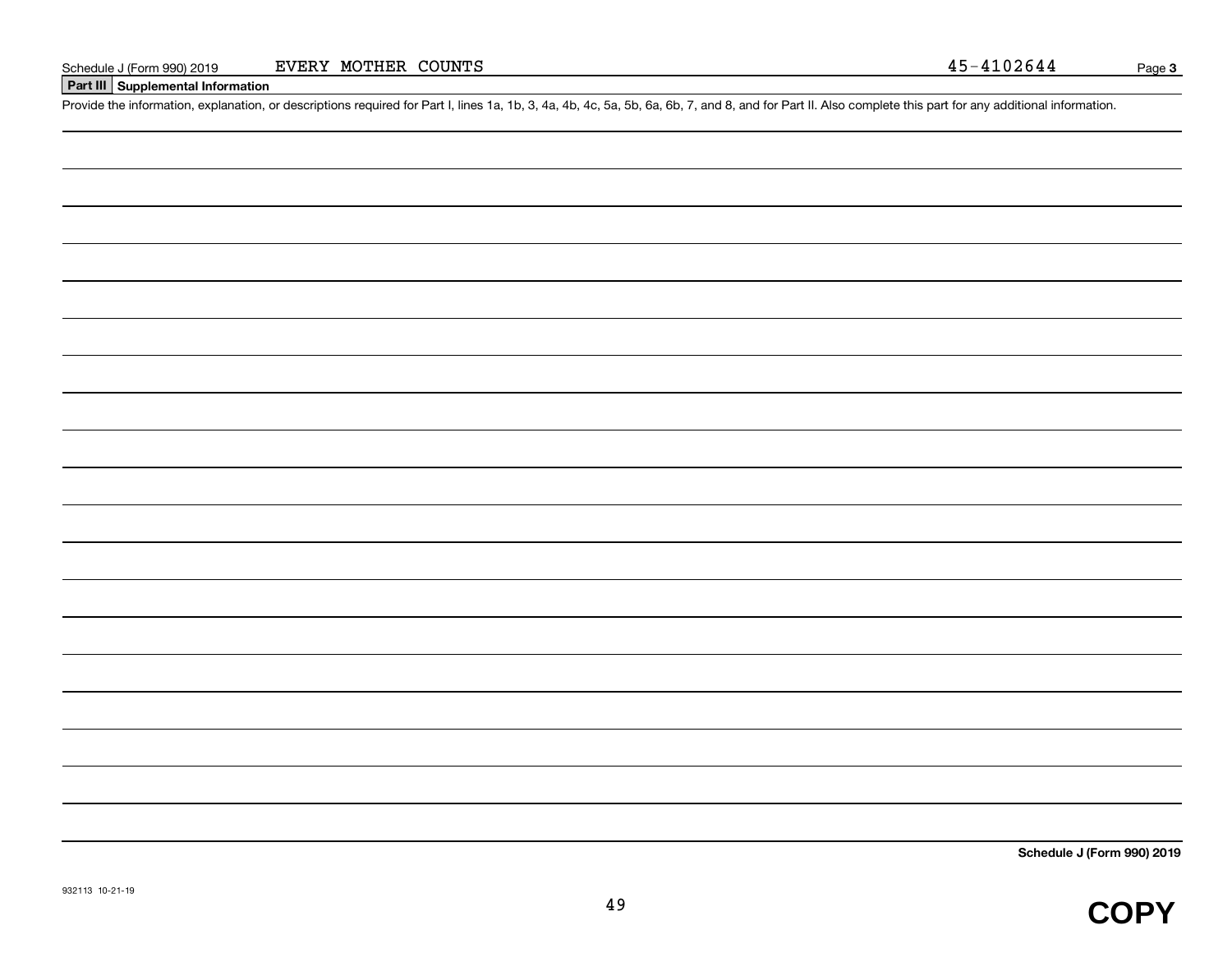#### **SCHEDULE M (Form 990)**

## **Noncash Contributions**

OMB No. 1545-0047

| Department of the Treasury      |  |
|---------------------------------|--|
| <b>Internal Revenue Service</b> |  |

**Complete if the organizations answered "Yes" on Form 990, Part IV, lines 29 or 30.** <sup>J</sup>**2019 Attach to Form 990.** J

 **Go to www.irs.gov/Form990 for instructions and the latest information.** J

| — U. | $\sim$                                     |
|------|--------------------------------------------|
|      | <b>Open to Public</b><br><b>Inspection</b> |

**Employer identification number**

45-4102644

## EVERY MOTHER COUNTS

| Part I | <b>Types of Property</b>                                                                                                       |                               |                                      |                                                                                                      |                                                              |     |    |
|--------|--------------------------------------------------------------------------------------------------------------------------------|-------------------------------|--------------------------------------|------------------------------------------------------------------------------------------------------|--------------------------------------------------------------|-----|----|
|        |                                                                                                                                | (a)<br>Check if<br>applicable | (b)<br>Number of<br>contributions or | (c)<br>Noncash contribution<br>amounts reported on<br>items contributed Form 990, Part VIII, line 1g | (d)<br>Method of determining<br>noncash contribution amounts |     |    |
| 1      |                                                                                                                                |                               |                                      |                                                                                                      |                                                              |     |    |
| 2      | Art - Historical treasures                                                                                                     |                               |                                      |                                                                                                      |                                                              |     |    |
| 3      | Art - Fractional interests                                                                                                     |                               |                                      |                                                                                                      |                                                              |     |    |
| 4      | Books and publications                                                                                                         |                               |                                      |                                                                                                      |                                                              |     |    |
| 5      | Clothing and household goods                                                                                                   |                               |                                      |                                                                                                      |                                                              |     |    |
| 6      |                                                                                                                                |                               |                                      |                                                                                                      |                                                              |     |    |
| 7      |                                                                                                                                |                               |                                      |                                                                                                      |                                                              |     |    |
| 8      | Intellectual property                                                                                                          |                               |                                      |                                                                                                      |                                                              |     |    |
| 9      | Securities - Publicly traded                                                                                                   |                               |                                      |                                                                                                      |                                                              |     |    |
| 10     | Securities - Closely held stock                                                                                                |                               |                                      |                                                                                                      |                                                              |     |    |
| 11     | Securities - Partnership, LLC, or                                                                                              |                               |                                      |                                                                                                      |                                                              |     |    |
|        | trust interests                                                                                                                |                               |                                      |                                                                                                      |                                                              |     |    |
| 12     |                                                                                                                                |                               |                                      |                                                                                                      |                                                              |     |    |
| 13     | Qualified conservation contribution -                                                                                          |                               |                                      |                                                                                                      |                                                              |     |    |
|        | Historic structures                                                                                                            |                               |                                      |                                                                                                      |                                                              |     |    |
| 14     | Qualified conservation contribution - Other                                                                                    |                               |                                      |                                                                                                      |                                                              |     |    |
| 15     | Real estate - Residential                                                                                                      |                               |                                      |                                                                                                      |                                                              |     |    |
| 16     | Real estate - Commercial                                                                                                       |                               |                                      |                                                                                                      |                                                              |     |    |
| 17     |                                                                                                                                |                               |                                      |                                                                                                      |                                                              |     |    |
| 18     |                                                                                                                                |                               |                                      |                                                                                                      |                                                              |     |    |
| 19     |                                                                                                                                |                               |                                      |                                                                                                      |                                                              |     |    |
| 20     | Drugs and medical supplies                                                                                                     |                               |                                      |                                                                                                      |                                                              |     |    |
| 21     |                                                                                                                                |                               |                                      |                                                                                                      |                                                              |     |    |
| 22     |                                                                                                                                |                               |                                      |                                                                                                      |                                                              |     |    |
| 23     |                                                                                                                                |                               |                                      |                                                                                                      |                                                              |     |    |
| 24     | Archeological artifacts                                                                                                        |                               |                                      |                                                                                                      |                                                              |     |    |
| 25     | (BEAUTY PROD. )<br>Other $\blacktriangleright$                                                                                 | X                             | 8                                    | 89,128.FMV                                                                                           |                                                              |     |    |
| 26     | (EVENT SUPP.<br>Other<br>▶                                                                                                     | $\mathbf X$                   | $\overline{\mathbf{3}}$              | 13,110.FMV                                                                                           |                                                              |     |    |
| 27     | (GIFT CERT.<br>Other $\blacktriangleright$                                                                                     | X                             | $\overline{1}$                       | 250.FMV                                                                                              |                                                              |     |    |
| 28     | Other                                                                                                                          |                               |                                      |                                                                                                      |                                                              |     |    |
| 29     | Number of Forms 8283 received by the organization during the tax year for contributions                                        |                               |                                      |                                                                                                      |                                                              |     |    |
|        | for which the organization completed Form 8283, Part IV, Donee Acknowledgement                                                 |                               |                                      | 29                                                                                                   |                                                              |     |    |
|        |                                                                                                                                |                               |                                      |                                                                                                      |                                                              | Yes | No |
|        | 30a During the year, did the organization receive by contribution any property reported in Part I, lines 1 through 28, that it |                               |                                      |                                                                                                      |                                                              |     |    |
|        | must hold for at least three years from the date of the initial contribution, and which isn't required to be used for          |                               |                                      |                                                                                                      |                                                              |     |    |
|        |                                                                                                                                |                               |                                      |                                                                                                      | 30a                                                          |     | x  |
|        | <b>b</b> If "Yes," describe the arrangement in Part II.                                                                        |                               |                                      |                                                                                                      |                                                              |     |    |
| 31     | Does the organization have a gift acceptance policy that requires the review of any nonstandard contributions?                 |                               |                                      |                                                                                                      | 31                                                           |     | х  |

**33**If the organization didn't report an amount in column (c) for a type of property for which column (a) is checked, **b** If "Yes," describe in Part II. contributions? ~~~~~~~~~~~~~~~~~~~~~~~~~~~~~~~~~~~~~~~~~~~~~~~~~~~~~~ describe in Part II.

**32 a** Does the organization hire or use third parties or related organizations to solicit, process, or sell noncash

**For Paperwork Reduction Act Notice, see the Instructions for Form 990. Schedule M (Form 990) 2019** LHA

**32a**

932141 09-27-19

X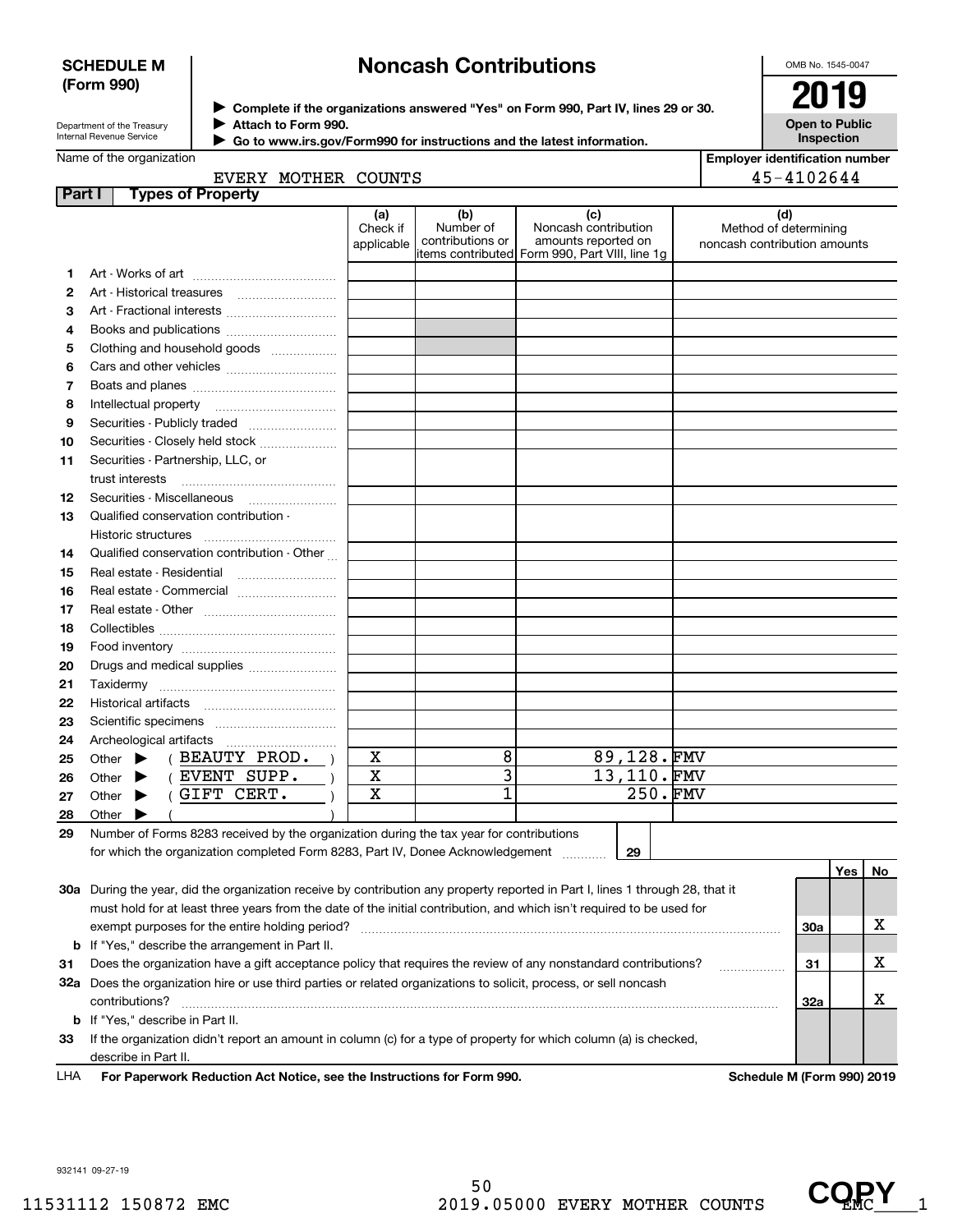#### Schedule M (Form 990) 2019  ${\rm EVERY}$   ${\rm MOTHER}$   ${\rm COUNTS}$   ${\rm 45-4102644}$   ${\rm 24-410264}$

Part II | Supplemental Information. Provide the information required by Part I, lines 30b, 32b, and 33, and whether the organization is reporting in Part I, column (b), the number of contributions, the number of items received, or a combination of both. Also complete this part for any additional information.

#### SCHEDULE M, PART I, COLUMN (B):

#### THIS COLUMN REPRESENTS THE NUMBER OF CONTRIBUTIONS, NOT THE NUMBER OF

ITEMS.

**Schedule M (Form 990) 2019**

932142 09-27-19



**2**

51 11531112 150872 EMC 2019.05000 EVERY MOTHER COUNTS UNITS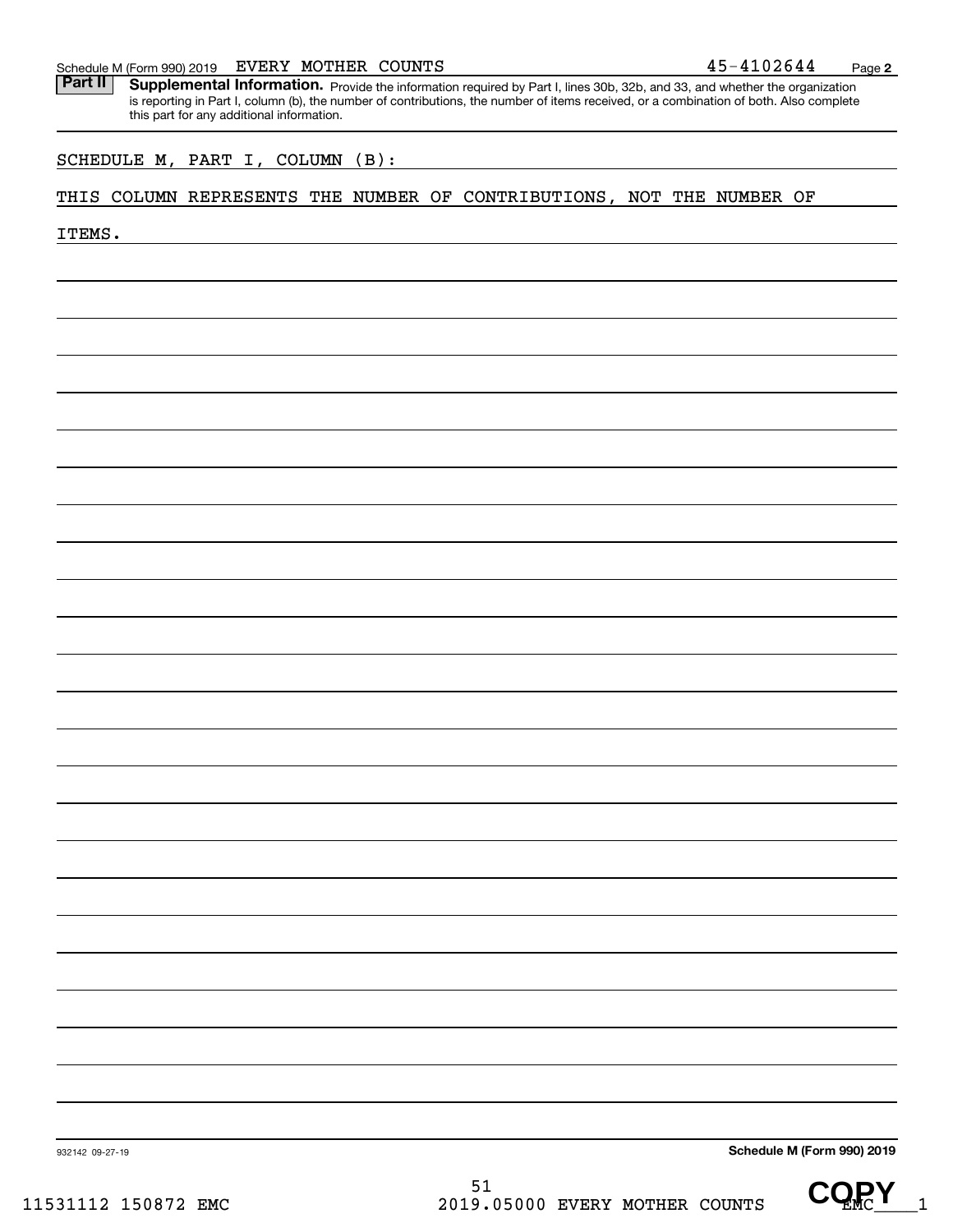**(Form 990 or 990-EZ)**

Department of the Treasury Internal Revenue Service Name of the organization

**Complete to provide information for responses to specific questions on Form 990 or 990-EZ or to provide any additional information. SCHEDULE O Supplemental Information to Form 990 or 990-EZ**

**| Attach to Form 990 or 990-EZ. | Go to www.irs.gov/Form990 for the latest information.**



EVERY MOTHER COUNTS **ALCOUNTS 1997 45-4102644** 

**Employer identification number**

FORM 990, PART I, LINE 1, DESCRIPTION OF ORGANIZATION MISSION:

SAFE FOR EVERY MOTHER. THE ORGANIZATION INFORMS, ENGAGES, AND MOBILIZES

NEW AUDIENCES TO TAKE ACTIONS AND RAISE FUNDS THAT SUPPORT MATERNAL

HEALTH PROGRAMS AROUND THE WORLD.

FORM 990, PART III, LINE 1, DESCRIPTION OF ORGANIZATION MISSION:

MATERNITY CARE. THE ORGANIZATION ENGAGES COMMUNITIES, THOUGHT LEADERS,

AND PARTNERS IN EFFORTS TO ACHIEVE QUALITY, RESPECTFUL, AND EQUITABLE

MATERNITY CARE FOR ALL.

FORM 990, PART III, LINE 4C, PROGRAM SERVICE ACCOMPLISHMENTS:

AND DISSEMINATE TWO LANDMARK PUBLICATIONS, THE GIVING VOICE TO MOTHERS

STUDY EXAMINING MISTREATMENT DURING PREGNANCY AND CHILDBIRTH, AND

ADVANCING BIRTH JUSTICE, A REPORT MAKING THE CASE FOR COMMUNITY-BASED

DOULA SUPPORT.

FORM 990, PART VI, SECTION B, LINE 11B:

DRAFT OF THE FEDERAL FORM 990 IS REVIEWED BY THE TREASURER AND CHAIR OF

THE AUDIT/FINANCE COMMITTEE. THE FULL BOARD OF DIRECTORS REVIEWS AND

APPROVES THE FILING OF THE FORM 990 BEFORE IT IS FILED WITH THE INTERNAL

REVENUE SERVICE.

FORM 990, PART VI, SECTION B, LINE 12C:

THE ORGANIZATION TAKES THE CONFLICT OF INTEREST POLICY INTO CONSIDERATION

WHENEVER THERE IS THE POTENTIAL FOR A CONFLICT, PARTICULARLY WHEN SIGNING

932211 09-06-19 LHA For Paperwork Reduction Act Notice, see the Instructions for Form 990 or 990-EZ. Schedule O (Form 990 or 990-EZ) (2019) NEW CONTRACTS OR BEGINNING A NEW BUSINESS RELATIONSHIP. ANY POSSIBLE

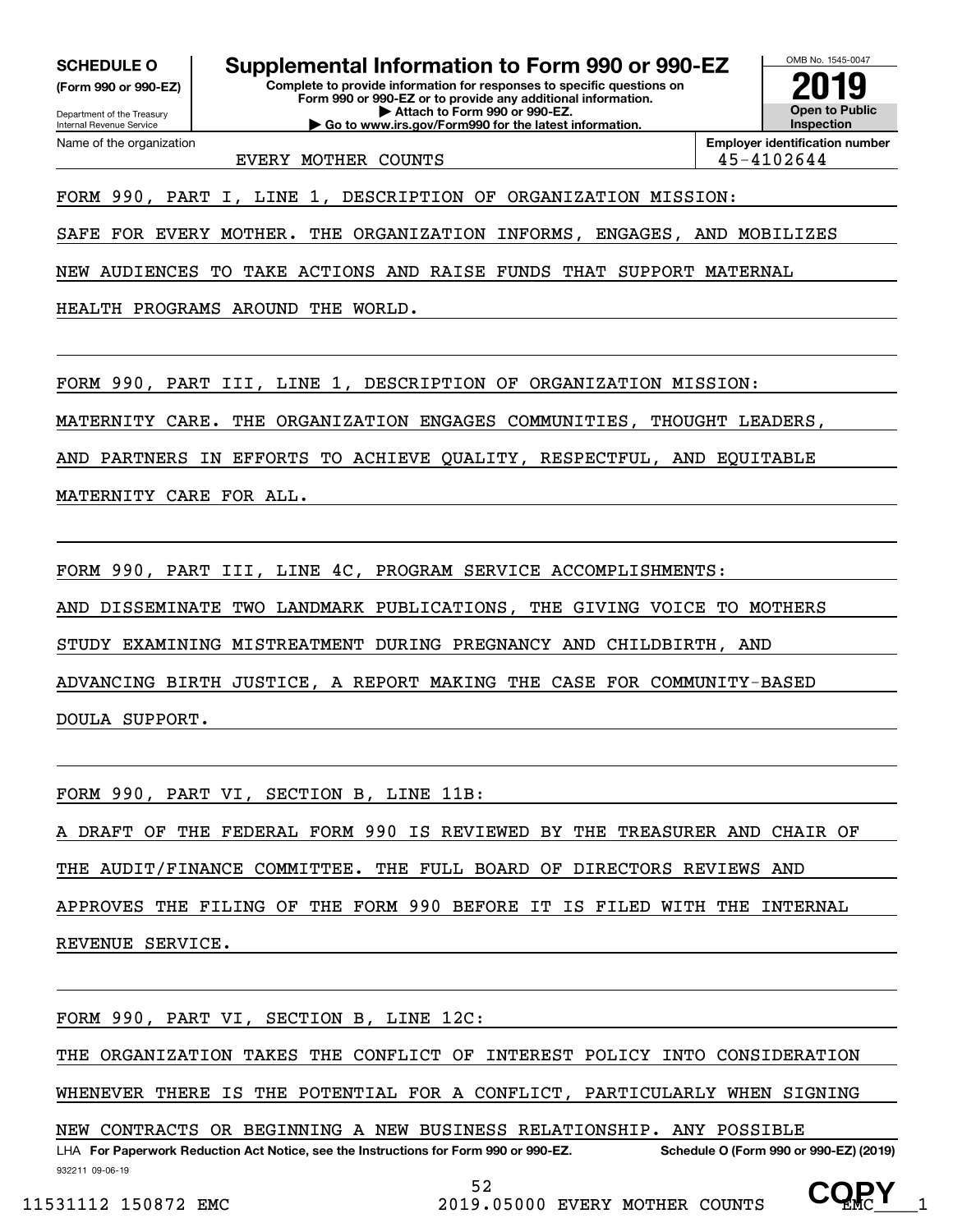| Schedule O (Form 990 or 990-EZ) (2019)                                    | Page 2                                              |
|---------------------------------------------------------------------------|-----------------------------------------------------|
| Name of the organization<br><b>EVERY</b><br>MOTHER<br>COUNTS              | <b>Employer identification number</b><br>45-4102644 |
| INTEREST THAT ARISES IN THE<br>CONFLICT OF<br>COURSE<br>APPEARANCE OF     | <b>BUSINESS IS</b><br>OF                            |
| DETERMINE WHETHER A CONFLICT EXISTS. IF A CONFLICT OF<br>RESEARCHED<br>TО |                                                     |
| INTEREST IS IDENTIFIED, THE PRESIDENT OF THE BOARD OF DIRECTORS           | SHARES THIS                                         |
| BOARD FOR ITS ACTION. IF A POTENTIAL<br>INFORMATION<br>WITH<br>THE        | CONFLICT<br>INVOLVES                                |
| THAT MEMBER IS PRECLUDED FROM VOTING<br>MEMBER .<br>THE<br>A BOARD<br>ON  | MATTER.                                             |

FORM 990, PART VI, SECTION B, LINE 15:

THE ORGANIZATION DETERMINES THE COMPENSATION OF OFFICERS AND KEY EMPLOYEES BY CAREFULLY EXAMINING A NUMBER OF FACTORS INCLUDING COMPARABILITY DATA FOR SIMILAR POSITIONS ACROSS THE NGO SECTOR AND A CANDIDATE'S PREVIOUS EMPLOYMENT HISTORY AND COMPENSATION. FURTHER, IN THE CASE OF THE EXECUTIVE DIRECTOR, THE ORGANIZATION'S BOARD OF DIRECTORS IS RESPONSIBLE FOR ENSURING THAT COMPENSATION IS REASONABLE AND APPROPRIATE.

FORM 990, PART VI, LINE 17, LIST OF STATES RECEIVING COPY OF FORM 990: AL,AR,CA,FL,GA,HI,IL,KS,KY,MD,MA,MI,MN,MS,NH,NJ,NM,NY,NC,OR,PA,RI,SC,TN,UT VA,WV,WI

| FORM 990, PART VI, SECTION C, LINE 19:                                    |
|---------------------------------------------------------------------------|
| THE FEDERAL FORM 990 AND FINANCIAL STATEMENTS ARE UPLOADED TO GUIDESTAR,  |
| ARE AVAILABLE ON THE ORGANIZATION'S WEBSITE, AND ARE MADE AVAILABLE UPON  |
| REQUEST. THE GOVERNING DOCUMENTS AND CONFLICT OF INTEREST POLICY ARE MADE |
| AVAILABLE UPON REQUEST.                                                   |
|                                                                           |

53

FORM 990, PART IX, LINE 11G, OTHER FEES:

OTHER PROFESSIONAL FEES:

PROGRAM SERVICE EXPENSES 336,617.

MANAGEMENT AND GENERAL EXPENSES 12,050.

932212 09-06-19

**Schedule O (Form 990 or 990-EZ) (2019) COPY**

11531112 150872 EMC 2019.05000 EVERY MOTHER COUNTS UP MC 1